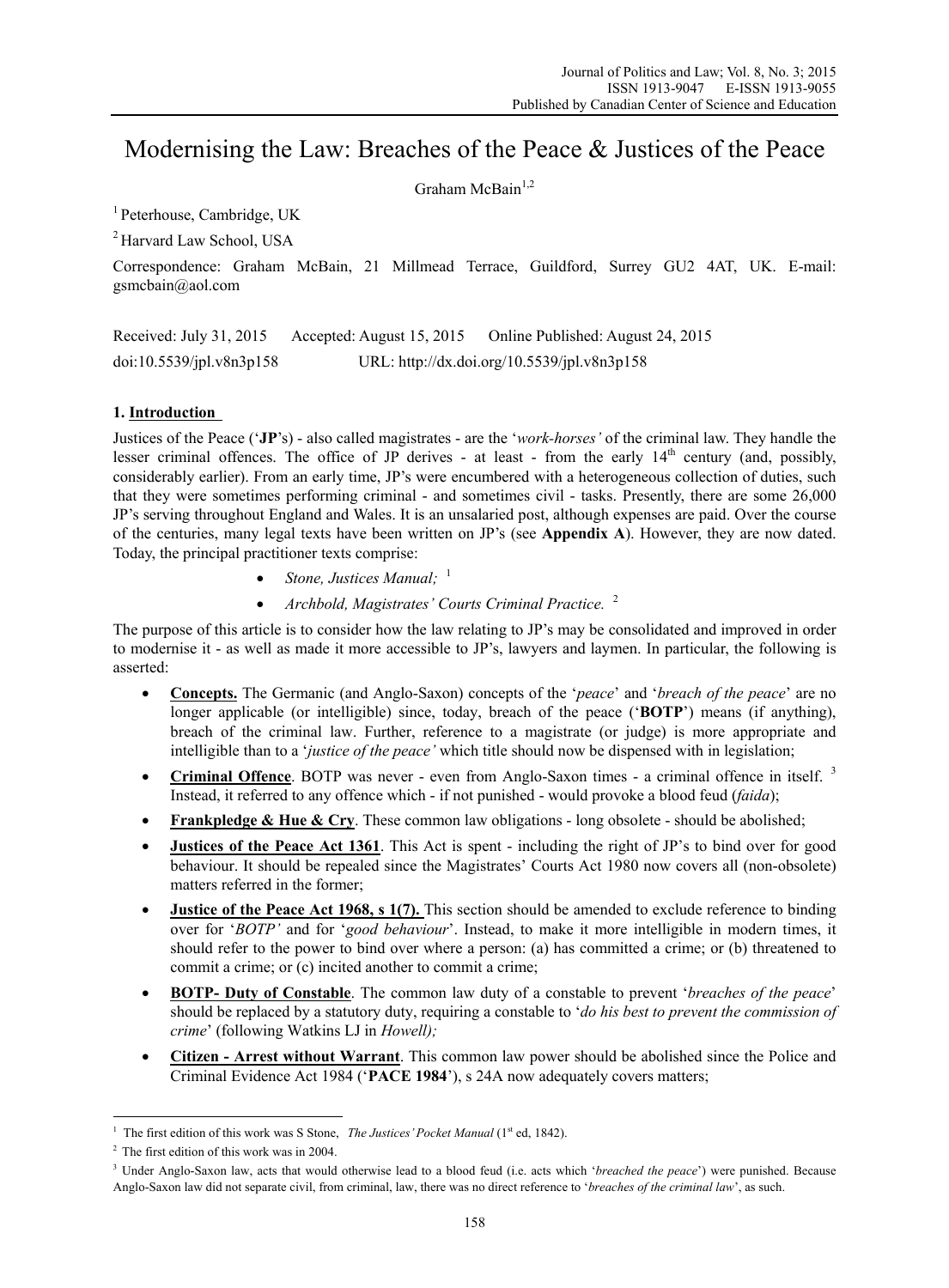- **Constable Arrest without Warrant**. This common law power should be abolished since the PACE 1984, s 24 now adequately covers matters (or should be slightly amended to do so). Further, this section should be amended to also cover where a constable does not arrest as such but '*restrains*' or '*detains*' or '*removes*' a person, since these acts are often part of arrest or closely connected to it;
- **Constable Entering Private Premises.** This common law power should be abolished since the PACE 1984, s 17 adequately covers matters (or should be slightly amended to do so);
- **Criminal Legislation**. All criminal legislation should be consolidated into 4-5 Acts in order to help JP's with their work and to make the law more accessible and efficient;
- **Courts Legislation**. Legislation relating to magistrates' courts should be consolidated along with that relating to the other courts - into one Act (with obsolete courts being abolished and others merged). This, in order to made the court system more efficient and intelligible;
- **More Stipendiaries**. JP's should now be professional lawyers given the increasing complexity of the criminal law and the need to ensure the greatest prospect of justice being secured.

These issues are now considered, regard, first, being had to the concepts of '*peace*' and BOTP.

### **2. Meaning of 'Peace' – Germanic Law <sup>4</sup>**

When lawyers refer to '*justices of the peace'* - and their duty to keep the '*peace'* - they do not, often, readily appreciate that these concepts are old, pre-dating Anglo-Saxon law. And, that they derive - not from Roman law but from early Germanic law. Reference is made to Germanic law in this article, since Anglo-Saxon law derives from the same and - for both - the legal concepts of '*peace*' and BOTP were important components, *vis-a-vis* their criminal aspects.

# **(a) Germanic Law – History**

In the  $3<sup>rd</sup>$  century AD, the Roman empire started to decline as it was encroached on, on all sides.<sup>5</sup>

- In the case of encroachment by German tribes, this was a process of constant *osmosis*, not least, since as a result of the decline in the Roman population caused by various catastrophes in the  $3<sup>rd</sup>$  century large numbers of Germans were drafted to serve in the Roman army;<sup>6</sup>
- By the 4<sup>th</sup> century, the fall of the Roman empire exacerbated and it was unable to sustain, militarily, its borders.

As a result, a large number of Germanic tribes moved into the Roman empire, across Gaul and Italy, establishing kingdoms. The tribes most commonly referred to comprised:

- Visigoths:<sup>7</sup>
- $\bullet$  Ostrogoths;<sup>8</sup>
- $\bullet$  Lombards;<sup>9</sup>

<sup>4</sup> Useful texts on these laws comprise: (a) KF Drew, *The Laws of the Salian Franks* (University of Pennsylvania Press, 1991); (b) KF Drew, *The Lombard Laws* (University of Pennsylvania Press, 1973); (c) KF Drew, *The Burgundian Code* (University of Pennsylvania Press, 1972); (d) SP Scott, *The Visigothic Code* (Boston Book Co, 1910); (e) TJR Rivers, *Laws of the Salian and Ripuarian Franks* (AMS Press, 1987). These texts cite further bibliography.

<sup>&</sup>lt;sup>5</sup> For the Roman empire, the 3<sup>rd</sup> century was one of almost continual civil war, barbarian invasions, plague and economic collapse. Barbarian invasions into the Roman empire resulted (in part) from a push westward by the Huns from Asia.

<sup>6</sup> Drew, n 4 (*Lombard Laws*), p 4.

 $^7$  The Visigoths crossed the Danube frontier in the last part of the 4th century. After much friction with Rome, they were allowed to settle in southwest Gaul as federate allies. Later, they settled in Spain, their kingdom being destroyed by the Arabs in AD 711-9.

<sup>&</sup>lt;sup>8</sup> The Ostrogoths crossed the Danube and were encouraged to settle in Italy in the late  $5<sup>th</sup>$  century. Their king, Odoacer, established a kingdom there, in the north, in AD 476. It was destroyed by Theodric (another Ostrogoth) who governed the Roman population of Italy from AD 491, dying in AD 526. The Ostrogoths were then defeated by armies of the emperor Justinian (who ruled the Eastern Roman empire from the city of Constantinople), which armies first invaded Italy in AD 534. Justinian formally announced the restoration of Roman imperial rule in Italy on 13 August 554. However, Roman rule only lasted until AD 568, before being challenged by the Lombards. The law books of the Ostrogoths have not survived, see Drew, n 4 (*Laws of the Salian Franks)*, p 25.

<sup>9</sup> The Lombards (who may have originally come from Scandinavia) entered Italy in AD 568 (Justinian died in AD 565). By AD 571, they had established themselves in the north of the peninsula and in two areas - Spoleto and Benevento (to the east, and south, of Rome). This left the Romans controlling the northeast, the duchy of Rome and the far south of Italy. Later, the Franks challenged the Lombards and the latter kingdom fell by AD 774. Drew, n 4 (*Lombard Laws*), p xi 'The successful expeditions of Pepin [king of the Franks, AD 751-68] and Charlemagne precipitated the fall of the Lombard kingdom in 774 and the transformation of the imperial enclave that was papal Rome into the kernel of the later papal state. Lombard law survived in the Frankish north of Italy, however, and after the decline of Carolingian imperial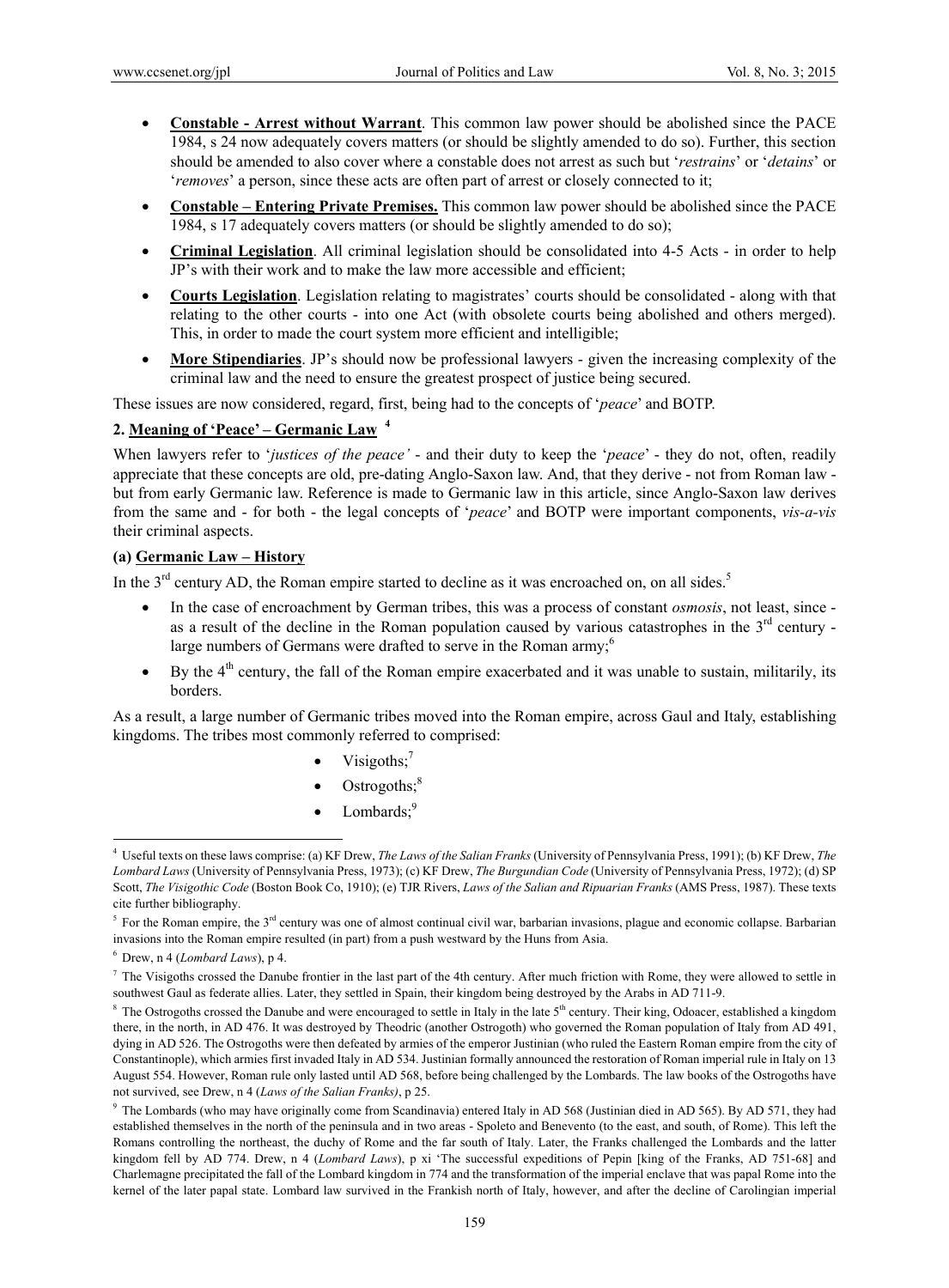- Franks; $^{10}$
- Burgundians; $11$
- Vandals.<sup>12</sup>

These tribes established kingdoms which were (eventually) superceded by (or merged into) the empire of Charlemagne (king of the Franks, AD 768-814)<sup>13</sup> who was crowned Roman emperor, at Rome, in AD 800.<sup>14</sup>

### **(b) Germanic Codes**

Originally, the laws of the Germanic tribes were customary - being kept in the memories of elders of the community who, when needed, were called together to '*speak the law'*. 15 However - beginning in the early sixth century - the rulers of Germanic kingdoms inside the Roman Empire turned to compiling codes of law for their Roman and German subjects. Although these codes were Germanic, they often borrowed elements of Roman law.<br><sup>16</sup> The more important of these codes comprise the following:<sup>17</sup>

 **Visigoths**. Modern scholarship asserts that c.AD 458, king Theodoric II issued his *Edictum Theodorici*  an abbreviated code of law for his Roman and Gothic subjects (although, previously, it was thought that this was issued later, c. AD 508).<sup>18</sup> A further Visigothic code was compiled under the authority of king Alaric II (AD 485-507) c. AD 506. It is known as the Breviary of Alaric (also called the *Lex Romana Visigothorum* or *Breviarium Alaricianum*). This code, which took much from Roman law, 19 was

 $12$  These Germanic tribes settled in north Africa, establishing a kingdom there in AD 429. Their kingdom was destroyed by the forces of Justinian (see n 8) in AD 534. The law books of the Vandals have not survived, see Drew, n 4 (*Laws of the Salian Franks)*, p 25.

<sup>13</sup> Drew, n 4 (*Laws of the Salian Franks*), p 11 notes that Charlemagne united the 'Franks in a series of military campaigns that extended Frankish rule down into the northeastern part of Spain (a campaign that can be regarded as the beginning of the Christian re-conquest of Spain from the muslim Moors who had over thrown the Visigothic kingdom in 711); into Italy (overthrowing the Lombard kingdom in 774); and deep into Germany by conquest of the Saxons, Thuringians, and Frisians, and establishing protectorates over some of the Germanic and Slavic peoples living further even to the east.'

<sup>14</sup> The unitary nature of the kingdom was not to last, ending in division again in AD 834.

15 Drew, n 4 (*Laws of the Salian Franks*), p 20.

18 Drew, n 4 (*Laws of the Salian Franks*), p 22.

power in the ninth century, Lombard principalities in the south of Italy remained, face to face with their old enemies, the Byzantine forces. Not until the eleventh-century Norman conquest of southern Italy and Sicily did these last Lombard territories fall.'

<sup>&</sup>lt;sup>10</sup> The Franks, an agglomerate of Germanic peoples under war leaders (dukes or kings) who had been living to the east of the lower Rhine river, had made incursions into the Roman empire since the 3<sup>rd</sup> century and settled in north eastern Gaul. They were scattered at first and then formed into two major groupings: Salian Franks (the more westerly) and Ripurian Franks (to the east and up the Rhine). The first Merovingian king (from the name of its semi-mythical founder, Merovech) was the Salian ruler, Childeric. He died in AD 481 and was succeeded by his son Clovis. The last western Roman emperor (Romulus Augustulus) was deposed in AD 476 and the Franks (Ripuarian and Salian) were united by Clovis in AD 509. By AD 534, most of Roman Gaul was under Frankish rule. In Italy, the Franks destroyed the Lombard kingdom by 774 (see n 9).

<sup>&</sup>lt;sup>11</sup> The Burgundians settled in the southeastern part of Gaul and established a kingdom, AD 413-534. They fell under the control of the Franks when the latter, in the 5<sup>th</sup> century, bought all Gaul under Frankish control.

<sup>&</sup>lt;sup>16</sup> As for the Code of Justinian, Drew, n 4 (*Lombard Laws*), p xi 'The dismal condition of Italy between 534 and 568, however, did not provide fertile ground for the legal genius of Justinian's composition, and the *Corpus Juris Civilis* had to wait until the revival of Roman legal studies in the eleventh century before its full force and majesty began to influence western European law in any substantial way. Italy, like the other Western provinces, preserved its own, pre-Justinian Roman law, and it is this vulgar law that plays a role in the history of the relations between the Roman provincials and their barbarian masters between the fifth and eighth centuries. Roman vulgar law in the various forms in which it existed during this period is an important chapter in the history of the shaping of early Italian law.' Drew, n 4 (*Laws of the Salian Franks*), pp 12, 33-4 contains a useful analysis (ch 2) as to the development of Roman law.

<sup>&</sup>lt;sup>17</sup> There were other codes - such as the Ripruarian, Alamannian, Bavarian, Saxon, Thuringian and Frisian codes (see also n 23).

<sup>&</sup>lt;sup>19</sup> Ibid, p 23 'The Breviary was compiled by a commission of jurists working under instructions from the king…the Roman jurists who accomplished this task used many sections of the Theodosian Code [a compilation of Roman law issued by the Roman emperor Theodosius in 438]…plus material from the sentences of Paul and from a vulgar compendium of the Institutes of Gaius [a legal text on Roman law written c. 161], as well as from some less important Roman law sources. The Breviary was thus a very respectable statement of vulgar Roman law.' Drew, n 4 (*Lombard Laws*), p xiii-iv 'In [this Visigothic Code] an abridged version of *Pauli Sententiae* appeared [composed in the 3<sup>rd</sup> century, it contained extracts from earlier Roman jurists], along with other materials from late Roman law, and the influence of [it] in southern France and upon the law codes designed for the Roman subjects of barbarian kings in other provinces carried the influence of this single work, although in a much transformed condition, down to the eleventh century. Thus, the law shaped by barbarian rulers for their Roman subjects, as well as individual Germanic law codes that were designed for Romans and barbarians alike, took their 'Roman' materials from the legal literature of the fourth and fifth centuries.'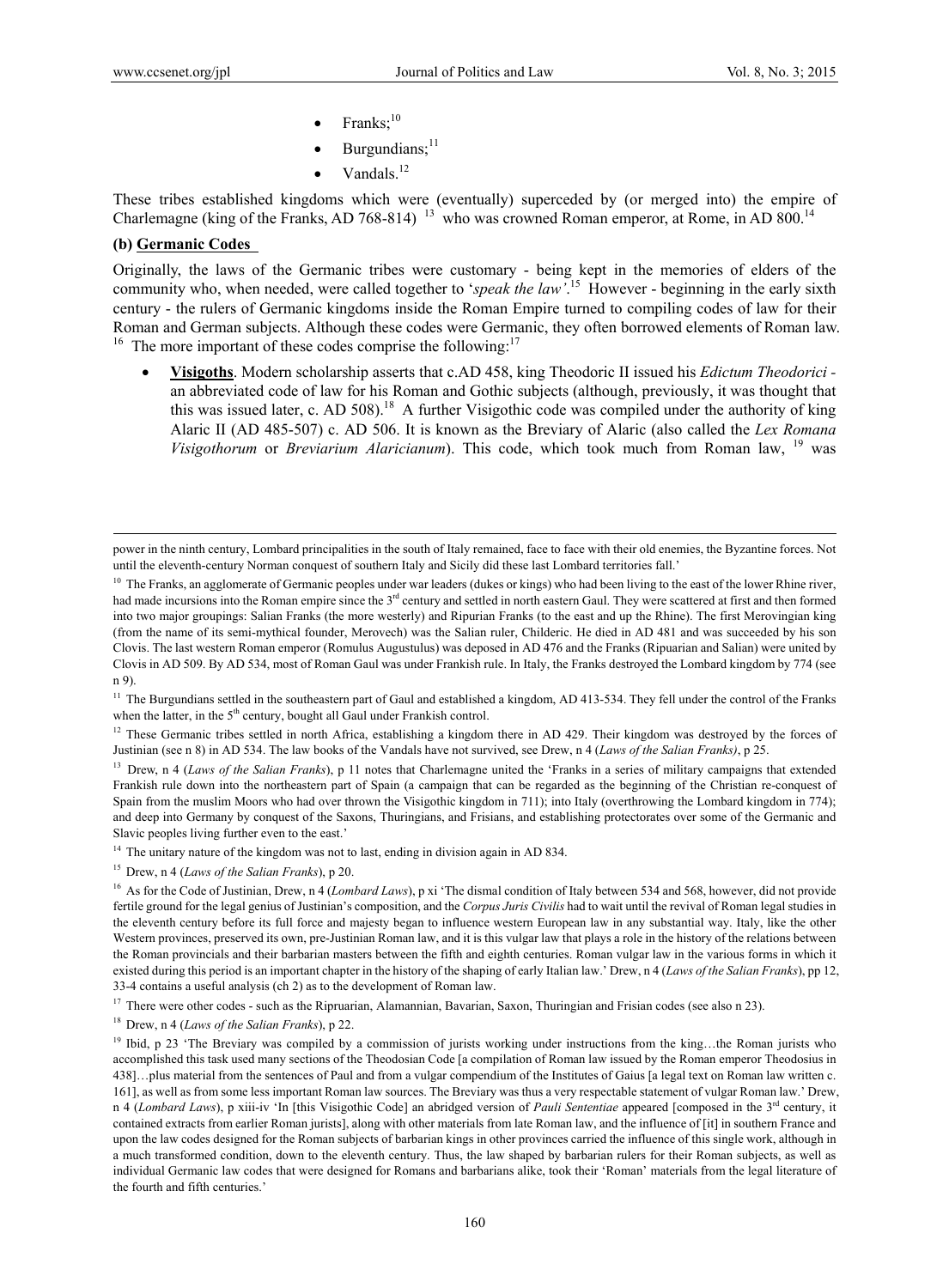$\overline{a}$ 

revised in the mid-7<sup>th</sup> century and is known as the *Leges Visigothorum* (or *Forum Iudicium*).<sup>20</sup> It remained in use in Spain during the Moorish domination of Spain;<sup>21</sup>

- **Burgundians**. In the  $5<sup>th</sup>$  century, king Gundobad (AD 474-516) and, later, his son and successor, king Sigismund (516-23) - issued codes. The Germanic code was issued in seven parts between AD 483-532. It is known as the *Liber Constitutionum* (*Lex Gundobada*). The code for the Roman population was issued c 517. It is known as the *Lex Romana Burgundionum;* <sup>22</sup>
- **Franks**. Between AD 507-11, the first Salic code was issued under king Clovis (*Pactus Legis Salicae*). It followed Visigothic and Burgundian precedents (see above). In turn, Salic law influenced later codes.23 Charlemagne (king of the Franks, AD 768-814) carried out a final revision of the Salic code. He, then, effectively superceded, its original Germanic nature, by issuing a new kind of legislation;<sup>24</sup>
- **Lombards**. The Lombard codes of law were issued between AD 643-755.<sup>25</sup> The Edict of Rothair (*Edictum*) was the first to be issued, in AD 643.

Although there is a considerable difference in these codes in respect of the Roman law content - the Visigothic being the most Romanised and the Anglo-Saxon (see **3**) the most Germanic 26 - in the criminal field much is similar. Further, as to Germanic law in general. Drew noted:  $27$ 

- **Personal**. Germanic law was personal and not territorial. It belonged to each member of a people wherever they went. Thus, prior to the law being enforced by tribal leaders (called, dukes or kings), it was enforced by the family and kindred (*maegth*);<sup>28</sup>
- **Limited Range**. Germanic law tended to limit itself to a narrow range of social relations principally those which would be called torts (injuries);
- Custom. Originally, Germanic law was customary and oral.<sup>29</sup> And, when codes were issued, they did not (openly) purport to change the prior oral  $law$ ;<sup>30</sup>

<sup>20</sup> Drew, n 4 (*Laws of the Salian Franks)*, p 23 'The Visigothic Code is the most Romanized of the early Germanic codes - it lacks such typically Germanic legal concepts as collective family responsibility symbolized by the threat of the blood feud and popular participation in the judicial or legislative process. In addition most of the judicial procedure is basically Roman, depending on a strong state where the king is the source of law; and the judicial system, backed by strong state control and operated by state magistrates, has superceded private or family justice.'

<sup>21</sup>It was incorporated into a Castilian code - the Seven Part Code (*Siete Partidas*) published in 1348 by Alfonso the Wise of Castille. See also Scott, n 4, pp xxiv-v. For an English translation of the Seven Part Code ,see SP Scott (trans), *Las Siete Partidas* (University of Pennsylvania Press, 2001, ed RI Burns).

<sup>22</sup> Drew, n 4 (*Laws of the Salian Franks*), p 24 'The *Lex Romana Burgundionum* was set aside and replaced by the more comprehensive Visigothic Breviary, which would have been the chief source of Roman law in the Frankish empire.' See also Drew, n 4 (*Burgundian Code*), pp 5-6.

<sup>&</sup>lt;sup>23</sup> Ibid, p 9 'written codes were provided under the stimulus first of Merovingian and later of Carolingian Frankish leadership. Thus the laws of the Ripuarian Franks were codified in the early seventh century along with those of the Alamanni, and the earliest version of the Bavarain laws may go back to this period also. These laws were revised and laws issued for the Saxons, Thuringians, and Frisians in the late eighth and ninth centuries by Charlemagne [AD 768-814]. These later 'codes' (Ripuarian, Alamannian, Bavarian, Saxon, Thuringian, and Frisian) are alike, however, in that they were prepared under Frankish leadership and reflect significant Salic influence.'

<sup>&</sup>lt;sup>24</sup> Ibid, p 11 'Charlemagne began what is usually thought to be an essentially new kind of legislation: he issued numerous instructions or memoranda (usually called *capitularies* from the custom of dividing them into 'chapters') that dealt with many aspects of law and thus created a layer of what might be called imperial law over the Salic, Visigothic, Burgundian, and east German underneath.'

<sup>25</sup> Ibid, n 4 (*Lombard Laws*), p xix. See also, pp 21-4.

<sup>&</sup>lt;sup>26</sup> Drew, n 4 (*Laws of the Salian Franks*), p 27. However, Drew noted the following similar characteristics of these Codes (regardless of the degree of Roman content): 'All reflected the fact that much of the responsibility for maintaining peace and order in the community had passed from the family to the state. All envisaged a judicial system staffed by royal appointees who either conducted the proceedings alone or who presided over a court that contained representatives of the community. All handled criminal offences as injuries against an individual or his family, and the judicial action to resolve the issue was essentially a suit for civil damages. All (except possibly the Visigothic) relied on the co-operation of the family in order to obtain justice, for the State as such merely provided a court for arbitration; it was up to the injured party (backed by his kin) to get the accused before the court. Once an issue had been settled in court, however, the injured family was liable to judicial interference if it attempted to resort to the blood feud.'

<sup>27</sup> Drew, n 4 (*Lombard Laws*), p xiv.

<sup>28</sup> Ibid, (*Laws of the Salian Franks*), p 21.

<sup>&</sup>lt;sup>29</sup> Ibid, pp 32-3 'Little is known about the Germanic court system before the Germans established contact with Rome. Before the invasions, the Germanic state was weak, if nonexistent, and whatever judicial system there was depended heavily on the cooperation of the kin groups and the threat of blood feud to maintain some semblance of peace. Once the Germans settled within the Empire, their judicial systems were immediately influenced by the Roman model; but the resulting product was different for each Germanic people.'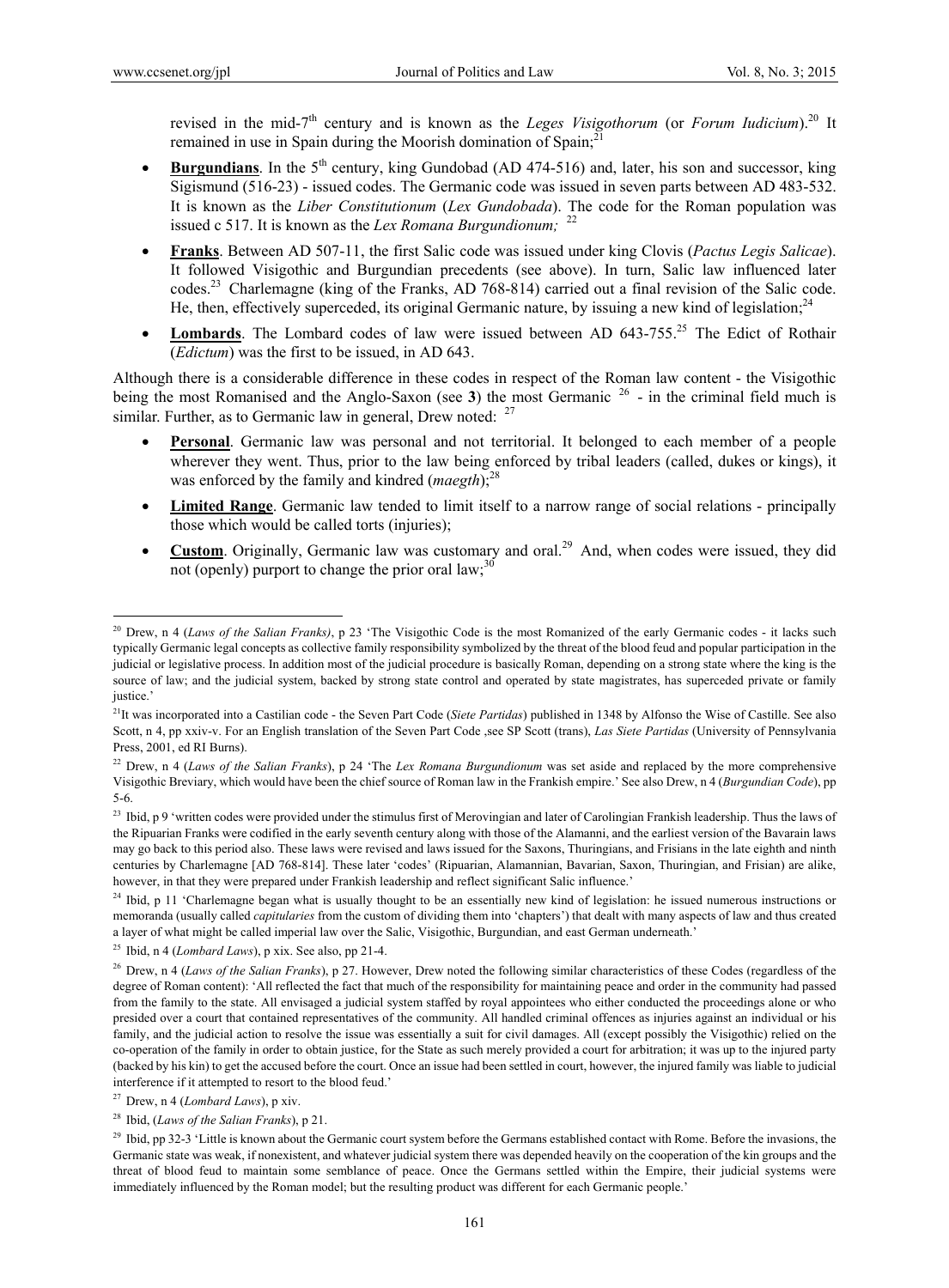**Borrowed.** The entry of the German peoples into the Roman empire meant that their law borrowed, to a degree, aspects of Roman law - transforming both.  $31$ 

### **(c) Germanic Criminal Law**

Germanic law did not distinguish between criminal, and civil, law. It treated all suits as private ones - where criminal suits tended to be civil suits for damages, rather than the trial of public crimes. $32$ 

- **Tariff System**. At the heart of German criminal law was a tariff system of fines payable in punishment for the battery of another person - whether this battery was by way of killing, rape, wounding or other means.33 The '*tariff*' system was designed to suppress the former system of blood feud *(faida)* in which the family of a wronged person was obliged to take revenge against the perpetrator of a crime;<sup>34</sup>
- **King acts as Arbiter**. As the Germanic kings became more powerful, a 'community' system of justice - with the community ordering the payment of compensation (*bot)* to avert a blood feud - was replaced by one in which the king exercised justice and in which part of the compensation payable <sup>35</sup> was paid to him by way of a fine (*wite*) for acting as a judge;
- **Wergeld (Blood Money).** For the purposes of assessing compensation, the basic unit was the '*wergeld*' - the sum payable for a man's life.<sup>36</sup> Given that Germanic society was hierarchical, the level of *wergeld* depended on the *status* of the person killed or injured (e.g. noble, freeman, slave *etc*). Also, on the *location* where this occurred. The *wergeld* was high, in order to dis-incentivise violence.<sup>37</sup> At an early stage, a victim could refuse compensation and demand the application of the *lex talionis* (an eye for an eye *etc*).38

# **(d) Peace & BOTP**

To avoid the blood feud, it was necessary to return to the *status quo ante -* the state of peace. Drew stated:

Th[e] Germanic method of judicial redress of grievances was a method to maintain the peace worked out in the dim past. Behind it lay the threat of the blood feud: if an injured party or his family were unrecompensed, he or they would wreck vengeance on the offender or his family…

Under Germanic (but not Roman) law, '*peace*' (*grio, grith*) connoted not just the absence of war - and, in a lesser context, the absence of a *public* disturbance. 39 It reflected what the Germans perceived to be a person's own

<sup>&</sup>lt;sup>30</sup> Drew, n 4 (*Lombard Laws*), p xiv 'The prologues to most codes of barbarian law insist upon the point that the lawgiver, the king, is simply collecting the laws of the people, not making new laws.'

<sup>&</sup>lt;sup>31</sup> Ibid, 'the novel experience of the Germanic peoples once they had entered and settled inside the Empire called for a certain amount of borrowing from existing Roman law…'

<sup>32</sup> Drew, n 4 (*Laws of the Salian Franks*), pp 12, 33-4.

<sup>&</sup>lt;sup>33</sup> All the laws (including those of the Anglo-Saxons, see 3) contained detailed tariffs which were similar in nature as to the listing of injuries to the human body.

<sup>&</sup>lt;sup>34</sup> Drew, n 4 (*Laws of the Salian Franks*), p 35 'The penalty in all but the most serious offences...consisted in the assessment of a monetary payment, a payment called composition [*bot*] in the case of injuries less than death and *wergild* in the event of homicide. Composition was an amount fixed by the laws, which were very detailed in this regard.' See also p 8. See also Tacitus, *On Britain and Germany* (written AD 97-8, Penguin, 1954), p 118 'A man is bound to take up the feuds as well as the friendships of father or kinsman. But feuds do not continue unreconciled. Even homicide can be atoned for by a fixed number of cattle or sheep, and the satisfaction is received by the whole family. This is much to the advantage of the community, for private feuds are peculiarly dangerous side by side with liberty.'

<sup>&</sup>lt;sup>35</sup> Drew, n 4 (*Lombard Laws*), pp 7-8, considered that 'By the fifth century...the family group had already lost its role as the sole guarantor of peace and security for its individual members. The State instead had assumed this function…The blood feud as a means of securing justice was now formally prohibited by the State (not always successfully of course), and the State assumed the role of an umpire in disputes between individuals or families.' See also W Holdsworth, *A History of English Law* (2009 rep), vol 2, p 43.

<sup>&</sup>lt;sup>36</sup> Drew, n 4 (*Laws of the Salian Franks*), p 35 '*Wergeld* [there are variant spellings] was an amount that varied with the individual; it was a man's (or woman's) value. These payments were made to the injured party (or to his family in the case of homicide); with the acceptance of payment, the injured party had to be content.' As to *wergild* differing with status, see pp 45-9. Also, pp 8-9.

<sup>&</sup>lt;sup>37</sup> Ibid, p 36 'The compositions and *wergelds* were very high, in the case of serious offences, and most families must have preferred to receive money (or some other form of wealth) in compensation rather than resort to a costly feud. The state was likewise recompensed for its efforts to maintain the peace. The man who had been 'proved' guilty of a particular offence not only paid composition to the injured party, he also paid a fine to the court.

<sup>&</sup>lt;sup>38</sup> For example, in the Visigothic Code, see Scott, n 4, p 211. See also, J Goebel, *Felony and Misdemeanor. A Study in the History of Criminal Law* (1976), ch 1 *re* the development of compensation, to buy-off the blood feud.

<sup>39</sup> In various translations of the texts referred to in n 4, the word '*disturbance*' is employed to translate '*scandalum*'. Further, these Codes were not concerned with private quarrels (such as *intra*-family disputes); they were concerned with acts of violence which affected other members of the community. See also Holdsworth, n 35, vol 2, p 47.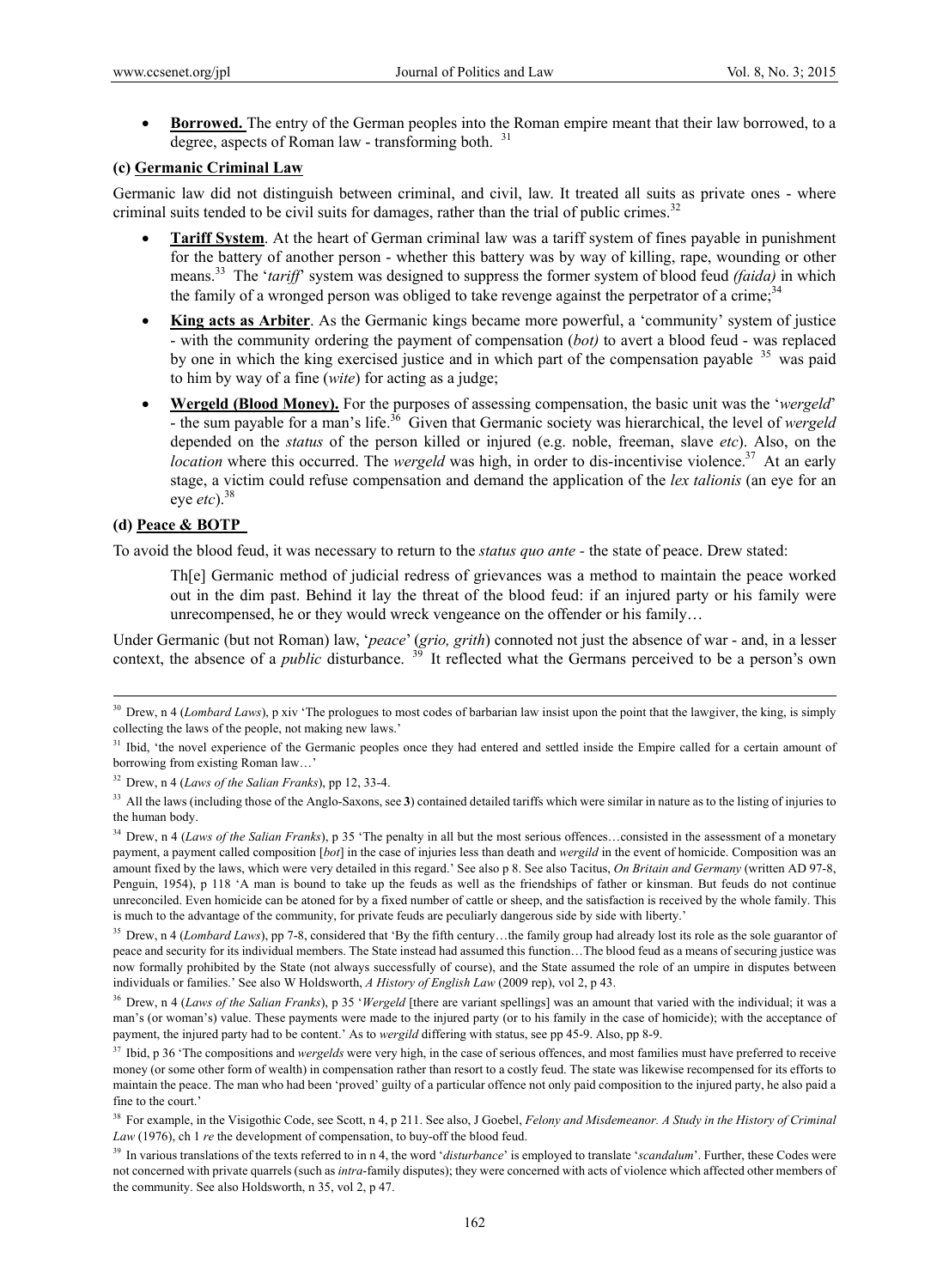$\overline{a}$ 

'*space*' or area of legal protection (*mund*). Thus:

- Inflicting injury on a person's body was to invade their '*peace*';<sup>40</sup>
- By extension, a person's home and courtyard <sup>41</sup> was also within their '*peace*'. To invade it, therefore, was to commit the crime of *hamsocn* (house breaking, the precursor to burglary); <sup>42</sup>
- To challenge the king including his sovereignty and protection ('*mund*') in respect of criminal matters, as reflected in his role as an arbiter or judge - was to challenge the '*king's peace'* (to commit '*mundbryce*', breach of royal protection). <sup>43</sup> Further, *hamsocn* in the case of the king (such as fighting in his palace or courts) was even more severely punished, as appropriate to his superior status; <sup>44</sup>
- Since the Catholic church was influential in drawing up the codes,<sup>45</sup> the idea of '*church peace'* (Christ's admonition, 'blessed are the peacemakers')  $46$  also developed. This was, in part, to protect clerics from violence. Also, to extend the church's influence - including in the legal sphere.

In short, in Germanic law, there developed a legal concept of '*peace*' - not only to signify the absence (or return to the absence) of a blood feud - but also to signify a 'sphere of legal protection', whether personal, kingly or divine. In those Codes which were usually in latin, '*peace*' was '*pax*' and the word for disturbing it, '*scandulum*' - later termed '*breach of the peace'* in English. Drew states:

The theoretical justification for royal control of the judicial system may well have developed from the combination of two concepts: the idea that every man's person and property constituted a special domain protected by a peace which it was an offence to violate, and the attitude that the kingdom was in effect the personal domain of the king and as such it was protected by a peace the violation of which was an offense against the royal power. To breach this royal peace was to commit an offence that the Lombards termed *scandalum*. <sup>47</sup> A number of the laws specifically state that a particular fine is to be imposed in order to avert the *faida* (the blood feud) <sup>48</sup> and hence prevent a [BOTP] or *scandalum*.

<sup>43</sup> This was also reflected in the protection sovereigns' accorded to foreign ambassadors and, later, to foreign merchants.

44 English retains a common law offence to this day. See McBain, n 40.

<sup>&</sup>lt;sup>40</sup> A person's body included their hair and clothing. Hair reflected the social, and legal, status of a German person. Thus, it was a great affront for a freeborn German to have his (or her) head shaved. Boys and girls under the age of 12 (in some cases, the age limit was older for boys) had long hair. After 12, boys had their hair cut and girls had their hair tied up. The codes contain a number of offences relating to hair. See also GS McBain, *Modernising the Common Law Offences of Assault and Battery* (2015) International Law Research, vol 4, no 1, pp 39-155.

<sup>&</sup>lt;sup>41</sup> This extension to cover a person's home may have come from an analogy to the palace and courtyard of a king. Goebel, n 38, p 13 'The Germanic house is palisaded, a fact which at once suggests an analogy to the enclosure of the court-place.' Goebel also suggested that a person's house (being enclosed) might have been treated as having a sacral character, like a church. Drew, n 4 (*Lombard Laws*), p 241 'A man's peace, which entitled him to certain protective rights so far as his person was concerned, was also extended to include his house and courtyard. A man enjoyed, in a sense, certain sovereign rights so far as his house was concerned and hence any violation of his 'boundaries' was a very serious offence.'

<sup>&</sup>lt;sup>42</sup>Hamsocn was to enter a person's house or courtyard, in order to do (or threaten) violence to them (or their family). In England, this offence continued into Norman times, e.g. H Bracton (trans Thorne*), On the Law and Customs of England* c.1240 (Cambridge UP, 1968-76). Bracton is now online, see bracton.law.harvard.edu. See vol 2, p 408 (*hamsocn*) 'where one defends himself against *hamsocn*, which [the English call] the entering of a house in breach of the peace, and the intruder is slain, he will be free of liability if he who killed could defend himself in no other way.' See also LJ Downer, *Leges Henrici Primi* (Oxford, 1972), p 253.

<sup>&</sup>lt;sup>45</sup> The German kings often used jurists skilled in Roman law. Further, they were likely connected to the church, since many of the statements in the codes reflect a Christian content. BR O'Brien, *God's Peace and King's Peace. The Laws of Edward the Confessor* (Univ. of Pennsylvania Press, 1999), p 23 notes that 'The *Forum Iudicium* of the Visigoths was composed by bishops at the request of kings…'. Anglo-Saxon law was similar. Ibid, pp 23-4.

<sup>46</sup> Matthew, ch 5, v 9 'Blessed are the peacemakers, for they will be called the sons of God' (*The Compact NIV Study Bible*, New International Version, 1985). See also Goebel, n 38, pp 12-3. O'Brien, n 45, p 14, the answer of clerics to stop military violence was the ''peace of God, a sworn agreement by nobles and the clergy not to harm noncombatants, and the 'truce of God', a similarly sworn agreement not to fight at particular times (for example, during a holy season'. Also, p 16 ''Blessed are the peacemakers', said Christ, and so eleventh-century Christians issued in written edicts their responses to what they perceived to be a rising tide of violence, using methods developed by the Frankish bishops and English kings to preserve their peace that were detailed in their council canons and royal laws.' See also p 63 *et seq*. Also, Goebel, n 38, p 297 *et seq.* 

<sup>47</sup> Drew, n 4 (*Lombard Laws*), p 239 '*Scandalum* seems to have been the offense of disturbing the public peace, depending in seriousness on the nature of this 'peace breaking'. If the peace were broken in a non physical manner, the offense was much less serious than if physical violence were involved. Similarly, the place where the public peace was broken also affected the seriousness of the offense, for *scandalum* in the presence of the king or even in the district (*civitas*) where the king was present was much more serious than *scandalum* in that district where the king was not present.' Also, p 250 'a [BOTP] implied violence (*although* it did not necessarily bring violence)…'.

<sup>&</sup>lt;sup>48</sup> As for matters for which a blood feud could be waged, Goebel, n 38, p 19, noted that they included 'homicide, wounds and bodily injury, imprisonments, injuries to honor, false accusations, violations of *mundium* (king's personal protection), abduction, seduction, rape, robbery, theft, malicious destruction of property, arson, breaking into a home (in the sense of the ags [Anglo-Saxon]. *hamsocn*), sorcery and perjury.'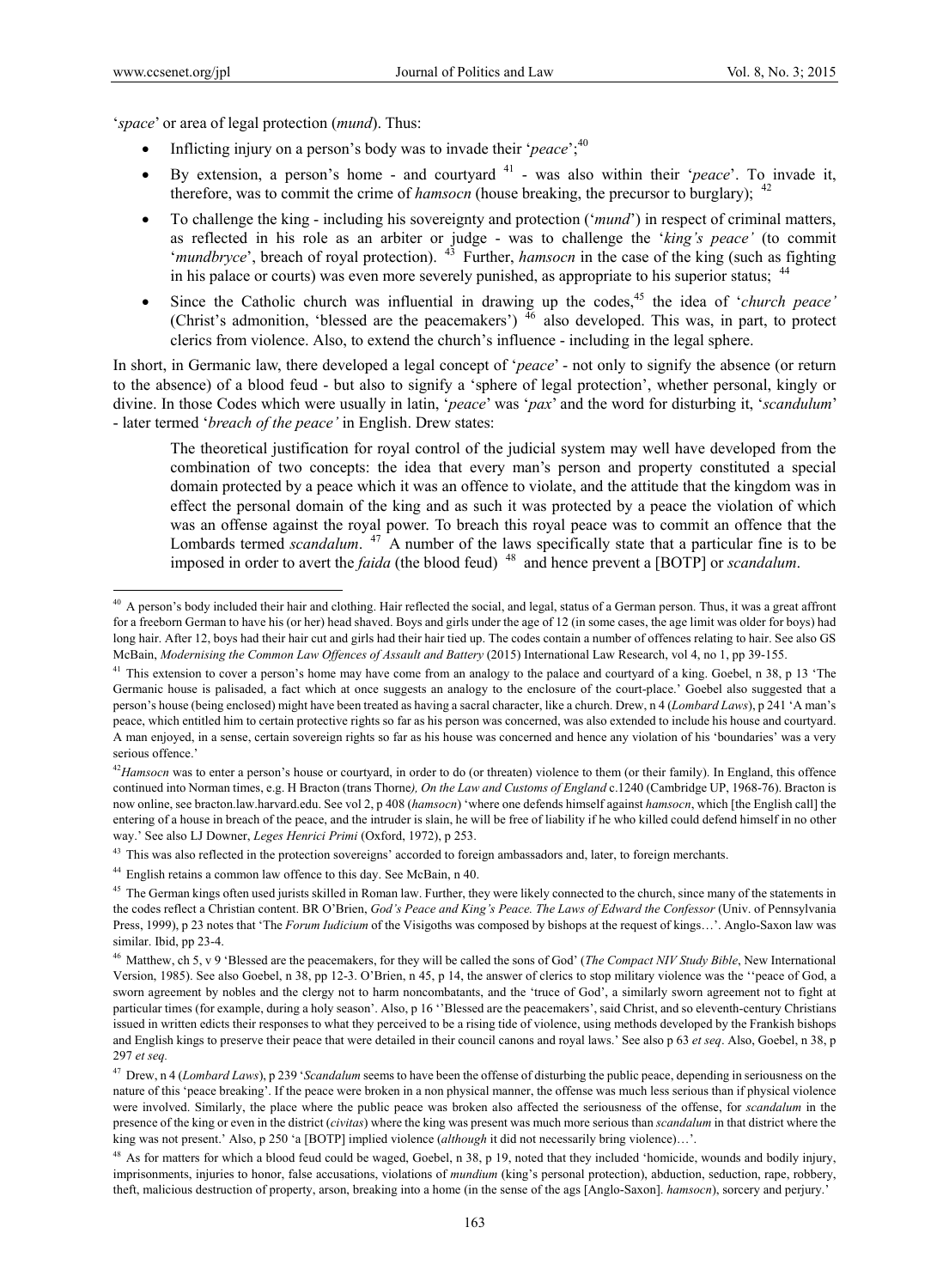The penalty for breaking the peace increased the closer the violence came to the person of the king: hence the commission of *scandalum* in the city where one of the royal officials was present was definitely breach of the royal peace but it was a less serious [BOTP] than the commission of *scandalum* in the city where the king himself was present. Nonetheless, any violent act was a form of *scandalum* and was thus an offence against the public peace as well as an offence against the injured individual or family. The royal courts therefore considered two offences when they judged any violent act or any act that might lead to violence in retaliation, and accordingly the penalty, the compensation, was divided between the two offended parties; the royal court (the *fisc*) and the private party.<sup>49</sup> (*wording divided for ease of reference*)

Thus, the Crown became - to an increasing extent - the guarantor of '*peace*' (and the one punishing infractions of it). In short, justice became a fiscal tool – with the incentive on the Crown to monopolize it.

### **(e) References to 'Peace' in the Germanic Codes**

Below, are examples of how '*peace*' was used in Germanic codes.

- In the Salic law, Christ's '*peace*' is referred to, as well as the distinction between '*peace*' and '*criminal acts'* (BOTP);
- The Lombard laws reflect the *status* element which pre-dominated in Germanic law. A BOTP was punished more severely it came closer to the king. Further, since *allegiance* to the king (and to a lord) was a central feature of Germanic law, so too it became possible to equate a BOTP (what we would call a breach of the criminal law) with an act of disloyalty to the king. This culminated in the supreme act of disloyalty - treason. $50$

As to these (italics are supplied):

- **Salic Law**. The Salic law of Clovis states:
	- In its *preamble*: 'The whole Frankish people, established by the power of God…firm in the compact of *peace*…Let him who esteems the Franks live by the present decree…May Jesus Christ…bestow with his gracious love the joys of *peace';*
	- [Also] 'It was pleasing and agreed to between the Franks and their notables that to preserve *peace* among themselves they should with care prevent all growth of quarrels. And just as their nation was pre-eminent among other peoples located next to it on account of the strength of its arms, so also it should undertake to make an end to *criminal acts* with its legal authority. <sup>51</sup>
- **Lombard Laws**. Rothair's Edict states:
	- Art 8: 'He who creates a disturbance (*scandalum*) in the council or other assembly shall pay 900 solidi as composition to the king.';
	- Art 35: 'He who creates a disturbance (*scandalum*) in a church shall pay forty solidi to that venerable place in addition to [the composition paid to] him who suffered the wounds or injuries.':<sup>53</sup>
	- Art 36: 'He who dares to create a disturbance (*scandalum*) within the king's palace when the king is present shall lose his life unless he can redeem his life from the king.';
	- Art 37: 'The freeman who creates a disturbance in that district (*civitas*) where the king is present, although he does not strike a blow shall pay twelve solidi to the king's palace [i.e. to the royal *fisc*]. But he who raises a disturbance and also strikes a blow, shall pay twenty-four solidi to the *fisc*…'55

 $49$  Ibid, p 25.

<sup>&</sup>lt;sup>50</sup> Although the English law of treason contains some elements of Roman law the pre-dominant feature is that it can only be committed by a subject, one who owes allegiance to the king. See generally, GS McBain, *Abolishing the Crime of Treason* (2007) 81 ALJ 94-134.

<sup>51</sup> Drew, n 4 (*Laws of the Salian Franks*), p 171.

<sup>52</sup> Ibid, (*Lombard Laws*), p 54.

<sup>53</sup> Ibid, p 59 ((on him who breaks the peace (commits *scandalum*) in a church).

<sup>54</sup> Ibid, p 59 (on him who breaks the peace (commits *scandalum*) in the palace where the king is present).

<sup>55</sup> Ibid, p 59 (concerning the freeman who breaks the peace (commits *scandalum*) in a district (*civitas*) where the king is present). See art 38 *re*

a slave breaking the peace. Also, arts 39 & 40 (freeman or slave breaking the peace in another district). Also, art 378 (free women involved in a brawl).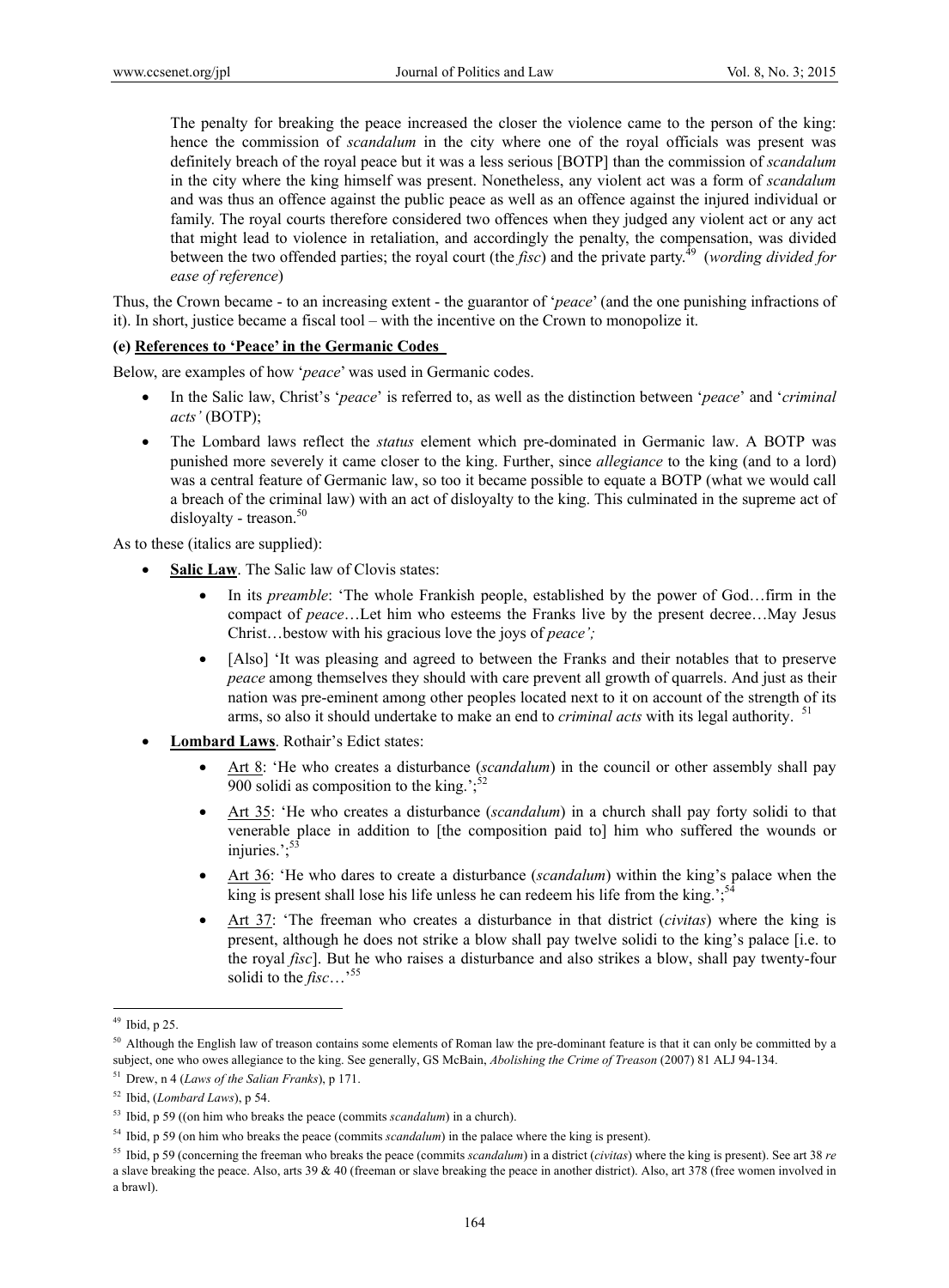#### **(f) Germanic Law: Peace & BOTP - Conclusion**

The following may be noted:

- Germanic laws posited the need for an absence of '*war'* being '*peace*' (*pax*). This at a lesser level included the absence of public disturbance. It also connoted legal protection, itself, an emanation of sovereignty;
- '*Peace*' also fitted in well with the clerical idea of it being the duty of every Christian to uphold Christ's peace. Indeed, it is likely it was the Catholic church and clerics who promoted this legal concept in the Germanic codes, as well as a threefold peace. That is: God's peace, the king's peace and the individual's peace;<sup>56</sup>
- Under Germanic law, breach of its criminal law ('*breach of peace*' or '*breach of the peace*') 57 was punished with the payment of a (large) fine - with the State assuming an ever greater portion of this as it, increasingly, dispensed justice - taking it out of the hands of laymen and the kin (or communal) units.

In conclusion, to the modern lawyer (and one suspects to a Germanic jurist, if there had been a separation between civil, and criminal, law in his time):

- if the Germanic legal concept of '*peace*' was, alternatively, re-worded as a reference to the '*criminal law*'; and
- '*breach of the peace'* was re-worded as a reference to '*breach of the criminal law',*

this would not be inaccurate. 58 These Germanic concepts of peace, and BOTP, were also reflected in Anglo-Saxon law, which is now considered.

### **3. Anglo-Saxon Law - Breach of the Peace** <sup>59</sup>

# **(a) Anglo-Saxon Britain 60**

 $\overline{a}$ 

Anglo-Saxon law (AD 597-1066) should be considered in the context of British society at that time. With the decline of the Roman empire in the 3rd-5<sup>th</sup> centuries, the Romans left Britain to fend for itself as from c.410. Thereafter, Germanic tribes from Saxony (Anglo-Saxons, also called Saxons or Angles) migrated - in increasingly large numbers - to Britain and they had subdued it, '*probably during the very years of Justinian's re-conquest of Italy*.' (i.e. AD 534-54).<sup>61</sup> Drew noted:

various Germanic peoples known as the Anglo-Saxons settled in Britain between the middle of the fifth and the middle of the sixth centuries.<sup>62</sup>

Since - unlike in Continental Europe - the Roman authorities did not continue to maintain a physical presence in Britain, the implementation of Germanic law in Britain was virtually entire. This was likely helped by a:

<sup>&</sup>lt;sup>56</sup> As dukes and other magnates received the franchise of kingly prerogatives (including the right to hold a court and punish crimes) so did the duke's peace (or lord's peace) develop.

<sup>57 &#</sup>x27;*Breach of the peace',* even in Anglo-Saxon times, would have been better termed 'Breach of public peace'. Further, '*the*' suggests a degree of specificity which was not there – given that the expression referred to *any* criminal act creating a disturbance, whether murder, rape, riots *etc*.

<sup>&</sup>lt;sup>58</sup> It must be remembered that both Germanic, and Anglo-Saxon law, were rudimentary in nature without all the legal sophisticism of modern day law. Therefore, '*war*' and '*peace*' - both civil war and in the context of lesser communal strife - would have been (and needed to be) readily understandable to illiterate peasants (and kings). When a man was fined therefore (or in the cases of non-emendable offences, executed), he would have been told that this was because he broke the king's law (peace, protection) or that of his lord or that of his neighbour. Doubtless, a priest may also have been on hand to remind him that he had also broken God's law (of obedience to the civil power and that of failing to 'love' his neighbour, by keeping Christ's peace). The church also developed the idea of 'sin' being a spiritual breach of God's law - one in which '*peace*' could only be returned to, *via '*penance - the latter often involving the payment of a fine to the church. Hence, criminal and ecclesiastical tariffs prevailed.

<sup>59</sup> FL Attenborough, *The Laws of the Earliest English Kings* (NY, 1963) and AJ Robertson, *The Laws of the Kings of England from Edmund to Henry I* (Cambridge UP, 1925)(the latter covers legislation from AD 942 up to the reign of Henry I (1100-35)). See also B Thorpe (ed), *Ancient Laws and Institutes of England* (1840). For the asserted laws of Edward the Confessor (1042-66) see O'Brien, n 45. For a useful analysis see also F Pollock & FW Maitland, *The History of English Law* (Cambridge UP, 1968) ('**P & M'**), vol 1, ch 2. See also G Crabb, *A History of English Law* (London, 1829), chs 2-4, Goebel, n 38, ch 6 and JH Baker, *An Introduction to English Legal History* (4<sup>th</sup> ed, 2002), ch 1.

<sup>60</sup> See generally, FM Stenton, *Anglo-Saxon England* (3rd ed, 1971) and F Palgrave, *History of the Anglo-Saxons* (1876). See also J Hudson, *The Oxford History of the Laws of England* (OUP, 2012).

<sup>&</sup>lt;sup>61</sup> Drew, n 4 (*Lombard Laws*), p vi. Also, p viii 'It took a century for the Anglo-Saxons to subdue the resistance in Roman Britain, but subdue it they did.' The first landing of the Jutes appears to have been in AD 449.

<sup>62</sup> Ibid, (*Laws of the Salian Franks*)*,* p 25.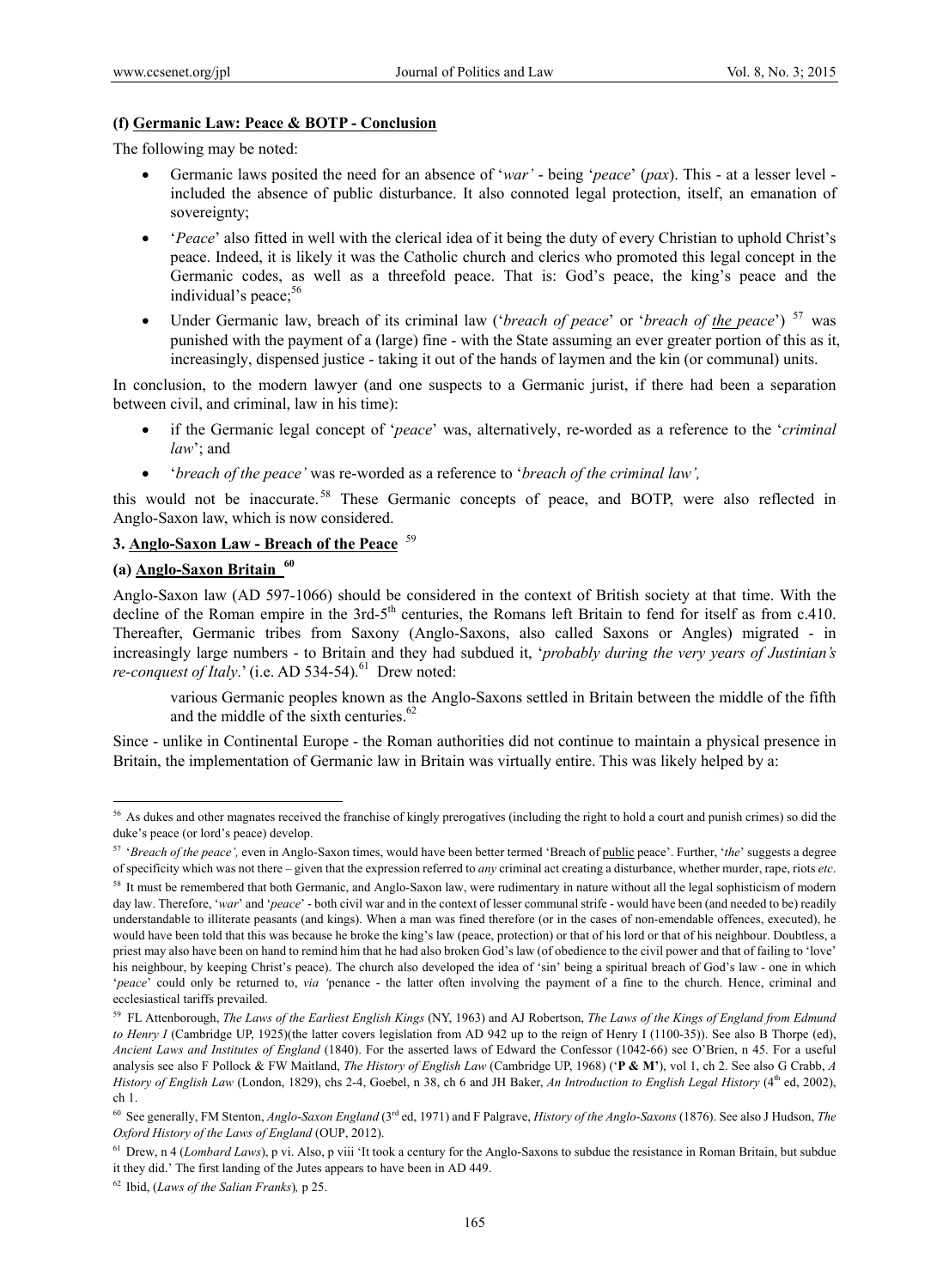- decline in Britain's (and Europe's) population  $63$  as a result of war and plague;
- movement of many Britains to Gaul and Brittany, possibly, impelled (in part) by climate change;
- breakdown of central government in Britain into more isolated units, with small kingdoms.<sup>64</sup>

### **(b) Anglo-Saxon Legal System**

Few Anglo-Saxon laws have come down to us <sup>65</sup> and - as Pollock and Maitland pointed out - those which have, are likely to be mere '*superstructures on a much larger base of custom*.'66 That said, the following may be noted:

- The earliest extant Anglo-Saxon code appears to be that of Aethelbert, king of Kent (AD 558-616)  $67$ (there are variants to the spelling of his name). When it was issued is unclear. However, it seems likely this was between AD 597-616;
- Athelbert's code <sup>68</sup> comprises some 90 provisions. The majority of the crimes reflected in them comprise battery in some form - whether it be murder, rape or wounding - without any categorisation (or specific legal distinction) being made between them. $69$

This '*tariff'* system - one which, like its Continental counterpart, was designed to suppress blood feuds continued from the laws of Aethelbert until the Norman Conquest of 1066. Indeed, it continued until, at least, the Laws of Henry I (c. 1113) - if not until c. 1189 (see 5).<sup>70</sup> Implicit within this criminal law system were the concepts of '*peace*' and the '*king's peace.* '

# **(c) Anglo-Saxon Criminal Law**

As with Germanic law, Anglo-Saxon law made no distinction between criminal, and civil, law. In the criminal field - as might be expected in a society which was very rudimentary (and rural) and with a very low degree of literacy - the number of crimes was few. Not least, since they would have had to have been known by heart by a 'law speaker' (*asega),* one who assisted the judge by providing information on the law and legal procedure. As to the content of Anglo-Saxon law, Pollock & Maitland noted:

In so far as we can trust the written laws, the only topics of general importance were manslaying, wounding, and cattle stealing. $71$ 

To this might be added sexual offences such as adultery and fornication.

66 P & M, n 59, vol 1, p 27.

 $\overline{a}$ 

 $70$  Downer, n 42.

 $63$  This could have been by, as much as, 50%.

<sup>&</sup>lt;sup>64</sup> As from AD 866, Danish armies (Vikings) began to winter in England - as opposed to just raiding periodically. They brought with them their Danelaw. Eventually, the Danes put an end to all English kingdoms, save for that of Wessex.

<sup>&</sup>lt;sup>65</sup> *Attenborough*, n 59, cited: (a) the Kentish laws of Aethelberht (AD 558-616), Hlothhere and Eadric (AD 673-685/6), Eadric (AD 685-6) and Wihtred (690/1-725); (b) laws of Ine (AD 688-725) and of Alfred (AD 871-99); (c) a treaty of Alfred and the danish king Guthrum (AD c 878-90) and the laws of Edward (the Elder, 899-924) and Guthrum (asserted, more recently, to have been written, c AD 1000, by Wulfstan II, Archbishop of York (AD 1002-23); (d) the laws of Edward the Elder (AD 899-924) and of Aethelstan (AD 924-39). *Robertson*, n 59, cited: (a) laws of Edmund (AD 939-46) and Edgar (AD 943-75); (b) *Promissio Regis* (a coronation oath composed for Edward the Martyr (AD 975-8) or Aethelred II (AD 978-1016)); (c) the laws of Aethelred (AD 865-71); (d) the laws of Canute (1016-35). Robertson also cited the 'laws' of William I (AD 1066-87)(*viz.* a charter to the City of London, Regulations concerning exculpation, Epispocal laws, Ten Articles and *Articuli Retractati*) as well as various laws of Henry I (1100-35) *viz.* a Coronation charter, a Decree concerning Coinage, a Decree concerning the county and hundred courts, and a charter to the City of London.

<sup>&</sup>lt;sup>67</sup> Ibid, 'We have in the first place the considerable series of laws and ordinances of Saxon and English princes, beginning with those of Aethelbert of Kent, well known to general history as [saint] Augustine's convert, which are of about the end of the sixth century.'

<sup>68</sup> FW Maitland, *The Collected Papers of Frederick William Maitland* (Cambridge UP, 1911), vol 2, p 420 'To call this brief tariff a code may seem strange, but there are not wanting signs that the wise men of Kent are committing to writing as much of their traditional law as they can remember in the form of abstract propositions.'

<sup>69</sup> See Attenborough, n 59, pp 5-17 and Thorpe, n 59, pp 1-10 (for the laws). See also P Wormald, *The First Code of English Law* (Canterbury Commemoration Society, 2005), p 61. The other provisions of Aethelbert's code mainly covered theft, robbery and trespass.

<sup>&</sup>lt;sup>71</sup> P & M, n 59, vol 1, p 38. Ibid, p 43 'The only substantive rules that are at all fully set forth have to do with offences and wrongs, mostly those which are of a violent kind, and with theft, mostly cattle lifting.' See also JF Stephen, *A History of the Criminal Law of England* (Macmillan & Co, 1883), vol 1, ch 3. As to the codes promulgated by the Anglo-Saxon kings, O'Brien, n 45, pp 21-2: 'the cumulative effect of the issuing of such codes was the creation of a visible tradition of royal legislation. The topics of the legislation remained relatively consistent over time: kings protected the Church, maintained the peace, stipulated tariffs for personal injury, fought theft, and organized policing of some sort. The detail of the codes reveal the concern of English kings with the prevention of crime, particularly theft, and the prosecution of criminals through regulation of the smallest 'institutional' units of their society, the tithings and *borh* [i.e. pledge] *g*roups.'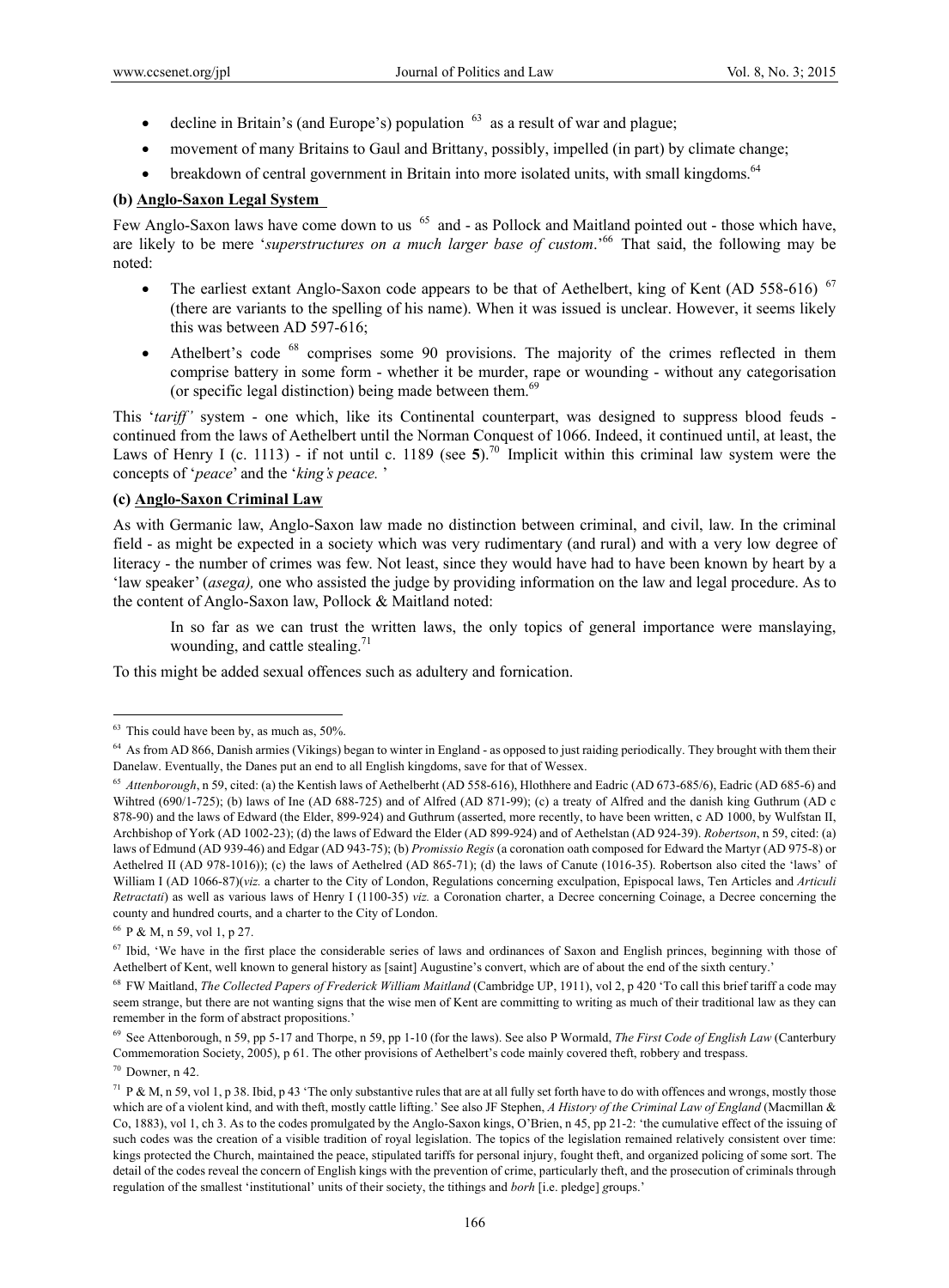- In all these cases, the tariff was followed,<sup>72</sup> with a categorisation of the crime and the financial penalty in the form of payment of '*bot*' (compensation) to the victim or his family and the payment of '*wite*' (a fine) to the king.73 By the 10th century, it is likely that '*bot*' was merged into '*wite*'. And, that the latter was solely paid to the king (or the church); $^{74}$
- As with the Germanic systems of law, the *quantum* of tariff payable reflected the status of the victim and the location where the criminal act occurred.<sup>75</sup>

### **(d) Breach of the Peace**

 $\overline{a}$ 

Anglo-Saxon law - like Germanic law- contained similar legal concepts of '*peace*' and '*breach of the peace*.'76 Pollock & Maitland state:

Preservation of the peace and punishment of offences were dealt with, in England as elsewhere, partly under the customary jurisdiction of the local courts, partly by the special authority of the king. In England that authority gradually superceded all others.

All criminal offences have long been said to be committed against the king's peace; and this phrase, along with the '*king's highway*', has passed into common use as a kind of ornament of speech, without any clear sense of its historical meaning. The two phrases are, indeed, intimately connected; they come from the time when the king's protection was not universal but particular, when the king's peace was not for all men or all places, and the king's highway was in a special manner protected by it.

Breach of the king's peace was an act of personal disobedience, and a much graver matter than an ordinary breach of public order; it made the wrong-doer the king's enemy. The notion of the king's peace appears to have had two distinct origins. These were, first, the special sanctity of the king's house, which may have been regarded as differing only in degree from that which Germanic usage attached everywhere to the homestead of a free man; and, secondly, the special protection of the king's attendants and servants, and other persons whom he thought fit to place on the same footing. In the later Anglo-Saxon period the king's particular protection is called *grio* as distinct from the more general word *frio.*<sup>77</sup> The rapid extension of the king's peace till it becomes, after the Norman Conquest, the normal and general safeguard of public order, seems peculiarly English.<sup>78</sup>

The statement of Pollock & Maitland is useful, especially that '*All criminal offences have long been said to be committed against the king's peace'*. This would seem accurate since the king was assuming, to an increasing extent, the role of the upholder of '*public peace*' (i.e. criminal law). Further, his criminal jurisdiction was extending in Anglo-Saxon times from his palace and court to:

public highways and waterways;

<sup>72</sup> Ibid, vol 2, p 47. 'A freeman's life has a regular value set upon it, called *wergild*, literally man's price or man-payment, [also called blood money] or oftener in English documents *wer* simply; moreover, for injuries to the person short of death there is an elaborate tariff.' Maitland, n 68, p 427 'We have called the written laws 'tariffs'. They prescribe in great detail the various sums of money which must be paid by wrong-doers. There are payments to be made to the injured person or the kinsfolk of the slain man; there are also payments to be made to the king, or some other representative of the tribe or nation.' JRC Hall, *Concise Anglo-Saxon Dictionary* (4<sup>th</sup> ed, 1975 rep) defined '*bot*' as compensation for an injury or wrong by way of a 'peace offering.'

<sup>73</sup> A Harding, *The Law Courts of Medieval England* (1973), p 15 'Here is the fine payable for 'crime', the penalty due to the 'public' authority, alongside the 'civil' damages payable to the private plaintiff: the difference from modern law is that both were payable for the same wrongs.'

<sup>74</sup> Wormald, n 69, pp 14-5 'By the tenth century, royal action is the norm, and *bot* is payable not to victims, and/or their families but to the king, or God (i.e. the church). We may by that stage, if not under Aethelberht, think in terms of 'crime' and 'punishment.'' For commentary on the feud, the tariff and *wer* see P & M, n 59, vol 1, pp 46-8.

<sup>&</sup>lt;sup>75</sup> P & M, n 59, vol 1, p 32. Crabb, n 59, p 38 'To prevent the causes and beginnings of quarrels, laws were made against every breach of the peace, but particularly in certain places, or before certain persons, whose presence the Saxons were taught in a particular manner to respect.' As to status, in Anglo-Saxon England, there was the king, eaols (earls), thegns (thanes), ceorls (ordinary freeman), serfs (villeins) and various categories of slaves.

<sup>76</sup> Ibid, p 44 'in its general features, Anglo-Saxon law is not only archaic, but offers an especially pure type of Germanic archaism.'

<sup>77</sup> Ibid, p 45 'Although the proper name [*grio*] is of comparatively recent introduction and of Scandinavian extraction, the thing seems to answer to the Frankish *sermo* or *verbum regis*, which is as old as the Salic law.' Goebel, n 38, p 423 'In Anglo-Saxon dooms the word peace (*frith*) is used generally in an unartful sense of public order or general security…'

<sup>&</sup>lt;sup>78</sup> Ibid, 'On the continent the king appears at an early time to have been recognized as protector of the general peace, besides having power to grant special protection or peace of the higher order. It is not clear whether there was any fixed name for the general peace which was protected only by the hundred court and the ealdorman. Very possibly the medieval usage by which an inferior court was said to be in the peace of the lord who held the court may go back in some form to the earliest time when there were any set forms of justice…' See also F Pollock, *Oxford Lectures and Other Discourses* (1890) , ch 3 (the king's peace).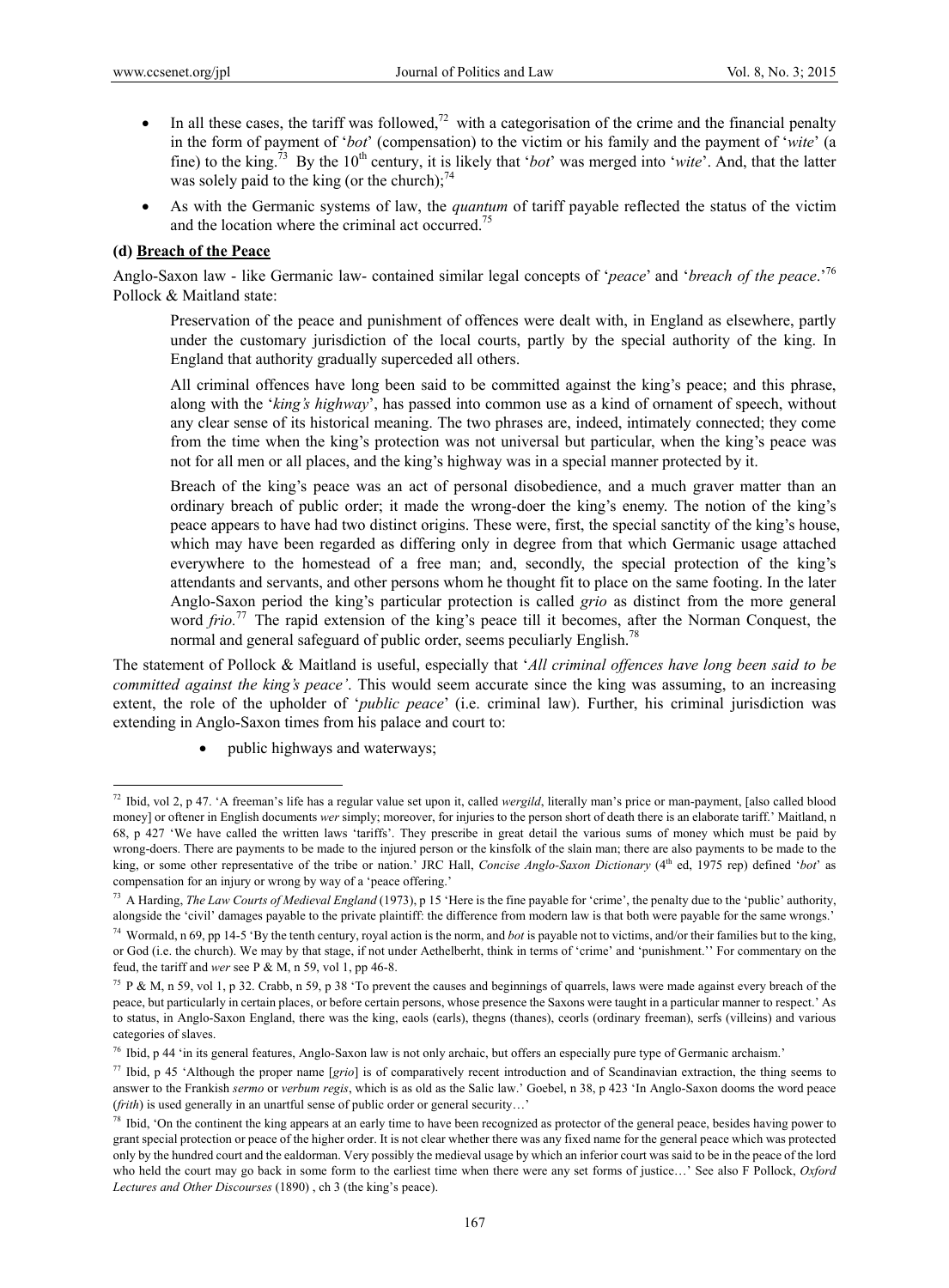- the protection of foreign ambassadors and merchants; $^{79}$
- those to whom he gave his personal protection (*handgrio, handgrith*).

### **(e) References to 'Peace' in Anglo-Saxon Law**

Anglo-Saxon law, like Germanic law, made reference to different types of peace:

- '*Church peace'* (*pax ecclesiae, ciricgrio*), deriving from Christ's '*peace*' and '*protection*';80
- '*King's peace*'. There may have been a distinction between '*frio*' (*frith)* and '*grio*' (*grith*) with the latter being more localised and the king's protection being restricted to particular places or persons. <sup>81</sup> However, by the 11<sup>th</sup> century, such an etymological distinction likely dis-appeared. <sup>82</sup> *Handgrio* was the peace given by the hand of the king - as opposed to that conveyed by writ or that which was associated with particular days or events;<sup>8</sup>
- Individual's '*peace*.' Each man had his own peace, which included his house and courtyard;<sup>84</sup>

In the case of references to '*peace*' and BOTP, the following are examples (*italics supplied*):

- Laws of Edmund (king, AD 939-46). The first of these laws (which emphasised the need to suppress the blood feud) $85$  commenced:
	- o 'Now, it has seemed to us first of all especially needful that we all steadfastly maintain *peace* and concord among ourselves throughout all my dominion. I myself and all of us are greatly distressed by the manifold illegal [criminal] deeds of violence which are in our midst...<sup>86</sup>
	- o Also,'These are the provisions for the preservation of *public peace* (*de pace*) and the swearing of allegiance which have been instituted at Colyton by king Edmund and his bishops, together with his councillors: $87$
- **Laws of Edgar** (king, AD 943-75). His laws state*, inter alia*:
	- 'I am very well pleased with you all, because you are so zealous for the preservation of the *public peace* (*frio*);'88

<sup>79</sup> O'Brien, n 45, p 14, noted that the Anglo-Saxon kings 'had extended special security or peace (Old English *mund, frio* or *grio*) to those they had brought into the kingdom - mercenaries, merchants and monks - in order to protect them from bodily harm and murder…The extension of royal *mund* or *grio* to protect newcomers and the recognition of a people's customs as the law of their land had ensured, with a few striking exceptions, the peaceful accommodation of the English with the Danes and Norwegians settled in northern and eastern England, and therefore had encouraged the formation of an Anglo-Scandinavian society united by political allegiance to one king and exhibiting a blending of culture at the local level.'

<sup>&</sup>lt;sup>80</sup> Thus, the opening words of the first law (or doom) of Aethelbert (see n 67) states: '[Theft of] God's property and the Church's shall be compensated twelve fold; a bishop's property eleven fold; a priest's property nine fold; a deacon's property six fold; a clerk's property three fold. *Breach of the peace* shall be compensated doubly when it affects a church or a meeting place.' (*italics supplied*). See also O'Brien, n 45, p 24 citing a treatise of Archbishop Wulfstan (see n 65), which contains a sermon on the sins of injuring the clergy '*because every church peace is Christ's own peace*.' See also Goebel, n 38, p 298 *et seq,* Attenborough, n 59, p 5 and O'Brien, n 45, pp 63-4.

<sup>&</sup>lt;sup>81</sup> See also Baker, n 59, p 8 'what is protected is not the safety of the community but the peace (*grith*) of particular persons. In this concept of peace, what we regard as public and private rights are indistinguishable; the peace of the *churl* was simply his right to compensation for wrongs done to him and his family, but the peace of a lord included the protection of his vassals and was a right more akin to jurisdiction than a cause of action.'

<sup>82</sup> Robertson, n 59, p 297 '*Grio* is a Scandinavian loan word. It denotes '*peace*' in a limited or localized sense, ie. the sanctuary afforded by special places or the protection granted by a particular person, cf. its compounds *ciricgrio* and *handgrio*.' Also, p 335 'The verb *grioian*, derived from the Scandinavian loan word *grio*, begins to appear in the eleventh century…It is found often along with the rhyming *frioian*. Lieberman [a German academic] regards the two terms *grio* and *frio* as practically synonymous by the time of Aethelred [AD 865-71, see n 65]…but suggests that if there is any underlying difference between them, *frio* has the special sense of security against assailants, while *grio* implies the privilege of assuring safety to others.' See also Hudson, n 60, pp 162-3.

<sup>83</sup> See O'Brien, n 45, p 216.

<sup>84</sup> Harding, n 73, p 14 'Every *ceorl* or yeoman had his peace…within his family and in the area around his house…' Pollock, n 78, pp 73-4 'every man has his own peace, of which the breach is a special offence. But the great man's peace is of more importance than the common man's, and the king's peace is above all, and is broken at the hazard of the offender's life and goods.'

 $85$  Robertson, n 59, pp 8-11.

<sup>86</sup> Ibid, p 9. Robertson notes that '*Pax* is the latin word regularly employed to translate the AS [Anglo-Saxon] *frio*.' Ibid, p 298.

<sup>&</sup>lt;sup>87</sup> Ibid, p 13. These laws (designated by Robertson as '*Edmund III'*) are of uncertain date. However, they were, probably, promulgated at Culinton (probably Colyton, in Devonshire). Ibid, p 3.

<sup>88</sup> Ibid, p 39. These laws (designated by Robertson as '*Edgar IV'*) were probably issued c. AD 962-3.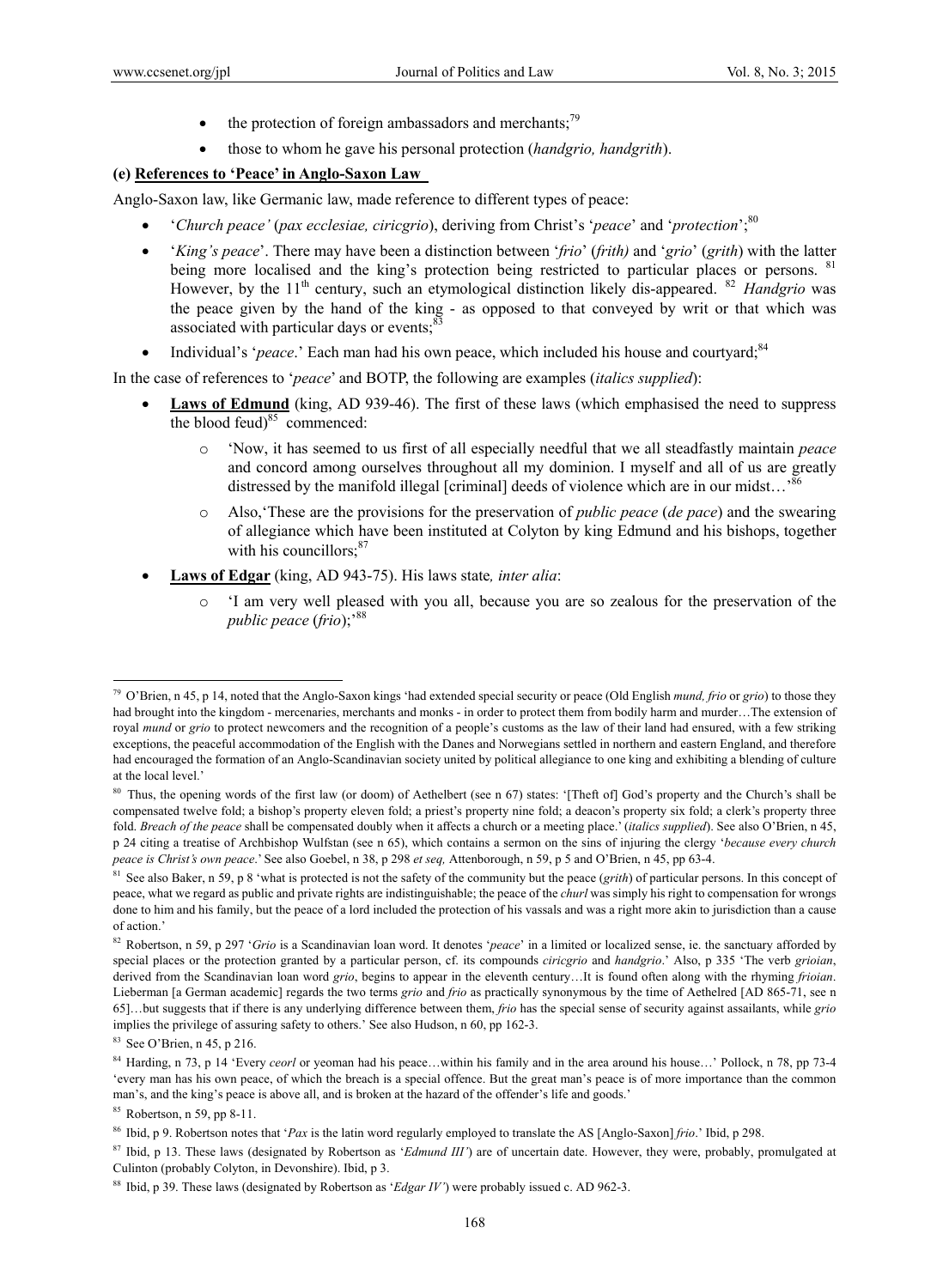- o The coronation promise of (likely) Edgar (in AD 973) states: 'In the name of the Holy Trinity I promise three things to the Christian people who are under my authority. Firstly, the true *peace*  shall be assured to the church of God and to all Christian people in my dominions.<sup>'89</sup>
- **Laws of Aethelred** (king, AD 978-1016). His laws state:
	- o 'This is an ordinance which king Aethelred and his councillors have enacted, at Woodstock in Mercia, for the promotion of *public security (frioes)*, wherever English law prevails;<sup>90</sup>
	- o A truce reached, probably in AD 991, between king Aethelred and a Danish (Viking) fleet led by Olaf Tyggvason and Justin and Guomund, the son of Stegita, states: 'A general truce (*woroldfrio*) shall be established between king Aethelred and all his subjects and the whole (Viking) fleet to which the king has paid tribute, in accordance with the terms which Archbishop Sigeric and ealdorman Aethelweard and ealdorman Aelfric made, when they obtained the king's permission to purchase *peace (frio)* for the districts which, subject to him, they ruled over...'<sup>9</sup>
	- o 'These are the constitutions which king Aethelred and his councillors have enacted at Wantage for the promotion of *public security (frioes bote)*. 1. Namely, that the king's *peace* (*grio*) shall continue to be maintained in accordance with the highest standards observed in the days of his ancestors, so that *breach of the peace* which he establishes in person<sup>92</sup> shall not be atoned for by any payment of compensation. But for *breach of the peace* (*grio*) which the ealdorman or the king's reeve establishes in the Court of the Five Boroughs,  $^{93}$  1200 of silver shall be paid as compensation. And for *breach of the peace* (*grio*) established in the court of one borough 600 [of silver] shall be paid as compensation, and 100 for that established in a wapentake. In the case of *breach of the peace* in an ale house, 6 half marks shall be paid as compensation if a man is slain, and 12 ores if no-one is slain. $94$
	- o 'we have decreed that a man who, within the town, makes forcible entry into another man's house without permission and commits a breach of the peace of the worst kind (*summam infracturam aget de placito ungebendeo*)…shall lie in an unhonoured grave.<sup>95</sup> Also, 'the promotion of *public security* (*frioes*)…shall be diligently attended to…'96 Also, '*Public security* (*frioes*) shall be promoted in such a way as shall be best for the householder and worst for the thief. $5<sup>9</sup>$
	- o **Laws of Canute** (king, 1016-35). His laws state, *inter alia*: 'in the Danelaw he [the king] has the receipt of fines for fighting, neglect of military service, breach of the peace (*griobryce*)…<sup>98</sup> Also, 'Breach of the peace (*griobryce*). If anyone is guilty of a capital deed of violence while serving in the army, he shall lose his life or his *wergeld*. If he is guilty of a minor deed of violence, he shall make amends according to the nature of the deed.'99 Also, 'it is my will that every man shall be entitled to protection (*grioes*) going to and from assemblies, unless he be a notorious thief.'100
	- o **Laws of Edward the Confessor** (1042-66). O'Brien, in this work on this asserted collection of laws of Edward the Confessor ('asserted' because it is not proved that Edward the

<sup>89</sup> Ibid, p 43. For the reasoning as to why this oath was likely that of Edgar, see pp 40-1. The reference to '*peace*' in the text likely included both church peace and the king's peace (with the latter's variants). See also Hudson, n 60, p 19.

<sup>90</sup> Ibid, p 53. These laws (designated by Robertson as '*Edmund III'*) were, probably, issued pre-1013.

 $91$  Ibid, p 57.

<sup>92</sup> That is *Handgrio*, see n 83. Not 'atoned' meant that it was not emendable, see ns 104. See also, Hudson, n 60, p 20.

<sup>&</sup>lt;sup>93</sup> Ibid, p 74 These laws (designated by Robertson as '*Aethelred IV*') were probably issued AD 991-1002. The Court of the Five Boroughs (Derby, Leicester, Lincoln, Nottingham, Stamford) was thought by Robertson to have been a kind of confederacy. Ibid, p 318. See also O'Brien, n 45, pp 53-4.

<sup>94</sup> Ibid, p 65. These laws (designated by Robertson as '*Edmund III')* were, probably, issued pre-1013. A wapentake was the same as a hundred (a division of a county).

<sup>&</sup>lt;sup>95</sup> Ibid, p 75. Robertson considered that '[BOTP] of the worst kind' probably referred to homicide.

<sup>96</sup> Ibid, p 87. These laws (designated by Robertson as '*Aethelred V*') were probably issued c. 1008.

<sup>97</sup> Ibid, p 101. These laws (designated by Robertson as '*Aethelred VI'*) were probably issued c. 1008.

<sup>98</sup> Ibid, p 181.

<sup>99</sup> Ibid, p 205. These laws (designated by Robertson as '*Canute II'*) were probably issued c.1020.

<sup>&</sup>lt;sup>100</sup> Ibid, p 217. These laws (designated by Robertson as '*Canute II'*) were probably issued c.1020.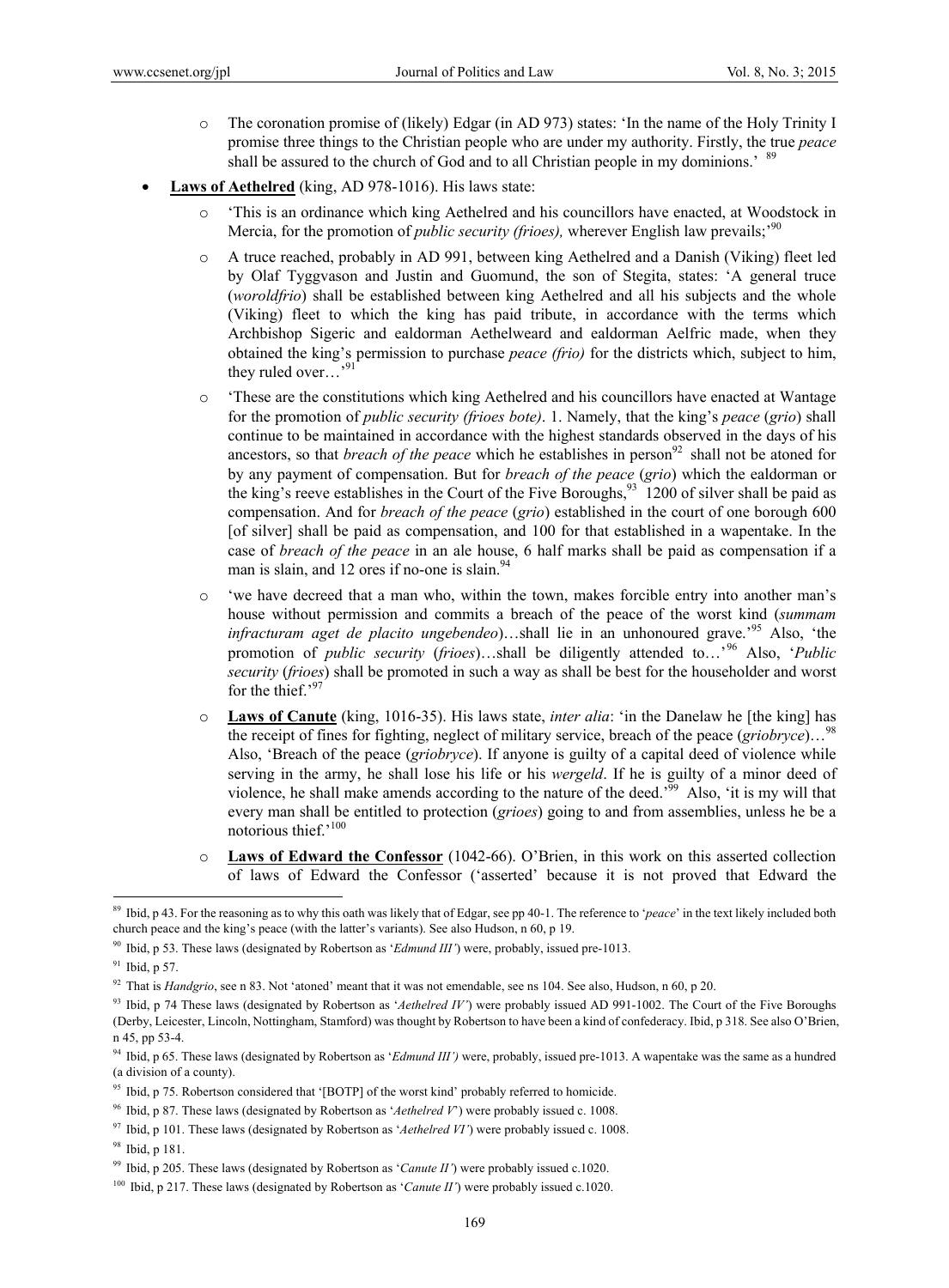Confessor actually issued them) described it as '*a commentary on legal categories of peace'*. Thus, it considered '*God's peace'* 101 and the '*king's peace'*, which had an internal symmetry.<sup>102</sup> The king's peace could be general or personal – the latter granted by his hand (*handgrio*) or by writ and seal (*breve or sigullum*).<sup>103</sup> Breaches of the peace could be emendable or not (the latter being treated as a contempt (*overseunessa*) of the king.<sup>104</sup> The former were usually called by the common expression '*grithbryce*' [breach of protection] and could be franchised out. The latter were usually not franchised out, but reserved to the king alone.<sup>105</sup> Thus, for example, breaches of the peace arising from assault or fighting were emendable and they were often franchised out. <sup>106</sup> As to these asserted laws of Edward the Confessor:

Art 1: 'And so, beginning with the Holy Church, by which king and kingdom are firmly supported, they declared its peace [*pacem*] and liberty before the assembly, saying: All the clergy and scholars and all their possessions, wherever they are, shall have the *peace of God* and of the Holy Church':<sup>107</sup>

Art 12: 'There are many types of the *king's peace*: one is given by his hand, which the English call kings *hand salde grid* [i.e. *handgrio*]; another [is given] on the day on which he is first crowned – this one lasts for eight days; at Christmas eight days and eight days at Easter and eight at Pentecost; another is given by his writ; another which the four roads have, that is Watling Street, Fosse Way, Iknield Way, and Ermine Street…another held by the bodies of water on which victuals are brought by ship to cities and boroughs from various places';<sup>108</sup>

Art 18: 'Nevertheless, if any offender asks for his [the king's] mercy from fear of death or loss of limbs because of his offence, he can pardon him, if it pleases [him] by the law of his dignity. And he who receives mercy shall do right to the person he wronged before, in so far as he is able to fulfil [the terms of compensation], and he shall find sureties for maintaining the *peace*  [ $de pace$ ] and [his] law-worthiness';<sup>109</sup>

Art 20: 'There is another important *peace* by which all shall be maintained in a more lasting state, namely under the stability of a suretyship, which the English call *friborgs*, except for the people of Yorkshire, who call it *tenmannetale*, which is a count of ten men. And this means that all [the people] in all the vills of the entire kingdom had to be under the surety-ship of the tithing, so that if one of the ten should commit an offence, the nine would produce him for trial'; $^{110}$ 

Art 26: 'Concerning those who have the *king's peace* [*pacem regis*] either by hand [i.e

 $101$  See O'Brien, n 45, pp 36-7.

<sup>&</sup>lt;sup>102</sup> O'Brien, n 45, p 37 'For example, as those travelling to churches for prayer are protected by the peace of God and the Church, so those journeying on the king's roads and waterways are under his peace. Noticeably absent…is any discussion of the abstract legal meaning of *grio* peace or any mention of its double, or cousin, *mund* 'protection, peace'. The author did not state principles; he did not imagine that the applications he described would have had greater clarity had he done so…Instead of principles, the author described some of the circumstances in which the peace of the king can be broken. He provided only a selection from the many possibilities – for instance, breach of a peace received from the king's hand (the kings hand *salde grid*) is mentioned, but not the king's peace given by an earl or sheriff.'

<sup>103</sup> Ibid, p 74. See also CK Allen, *The Queen's Peace* (Hamlyn Lecture, 1953), p 11.

<sup>104</sup> P & M, n 59, vol 1, p 48 'Some of the gravest offences, especially against the king and his peace, are said to be *botleas*, '*bootless*'; that is, the offender is not entitled to redeem himself at all, and is at the king's mercy.' See also Holdsworth, n 35, vol 2, p 48. Examples of the latter are: harbouring outlaws, housebreaking (*hamsocn*) and evading military service, see Allen, n 103, p 13. O'Brien, n 45, p 76 'hand- or-writ-given peace was unamendable, and breach of it placed a man at the king's mercy. This did not mean automatic execution; rather, the emendation for such a breach did not follow a predictable tariff. The king decided if a person could be spared execution and make amends and the amount of that compensation and fine. Other breaches of the peace were generally emendable for 100 shillings.' See also Stephen, n 71, vol 1, p 58.

<sup>105</sup> O'Brien, n 45, p 74. See also Goebel, n 38, p 401. See also Harding, n 73, p 15 and HM Cam, *Law Finders and Law Makers in Medieval England* (1962), chapter on *The Evolution of the medieval English Franchise*.

<sup>106</sup> As to how Anglo-Saxon and Norman kings enforced the '*peace*' there was, from early times, a system of frankpledge (*friborg)* in operation which boys above the age of 12 were liable to perform. See GS McBain, *False Imprisonment and refusing to assist a Police Officer – the Need for Statutory Offences* [ ]. See also O'Brien, n 45, p 85, Holdsworth, n 35, vol 1, pp 13-5 & 78 (frankpledge obsolete at the close of the fifteenth century) and Allen, n 103, ch 4 (who asserts that frankpledge had fallen into disuse by the  $14<sup>th</sup>$  century, in part due to the rise of JP's).

<sup>107</sup> O'Brien, n 45, p 159. Church peace dealt with criminal seeking sanctuary, tithes, ordeals *etc*.

<sup>108</sup> Ibid, p 171. See also Allen, n 103, pp 13-4. Also, Hudson, n 60, p 387.

<sup>&</sup>lt;sup>109</sup> O'Brien, n 45, p 177.

 $110$  Ibid, p 179.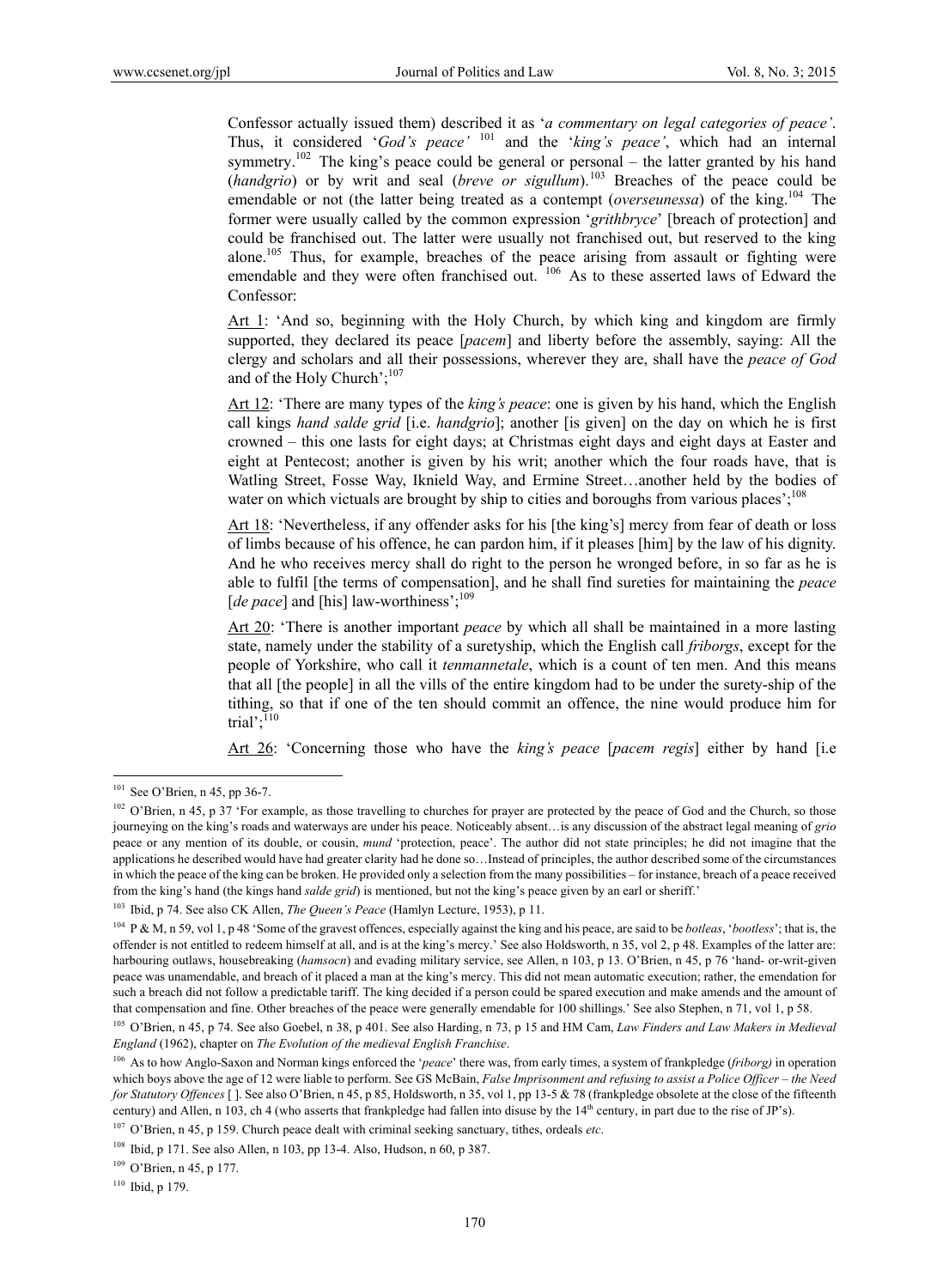*handgrio*] or royal writ, let it be done (as it is of the greatest necessity to them) that they keep it against all law worthy men;<sup>111</sup>

Art 27: 'The *peace* given by the king's hand [*pax data manu regis*], and during the eight days in which he is crowned, and the *peace* of the feast days mentioned earlier, and the *peace* by the king's writ have one amount of compensation, and that by the judgment that is greater in the shire where the *peace* was broken.<sup>'112</sup>

*In conclusion, like Germanic law, Anglo-Saxon law made reference to 'peace' and BOTP. In both, 'peace' connoted legal 'protection'.* 

#### **4. Summary: Germanic & Anglo-Saxon Law**

Anglo-Saxon law is usually perceived as the purest form of written Germanic law to have survived (see **2(b)**) and the two share almost identical characteristics in respect of '*peace*' and BOTP. Thus:

- '*Peace*' (*pax*) was not just an expression as to the absence of war. In the legal context it was treated as: (a) a state where acts were not committed that might lead to a blood feud; and (b) a state to *return* to, *via* the payment of compensation, where such acts were committed - to avert a blood feud;
- BOTP, therefore, was a generic reference to crimes which might lead to a blood feud. It did not comprise, in itself, a criminal offence. This may be seen in the fact no Germanic or Anglo-Saxon tariffs recorded a BOTP as an offence requiring compensation, in itself;
- The '*king's peace*' referred to the king's jurisdiction over criminal offences. One which, over time, would come to cover the geographical area which he controlled as king, as well as all offences which might lead to a BOTP;  $^{113}$
- By the time of the Conquest in 1066, it would not have been inapposite for '*breach of the king's peace*' to be (alternatively) termed a '*breach of Crown law*.' That is, breach of what, today, we would call the criminal law.

*In conclusion, the basic components of 'peace' - and BOTP - were established in Anglo-Saxon times.* 

#### **5. Breach of the Peace Until 1189**

#### **(a) Norman Conquest & William I (1066-87)**

When William I became king he encountered English law in three parts - Mercian law, West Saxon law and Danelaw (law of the Vikings).<sup>114</sup> However, all three reflected the Anglo-Saxon concepts previously discussed. The extent to which William I (1066-87) maintained Anglo-Saxon law or imposed the ducal law of Normandy (which was scant) 115 on his new subjects is uncertain. Modern analysis would suggest that much of the criminal law continued - not least since the *Laws of Henry I* clearly reflect a continuance of the Anglo-Saxon tariff system (see **(c)**). As to the position, *post* 1066, Stephen noted:

In nearly all the [Anglo-Saxon] laws provision is made for the breach of the king's, the lord's or the church's peace or protection (*frith-bryce*, *mund-bryce*) in such a way as to show that peace was an

<sup>&</sup>lt;sup>111</sup> Ibid, p 185.

<sup>112</sup> Ibid, p 187.

<sup>&</sup>lt;sup>113</sup> O'Brien, n 45, p 73 'By that time, the establishment of a peace in this way by the king was a traditional act in England. Anglo-Saxon kings had promoted a general peace as part of their attack on violent crime, as when Aethelred [see n 65] promulgated laws at Wantage 'to *frioes bote*' ('for the re-establishment of the peace')(see **2(e),** for the relevant law). This linking of a general notion of royal responsibility to ensure the peace with attempts to eliminate violent crime and punish malefactors meant that as royal jurisdiction over crime grew, so too did the boundaries of this royal peace. From a vague statement of the inviolability of the king or his palace under the earliest English kings, this peace had grown considerably by the reigns of Aethelred and Cnut [AD 1016-35] and could be extended to individuals or single institutions (e.g. legates or churches), generally to those travelling to courts or assemblies, over the assemblies themselves, and over particular times and places. Perhaps any crime committed against those individuals, or in those places, or at those times constituted *grithbryc*e 'breach of peace' alongside the crime itself, and made the offender liable for a fine to the king and sometimes for corporal punishment as well. In some cases breach of the king's peace was emendable, in others, not.' See also Baker, n 59, p 9 (who noted that, by the time of king Cnut, 'the concept of the king's peace provided the basis for a parallel jurisdiction over crime.' Pollock, n 78, p 75 'the king's peace was extended in respect of persons, occasions, and places.'

<sup>&</sup>lt;sup>114</sup> The population of England at the time of the Conquest was small and widely scattered. Allen, n 103, p 4 'In 1086 the population of England, on the evidence of Domesday, is estimated to have been about a million and a half. It cannot, then, have much exceeded a million at any time before the Conquest…'

<sup>&</sup>lt;sup>115</sup> For commentary on the difference between the ducal law of Normandy and the law of England, see O'Brien, n 45, pp 12, 20-1. See also Baker, n 59, ch 2 *re* the Norman conquest.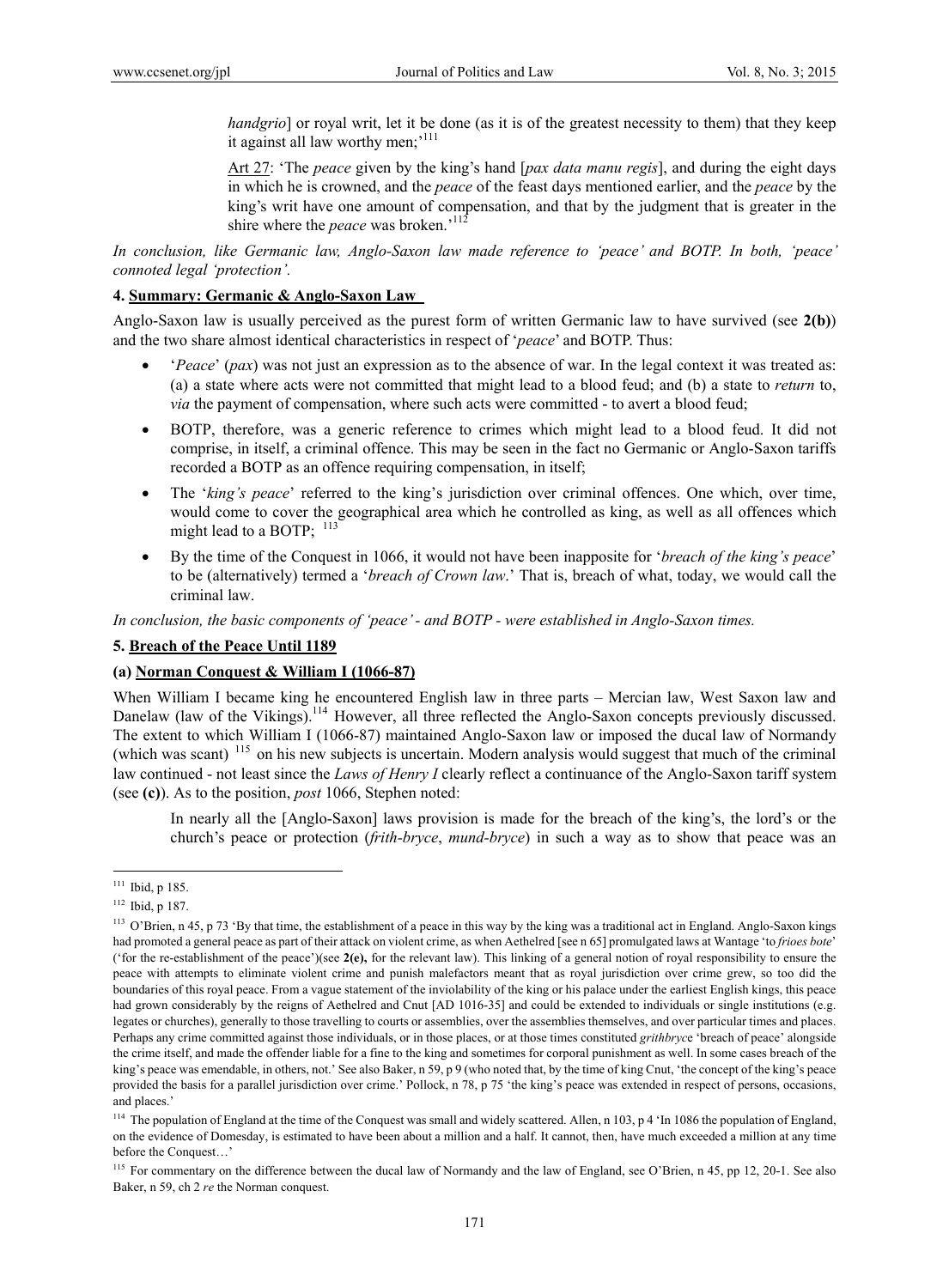exceptional privilege, liability to war the natural state of things. The king's peace was extended to particular times and places, or conferred as a favour on particular persons.

Some time after the Conquest all these special regulations were disused: but they were replaced by a general proclamation of the '*king's peace*', which was made when the community assented to the accession of the new monarch: and this first proclamation was considered to be in force during the remainder of his life, so as to bring any disturber of the public tranquillity within its penalties.<sup>116</sup> (*wording divided for ease of reference*)

The asserted laws of William I<sup>117</sup> continued to refer to the '*king's peace*'. <sup>118</sup> And that that peace (protection) covered the four main highways that traversed  ${\rm England<sub>119</sub>}$  as in Anglo-Saxon times.

### **(b) Coronation Charter of Henry I (1100)**

By the time of Henry I (1100-35) the '*king's peace*' extended throughout the realm, his Coronation charter (published in 1100) stating:

 I establish lasting peace throughout the whole of my realm and enjoin that it be maintained henceforth<sup>120</sup>

In a sense, this was the inevitable result of William I's requirement in 1086 that all subjects acknowledged his sovereignty or overlordship - including all magnates. <sup>121</sup> It set in place a system where the Crown became not only the source of the law, but the enforcer of it, through its courts and policing system.<sup>122</sup>

### **(c) Laws of Henry I (c. 1113)**

 $\overline{a}$ 

The legal text, the *Laws of Henry I*, was probably written c. 1113.<sup>123</sup> It distinguished between Crown pleas and those of *sokes* (i.e. those who had a Crown franchise to hold a court).<sup>124</sup> As to the former, it stated:

These are the jurisdictional rights which the king of England has in his land solely and over all men, reserved through a proper ordering of peace and security (*pacis ac securitatis*).125

<sup>116</sup> Stephen, n 71, vol 1, pp 60-1. He continued: 'So much importance was attached to the ceremonial act of the proclamation that even in the reign of [king] John [1199-1216], offences committed during the *interregnum* or period elapsing between the day of the death of the last monarch and the recognition of his successor were unpunishable in those tribunals whose authority was derived from the Crown.' See also Holdsworth, n 35, vol 2, pp 48-9.

<sup>117</sup> Robertson, n 59, p 239 'The Ten Articles of William I'. The first states: '[William I]…desires…that peace and security [*pacem et securitatem*] should be maintained among English and Normans.' See also *Willelmi Articuli Retractati* 'The decrees and legal reforms of our lord king William the Bastard, which he established in England, formerly called Britain…In the first place he desires …that peace, security and concord, law and justice [*pacem et securtitatem et concordiam*] should be observed…among English and Normans…*etc*.' and 'We desire likewise and firmly enjoin, that all men, whom we brought with us or who have come after us, shall enjoy the benefits of protection [*sub protectione et in pace nostra]* throughout the whole of the aforesaid realm.'

<sup>&</sup>lt;sup>118</sup> Ibid, p 253 where Robertson cites the (so-called) Laws of William I 'he who violates the king's peace shall pay 100 shillings as compensation in the province of Mercia…And he who, in the Danelaw, violates the king's peace shall pay £144 as compensation.'

<sup>&</sup>lt;sup>119</sup> Ibid, p 267 'If anyone slays or assaults anyone who is travelling through the country on any of the (following) four highways, namely, Watling Street, Ermine Street, the Fosse Way, the Icknield Way, he violates the king's peace.' See also p 369 and Pollock, n 78, pp 80-1.

<sup>&</sup>lt;sup>120</sup> Ibid, p 281. It would seem that this statement was not just a legislative platitude, but reflected the geographical extension of the Crown's judicial ambits. See also O'Brien, n 45, p 239. The peace of the king lasted only until his death. Thus, on the death of Henry I [1100-35] there was chaos. However, with Edward I (1272-1307) who was in Palestine when Henry III (1216-72) died in 1272, the king's peace was proclaimed by the magnates and from this occasion the king's death was not held as suspending the king's peace. See also CS Kenny, *Outlines of Criminal Law* (Cambridge UP, 1st ed, 1902), p 131 and CA Beard, *The Office of Justice of the Peace in England* (AMS Press, 1967), p 15.

 $121$  Allen, n 103, p 26 'It was an assertion of the principle, which was to be the keystone of the whole feudal system, that whatever the claims of lordship and service might be, there was only one supreme overlord and to him the transcendent fealty was due.'

<sup>&</sup>lt;sup>122</sup> The latter, mainly, comprised the employment of frankpledge (see n 106) and hue and cry, see McBain, n 106.

<sup>&</sup>lt;sup>123</sup> This text does not comprise a statement of the '*laws*' as such (being a legal text) - it probably does reflect the legal position of that time fairly accurately. See P & M, n 59, vol 2, p 457.

<sup>&</sup>lt;sup>124</sup> Downer, n 42, p 109 'In the case of the soke of pleas, some of these profits belong peculiarly and exclusively to the royal treasury, some are shared by it with others, some belong to the sheriffs and royal officials in their farm, and some belong to the lords who have soke and sake.' Also 'crown pleas of the king…do not belong to the sheriffs or his officials or bailiffs in their farms except by definite arrangement beforehand.'

<sup>&</sup>lt;sup>125</sup> Here, '*peace*' is used in a general and non-legal sense. See also Downer, n 42, p 201 'But there shall be true peace [*pax*] in respect of all men and blessed love to the honour of almighty God, by whose wisdom we have been created, by whose birth we have been exalted, by whose death we have been redeemed and by whose comfort we are made safe.'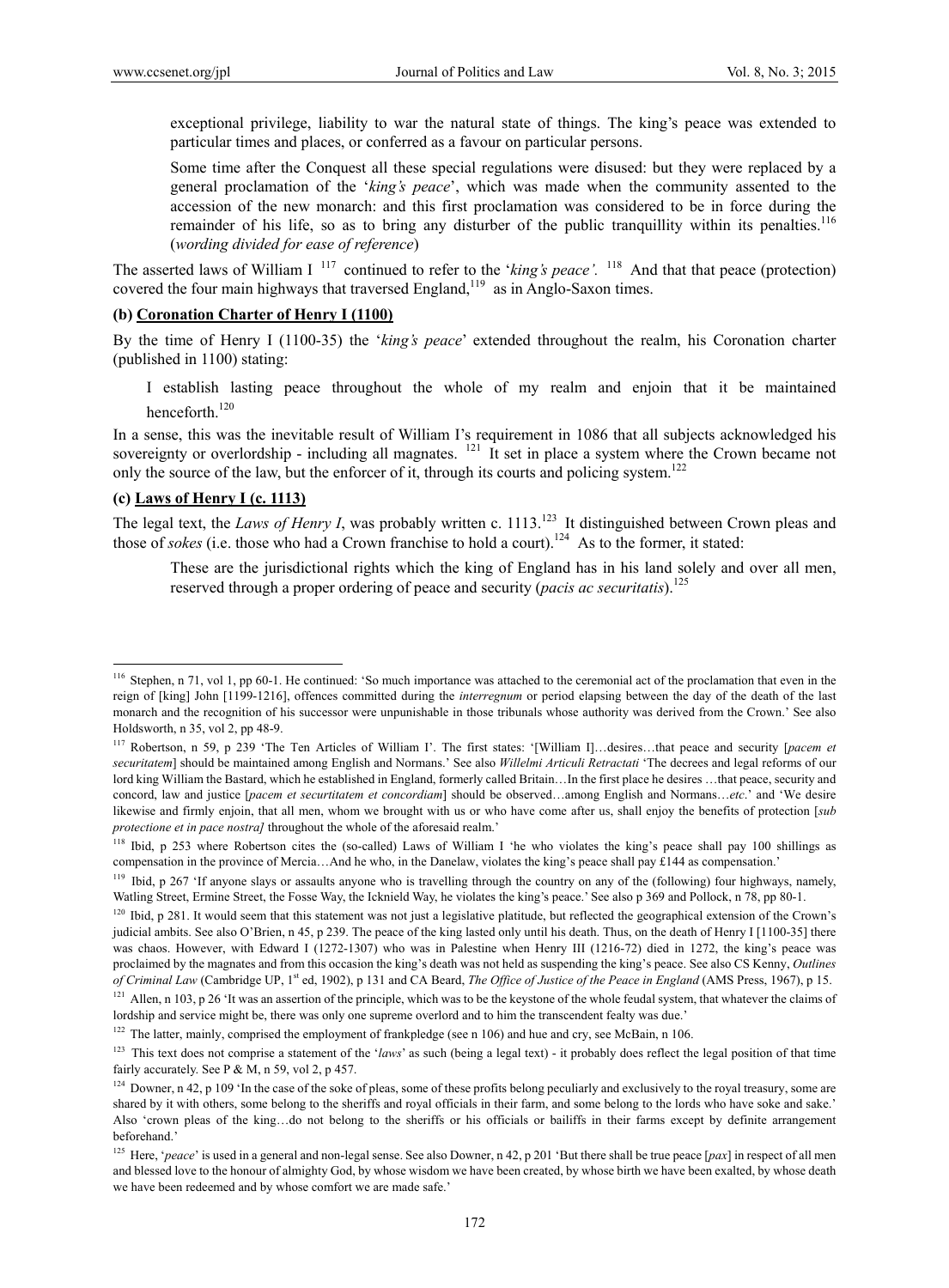The Crown pleas cited included: (a) breach of the king's peace given by his hand or writ (i.e. *handgrio*);<sup>126</sup> (b) BOTP in the king's troop [i.e. in his army]; (c) violation of the king's protection (*borchbrege*); (d) violation of the king's law (*prevaricatio legis regie*); (e) all highways; (f) all places of execution.127 Thus, it is of note that:

- By the time of Henry I, the reach of the king's '*peace*' (criminal jurisdiction) included highways, forests, places of execution and BOTP in the king's army:<sup>128</sup>
- References to BOTP were, clearly, intended to cover a range of (the more serious) crimes and it was not a crime, *per se*. That is, it was a generic reference with any act resulting in a BOTP being a plea of the Crown; 129
- Although the basic notion of the king's peace (the action taken by the king to avert a blood feud) was still reflected in the law 130 this was being superceded by a simple reference to the '*king's peace*' without the underlying rationale being cited. $131$

Beard stated that, by Henry II's time (1154-89):

the king's peace was so elastic that it was an easy matter to stretch it over causes which had hitherto belonged to the seigniorial lords.<sup>132</sup>

In particular, unemandable breaches of the king's peace (i.e. *handgrio*) had become felonies and they were pleas of the Crown.  $133$ 

*In conclusion, by the time of Henry I (1100-35) the 'king's peace' purported to extend throughout the land geographically. However, local criminal courts still administered their own 'peace'.* 

### **6. Breach of the Peace – Glanvill (c. 1189)**

Some 70 years after the *Laws of Henry I*, the first text on English law appeared - Glanvill's *Treatise on the Laws*  and Customs of the Realm of England (c. 1189).<sup>134</sup> It stated:

 $\overline{a}$ 

130 Downer, n 42, p 239 (the Laws declare that, where a man is slain and his *wergild* is subsequently paid by the aggressor (slayer), '*the king's peace shall be established between them').*

<sup>134</sup> Glanvill, *The Treatise on the Laws and Customs of the Realm of England* (c. 1189)(Nelson, 1965). Book 14 dealt with criminal pleas and discussed, *inter alia*, (a) treason; (b) concealment of treasure trove; (c) homicide; (d) arson; (e) arson; (f) robbery; (g) rape; (h) falsifying

<sup>126</sup> Downer, n 42, p 109. Also, p 247 'A person who breaks the king's peace [*qui pacem regis fregerit*] which he confers on anyone with his own hand shall, if he is seized, suffer the loss of his limbs.'

 $127$  Ibid.

<sup>&</sup>lt;sup>128</sup> See also Downer, n 42, p 251 'the house of the king or his court is anywhere where he may be in the land, whosoever fee or feudal holding it is.' Also, p 121 'The king's peace [*pax regis*] shall extend thus far from his gate, where he is in residence, in all four directions from that place, that is to say, three miles, three furlongs, the breadth of three acres, nine feet, the breadth of nine hands and of nine grains of barley. There must be much consideration and much acre to see that no one violates the king's peace [*pacem regis infringat*], especially in his vicinity. '

<sup>&</sup>lt;sup>129</sup> See also Downer, n 42, p 115 where the Laws of Henry I state: 'Wherefore, because of the many molestations by evildoers it has been provided by way of a fit ordering of the peace [*commode pacis dispensatio*] that pleas concerning more serious charges and meriting greater punishment shall be assigned to the justice and mercy of the sovereign alone, so that more abundant pardon may be had for those seeking it and more abundant pardon for those transgressing.' Ibid, p 189 'Trial by battle shall not take place unless…the charge is one of theft or of a misdeed of this kind or concerns a breach of the king's peace [*de pace regis infracta*]…'. TFT Plucknett, *A Concise History of the Common Law* (5<sup>th</sup> ed, 1956), p 15 'justiciars were sent on circuit [in the time of Henry I, 1100-35] to look after the pleas of the Crown (and they soon usurped for their master immense jurisdiction by asserting that any matter which concerned the king's peace could be treated as a plea of the Crown).'

<sup>&</sup>lt;sup>131</sup> Baker, n 59, p 501 'when the blood-feud system went into disuse and the Crown assumed the power to punish those who broke the 'king's peace'. 'Also, p 502 'Associating serious criminal offences with the king's peace provided a justification for bringing all criminal punishment within the purview of the common law.' The exception was the right to take and execute a person with no (or almost no or a scanty trial) which had ended by about the 14<sup>th</sup> century.

<sup>132</sup> Beard, n 120, pp 15-6 citing P & M, n 59, vol 2, p 464.

<sup>&</sup>lt;sup>133</sup> By the time of Henry II as Allen noted, n 103, p 31 'those deadly sins which anciently were breaches of the king's own peace or grith remain heinous, but take on the character of felony; and felonies become pleas of the Crown, for every felony is an offence committed *nequitur et in pace domini regis*…the scope of felony steadily grew until by the end of the thirteenth century all the more grevious misdeeds had become pleas of the Crown…The groundwork which he [Henry II] laid [principally in the Assize of Clarendon 1166] for the pleas of the Crown remained, and still remains, the foundation of our criminal law in all subsequent ages…We have now reached a point at which we can say that the criminal law of the realm is well grounded upon the King's Peace…' Baker, n 59, p 502 'If the wrong was particularly heinous, it was '*unemendable*' and the wrongdoer suffered judgment to lose everything that he had: his life, his lands, and his personal goods. Wrongs of this kind were called '*felonies*', from an old French word (meaning wicked or treacherous) which seems to have originated in the feudal context. A felony was such an act of wickedness that it destroyed the bond between lord and man, so that the tenant's land was forfeited to the lord.' It was also said that Henry I (1100-35), in 1008, ordered felons to be hanged instead of their being able to settle by paying a fine. T Blount, *A Law Dictionary* (3<sup>rd</sup> ed, 1717)(*felony*). This would have affected the tariff system which prevailed until then.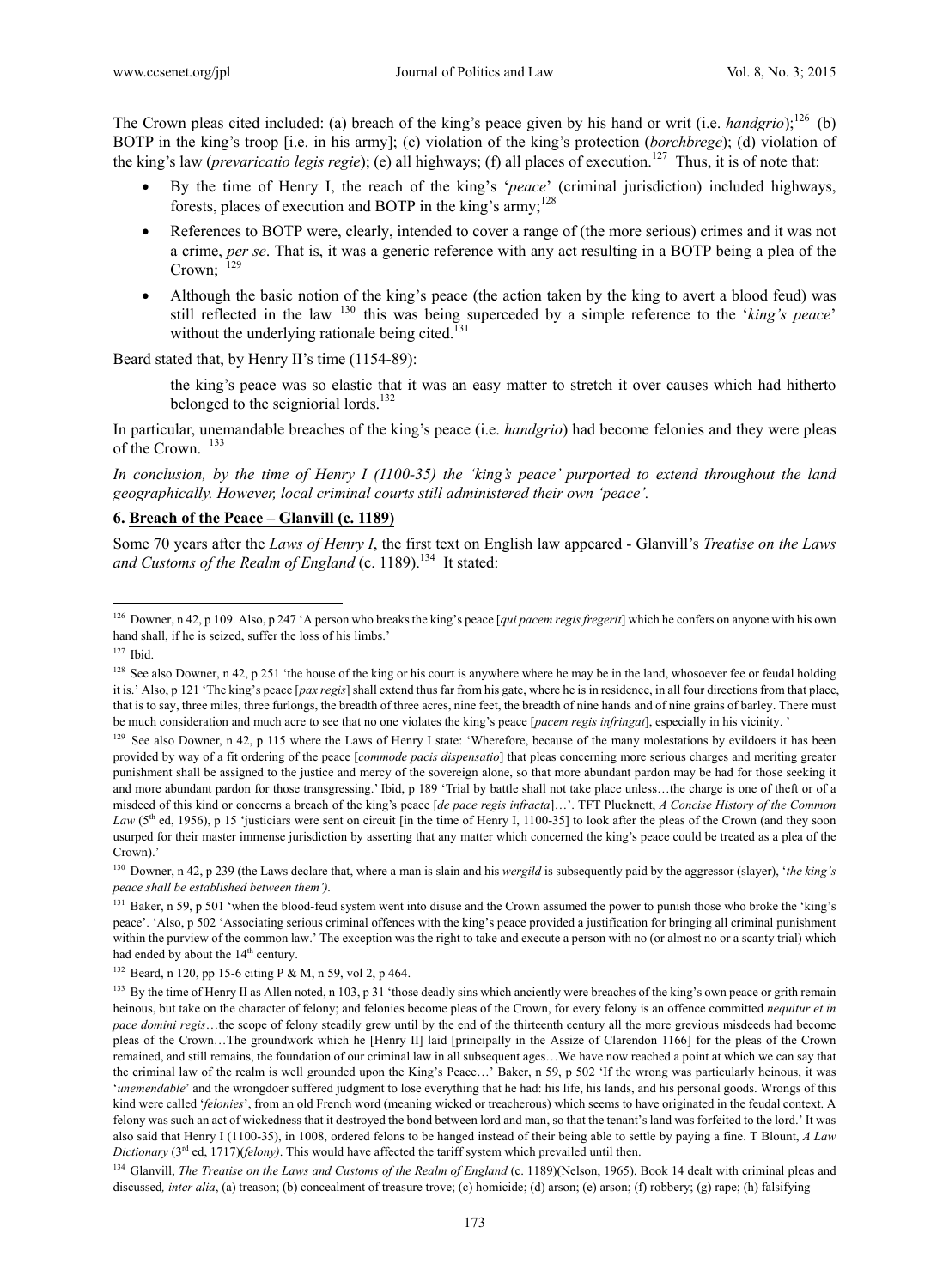Pleas are either criminal or civil. Some criminal pleas belong to the crown of the lord king, and some to the sheriffs of counties.

And, after listing pleas of the Crown (treason, arson, robbery *etc.*) Glanvill noted:

If lords [of the manor] fail to do justice, then sheriffs also have jurisdiction over brawling, beatings, and even wounding, unless the accuser states in his claim that there has been a [BOTP] of the lord king (*de pace domini regis infracta*). 135

Thus, Glanvill was indicating that all criminal offences were not within the '*king's peace*' (Crown pleas), but that the plea could be brought into the former by being asserted. As to '*king's peace'*, Milsom noted:

Glanvill lists the king's peace broken among the pleas of the crown<sup>136</sup> and in his time it was a serious matter. He might give his peace to his servants, his favourites, those who might pay for the privilege. It might be widened at the great feasts of the church, or extended to all persons in certain places, wherever the king was, the king's highway. It was in short a personal thing and not a governmental abstraction; and for example, it died with the king. It follows that what made a breach of the king's peace was not the intrinsic quality of the act, but the person, the place, even the season. The same act, or one more outrageous, might in other circumstances be a breach only of a lesser lord's peace or the sheriff's; and proceedings would then be in the lord's or the county court.<sup>137</sup>

In 1195, Archbishop Hubert issued a proclamation for the preservation of the peace in which all men were required to give frankpledge (a 'peace pledge' or pledge to keep the peace) and to assist in the *hue and cry*, which was the frankpledge in action.<sup>138</sup> The Proclamation of 1195 included the following:

That all subjects of the kingdom of England shall, to the best of their power, keep *the peace of their lord the king*; that they shall not be thieves or robbers, not yet harbourers of them, nor shall in any way abet them; and that whenever they shall be able to know of any malefactors of that character, they shall, to the best of their ability, endeavour to take them, and deliver them up to the sheriffs…and if they shall not be able to arrest them they shall give notice of them, whoever they may be, to the bailiffs of our lord the king.139 (*italics supplied*)

Reference to the hue and cry is important since, here, the obligation to keep the peace covered not just offences of violence such as murder, robbery, riot *etc*, but also theft (which in Glanvill's time was not a Crown plea) and forgery.140 Thus, '*breach of the peace*' was becoming elastic in terms of the offences which it covered as well as its jurisdictional reach (with the king's court assuming a greater and greater jurisdiction over criminal matters).

*In conclusion, as the 'king's peace' widened in terms of geographical ambit and the crimes which the king's courts were prepared to handle 141- it became synonymous with the Crown's criminal jurisdiction.* 

### **7. Breach of the Peace: Bracton (c. 1240)**

### **(a) Bracton – Breach of the King's Peace**

Bracton, in his *On the Laws and Customs of England* (c.1240), referred to '*peace*' and to BOTP. <sup>142</sup> In respect

<sup>&</sup>lt;sup>135</sup> Ibid, p 4. SFC Milsom, *Historical Foundations of the Common Law* (2<sup>nd</sup> ed, 1981), p 286 'We should think not of peace in our sense, an antonym of violence, but of protection, law. It was not a mere abstraction but belonged to a person, usually the king or a lord. Glanvill makes it clear, in three words which have been overlooked, that for him the primary jurisdiction over trespass was that of lords. Beatings and such come to the sheriff only *per defectum dominorum*, and not even then if a breach of the king's peace is alleged...'.

<sup>&</sup>lt;sup>136</sup> This wording intimates that BOTP was a distinct crime. However, this is not so.

<sup>137</sup> Milsom, n 135, p 287.

<sup>&</sup>lt;sup>138</sup> Beard, n 120, pp 17-8. See also McBain, n 106. Both frankpledge and hue and cry derived from Anglo-Saxon times.

<sup>&</sup>lt;sup>139</sup> See HT Riley (trans), *The Annals of Roger of Hoveden, Vol 2 Pt 2 AD 1192 to 1201* (facsimile rep by Llanerch Publishers), pp 367-8. See also McBain, n 106. This obligation to participate in the hue and cry was encapsulated, nearly 100 years later, into the Statute of Westminster 1275 (3 Edw I) c 9: 'That all generally be ready and apparelled, at the commandment and summons of sheriffs, and at the cry of the country [*crie de pays*], to [sue] and arrest felons, when any need is, as well within the franchise as without and they that will not do so, and thereof be attainted, shall make a grevious fine to the king.' See also the statute, Of the Office of Coroner (*De Officio Coronator*) 4 Edw 1 (1276, rep 1887). It provided that: 'huy shall be levied for all [murders, burglaries and for men slain, or in peril to be slain] as otherwise is used in England; and all shall follow the huy and [cry][as near as can be] and he that does not, and is convict thereupon, shall be attached to be before the justice [of the goal *etc*]' (*spelling modernized*).

<sup>140</sup> P & M, n 59, vol 2, p 580.

<sup>&</sup>lt;sup>141</sup> Baker, n 59, p 15 'The king's law was not yet universal...Royal justice...steadily gained ground over the old 'communal' institutions, not because of new constitutional theories, but because it suited both Crown and litigants that it should do so.'

 $142$  See n 42. Bracton is online so such references may be elicited by means of a word search.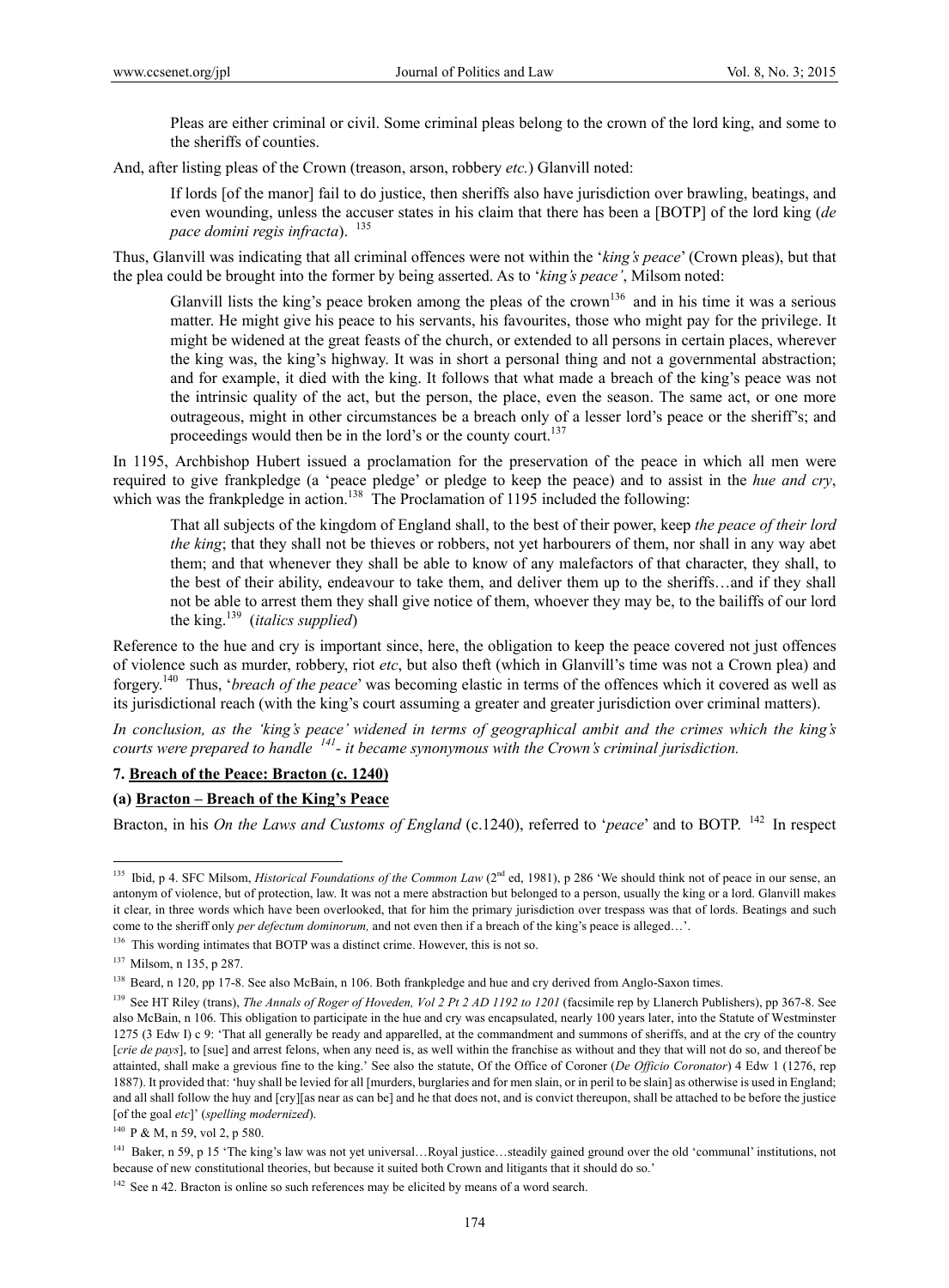of the latter, Bracton's references to these could as easily have been to the '*king's criminal law*' as may be seen from the following citations (italics supplied):

- o **Justices at Eyre**. When explaining to persons the purpose of the *eyre*, Bracton cited the words of another judge (Martin of Pateshull)*:* 'First of all, of the *king's peace and justice* and the breaches thereof by murderers, robbers and burglars…' Also, And let him [the judge] declare that the king orders all his lieges…to lend effective and diligent counsel and aid for the *preservation of his peace and justice*. In effect, these references to the '*king's peace and justice*' and to the '*his peace and justice*' were to the Crown's criminal law; <sup>143</sup>
- o **Qualifications of the Jury**. At *eyre*, the jury was to be 12 men '*not under suspicion of breach of the peace*' (*de pace infracta*). That is, men not suspected of committing crimes punishable in the king's courts;
- o **Homicide**. This crime is described as: '*partly concerns the king, whose peace is broken, and partly the private individual who is slain wickedly and in breach of the king's peace*'. That is, homicide is a crime (the peace being broken) which is punishable by the king in his courts;
- o **Wounding**. Wounding, when cognisable in the king's court, is in '*breach of the peace*' and must be pleaded as such - as in the case of every *injuria* or trespass.<sup>144</sup> That is, wounding is a crime (the peace being broken) punishable by the king in his courts, when the BOTP is so described;
- o **Outlaws.** An outlaw is described as one '*disobedient to the law*' (*inobediens legi secundum legem terrae*) who must '*return to the peace*' (*quod redeat ad pacem*).145 That is, the outlaw must re-subject himself to the Crown's criminal law;
- o **Thieves**. A thief who flees to a church for sanctuary may be taken out '*if he refuses to come to the king's peace'*. That is, subject himself to the king's criminal law (the peace);<sup>146</sup>
- o **Killing.** On a killing the king may proceed to an inquest '*for the preservation of his peace*.'<sup>147</sup> That is, the Crown's criminal law (peace) must be preserved.

### **(b) Bracton – Breach of the Lord's or Sheriff's Peace**

In contradistinction to the '*king's peace'*, Bracton cited local criminal courts which exercised their '*peace*' (criminal jurisdiction), *viz* the:

- $\bullet$  sheriff's county court  $^{148}$  (but not the sheriff's tourn which was a king's court);<sup>149</sup>
- courts leet of barons; $^{150}$  and
- $\bullet$  other seigniorial courts (such as duchy, palatine or corporation courts).<sup>151</sup>

<sup>143</sup> Bracton, n 42, vol 2, p 327.

<sup>&</sup>lt;sup>144</sup> Ibid, p 345. Also, p 398 'An appeal also falls if no mention is made of the king's peace, only of the justice's peace or the sheriff's.'

<sup>&</sup>lt;sup>145</sup> Ibid, p 352.

<sup>146</sup> Ibid, p 382 'There are some who when they ought to be arrested flee to a church...They then have no alternative but to come to the king's peace…'

<sup>&</sup>lt;sup>147</sup> Ibid, p 402. Also, p 403 'when the king, to preserve *his peace*, brings suit against an appellee...' Also, p 407 'since a felony may lie concealed, let the king, if he so wishes make inquiry to preserve *his peace*…'

<sup>&</sup>lt;sup>148</sup> Ibid, p 436 "These pleas belong to sheriffs in the county court. He may have cognizance of affrays, woundings, beatings and the like, on the default of lords, unless the complainant adds 'in breach of the king's peace 'or assigns felony; after that the sheriff must not intermeddle since this concerns the person of the king and his crown.' The removal of sheriffs from pleas of the Crown was completed by Magna Carta 1215. Baker, n 59, p 23 'the removal from sheriffs of pleas of the Crown, a process which began *de facto* with the *eyres* and was completed *de jure* by an absolute prohibition in Magna Carta.' See also Holdsworth, n 35, vol 1, p 13.

<sup>&</sup>lt;sup>149</sup> Blount, n 133 (*turn*) 'It is a court of record in all things that pertain to it; it is the king's leet through all the county, and the sheriff is judge, and the court is incident to his office.' The sheriff's tourn (or turn)( abolished in 1887) happened twice a year through the hundreds (and wapentakes), in which the sheriff judged minor crimes and took frankpledge *etc*, all in his capacity as an officer of the Crown. See Bracton, n 42, vol 2, p 437. Also, FM Nichols (ed), *Britton* (John Byrne & Co, 1901), ch 30 and Baker, n 59, pp 24-5.

<sup>&</sup>lt;sup>150</sup> Most lords of manors had a franchise (liberty) from the Crown which enabled them to hold a criminal court (a court leet or lawday) which dealt with minor criminal offences. See also Baker, n 59, pp 26-7. The court leet was derived out of the sheriff's tourn (and subject to it) with the steward of the court as judge. See e.g. W Sheppard, *The Court Keepers Guide* (1654), p 4.

<sup>151</sup> For the palatinates, see GS McBain, *Abolishing some more Obsolete Crown Prerogatives* (2011) Liverpool LR, vol 32, no 1, p 83-6. The only palatinates which exist, today, comprise those of: Chester, Durham and Lancaster. However, they no longer have a distinct criminal jurisdiction (including the right to appoint their own judges or JP's, the ability to pardon crimes, writs and indictments running in the name of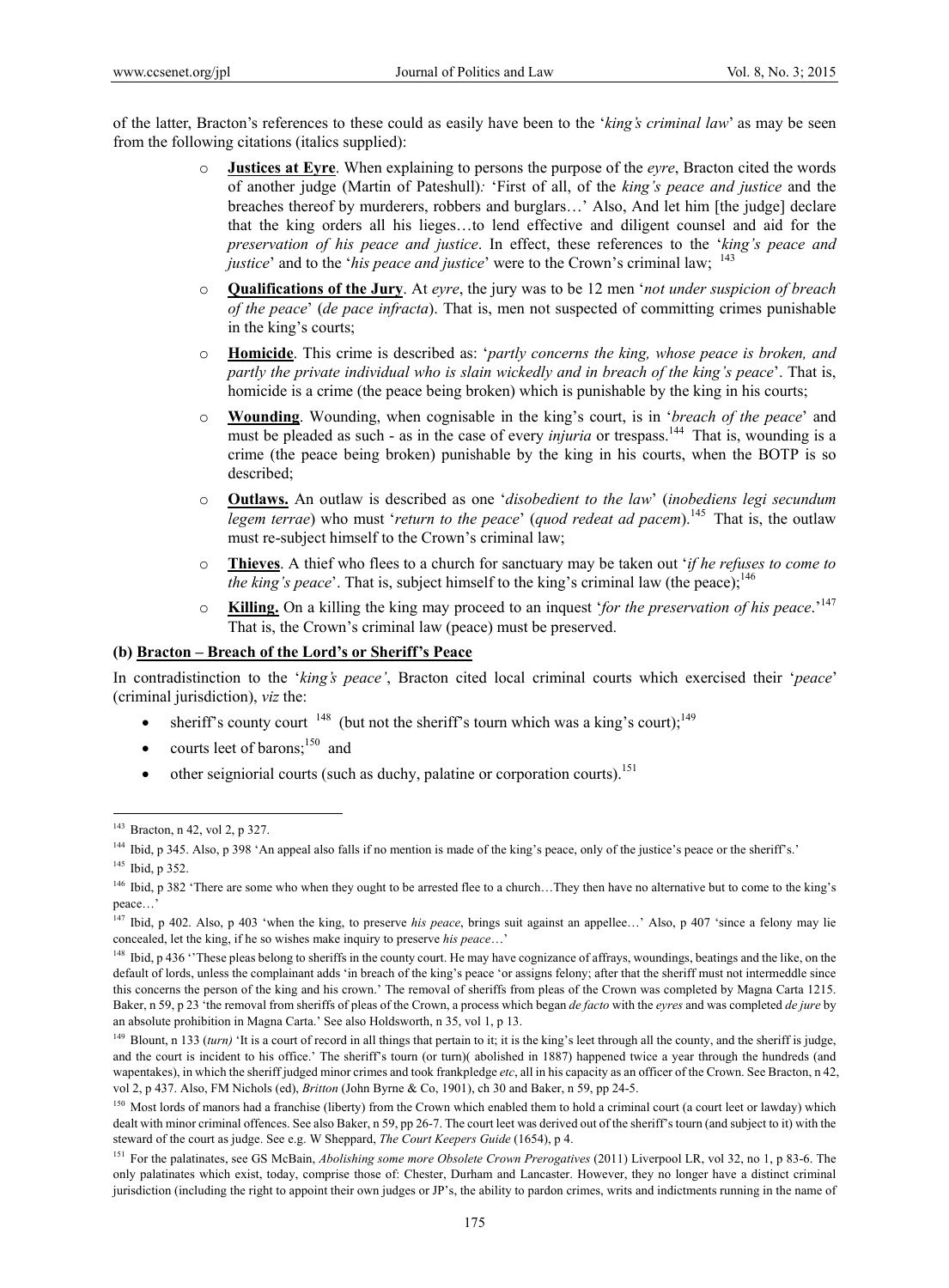These local courts only dealt with minor offences and only damages could be imposed. <sup>152</sup> Further, their jurisdiction could be obviated by alleging a BOTP 153 since - where it applied - no lord of a manor court (or the sheriff in a county court) could intermeddle. <sup>154</sup> Thus, Bracton noted that they could not interfere with felony, since:

life and members are placed in jeopardy because no one may judge as to that except the king.<sup>155</sup>

As for the word '*peace*', as well as to describe an absence of public disturbance:

- Bracton used it for the king pardoning a person, <sup>156</sup> such that he became '*law worthy*' again (i.e. restored to the peace). 157 Being an '*inlaw*' such a person could remain '*in the realm in the king's peace*' - unlike an outlaw who had to abjure the realm;<sup>158</sup>
- Bracton also used it an almost universal sense of the criminal law the '*king…ought to safeguard the peace for the security of all.*' 159

Finally, Bracton asserted the transcendent principle (which still applies today) that criminal justice (including the right to hold a court) derived from the king, stating:

Justice belongs to no one except the king, nor does imprisonment, nor will anyone have his court thereof unless he enjoys a special liberty from the king himself...<sup>160</sup>

For their part, Pollock & Maitland refer to a typical accusation of wounding or robbery in Bracton's day (c.1240) (which appeal referred to the victim being '*in the peace of God and our lord the king'*) and state:

The allusion to the peace of God may be an echo of the *treuga Dei* which had at one time been enforced in Normandy, if not in England, and which, when it had attained its largest scope, comprehended many holy seasons and a long half of every week: but we do not know that it was of much importance in this country. Be this as it may, the words about the king's peace have had a definite meaning; they point to a breach of the king's *grio* or *mund*, a crime which at all events deserves the heavy *wite* of a hundred shillings, and which, when coupled with homicide, has been unamendable.

The manner in which the king's *grio* or *mund* has been extending itself until it begins to comprehend all places within the realm, all persons who are not outlaws and every time which is not an *interregnum*, we must not describe at any length. When the Conqueror [i.e. William I] declared that all the men who he had brought hither were within his peace, he was spreading abroad his *mund.*<sup>161</sup>*…*Already in Glanvill's day it is understood that an accuser can place an assault outside the competence of the local courts by some four or five words about the king's peace.<sup>162</sup>

154 Ibid, p 436

<sup>155</sup> Ibid, pp 411-2.

159 Bracton, n 42, vol 2, p 383.

their peace *etc*). Nor do the Cinque Ports or the duchies of Lancaster (created 1351) or Cornwall (created 1337). Nor do any corporations - such as the Corporation of the City of London. Thus, they are not discussed further. For these, see GS McBain, *The Charters of the Cinque Ports – Are they Still Needed?* (2013) Review of European Studies, vol 5, no 2, pp 90-126, GS McBain, *Time to Abolish the Duchy of Lancaster* (2013) Review of European Studies, vol 5, no 4, pp 172-93, GS McBain, *Time to Abolish the Duchy of Cornwall?* (2013) Review of European Studies, vol 5, no 5, pp 40-58. For the position *re* palatinates in 1765, see W Blackstone, *Commentaries on the Laws of England* (Oxford, Clarendon Press, 1<sup>st</sup> ed, 1765-9, University of Chicago Press rep 1979), vol 1, pp 113-5. As for the Welsh Marcher Lords, any prerogatives they may have had, *re* criminal jurisdiction, ended in 1536. See AC Reeves, *The Marcher Lords* (1983).

<sup>&</sup>lt;sup>152</sup> Bracton, n 42, p 359 '...it is otherwise of the sheriff's peace [in the county court] and elsewhere where nothing except damages are recovered… where nothing other than pecuniary punishment follows.'

<sup>&</sup>lt;sup>153</sup>Ibid, p 402 (form of an appeal) 'A was present in the county court when the aforesaid B threatened his same brother, so that the king's peace was sought by him in the said county court and later given him in the king's court.'

<sup>156</sup> Ibid, p 369 'Let the lord king's letters patent testifying that he has granted him his *peace* (*pacem suam*) be drawn in this form 'A writ addressed to all bailiffs to the effect that the lord king pardons a flight and outlawry occurring in his reign.' Also (in the writ) 'we will and order that the said [A] have our steadfast *peace* therein...

<sup>&</sup>lt;sup>157</sup> Blount, n 133, (*inlaugh*)'signifies him that is (sub lege) in some frankpledge, not outlawed.' In the case of an outlaw, see e.g. Bracton, vol 2, p 373-5.

<sup>158</sup> See, for example, Bracton, n 42, vol 2, p 377 'the inlaw may then remain in the realm in the *king's peace*.' The outlaw was also called the '*friendless*' man. Blount, n 133 (*friendless man*) 'Frendles man, was the old Saxon word for him whom we call an outlaw; the reason is, because he was, upon his exclusion from the king's peace and protection, denied all help of friends after certain days.'

<sup>&</sup>lt;sup>160</sup> Ibid, p 412. Cf. P & M, n 59, vol 1, p 528 and Allen, n 103, p 8, fn 4.

<sup>&</sup>lt;sup>161</sup> P & M, n 59, vol 2, p 464. They cite the coronation oath of Henry I (see text to n 120) mis-stating it as being that of Henry II.

<sup>&</sup>lt;sup>162</sup> Ibid. They cite Glanvill, see p 4 ('unless there has been a [BOTP] of the lord king').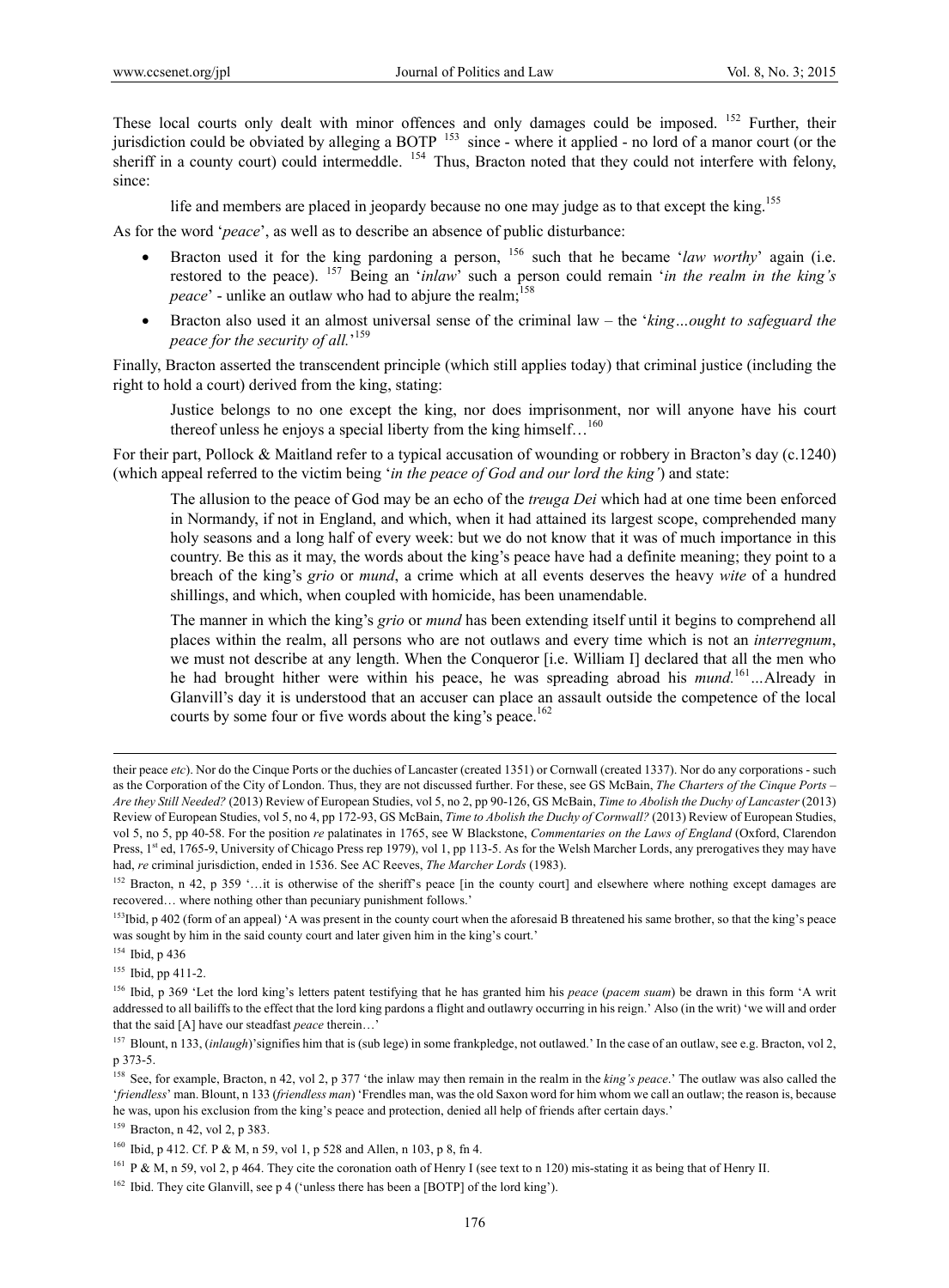But the very ease with which the king's peace spread itself until it had become an all-embracing atmosphere prevented a mere breach of that peace form being permanently conceived as a crime of the highest order. Every action of trespass in the king's court supposes such a breach; every convicted defendant in such an action must go to prison unless he pays a fine to which the law sets no limits; and yet the day for nominal trespasses is approaching; a breach of the king's peace may do no perceptible harm, and accusations of that offence will be freely thrown about in actions which are fast becoming merely civil actions.<sup>163</sup> (*wording divided for ease of reference*)

*In conclusion, by Bracton's time, the king's peace and the king's criminal law were one and the same. Further, it was asserted that the local criminal courts were operating by way of franchise.* 

### **8. Britton (c. 1290) & Fleta (c. 1290)**

Britton (writing c.1290) did not deal with BOTP in any detail. Fleta (writing c 1290), when considering matters justices of the *eyre* dealt with - after referring to more serious crimes which touched the king's person (such as various treasons) - indicated that BOTP included lesser crimes. 164 Fleta also referred to keeping the peace (*de pacis conservacione*) in the context of hue and cry <sup>165</sup> as well as for BOTP to be pleaded since:

in no court, save before the king's justices, may any action be brought in which mention is made of breach of the king's peace, except an appeal before the coroners and sheriff. It is possible, however, to omit the king's peace and to insert the peace of the lord or of the sheriff. <sup>166</sup>

*In conclusion, by the end of the 13th century, the king's peace had grown into a common right.167 Further, church peace and the individual's peace had been, effectively, subsumed into the same.* 

#### **9. Breach of the Peace: 1290-1538**

In this period, there was little change save that the '*king's peace'* became more and more associated with pleas of the Crown  $168$  as local jurisdiction declined.  $169$ 

- The latter was furthered by an Act of  $1535^{170}$  in which the judicial powers of counties palatine (Chester, Durham, Lancaster, Pembroke and Hexam) were abridged.<sup>171</sup>It provided that, in the counties palatine, all writs, indictments and processes were to be in the king's name; $172$
- By this time, the courts leets were also in decline.<sup>173</sup>

 $\overline{a}$ 

 $170$  27 Hen 8 c 24 (1535)(rep).

<sup>163</sup> Ibid.

<sup>&</sup>lt;sup>164</sup> Fleta, Selden Society ('SS') vol 72, p 46 'But there are also certain crimes that are in a degree less because, although they touch the king in part, because his peace is broken [*pacem suam infractam*], they touch as well, in part, private persons, against whom the offence is committed, such as those of homicides, accidental and wilful; of burglars, thieves, robbers and their harbourers; of those who beat, wound, are insolent and disturb the peace [*et paci rebellis*]; of those who commit arson by night or by day and those who wickedly commit violent assaults in time of peace [*tempore pacis*]; of ravishers and abductors of virgins and nuns and of matrons living chastely; of imprisoners and those having or making prisons; of outlaws and their harbourers.'

<sup>&</sup>lt;sup>165</sup> Ibid, p 61 'In order that all men may enjoy sure *peace (pace)*, it has been enacted [Statute of Westminster 1275, ch 9, see n 139] that all to be ready, at the order of the sheriff and at the cry of the countryside, to pursue and arrest felons, when necessity arises, both within the franchise and without, and the king will deal grievously with him who does not do this.'

<sup>&</sup>lt;sup>166</sup> Ibid, p 101. See also Pollock, n 78, p 90 'to give the king's courts jurisdiction of a plea of trespass it was needful to insert into the writ the words *vi et armis*, which imported a breach of the peace; and it was usual, if not necessary, to add expressly the words *contra pacem nostram*.' See also Harding, n 73, pp 76-7.

<sup>167</sup> Pollock, n 78, p 88. Also, 'the writ *de securitate pacis* made it clear beyond cavil that the king's peace was now, by the common law, the right of every lawful man.'

<sup>&</sup>lt;sup>168</sup> Milsom, n 135, p 404 'Pleas of the crown were originally matters in which the crown had an interest, as opposed to common pleas; and they included 'civil' claims involving royal rights. But these dropped away, so that until the nineteenth century information about what we call the criminal law was to be sought in books entitled 'pleas of the crown.' Pleas of the crown were either felonies, in which the royal interest was in a forfeiture of property, or trespasses against the king's peace for which neither life nor property was forfeit; but the offender was imprisoned until he redeemed himself, made fine with the king..'

<sup>169</sup> Ibid, p 405 'Local offences died with local justice, and were simply lost…'

 $171$  That of Pembroke was later abolished in 1535 and that of Hexam in 1572, see Blackstone, n 151, vol 1, p 114. This Act did not affect counties corporate (London, York, Bristol *etc*). Nor the Isle of Ely (which had *jura regalia* but was not a county palatine), the bishop having criminal jurisdiction until the Liberty of Ely Act 1837.

<sup>&</sup>lt;sup>172</sup> Ibid, s 3. As Crabb, n 59, p 441 noted 'All writs and indictments were to allege facts as done against the king's peace, and not as formerly in a court-leet, *contra pacem domini*, or in the tourn, *contra pacem vicecomitis*; but they might be tested in the name of the person who had the county palatine or franchise.'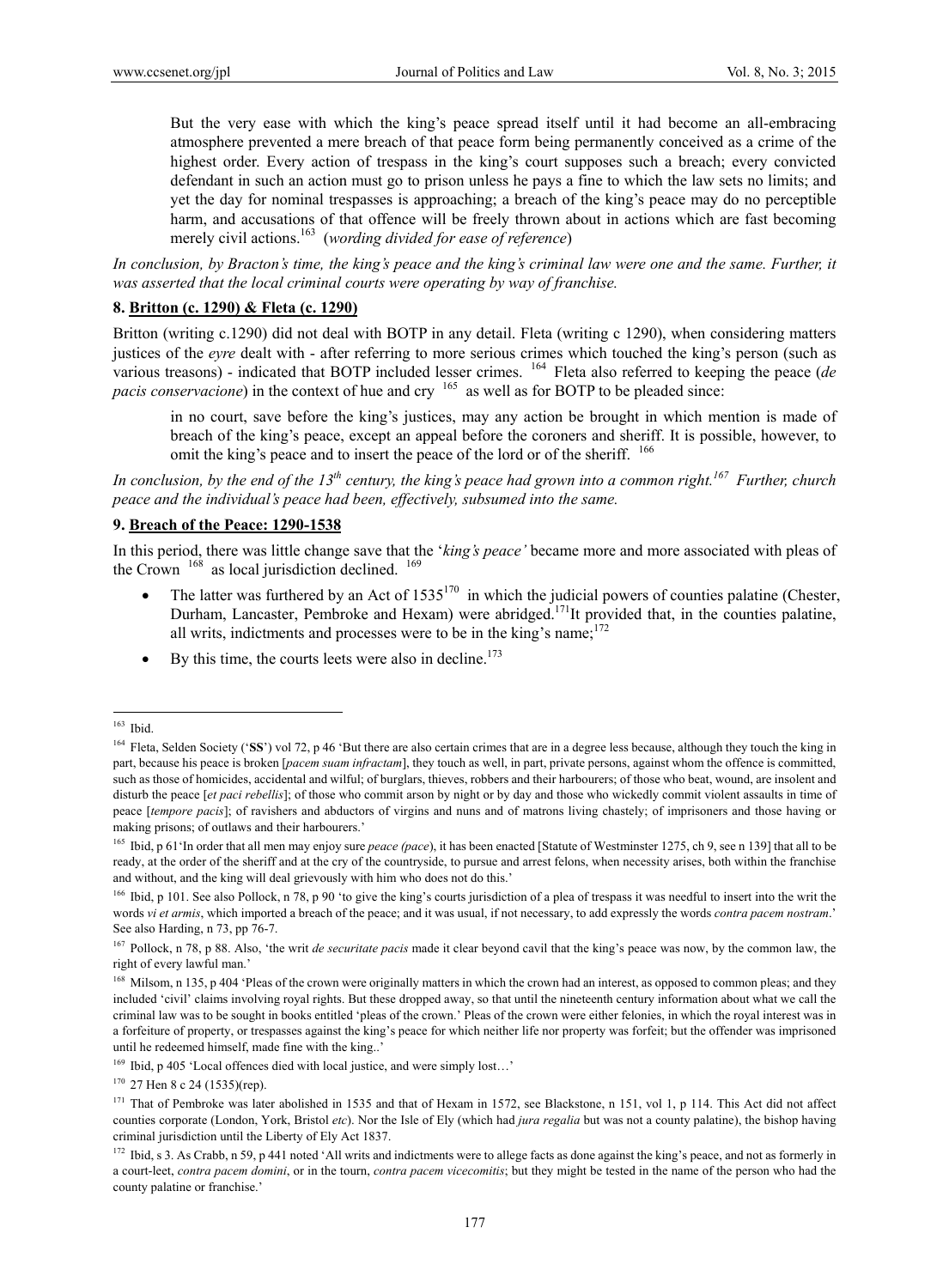Further, the concept of the '*king's peace'* applied throughout the realm. For example, an Act of 1488 in the reign of Henry VII (1485-1509) observed:

The king considereth that a great part of the wealth and prosperity of the land standeth in that, that his subjects may live in surety *under his peace* in their bodies and goods…174 (*italics supplied*)

Finally, as Reeves noted:

The peace, in the most extensive sense of the word, took in, perhaps, the whole of the criminal law;<sup>175</sup> and as most offences were said to be against the peace, all those magistrates who had authority to take cognizance of such offences, might be considered as a sort of guardians of the peace *ex officio*…176

A similar wide ranging view of the '*peace'* was provided by Fitzherbert in his *New Boke of Justices of the Peas* (1538). It stated:

the peace is none other thing in effect, but amity and confidence had and [annexed] among the king's subjects, and he that breaks this amity or confidence, breaks the peace. <sup>177</sup>

*In conclusion, by the time of Henry VII, the 'king's peace' applied throughout the realm. Further, it covered crimes both in the king's courts and those operating by way of franchise.* 

### **10. Lambard (1581) & Pulton (1609)**

### **(a) Lambard - Eirenarcha**

Lambard - in his *Eirenarcha* (or the Office of the Justice of Peace)(1581)<sup>178</sup> - stated, as to the '*signification of the worde peace'*:

Of the latin word *pax*, the Normans framed their *paix*, and we out of that, our peace: which name has sundry significations in the holy scripture: for there is an inward, and an outward peace...the outward peace…is of two sorts…the one is opposed (or set) against all manner of striving and contention, whether it be in countenance, gesture, word, or work...The other is only an abstinence from actual force and offer of violence, and is rather contrary to *arma, praelium*, and *bellum* [arms, combat, war] (which can not be without force, or arms) that is to say *vis, pugna* or *certamen* …[force, battle, strife]

The law of our realm likewise, uses the word peace diversely, but yet so, as it is altogether occupied about these outward peaces…Sometimes therefore, the word peace is taken for protection, or defence as where M[r] Bracton calls writs of protection, or *brevia de pace:* Sometimes (as it seems to me) it is taken for rights, privileges and liberties, as in the oath of the Queen at her coronation, she swears s*ervare ecclesiae dei, cleri et populi pacem ex integro*: the meaning whereof is (as I suppose) that she will maintain each degree and estate of her subjects, as well ecclesiastical as temporal (for *populus* comprehends all the laity) according to their several customs, laws and privileges. And sometimes it is taken for a withholding (or abstinence) from that injurious force or violence, whereof I spoke before. And this is it that is most commonly understood by the word peace in our law: and for the maintenance

<sup>&</sup>lt;sup>173</sup> Holdsworth, n 35, vol 1, p 136 'courts leet...tended to decline in power and importance from the sixteenth century onwards, because they were superceded by the newer and more effective machinery of justices of the peace.'

 $174$  4 Hen 7 c 12 (rep).

<sup>&</sup>lt;sup>175</sup> As to persons who were said to be outside the law, a man attainted of *praemunire* was not in the king's peace and, until 5 Eliz 1 (1562), it was not murder to kill him. See Kenny, n 120, p 131. As for outlaws (those who bore the wolf's head) E Coke, *Institutes of the Laws of England*  (W Clarke & Sons, London, last ed, 1824, which is cited) , vol 1, 128b noted that, at the beginning of the reign of Edward III (1327-77) it was resolved by the judges, that it should not be lawful for any man, but the sheriff only (having a lawful warrant) to put to death an outlaw (it was murder otherwise). By the time of Hale any non-judicial killing was murder, see n 198, vol 1, p 497 'it is not lawful for any man to take away the life of another, tho a great malefactor, without evident necessity, whereof before, or without due process of law for the deliberate uncompelled judicial killing of a person attaint of treason, felony, or murder, or in a praemunire, tho upon the score of their being such, is murder.' Outlawry was abolished in 1938. Aliens (including enemy aliens) are under the 'king's peace.' (i.e. subject to the criminal law).

<sup>&</sup>lt;sup>176</sup> J Reeves, *History of the English Law* (2<sup>nd</sup> ed, 1787, rep Rothmans, 1969), vol 2, pp 468-9. He continued 'such were the king's justices, inferior judges, and ministers of justice, as sheriffs, constables, tythingmen, headboroughs, and the like; all these were *ex officio* guardians and conservators of the peace.'

<sup>&</sup>lt;sup>177</sup> A Fitzherbert, *The New Boke of Justices of the Peas* (London, 1538, rep Professional Books, 1972), fo 6. This text was a translation of *L'Office et Auctoryte des Justyces de Peas*, printed earlier that year. Fitzherbert's text was later edited by Richard Crompton, see R Crompton, *L'Office et Auchtoritie de Justices de Peace* (1584, rep Professional Books).

<sup>&</sup>lt;sup>178</sup> W Lambard, *Eirenarcha* (1581) This has been reprinted by the Law Book Exchange. The last edition was in 1619. For development of the role of JP's, see BH Putnam, *Proceedings before the Justices of the Peace in the Fourteenth and Fifteenth Centuries* (Ames Foundation, 1938).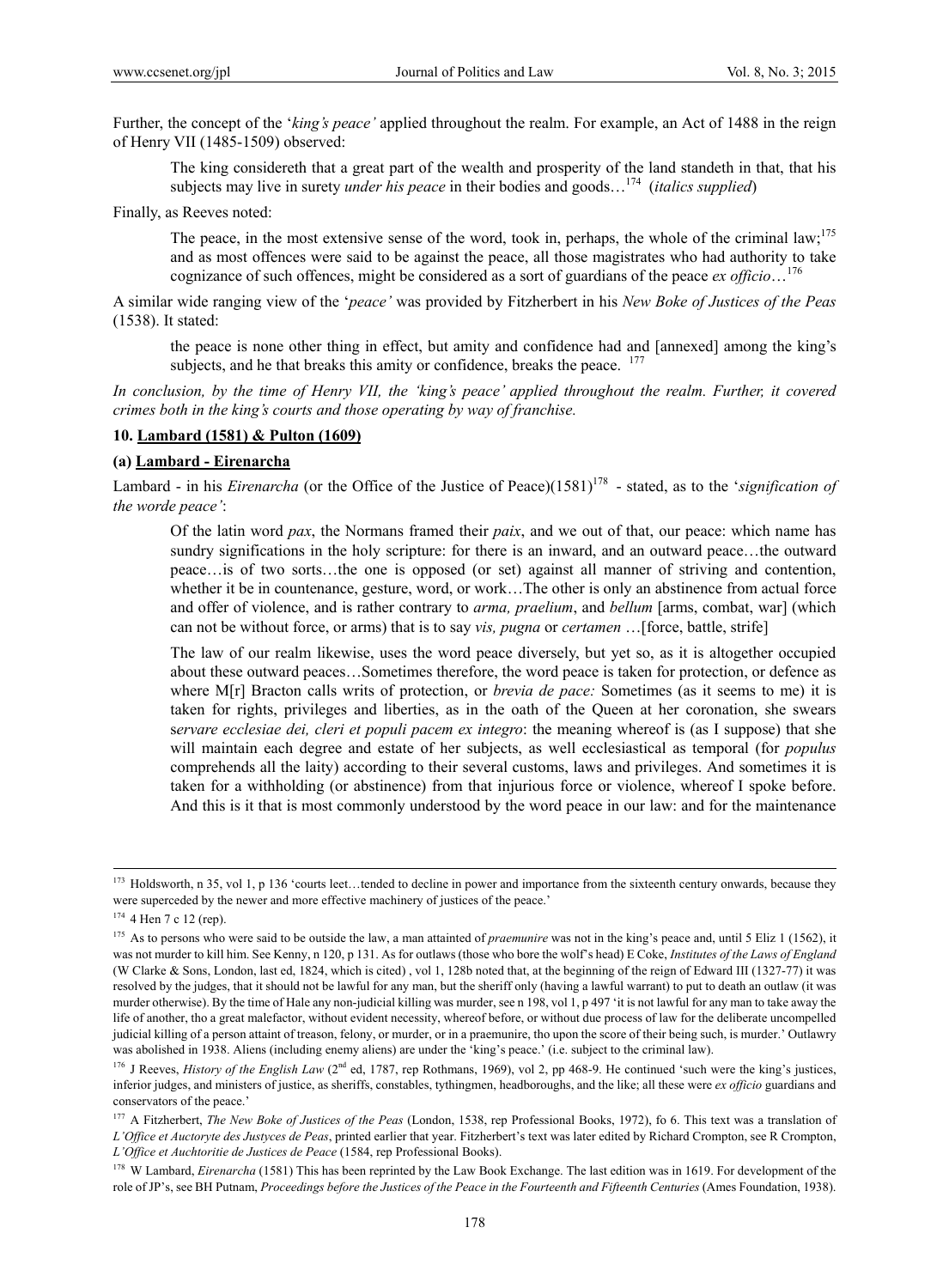hereof chiefly, were these wardens and justices of the peace first made and appointed. 179 (*italics supplied and spelling modernised*)

Lambard also asserted that JP's were ordained '*to suppress injurious force and violence, moved against the person, his goods or possessions'.*180 Lambard cited a writ issued in 1327 of the reign of Edward III (1327-77) which indicated that none should presume to infringe, or violate, '*our peace*' <sup>181</sup> and opined that the '*peace*' the king was referring to was not a '*uniting of minds, but a restraining of hands'*<sup>182</sup> and

therefore, I conclude, that this furious gesture and beastly force of body, or hands (and not every contention, suit and disagreement of minds) is the proper subject and matter about which the office of the justice of the peace is to be exercised.

In the same vein, Lambard noted that:

menacings, affrays, assaults, injurious and violent handlings and misentreatings [mistreatings] of the person, batteries, malicious strikings, *etc*

were BOTP and resulted in the forfeiture of a recognisance posted for the keeping of the peace. <sup>183</sup>

### **(b) Lambard – Duties of Constables**

In his work on *Dueties of Constables, Borsholders, Tything-men and such other lowe and lay Ministers of the Peace* ( $1<sup>st</sup>$  edition, 1582. I cite from the  $8<sup>th</sup>$  edition in 1599) Lambard stated:

The conservation (or maintenance) of the peace, stands in three things, that is to say: first, in foreseeing that nothing be done, that tends either directly, or by means, to the breach of the peace: secondly, in quieting or pacifying those that are occupied in the breach of the peace: and thirdly, in punishing such as have already broken the peace. …by the breach of the peace, is understood, not only that fighting, which we commonly call the breach of the peace, but also that every murder, rape, manslaughter, and felony whatsoever, and every affraying (or putting in fear) of the Queen's people, whether it be by unlawful wearing of armour, or by assembly of people to do any unlawful act, are taken to be disturbances of the peace...  $184$ 

### **(c) Pulton**

In 1609, there was issued the first edition of Pulton's *De Pace Regis et Regni* (1609).<sup>185</sup> Its title is indicative that the '*king's peace*' (*pace regis*) was now the same as our conception of the criminal law since this text purported to cover all crimes. Further, in the context of the hue and cry, Pulton stated:

But the *peace of the realm* has been so precious to all ages; and treasons, felonies, assaults, batteries and other forcible violences and offences so obvious, that the laws and statutes of the realm, and the wisdom of our forefathers have been made and appointed (besides the magistrates and officers before mentioned) all sorts of able persons, in some sort, and to some purposes, *preservers of the peace*; intending that as all the members of the common weal, do taste sweet comfort, and pleasant repose by the benefit of *peace*, so they should be all partakers, when need requires of the pains to maintain and continue the same *peace*, and to punish the transgressors thereof. <sup>186</sup>(*spelling modernising for ease of reference*)

 $179$  Lambard, n 178, pp 4-7. What oaths Elizabeth I (1558-1603) gave at her coronation is not known. See JR Planche, Regal Records (1838), p 42. However, it was likely similar to that of Henry VII (1485-1509). See GS McBain, *The Religion of the Queen - Time for Change*. (2011) Queensland LR, p 41 ('You shall keep after your strength and power to the church of God to the clergy and the people holy peace and godly concord.').

<sup>180</sup> Ibid, p 7.

<sup>181</sup> Ibid, pp 8-9 (*ne quis dictam pacem nostrum infringere seu violare praesumat*).

<sup>&</sup>lt;sup>182</sup> Lambard cited Bracton on *vis* (force). Also the Statute of Westminster 1275 'Let the peace of the land be maintained in all points, and common right be done to all, as well poor as rich.' Also, 1 Ric 2 c 2 (1377) (rep) 'Let the peace be well and truly kept, that the king's subjects may safely go, come and abide according to the law of the realm and that justice and right be indifferently ministered to every subject.' Lambard also referred to statutes of 2 Ric 2 c 4 (1378)(rep), 1 Hen 4 c 1(1399)(rep) and 7 Hen 4 c 1 (1405)(rep). See also the meaning of the commission of the peace, Lambard, n 178, p 50.

<sup>183</sup> Lambard, n 178, p 135.

<sup>&</sup>lt;sup>184</sup> Lambard, *Dueties of Constables, Borsholders, Tything-men and such other lowe and lay Ministers of the Peace* (8<sup>th</sup> ed, 1599), pp 11-2 (see also 1640 ed, pp 10-1).

<sup>&</sup>lt;sup>185</sup> F Pulton, *De Pace Regis et Regni* (printed for the Companie of Stationers, 1609). The last edition (4<sup>th</sup> ed) was in 1623. This has been reprinted by the Law Book Exchange.

<sup>&</sup>lt;sup>186</sup> Pulton, n 185, p 23. See also p 11 'He is lawfully imprisoned who is found by verdict, or by his own confession convicted for any offence done *vi et armis* and against the *king's peace*: for the law hath ordained that all things shall be done, and all suits prosecuted between one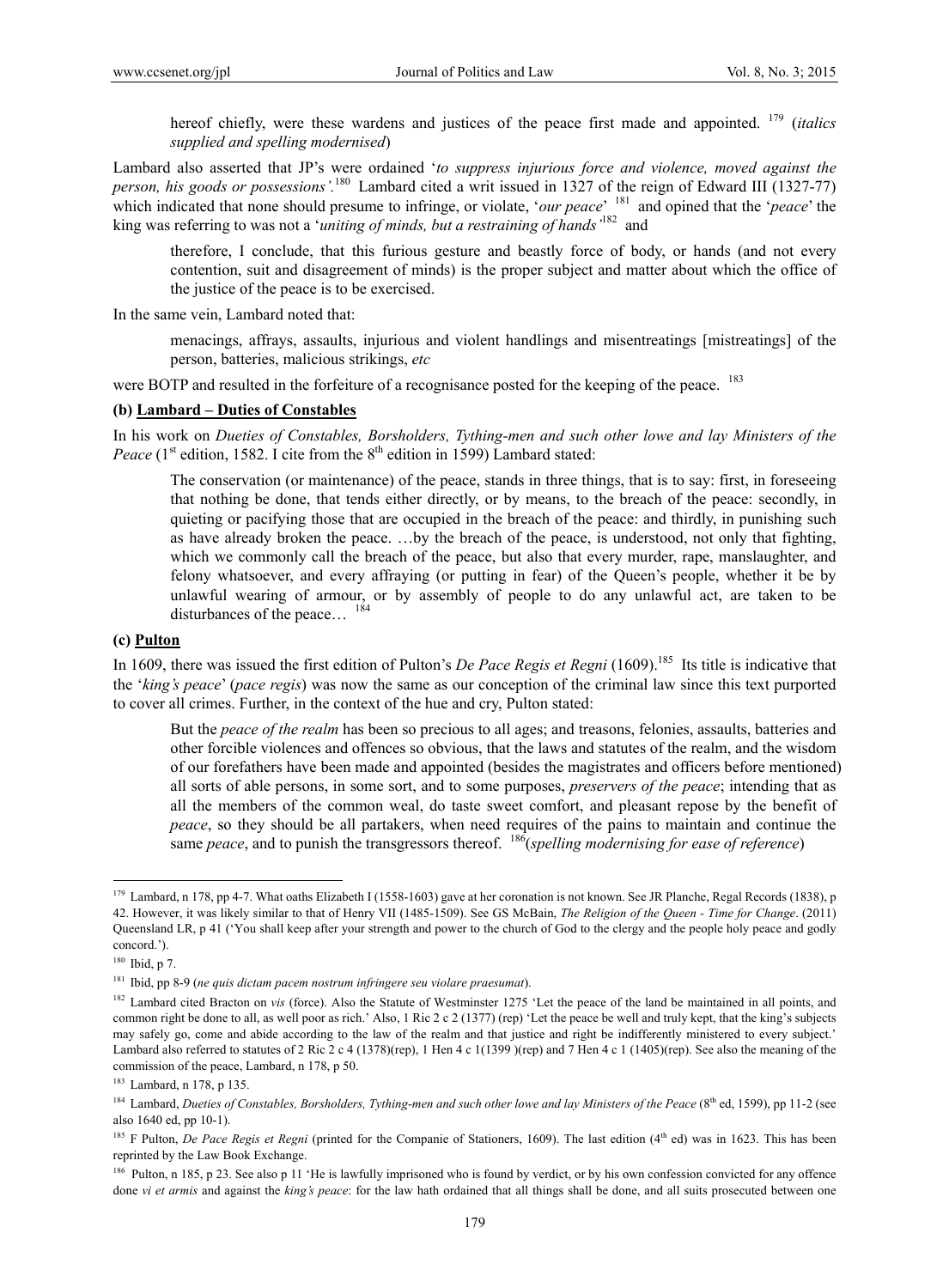Here, reference to the '*criminal law*' could be suitably substituted for reference to the '*peace*.'

#### *In conclusion, Pulton treated the 'king's peace' the same as a reference to the criminal law.*

### **11. Dalton (1619), Coke (1641) & Hale (c. 1650)**

Dalton, *The Countrey Justice*,<sup>187</sup> was a popular work from when it was first published in 1618 until the final edition in 1746 (it was superseded by Hawkins (see **12**)). In respect of the meaning of '*peace*', Dalton stated:

Peace in effect (says Mr Fitzherbert)<sup>188</sup> is the amity, confidence, and quiet that is between men, and he that breaks this amity or quiet, breaks the peace. Yet peace (in our law) most commonly is taken for an abstinence from actual and injurious force, and offer of violence; and so is rather a restraining of hands, than a uniting of minds, and for the maintenance of this peace chiefly, were the justices peace first made.

The breach of this peace seems to be any injurious force or violence moved against the person of another, his goods, lands, or other possessions, whether it be by threatening words, or by furious gesture or force of the body, or any other force used *in terrorem populi*. (*spelling modernised and wording divided for ease of reference*)

The later wording - likely taken from Lambard (see **10**) - might seem to restrict BOTP to crimes of violence. However, it seems clear Dalton believed that it included all the criminal work undertaken by  $JP's^{189}$  since he also stated:

The office of the justice of peace is principally to be exercised to the suppressing of such injurious and unlawful force or violence; and yet (the commission of the peace being *pro bono pacis, ac pro conservatione eiusdem, et pro quieto regimine et gubernatione populi*) [for the good of peace and for the conservation of the same and for the quiet government of the people] I see not why the justices of peace should be restrained from preventing and repressing such other offences, misbehaviours, and deceipts, as may break the amity, quiet, and good government of the people, and whereof discords, and so breaches of the peace do often arise (though there appear neither force nor violence in the offence it self) as libellings, cosinages, and such other offences: *vide tit good behaviour.* <sup>190</sup>

Dalton also referred to the primary role of the sovereign in conserving the peace:

The common laws of this realm of England…even from their beginning, have continued a special care, for the conservation of the peace of this land and to that purpose, at the common law (long before justices of the peace were made) there were sundry persons to whose charge the maintenance of the peace was recommended, and who with their other offices had (and yet still have) the conservation of the peace annexed to their charges, as a thing incident to, and inseperable from their said offices, and yet nevertheless they were and are called by the names of their offices only, the conservators of the peace being included therein.

First the king's majesty (by his dignity royal) is the principal conservator of the peace within his dominions (and is *capitalis iusticiarius angliae*) [chief justice of England ] in whose hands at the beginning, the administration of all justice first was, and afterwards by and from him only was this authority derived and given to others…191 (*wording divided for ease of reference*)

member of the common weal and an other with all tranquillity and quietness, and he that doth any thing in perturbation of that tranquillity, breaks the *king's peace,* and so shall be committed to prison, as a disturber of the *peace*…(*italics supplied and spelling modernising for ease of reference*).

<sup>&</sup>lt;sup>187</sup> M Dalton, *The Countrey Justice* (Societie of Stationers, 1<sup>st</sup> ed, 1618, 2<sup>nd</sup> ed, 1619, last ed, 1746). The first edition has been reprinted by the Law Book Exchange. The second edition is cited here, since the first was corrected.

<sup>&</sup>lt;sup>188</sup> Ibid, p 7. Dalton referred to Fitzherbert (see text to n 177).

<sup>&</sup>lt;sup>189</sup> Also, when analyzing the Commission of JP's (see the latin version, pp 13-5) Dalton considered a wide range of crimes which he asserted were '*against the peace*.' Dalton, n 187, p 16 'The first *assignavimus* (or first part) of the commission does give power to any one [JP] (more or all) to keep and cause to be kept the peace, and all ordinances and statutes made for the conservation of the peace, and for the quiet government of the people: as namely, the statutes made for hue and cry after felons; and the statutes made against murderers, robbers, felons, nightwalkers, affrayers, armour worn *in terrorem,* riots, forcible entries, and all other force and violence; all which be directly against the *peace*…'. The wording in the final edition in 1746 was very similar, see Dalton, n 187 (1746 ed), p 7.

<sup>&</sup>lt;sup>190</sup> Ibid, p 7. Dalton also stated: 'The conservation of this peace (and therein care of the justice of peace) consists in three things, viz. 1. In preventing the [BOTP] (wisely forseeing and repressing the beginnings thereof) by taking surety for the keeping of it, or for the good behaviour of the offenders, as the case shall require. 2 In pacifying such as are in breaking of the peace…In punishing (according to law) such as have broken the peace.'

<sup>&</sup>lt;sup>191</sup> Dalton, n 187, p 1. The wording in the final edition in 1746 was very similar, see Dalton (1746 ed), p 1.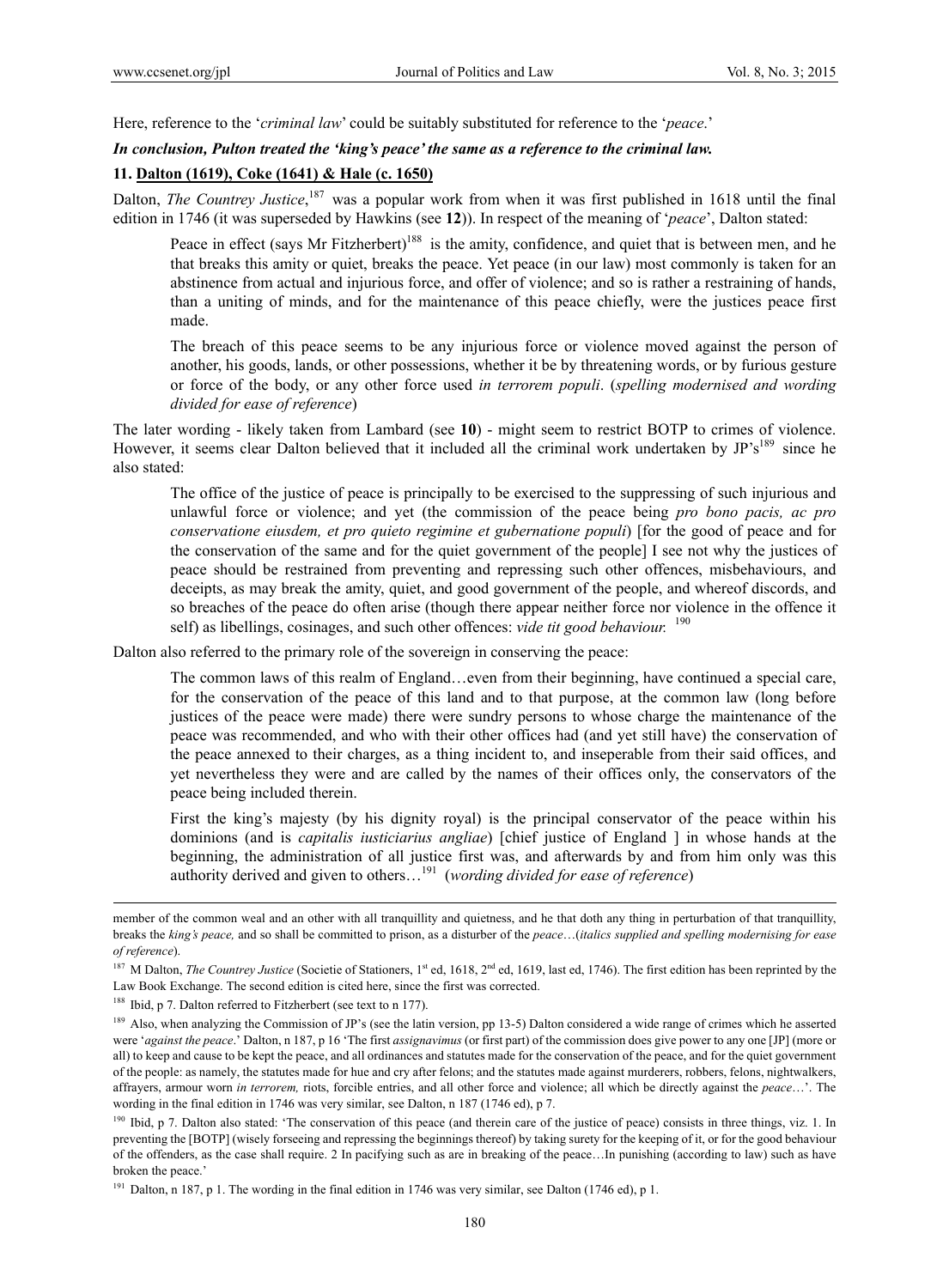The '*others*' referred to in the last line, Dalton held to include judges <sup>192</sup> as well as the stewards of tourns and leets<sup>193</sup> all of whom were responsible for keeping the peace.<sup>194</sup> In respect of Coke and Hale, the position may be stated shortly:

- Coke, in the fourth volume of his *Institutes of the Laws of England* 195 (published in 1641) discussed the role of JP's only briefly since he considered that Fitzherbert and Lambard had done so sufficiently.<sup>196</sup> He did not discuss '*peace*' or BOTP in any detail;<sup>197</sup>
- Hale, in his *Pleas of the Crown*<sup>198</sup> (written c. 1650), after referring to treasons and felonies, referred to '*offences of an inferiour nature*'. These were reducible to three kinds *viz*. 'breaches of public peace, deceipts and cozenage and nuisances.<sup>'199</sup> In the case of the first reference, Hale referred to affrays, riots, forcible entries, barretries and riding armed.<sup>200</sup> This might suggest that BOTP was restricted only to these. However, it is important to remember that this text is more in the nature of a notebook than a legal text <sup>201</sup> and it is incomplete. To the extent that it concludes that BOTP is so restricted it cited no authority and the history of BOTP prior to his text points to a contrary conclusion.

*In conclusion, Dalton - like Pulton - had a fairly expansive notion of the concept of BOTP.* 

### **12. Hawkins (1716-21), Burn (1755) & Blackstone (1765-9)**

#### **(a) Hawkins**

In the first edition of his treatise on the *Pleas of the Crown in 1716-21*(a publication which continued until 1824) <sup>202</sup> Hawkins discussed capital offences (treasons and felonies). He then stated:

Inferior offences more immediately against the subject, not capital, either amount to an actual disturbance of the peace, or do not.<sup>203</sup>

As to:

- those which amounted to an '*actual disturbance of the peace'*. Hawkins referred to: assaults and batteries, affrays, forcible entries and detainers, riots, routs and unlawful assemblies; <sup>204</sup>
- those which did not amount to an '*actual disturbance of the peace'*. Hawkins referred to offences committed by: (a) public officers (such as neglect or breach of duty, bribery and extortion);<sup>205</sup> (b)

<sup>&</sup>lt;sup>192</sup> Ibid, p 2 referred, *inter alia*, to the Lord Chancellor and to every justice of the king's bench and the Master of the Rolls.

<sup>&</sup>lt;sup>193</sup> Ibid. 'the steward of the sheriff's tourn, the steward of a leet...every of these are conservators of the peace, within their several courts; for every of them may commit him to ward that shall make an affray in their presence, whilst they be in execution of their offices, for that these be courts of record: and so in all other courts of record.' For the nature of courts of record see Reeves, n 176, vol 1, pp 95 & 151.

<sup>&</sup>lt;sup>194</sup> Ibid, p 3. 'Every of these conservators of the peace (by the ancient common law) are to employ their own valour, and may also command the meet help, aid, and force of others, to arrest and pacify all such, who in their presence, and within their jurisdiction and limits, by word or deed, shall go about to break the peace.'

<sup>195</sup> Coke, n 175.

<sup>&</sup>lt;sup>196</sup> Ibid, vol 4, p 169 'Sir Anthony Fitz-Herbert, one of the justices of the court of common pleas, [in his text on Justices of the Peace, see text to n 177] and divers others have written of the jurisdiction and power of justices of the peace , both in the court of the sessions of peace, as without; to whose labours I refer the reader.'

<sup>&</sup>lt;sup>197</sup> Coke did cite the Act of 1488 (see n 174).

<sup>198</sup> Hale, *Pleas of the Crown* (London, 1685). M Hale, *The History of the Pleas of the Crown* (printed for E & R Nutt & R Gosling, 1736), (written in the 1640-50's but first published in 1678) did not discuss BOTP as such, although it did discuss the commission of JP's, see vol 2, ch 7.

<sup>199</sup> Ibid, p 134.

 $200$  Ibid.

<sup>201</sup> DM Walker, *The Oxford Companion to Law* (Clarendon Press, 1980) (extract on Hale) '*Pleas of the Crown*, or a *Methodical Summary of the Principle Matters relating to that Subject*, merely a series of head-notes and possibly intended as a plan for his *History of the Pleas of the Crown*. It dates from about 1650 and was printed in 1678 and several times thereafter.'

<sup>&</sup>lt;sup>202</sup> W Hawkins, A *Treatise on Pleas of the Crown* (E & R Nutt & R Gosling, Savoy (1<sup>st</sup> ed 1716-21, last ed (8<sup>th</sup> ed), 1824).

 $203$  Ibid, vol 1, p 126.

 $204$  Ibid, pp 133, 155.

<sup>&</sup>lt;sup>205</sup> Ibid, p 167 'Offences under the degree of capital, more immediately against the subject, not amounting to an actual disturbance of the peace, are either 1. Such as are committed by officers; or 2. Such as are committed by common persons without any relation to an office. Offences committed by officers seem reducible to the following heads. 1 Neglect, or breach of duty 2 Bribery 3 Extortion.' In the final edition in 1824, Hawkins placed these under the title '*Of Offences against the Public Justice of the Kingdom'* (also, perjury and subornation of perjury).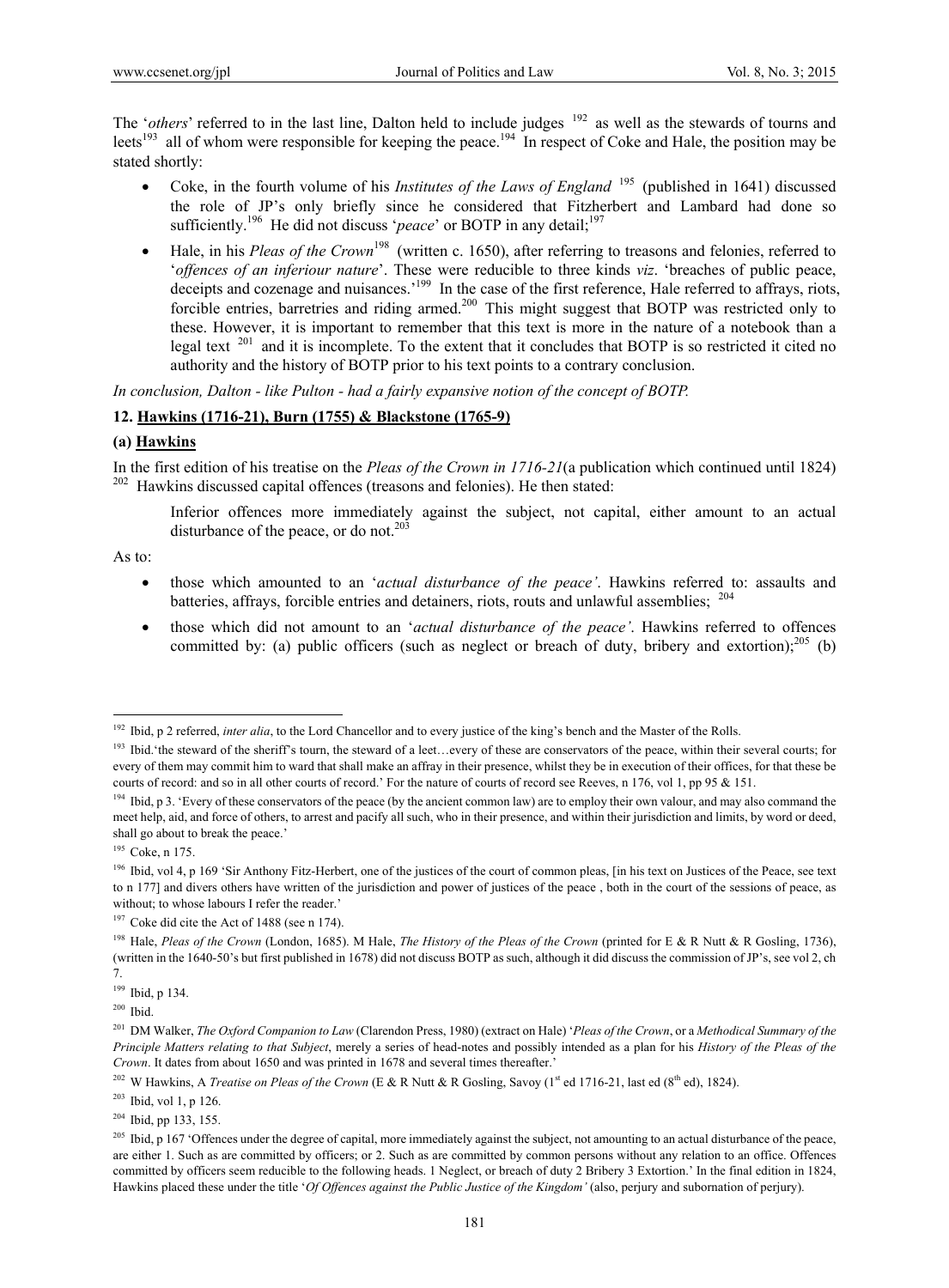private persons where the offences were also '*infamous and scandalous;'*<sup>206</sup> (c) private persons where the offences were not within (b);<sup>207</sup> (d) private persons where the offences were not within (b) or (c).<sup>208</sup>

This categorisation of Hawkins was personal to him (like many of his categorisations). 209 However, it was not felicitous and it was discarded by the final edition (instead, Blackstone's methodology was followed).  $2^{10}$ Further, Hawkins' limiting BOTP to only a few offences of violence is not accurate <sup>211</sup> since, as Reeves pointed out, by the time of Henry VII (1485-1509), the (king's) peace covered all criminal law.<sup>212</sup>

# **(b) Burn**

Burn, in the first edition of *The Justice of the Peace and Parish Officer* (1755)<sup>213</sup> - a text that was to last until 1869 (see **24**) - mainly cited Dalton (see **11**) and Hawkins (see **12**) for his chapter on '*Justices of the Peace.*' 214

# **(c) Blackstone - King's Peace**

Blackstone, in his *Commentaries on the Laws of England* (1765-9),<sup>215</sup> discussed the '*king's peace*' (which he also called the '*public peace'*) stating:

The common law hath ever had a special care and regard for the conservation of the peace; for peace is the very end and foundation of civil society…The king's majesty is, by his office and dignity royal, the principal conservator of the peace within all his dominions; and may give authority to any other to see the peace kept, and to punish such as break it: hence it is usually called the king's peace.  $^{216}$ 

Also,

 $\overline{a}$ 

All [criminal] offences are either against the king's peace, or his crown and dignity; and are so laid in

<sup>&</sup>lt;sup>206</sup> Ibid, p 171 'Offences under the degree of capital, more immediately against the subject, not amounting to an actual disturbance of the peace, which may be committed by private persons, without any relation to an office; are either, 1. Such as are infamous and grossly scandalous, proceeding from principles of downright dishonesty, malice, or faction 2. Such as are of an inferior nature, and neither infamous, nor grossly scandalous. Those of the first kind seem to be reducible to the following heads, 1. Perjury, and Subornation of Perjury. 2. Forgery. 3. *Cheats*. 4 Conspiracy. 5. Keeping of a bawdy house. 6. *Libels*.' In the final edition in 1824, Hawkins placed nuisances and keeping a bawdy house ( a type of common nuisance) under the title '*Offences against the Public Economy'*. See Hawkins, n 202, vol 1, p 685 *et seq*.

<sup>&</sup>lt;sup>207</sup> Ibid, p 197. 'Offences under the degree of capital, more immediately against the subject, not amounting to an actual disturbance of the peace, which may be committed by private persons without any relation to an office, and which are of an inferior nature to the six kinds of offences last treated of, being neither infamous nor grossly scandalous, seem to be reducible to the following heads: 1. Such as more immediately affect the public. 2 Such as more immediately affect the interests of particular persons. Offences of this kind more immediately affecting the public, are four-fold; 1. Common nuisances*. 2 Monopolies. 3. Forestalling, Ingrossing, and Regrating. Barratry.* In the final edition in 1824, Hawkins placed monopolies,forestalling, ingrossing, regrating and usury under the title of '*Offences against the Public Trade'*. Today, monopolies are treated more as a civil, than a criminal issue. Forestalling, ingrossing, regrating and usury are no longer criminal offences.'

<sup>&</sup>lt;sup>208</sup> Ibid, p 244. 'Offences under the degree of capital more immediately against the subject, not amounting to an actual disturbance of the peace, which may be committed by private persons without any relation to an office, and which are neither infamous nor grossly scandalous, and more immediately affect the interests of particular persons, seem to be reducible to the following heads:.*1 Usury. 2. Maintenance. 3. The offence of buying or selling a pretended title.' Usury* is no longer a criminal offence, the various forms of *maintenance* (including champerty and embracery) have been abolished. *Buying, and selling, a pretended title* appears to have been later treated as an aspect of *cheat*, which has been abolished. Alternatively, it was a form of maintenance, see e.g. J Gabbett, *Treatise on the Criminal Law* (Dublin, 1843), p 147.

<sup>&</sup>lt;sup>209</sup> Hawkins tended to 'lump' together many minor common law offences into larger categories (as in the case, for example, of material on contempt of the sovereign or that of keeping a disorderly house). This was useful for a textbook. However, it was not as the common law (i.e. judges) had so categorized it - a point, often, later forgotten. In the case of his categorization of breaches (and non-breaches) of the peace it was the same.

<sup>210</sup> See 1824 edition, *frontispiece*.

<sup>&</sup>lt;sup>211</sup> For example, 'hue and cry' (where citizens were required to uphold the '*peace*' and pursue various offenders) covered all felonies, including robbery, theft and not just violent offences. Also, nightwalking which was a misdemeanor. See Coke, n 175, vol 3, pp 116-8.

<sup>212</sup> See n 176.

<sup>&</sup>lt;sup>213</sup> R Burn, *The Justice of the Peace and Parish Officer* (1<sup>st</sup> ed, 1755; last ed, 1869).

<sup>214</sup> Ibid, vol 2, p 66 *et seq.*

<sup>215</sup> See n 151. The final edition of Blackstone was effectively that of HJ Stephen, *New Commentaries on the Laws of England* (4 vols, 1841-5), although much of the input was of the latter.

<sup>&</sup>lt;sup>216</sup> Blackstone, n 151, vol 1, p 338 'The lord chancellor or keeper, the lord treasurer, the lord high steward of England, the lord mareschal, the lord high constable of England (when any such officers are in being) and all the justices of the court of the king's bench (by virtue of their offices) and the master of the rolls (by prescription) are general conservators of the peace throughout the whole kingdom, and may commit all breakers of it, or bind them in recognizances to keep it: the other judges are only so in their own courts….Constables, tythingmen, and the like, are also conservators of the peace within their own jurisdictions; and may apprehend all breakers of the peace, and commit them till they find sureties for their keeping it.' Blackstone cited Lambard, n 178, pp 12 & 14. It may be noted that these statements of Blackstone closely follow those of Dalton and were likely based on the latter's work (see **11**).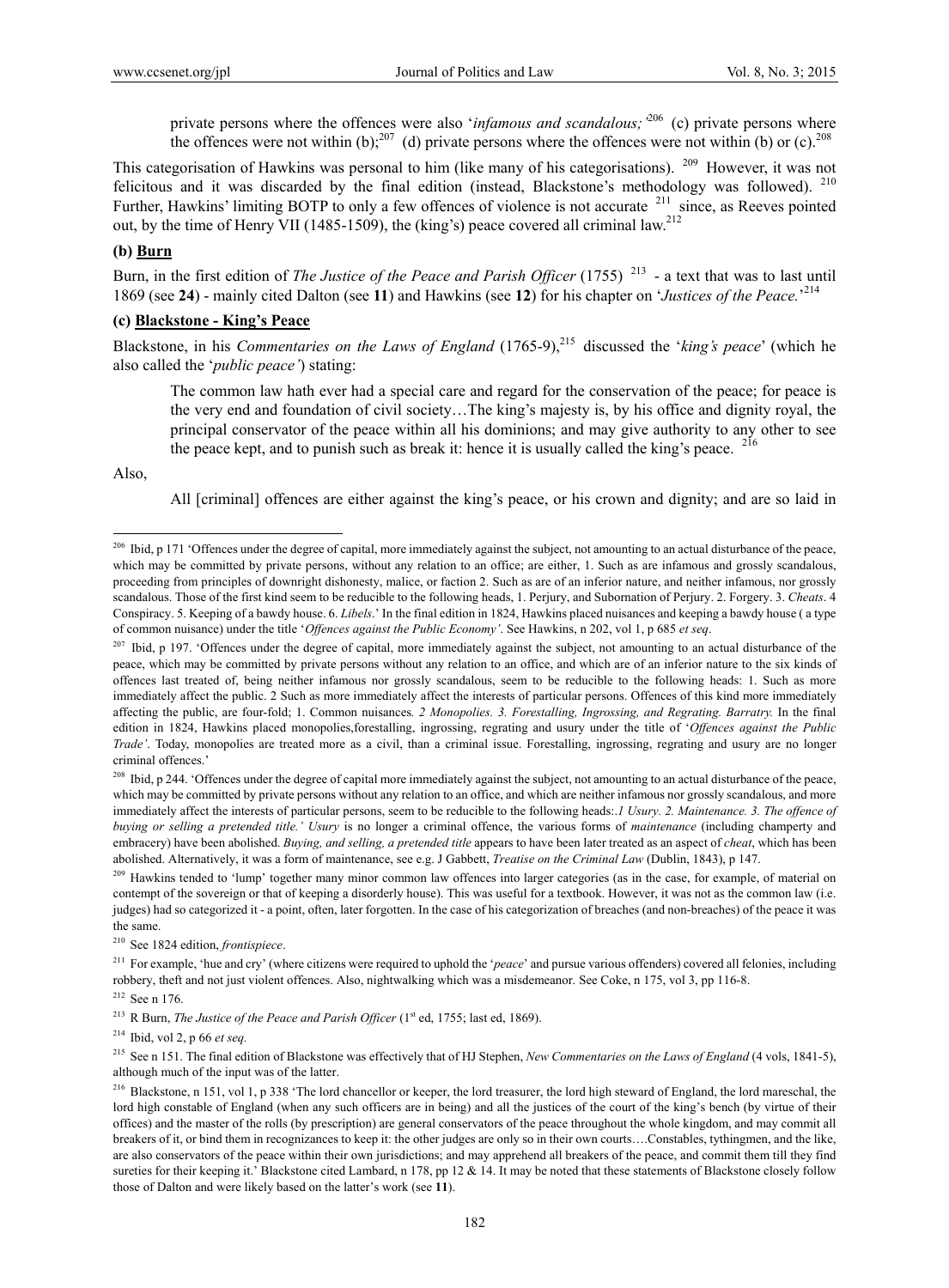every indictment. For, though in their consequence they generally seem (except in the case of treason and a very few others) to be rather offences against the kingdom than the king; yet, as the public, which is an invisible body, has delegated all its power and rights, with regard to the execution of the laws, to one visible magistrate, all affronts to that power, and breaches of those rights, are immediately offences against him, to whom they are so delegated by the public. He is therefore the proper person to prosecute for all public offences and breaches of the peace, being the person injured in the eyes of the law.  $217$ 

The above statements are useful since they encapsulate the nature of the '*peace*' and the '*king's peace*' by the 18th century. That is, the Crown was responsible for enforcing the criminal law (conserving the peace) together with officers (such as judges, JP's and constables) appointed by it.

Further, the Crown punished all crimes since this power has been delegated to it by the general public.<sup>218</sup>

#### **(d) Blackstone - JP's**

As to JP's, Blackstone noted:

The power, office, and duty of a justice of the peace depend on his commission, and on the several statutes, which have created objects of his jurisdiction. His commission, first, empowers him singly to *conserve the peace*; and thereby gives him all the power of the ancient conservators at the common law, in suppressing riots and affrays, in taking securities for the peace, and in apprehending and committing felons and other inferior criminals. It also empowers any two or more of them to hear and determine all felonies and other offences…219

Later, when discussing offences against the public peace, Blackstone stated:

We are next to consider offences against the *public peace*; the conservation of which is intrusted to the king and his officers, in the manner and for the reasons which were formerly mentioned at large. These offences are either such as are an actual breach of the peace; or constructively so, by tending to make others break it…220

After considering felonious breaches of the peace,  $^{221}$  Blackstone continued:

Besides actual breaches of the peace, anything that tends to provoke or excite others to break it, is an offence of the same denomination.<sup>222</sup>

In a chapter on preventative justice, $2^{22}$  Blackstone noted:

This preventative justice consists in obliging those persons, whom there is probable ground to respect of future misbehaviour, to stipulate with and to give full assurance to the public, that such offence as is apprehended shall not happen; by finding pledges or securities for keeping the peace, or for their good behaviour.224

*In conclusion, by the time of Blackstone, jurisprudence accorded with reality. By delegation of the people (the public), the Crown enforced the criminal law. Thus, all offences were seen as being against the king's peace or* 

 $2^{17}$  Ibid, pp 258-9. He continues 'And this notion was carried so far in the old Gothic constitution (wherein the king was bound by his coronation oath to conserve the peace) that in the case of any forcible injury offered to the person of a fellow subject, the offender was accused of a kind of perjury, in having violated the king's coronation oath; *dicebatur fregisse juramentum regis juratum'*. [it was said to break the king's coronation oath]. Blackstone quoted JO Stiernhook, *De Jure Sueonum et Gothorum Vetusto* (Holmiae, 1672).

<sup>218</sup> It is to be remembered that Blackstone was a staunch protestant. Therefore, *post* the abdication of James II (1685-8), the '*king's peace*' and '*public peace'* would be one and the same. That is, it was the people, through Parliament, who permitted the Crown to uphold the criminal law and punish infractions of it.

<sup>219</sup> Blackstone, n 151, p 342.

 $220$  Ibid, vol 4, p 142.

<sup>&</sup>lt;sup>221</sup> Blackstone discussed various statutory crimes (now repealed), affray, riots, routs, unlawful assemblies, forcible entry or detainer, riding or going armed, spreading false news, false and pretended prophecies.

<sup>&</sup>lt;sup>222</sup> Blackstone discussed challenges to fight and (criminal) libels. Blackstone, n 151, vol 4, p 289 also noted that a JP 'may himself apprehend, or cause to be apprehended, by word only, any person committing a felony or [BOTP] in his presence.' Blackstone also stated: 'The constable…may, without warrant, arrest any one for a [BOTP], and carry him before a [JP].' Also 'Any private person (and *a fortiori* a peace officer) that is present when any felony is committed, is bound by the law to arrest the felon; on pain of fine and imprisonment, if he escapes through the negligence of the standers by'.

<sup>&</sup>lt;sup>223</sup> Blackstone, n 151, vol 4, p 248 'We are now arrived at the fifth general branch or head...the means of preventing the commission or crimes and misdemeanours….'

<sup>&</sup>lt;sup>224</sup> Ibid. As to frankpledge, Blackstone noted, p 249, that 'this great and general security being now fallen into disuse and neglected.'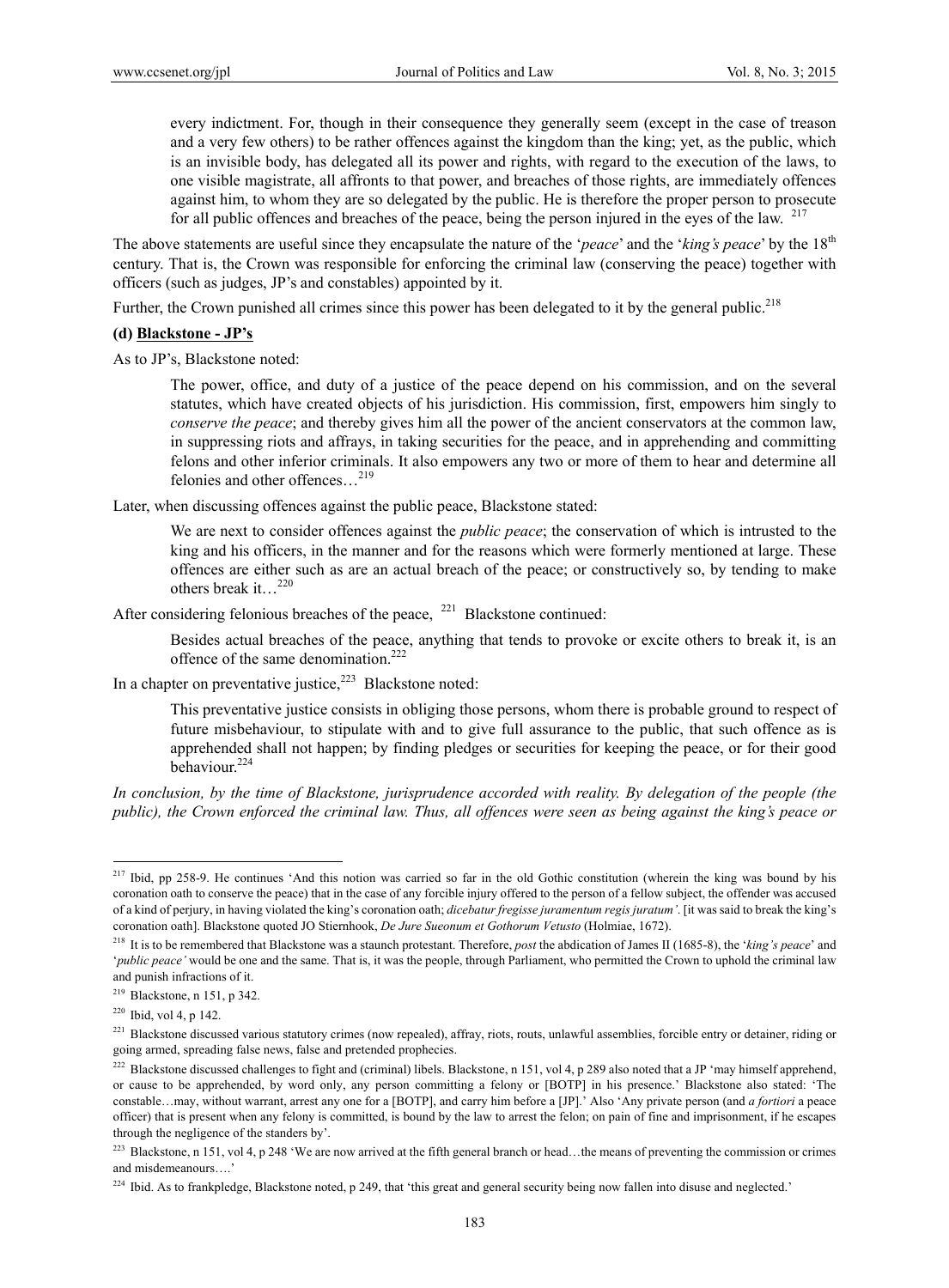*his Crown and dignity. Further, the 'kings peace' and the 'public peace' were one and the same. 225* 

### **13. Summary of Breach of the Peace up to 1769**

The development of the law in relation to '*peace*' - and BOTP - by the time of Blackstone (1765-9) may be summarised relatively succinctly:

- *Rationale*. In Germanic and Anglo-Saxon law, acts likely to give rise to a blood feud (private vengeance) were suppressed - in order to enable '*peace*' (the absence of public strife) to be maintained. This *rationale* did not change, although it was little referred to by later legal writers;<sup>226</sup>
- *Party Responsible*. In Germanic and Anglo-Saxon times, the power to enforce the peace became more concentrated in the king - as opposed to kin and the local community seeking redress. The king secured both a financial benefit (the levying of a *wite*) and greater power as a result of acting as '*arbiter*'. This led to an inevitable tendency to monopolise the judicial function;
- *Geographical Reach*. By the time of Henry I (1100-35), if not before, the king was asserting that his '*peace*' (judicial jurisdiction or protection) applied over all his realm;
- **Other Peaces**. Besides the '*king's peace*' (protection) which was, itself, split into various types, there was God's peace and an individual's peace. Further, there were local courts which had their own '*peace*'.227 However, by 1535 (see **10**), all writs and indictments in the palatinates were said to be against the '*king's peace'*. Further, local courts such as courts leet and sheriff's county court (both now virtually moribund) were treated as acting by way of Crown franchise. <sup>228</sup> By Blackstone's time, there was no other '*peace*' (criminal law) that applied throughout the realm besides that administered in a Crown (or Crown franchised) court; $229$
- *Frankpledge & Hue and Cry*. These Germanic and Anglo-Saxon institutions obligated all men over the age of 12, to conserve the '*peace*' (frankpledge) as well as to pursue those who broke it (hue and  $\text{cry}$ ).<sup>230</sup> By the time of Blackstone, frankpledge and the hue and cry had become moribund and responsibility for conserving the peace was wholly centred on Crown officers such as JP's and constables.

*In conclusion, by the time of Blackstone the criminal law and 'breaches of the peace' were one and the same. Further, the jurisprudential analysis was that the Crown - by way of delegation from the public - was responsible for enforcing the criminal law (also called the public peace or king's peace).* 

### **14. Breach of the Peace: 1769-1954**

 $\overline{a}$ 

Apart from subsequent editions of Blackstone, there was very little analysis in any of the texts on criminal law as to the nature of '*peace*' and BOTP. Thus, there was no detailed analysis of the meaning of '*peace*' or BOTP in the following Victorian legal texts: $231$ 

- **East (1803).** The first (and only) edition of his *Pleas of the Crown* was in 1803;<sup>232</sup>
- **Russell (1819).** The first edition of his *Crimes and Misdemeanors* was in 1819, the last in 1964.233

<sup>225 &#</sup>x27;*Public peace*' (as a synonym for the king's peace) can be found in other writers on the criminal law. See e.g. T Wood, *An Institute of the Laws of England* (printed by W Strahan & M Woodfall, 1772), p 15 ('offences against the public peace').

 $^{226}$  Even today the basis of the criminal law may be said to be the punishment of acts by the State which would otherwise result in people taking the law into their own hands (private revenge).

 $^{227}$  Blackstone, n 151, vol 1, p 113 'by the ancient law, in all peculiar jurisdictions, offences were said to be done against his peace in whose court they were tried; in a court leet, *contra pacem domini*; in the court of a corporation, *contra pacem ballivorum*; in the sheriff's court or tourn, *contra pacem vice-comitis*.' As to counties corporate, Blackstone, p 115 'There are also counties corporate; which are certain cities and towns, some with more, some with less territory annexed to them; to which out of special grace and favour the kings of England have granted to be counties of themselves, and not to be comprised in any other county; but to be governed by their own sheriffs and other magistrates; so that no officers of the county at large have any power to intermeddle therein. Such are London, York, Bristol, Norwich, Coventry, and many others. ' <sup>228</sup> The clear legal assertion of this was actually from Bracton (c. 1240), see text to n 160.

<sup>&</sup>lt;sup>229</sup> The courts of corporations (i.e. counties corporate courts) were franchised since counties corporate were franchises, see n 227. The criminal courts of the Isle of Ely were Crown courts (see n 171) as were any courts of the forest (of the forest of Dean *etc*), the stannary courts, the led mining courts etc (see **Appendix B**).

<sup>&</sup>lt;sup>230</sup> For frankpledge and the hue and cry see McBain, n 106.

<sup>&</sup>lt;sup>231</sup> Where these texts did consider BOTP was in respect of the power of arrest or specific statutory or common law offences. These are not considered since such material has been superceded. The modern position is considered in **22-4**.

<sup>232</sup> EH East, *A Treatise of the Pleas of the Crown* (only ed 1803).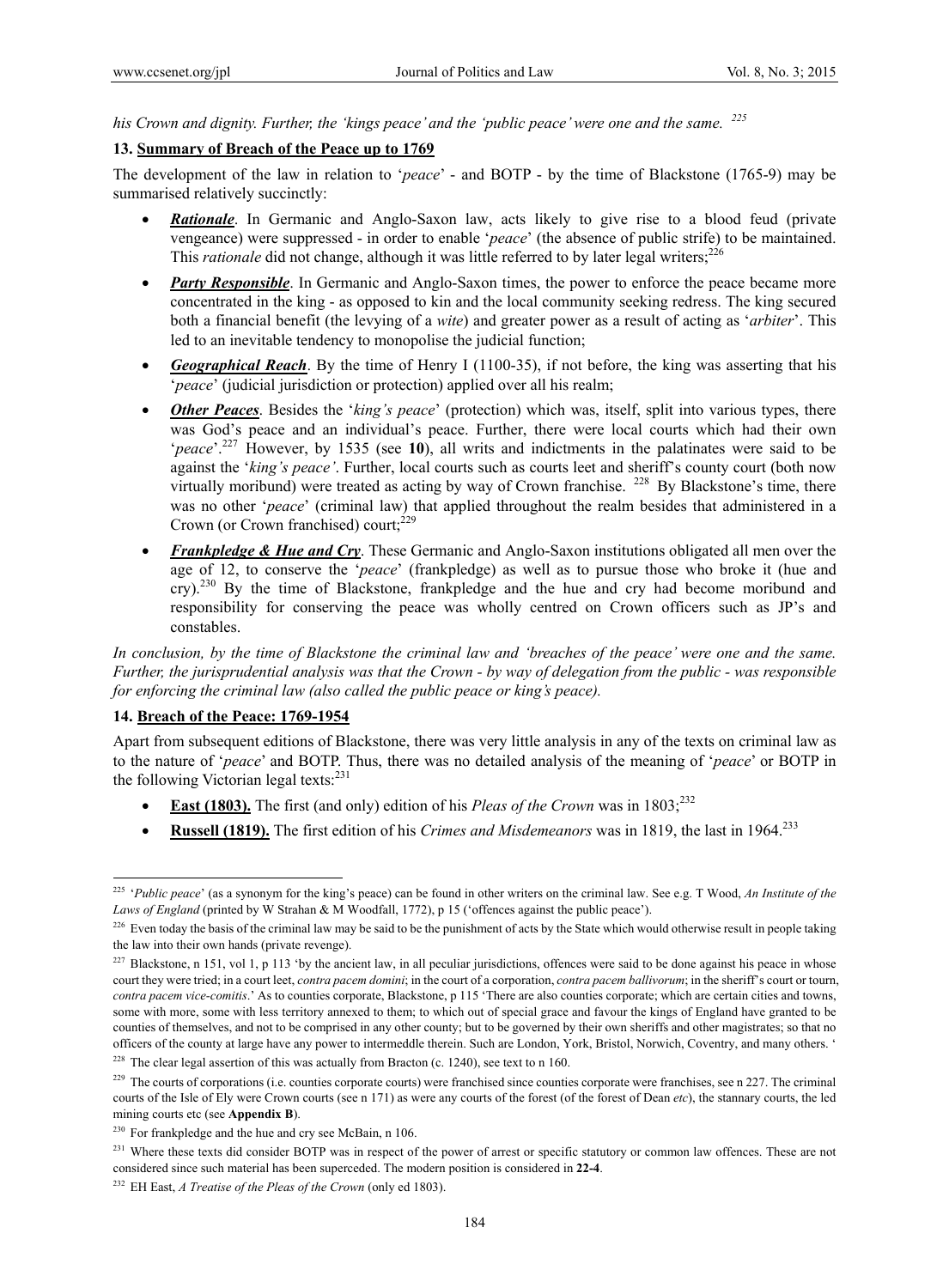- **Archbold (1822).** The first edition of his *Summary of the Law relative to Pleading and Evidence in Criminal Cases* was in 1822. This text continues until today; <sup>234</sup>
- Gabbett (1843). The first (and only) edition of his *Treatise on Criminal Law* was in 1843;<sup>235</sup>
- Harris (1877). The first edition of his *Principles of the Criminal Law* was in 1877, the last in 1973;<sup>236</sup>
- **Stephen (1883)**. The first edition of his *Digest of the Criminal Law* was in 1877, the last in 1950. <sup>237</sup> The only edition of his *History of the Criminal Law* was in 1883.<sup>238</sup>

Thus, it was not until 1902 that Kenny - in the first edition of his *Outlines of Criminal Law* 239 -provided some commentary. He stated (under the heading,'*Under the King's Peace'*):

The king's majesty is, by his office and dignity royal, the principal conservator of the peace within all his dominions.<sup>240</sup> Yet there was a time when the king's peace was only partial in its operation, and merely supplemented the national peace which it finally supplemented. The national peace,  $241$  which apparently had its origin in the sanctity of the homestead, was protected only in the local courts; and these were weak. The king's peace on the other hand was enforced with vigour by royal officers of justice. At first it applied only in certain holy seasons, or to persons to whom it was specially granted by the king, or to places which were under the king's special protection (such as the precincts of his house and the four great roads). These limits, however, soon became indefinitely extended. 'The interests of the king and of the subject conspired to the same end.<sup>242</sup> The king profited in the way of fees, and the subject was anxious to appeal to the one authority which could not be lightly disobeyed. Accordingly, after the Conquest, the various forms in which the king's special protection had been given disappear, or rather merge in his general protection and authority.  $243$ 

In 1948, Cross and Jones in the first edition of their, *An Introduction to Criminal Law* <sup>244</sup> did not consider '*peace*' and BOTP in detail. As to why all these texts did not do so, Allen in 1953 stated:

We of this age take it for granted that the peace established by law is that of the whole community and that everybody shares equally in it.  $245$ 

That is, that the criminal law applied generally. And - Allen might have added - that all courts that applied the criminal law did so on behalf of the Crown. As to BOTP being the same as reference to '*breach of the criminal law*', reference may also be made to Denning LJ in *Everett v Ribbands* (1952) where he stated in the case of binding over to keep the peace (surety of the peace):

<sup>&</sup>lt;sup>233</sup> WO Russell, *A Treatise on Crimes and Misdemeanors* (1<sup>st</sup> ed, 1819). The last edition of Russell (the 12<sup>th</sup> ed) was in 1964, edited by JWC Turner.

<sup>234</sup> W Archbold, *Criminal Pleading, Evidence and Practice* (Sweet & Maxwell, 2015).

 $235$  Gabbett, n 208.

<sup>&</sup>lt;sup>236</sup> SF Harris, *Principles of the Criminal Law* (Stevens & Haynes, 1877). The last edition (22<sup>nd</sup> ed) was in 1973 (edited by Ian MacLean). The second edition (1881), p 102 stated: 'Many of the crimes mentioned in other chapters involved a [BOTP]. But the offences now to be dealt with are those in which the [BOTP] is the predominant feature.' He then went on to discuss riots, affray, challenge to fight, sending threatening letters, libel and indictable slander and forcible entry or detainer.' See also HW Disney & H Gundry, *The Criminal Law. A Sketch of its Principles and Practice* (1895), p 93-6 which discussed, under the title '*Breach of the Peace'*, riot, affray, challenge to fight, disturbing public worship, forcible entry and surety of the peace.

<sup>&</sup>lt;sup>237</sup> JF Stephen, *A Digest of the Criminal Law* (Macmillan & Co, 1<sup>st</sup> ed 1877). The last edition was the 9<sup>th</sup> (1950). The Digest was a consolidation of all criminal law which Stephen hoped might become the basis of legislation (his hope was unfulfilled). It may be noted that Stephen did not specify BOTP as a crime in itself.

<sup>238</sup> JF Stephen, *A History of the Criminal Law of England* (Macmillan & Co, 1883).

<sup>&</sup>lt;sup>239</sup> See n 120. See also JWC Turner, *Kenny's Outlines of Criminal Law* (19<sup>th</sup> ed, 1966, last edition).

<sup>240</sup> He cited Blackstone (see **12**).

<sup>&</sup>lt;sup>241</sup> This reference is slightly confusing. It should refer to the fact that local courts (such as courts leet) had a '*peace'* (criminal jurisdiction) that was not the king's peace.

<sup>242</sup> Kenny cited Pollock, n 78, p 83.

<sup>&</sup>lt;sup>243</sup> Kenny, n 120, p 130. Kenny cited Pollock, n 78, p 87.

<sup>&</sup>lt;sup>244</sup> R Cross & PA Jones, *An Introduction to Criminal Law* (2<sup>nd</sup> ed, 1949). The 1<sup>st</sup> ed was in 1948.

<sup>&</sup>lt;sup>245</sup> Allen, n 103, p 10 'The sovereign herself is encompassed by the law of treason, and special safeguards apply to her representatives like her lord chancellor and her judges in the seat of office; but otherwise no man is more entitled to the cloak of the Queen's peace than any other. Not so with the Anglo-Saxons. There was not yet any established, comprehensive peace of the whole realm. While we think of wrongdoing as a breach of the peace, our ancestors thought of it as a breach of a peace. Each man carried with him a personal shield against unwarranted attack or molestation and it varied greatly according to his social rank.'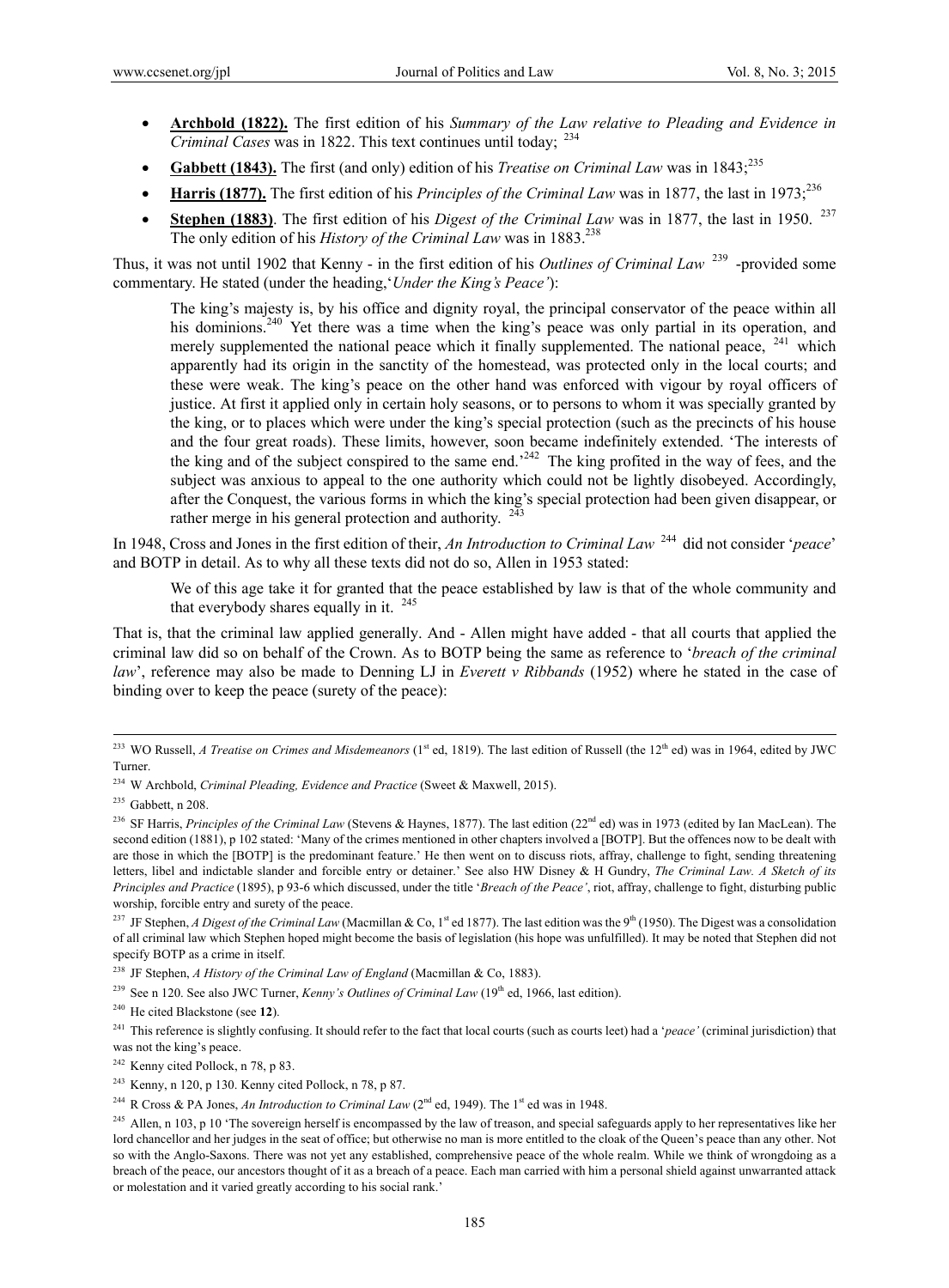An order to find sureties…can only be made…if two things exist; first, a threat by words or conduct to *break the law of the land* or to do something which is likely to result in a breach, secondly, a reasonable fear that this threat will be carried into effect. The order, once made, will result in imprisonment if the accused man has no friends to stand by him. The imprisonment must be founded on something actually done by him. It would be contrary to all principle for a man to be punished, not for what he has already done, but for what he may hereafter do. Hence there must be something actually done by him, such as threats of violence, interference with the course of justice, or other conduct which gives rise to the fear that there will be a *breach of the law*. (italics supplied)

Here, it is clear that Denning LJ equated BOTP with breach of the criminal law. One would agree.

*In conclusion, by 1954 the 'peace', 'king's peace' and 'public peace' were all synonyms for the criminal law. Further, 'breach of peace', 'BOTP', 'breach of the Queen's peace' and to 'break the law of the land' were all synonyms for breaking the criminal law.* 

### **15. Glanville Williams (1954 & 1961)**

### **(a) 1954 Article**

Williams, in an article in 1954,<sup>246</sup> considered arrest for BOTP. It is not necessary to discuss his analysis of the caselaw since it has been superceded. However, he stated at the outset of his article:

The expression 'breach of the peace' seems clearer than it is and there is a surprising lack of authoritative definition of what one would suppose to be a fundamental concept in criminal law.<sup>247</sup>

This statement is something of a personal observation since BOTP refers to any crime - as provided by Denning LJ in 1952 and Allen in 1953 (see above). Williams then stated:

Of course, 'breach of the peace' as a technical expression has a narrower meaning than the breach of the Queen's peace which is supposed to underlie every crime (*Grant v Moser* (1843) 5 M & G 123 at 130).

This was merely a technical point; substantively BOTP and 'breach of the Queen's peace' are the same. In his case <sup>248</sup> an information for false imprisonment (a common law offence) was brought by a householder against a pe for persistently ringing his doorbell even when asked to stop.<sup>249</sup> As a technical point of pleading <sup>250</sup> where a *common law* misdemeanor (ie. criminal trespass) was committed it had to be pleaded as being '*in breach of the Queen's peace*' since - if not - it was a matter for the court leet or the sheriff's county court (being against the lord of the manor or the sheriff's '*peace*'). This was understood by Creswell J in the case, who stated:

Every trespass is laid as a breach of the peace. Suppose the plaintiff had blown a horn in front of the defendant's house that might have been a breach of the metropolitan police act (2 & 3 Vict, c 47. See sect 54 div 14).<sup>251</sup>

As it was, the pleading was bad since the information (plea) said 'against the peace of our lady the Queen.' This was dismissed as insufficient by Tindal CJ who stated: 'These are mere *verba sonantia'* <sup>252</sup> (sonorous words). This was sheer technicality (much beloved of the Victorians) since, doubtless, if the word '*against*' had been '*in breach of*', the plea would have been fine. In conclusion, BOTP and '*breach of the Queen's peace*' are the same thing.

 $\overline{a}$ 

 $250$  The point was technical since, by 1843, there were likely few such courts still operating.

<sup>251</sup> 5 M & G 123 (134 ER 507) at p 130.

<sup>252</sup> At p130. Also, p 128 'The defendant...ought to have alleged that the plaintiff was committing a [BOTP]'.

<sup>246</sup> G Williams, *Arrest for Breach of the Peace* [1954] Crim LR 578.

<sup>247</sup> At p 578.

<sup>&</sup>lt;sup>248</sup> 5 M & G 123 (134 ER 507).

 $249$  The information was mis-conceived in any case since the offence should have been brought under the Metropolitan Police Act 1939, s 54 (the householder living in the metropolitan police district), since s 54(16) made it a crime to wilfully and wantonly disturb any inhabitant by pulling or ringing any doorbell or knocking at any door without any lawful excuse. In such as case, being a statutory offence, the plea need not have needed to make reference to the Queen's peace (only to the statute). For example, see *Clarke v Higgins* (1862) 11 CBNS 545 (142 ER 909). This case dealt with persistently ringing a doorbell under the Town Police Clauses Act 1847 (which Act was designed to extend many of the provisions of the Metropolitan Police Act 1839 to specified towns and districts *viz.* those which had local Acts that referred to the 1847 Act, incorporating its terms by reference. In this case the 1847 Act was incorporated with the Wellington, Salop, Improvement Act 1845). Also, in this case, the information (plea) simply stated: '*contrary to the statute*' (see p 545) and no objection was raised.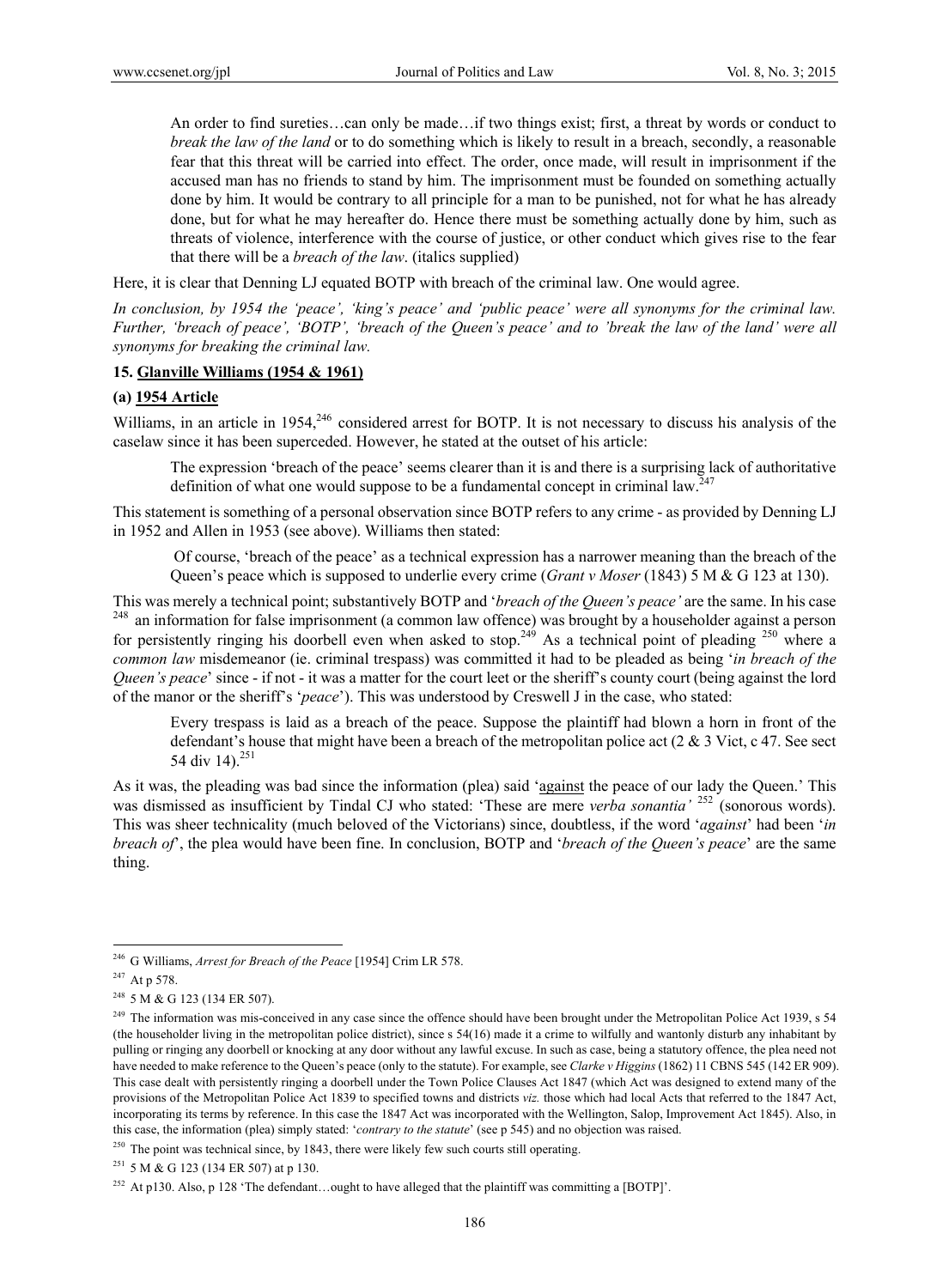### **(b) General Part (1961): Meaning of BOTP**

In his *Criminal Law: The General Part* (1961) <sup>253</sup> Williams re-iterated his statement in his article of 1954 that there was a lack of authoritative definition of what constituted a BOTP.<sup>254</sup> He also stated:

It is clear that a person may be bound over to be of good behaviour if he has committed or threatened any criminal offence, whether or not this involves any blemishing of the peace on his part, and whether or not the offence is otherwise within the jurisdiction of magistrates.255 (*underlining supplied*)

This statement seems wholly correct. As examples of BOTP, Williams cited battery (including a prize fight), assault, inciting others to commit a crime <sup>256</sup> and criminal libel (now abolished). Williams also referred to the case of *Beaty v Glenister* (1884) 257 where persons making a noise were acquitted of '*disturbing the public peace'* within a local Act.<sup>258</sup> This would also seem correct since no crime had been committed. Williams then stated:

The term '*peace*' in its popular sense sometimes means quietude, but this is not its legal meaning. Nor, in the present context, does it refer to the king's peace that in historical theory underlay the criminal law. Every crime is a breach of the royal peace, but the notion of crimes involving a breach of *the* peace is a specific one. $259$ 

The statement '*every crime is a breach of the royal [ie. the king's] peace*' is correct. The underlined wording relates to *Grant v Moser* (see **(a)** above).

### **(c) General Part (1961) – Binding Over**

Williams believed that JP's were using their power to bind over for good behaviour pursuant to the Justices of the Peace Act 1361 (**'JPA 1361'**) persons who had not committed (or threatened to commit) a BOTP. However, he cited few instances of this.

 Williams referred to persons being bound over for being a: (a) common scold; (b) nightwalker; (c) evesdropper; (d) under the Unlawful Games Act 1541.<sup>260</sup> However, this was not on the basis these were not crimes (he accepted they were)<sup>261</sup> but that they were clearly obsolete and should be abolished (they all now have been).<sup>262</sup>

Besides these instances, 263 Williams stated:

The first and only decision of a superior court in England countenancing an extended view of the power is the comparatively recent case of *Wilson v Skeock* [1949] 264A Divisional Court there held that a person may be bound over on account of insulting language, which may provoke a person to whom it is directed to break the peace. Insulting language is not in itself a criminal offence; it is an offence in some

 $\overline{a}$ 

259 At p 715.

264 65 TLR 418, 113 JP 298**.** 

<sup>253</sup> G Williams, *Criminal Law: The General Part* (2nd ed), pp 714-5. See also G Williams, *Preventive Justice and the Rule of Law* (1953) Modern LR, vol 16, pp 417-27.

 $254$  Ibid, p 714.

<sup>&</sup>lt;sup>255</sup> Ibid, p 715.

<sup>256</sup> Williams cited *Lansbury v Riley* [1914] 3 KB 229 (inciting others to commit malicious (now criminal) damage).

<sup>&</sup>lt;sup>257</sup> 51 LT 304.

<sup>&</sup>lt;sup>258</sup> The Salvation Army marched through the streets making a noise, followed by a mob also making a noise. They were acquitted of 'disturbing the public peace' under a local Act. The Salvation Army - and the disturbance which followed them - was a theme of late Victorian times. See also (not cited by Williams) *Beatty v Gillbanks* (1882) 9 QBD 308 (Salvation army march through the streets of Weston-super-mare. Held no evidence of unlawful assembly).

<sup>&</sup>lt;sup>260</sup> Williams, n 253, pp 717-8. This Act (now repealed) gave a power to bind over those who haunted gaming houses. For the close connection between gaming and bawdy houses see GSMcBain, *Abolishing the Common Law Offence of Keeping a Disorderly House* (2015), vol 8, no 2, pp 17-53.

<sup>&</sup>lt;sup>261</sup> He accepted this, p 718 'these are ancient offences'.

<sup>262</sup> As early as 1843, the Royal Commission considered evesdropping to be obsolete, see *7th Report of HM's Commissioners on Criminal Law* (11 March 1843)(reprinted in the Irish University Press series), vol 4, p 13 'There are several antiquated offences, characteristic of the rude simplicity of the times when they were made the subject of prosecution as crimes which we have ventured to omit [in their draft Criminal Law or Digest], and which ought, we think, to be expressly repealed if any common law misdemeanours other than those included in the Digest are retained. These are the offences of eaves-dropping, or listening under other men's walls or windows, or the eaves of a house, to harken after discourse, and thereupon to frame slanderous and mischievous tales…'

<sup>263</sup> Williams also referred to *R v Dunn* (1840) 12 A & E 599 (113 ER 939) where it was held that a man could not be bound over to keep the peace for the continual pestering of a woman. This would seem appropriate since it was not a crime then and Williams did not suggest otherwise, p 715. Today, it would be harassment.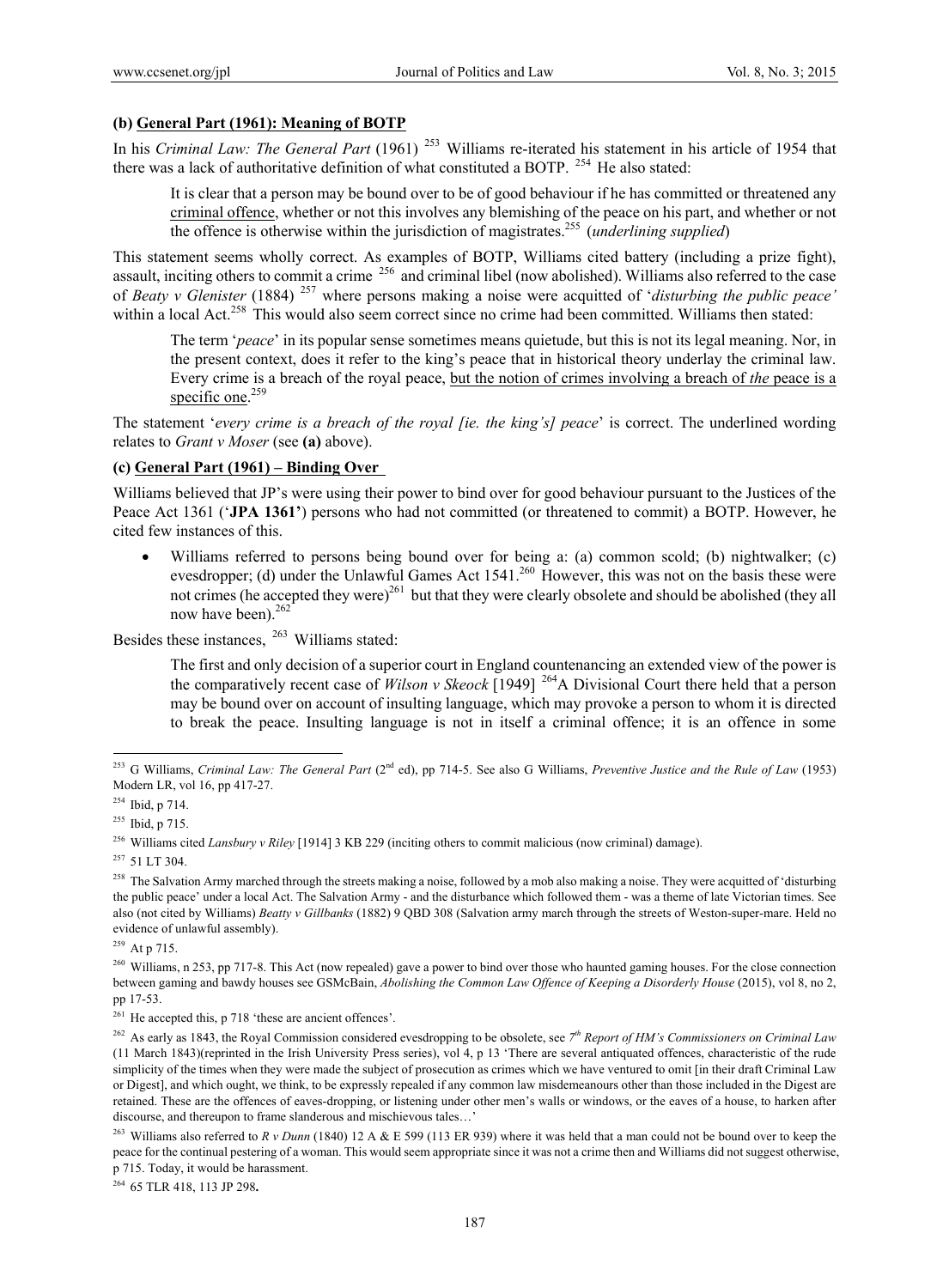circumstances under the Public Order Act [1936], but those circumstances were not present in *Wilson v Skeoc*k.265

This case involved neighbours. One, using abusive and insulting language at the other not in a public place, was bound over to keep the peace. He appealed.

- The appeal was dismissed by Goddard CJ and Oliver and Cassels LJJ. They held that the Public Order Act 1936, s 5266 only applied *vis-a-vis* a public - and not a private - place;
- However, Goddard CJ expressed the opinion that it would have been better for the respondent to have brought the case under the JPA 1361 by complaining that - by reason of the insulting words and conduct of the appellant - a BOTP was likely since the judge could then exercise a power of '*preventative justice*' under that Act (or their commission) to bind over persons '*who, they apprehend, may commit breaches of the peace though up to the time when they were brought before the justices they had not actually committed a [BOTP]or any criminal offence*.'267 This would seem perfectly correct, since a person can be bound over for a threatened crime. However, Goddard CJ failed to note that insulting language was not an offence in itself;
- One would agree with Williams that the court was wrong on upholding the appeal since no crime had had been committed or threatened.<sup>268</sup>

Williams mentioned other cases of persons bound over for good behaviour pursuant to the JPA 1361 even though no criminal offence had been committed (or threatened):

- (a) breaking into a house;  $^{269}$
- (b) a man entering a ladies lavatory, frightening a woman there (in 1949);  $270$
- (c) transvestism;
- (d) a man loitering in a lane and endeavouring to speak to women (in 1959);
- (e) girls haunting military camps during World War One (1914-18) and Two (1939-45);
- (f) peeping toms.

Today, (c) is not a crime and (b), (d) and (f) would likely, now, constitute harassment under the Public Order Act 1986 (see ss 4A and 5). As to (e), in olden times such woman (if prostitutes) would likely have been punished pursuant the law martial (military law). <sup>271</sup> Today, such circumstances would be very unlikely, given modern security around military camps.<sup>272</sup> Further, in any case, such women could (possibly) be charged with the common law offence of outraging public decency. $273$ 

 $\overline{a}$ 

<sup>267</sup> 65 TLR 418 at 419.

 $2^{65}$  Williams, n 253, at p 717.

<sup>&</sup>lt;sup>266</sup> Durham County Justices (a court of summary jurisdiction) had bound over on the basis of the Public Order Act 1936, s 5 which provided that 'Any person who in any public place or at any public meeting uses threatening, abusive or insulting words or behaviour with intent to provoke a [BOTP] or whereby a [BOTP] is likely to be occasioned, shall be guilty of an offence.'

<sup>&</sup>lt;sup>268</sup> See also (1949) 113 JP 746. Two men climbed into a football ground without permission on a match day. They were stopped by police and, later, bound over although no insulting language had been used.

<sup>&</sup>lt;sup>269</sup> At p 718 'Thus a man was bound over for breaking into a house – which, in the absence of felonious intent or actual damage, and apart from the Statute of Forcible Entry [repealed] was a mere civil trespass.'

<sup>&</sup>lt;sup>270</sup> 13 J Cr L 226 (*R v Banks*). In 1949, he was charged at Clerkenwell magistrates' court with insulting behaviour where a BOTP might have been occasioned pursuant to the Metropolitan Police Act 1839, s 54(13). He entered a ladies lavatory in a private theatre. The theatre, not being a public place, there was no breach under that Act. However, the magistrates were satisfied that his conduct might have caused a disturbance and that he was a 'blemisher of the peace' pursuant to the JPA 1361. He was ordered to find sureties in the sum of £20, to be of good behaviour of 12 months, and, in default, to go to prison for 2 months.

 $271$  In olden times in England, military camps were subject to martial (military law) enforced by the Court of Chivalry (also called the court military or the court of the constable and marshal) which was operating prior to Richard II (1377-99). Since 1688, the military jurisdiction of this court passed to courts martial. However, women camp followers prior to that seem to have been subject to martial law. eg. ordinances of Henry V (1413-22) provided that common women (prostitutes) who came within the king's army (or 3 miles of the same) were to be burnt on the right cheek (for a first offence) and imprisoned for as long as should please the marshal (for a second offence). See GS McBain, *Abolishing Obsolete Crown Prerogatives relating to Martial Law, Conscription & Billeting* (2012) Int. Law Research, vol 1, no 1, p 21, n 82.

<sup>&</sup>lt;sup>272</sup> One would suggest that there would be no need for such an offence during peacetime and that specific legislative provision could be made (if necessary) during wartime.

<sup>273</sup> Cf. *R v Sandbach* [1935] 2 KB 192 where Humphreys J said that justices can bind over 'for causes of scandal, *contra bonos mores*, as well as *contra pacem*.' Williams, n 253, cited this, p 720.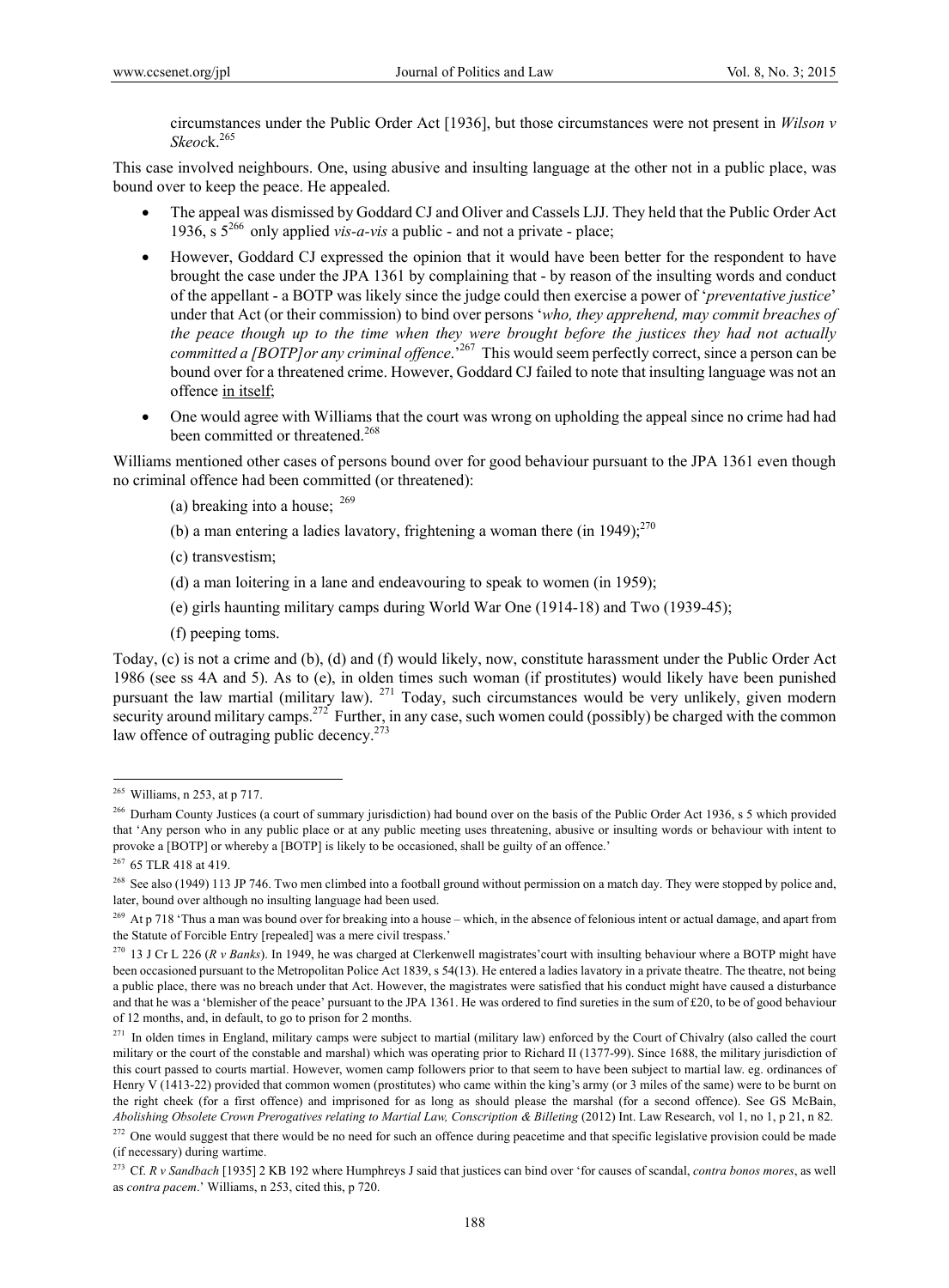### **(d) General Part (1961) – Binding Over – Goddard CJ**

It seems Goddard CJ believed that the JPA 1361 gave justices a power to bind over where no crime was committed or threatened. In *R v County of London Quarter Sessions Appeals C-ee (*1948) 274 he stated:

there is a consensus of opinion to be found in the books, extending back for some four hundred years, that this Act [JPA 1361], which was described by both Coke and Blackstone<sup>275</sup> as an Act for preventative justice, does enable justices at their discretion to bind over a man, not because he has committed an offence, but because they think from his behaviour he may himself commit or cause others to commit offences against the king's peace.

This seems quite correct. However, Goddard CJ went on to state:

It is abundantly clear that for several centuries justices have bound by recognizances persons whose conduct they consider mischievous or suspicious, but could not, by any stretch of imagination, amount to a criminal offence for which they could have been indicted.

Goddard CJ cited no examples of this apart from the following:

In Dalton's *Countrey Justice*, a work of the highest authority, a catalogue is given, not intended I think, to be exhaustive of a large number of instances which would justify sureties for good behaviour being taken. He starts with rioters and barrators, and goes on to such cases as night-walkers and eavesdroppers, suspected persons who live idly and yet fare well or are well apparelled, having nothing whereupon to live,276 and common gamsters. None of these were ever indictable offences…Though it is said in *Russell in Crime* that eavesdropping was dealt with in the sheriff's tourn and courts leet as an offence, <sup>277</sup> so far as I am aware no instance can be found in the books for this offence at common law.  $^{278}$  It follows, therefore, that nobody can be convicted of eavesdropping or night-walking, or of many of the other matters which are mentioned by Dalton, although no doubt in modern times the necessity for good government in towns and cities has caused the legislature to pass Acts which make what in earlier days were regarded as no more than bad behaviour, criminal offences. <sup>279</sup>

With respect to Goddard CJ, *Russell on Crime* is correct.

- Nightwalking and evesdropping *were* criminal offences. Not felonies, but misdemeanours. They were punishable in courts leet, the sheriff's county court<sup>280</sup> and the sheriff's tourn;
- The nature of these offences would have been disclosed to Goddard CJ had the early law of London been cited to him.<sup>281</sup> In particular: (a) the *Liber Albus* (also called the White Book);<sup>282</sup> (b) the Letterbooks of

 $^{274}$  [1948] 1 KB 670. A man had been evesdropping at the Public Trustee's office. He was bound over pursuant to the JPA 1361. On appeal, it was held that the proceedings did not constitute a conviction and, therefore, there could not be an appeal. See also Russell, n 233 (last ed 1964), ch 53.

<sup>&</sup>lt;sup>275</sup> For Blackstone, see text to note 224 where he clearly also refers to an '*offence*' being apprehended (i.e. threatened). See also Coke, n 175, vol 4, pp 179-80 *re* the 1361 Act where JP's 'justly suspect that they intend to break the peace' (ie. to commit a crime). Neither Blackstone nor Coke suggested that the 1361 Act enabled JP's to bind over for good behaviour where no crime had been committed or threatened.

<sup>&</sup>lt;sup>276</sup> See Dalton, n 187, p 172 (surety for good behaviour) 'also against nightwalkers, that be suspected to be pilferers [thieves], or otherwise like to disturb the peace…against such as by night shall evesdrop men's houses…against suspected persons, who live idly and yet fare well, or are well apparelled, having nothing whereon to live (except [i.e. unless] upon examination, they shall give a good account of such their living). Likely, Dalton took this from the *Liber Albus* (for the nature of this text see n 282), p 246 (Articles of the Peace, c.1281)(of misdoers who lie concealed) 'some of such [who resort to the City] know nothing but how to go up and down about the streets, more by night than by day, and are well attired as to clothing and array, and feed upon delicate meats and costly; and are employed upon no trade or merchandize, nor have lands or tenements by which to live, or any friends who may find them, and are continually removing from one house to another…' See also Sheppard, n 150, p 48 (nightwalker) 'he that sleeps by day, and walks by night.' (spelling modernized).

 $277$  See Russell, n 233, ch 53 (I cite the final edition of 1964. An earlier edition would have been cited to Goddard CJ).

<sup>278</sup> Cf. Ibid, vol 2, p 1397 where Russell refers to a later case *R v Wyres* (Derby Evening Telegraph, 20 September, 1956) where Chesterfield magistrates' court held a person who looked through a window to watch a partially dressed woman washing herself in her kitchen guilty of 'listening under walls, or windows, or house-eaves to frame slanderous and mischievous tales.' The defendant was bound over to keep the peace for 12 months and ordered to pay costs.

<sup>279 [1948] 1</sup> KB 670, pp 674-5.

<sup>&</sup>lt;sup>280</sup> For nightwalking and evesdropping at the court leet, see Sheppard, n 150, p 48. The sheriff's county court was different from the tourn, see n 149. See also Russell, n 233, vol 2, p 1397 which cites SS, vol 5, p 70.

<sup>&</sup>lt;sup>281</sup> For a list of texts on London relating to legal matters, see GS McBain, *Modernising the common law offence of Cheating the Public Revenue* (2015), Journal of Politics and Law, vol 8, no 1, pp 56-7.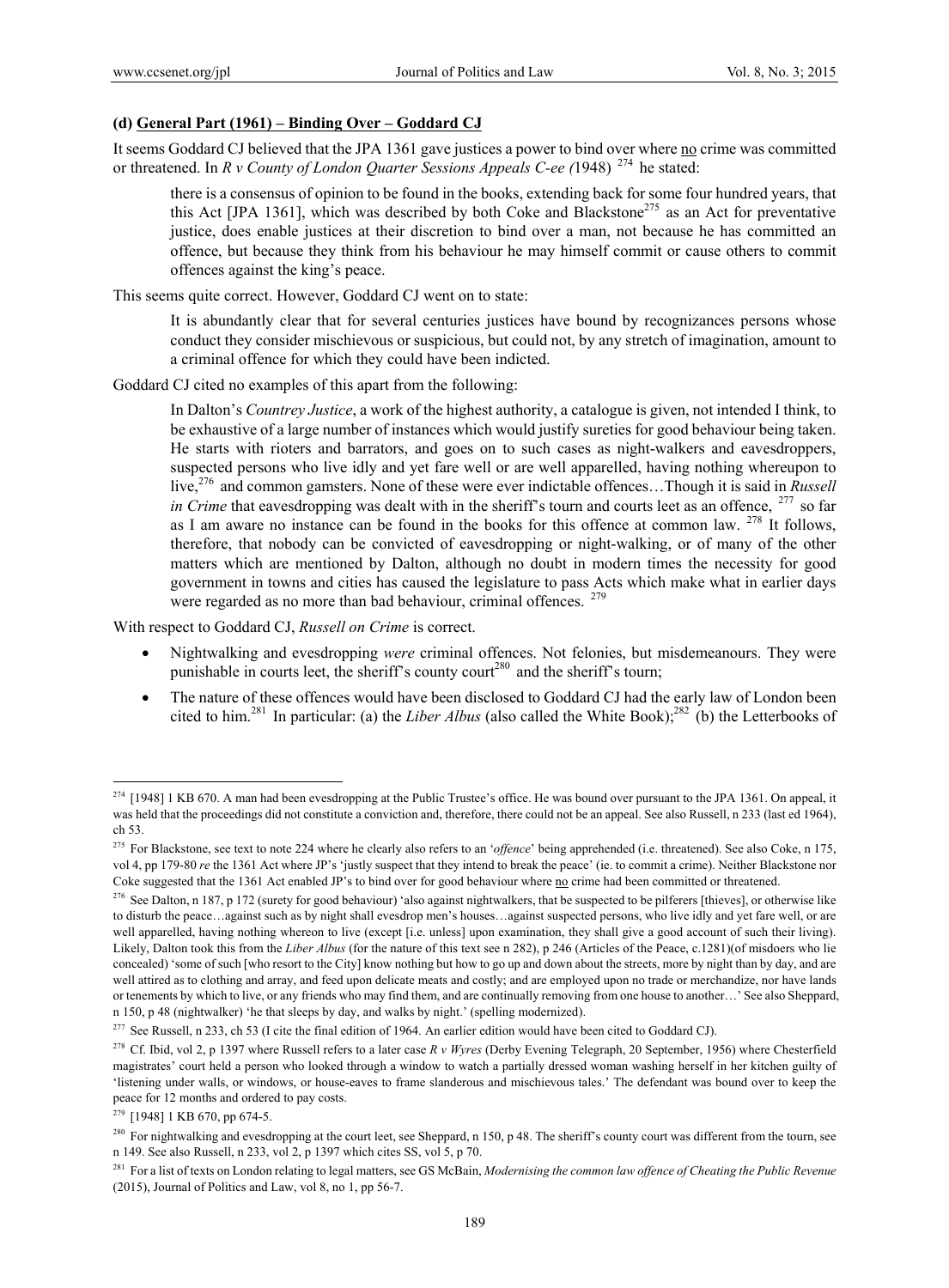the City of London (the '**City**');<sup>283</sup> (c) pleas in the Mayor's court; <sup>284</sup> (d) the Calendar of Plea and Memoranda Rolls of the City:<sup>285</sup>

 Nightwalking was punished where a person broke the curfew in London (usually 9.00am (or dusk, if earlier) until 6pm) when the gates of the City were closed. Closure of the gates was provided in the Statute of Winchester (*Statutum Wynton*) 1285.286 However, probably, curfews were imposed by the king prior to this date, certainly in London.<sup>287</sup> In London, breaching the curfew without good reason would have been a contempt of the sovereign since London was held in the '*king's peace*' (i.e. legal jurisdiction) from very early times - at least, from the Conquest - and kings (especially Edward I (1272-1307), II (1307-27) and III (1327-77)) imposed articles (also called statutes) governing it, which articles stipulated various misdemeanours. Probably, other cities received the same in due course.

As to nightwalking and evesdropping in particular, the position would appear to be as follows:

- *Nightwalkers*. The Letterbooks, Mayor's Court rolls and Plea and Memoranda Rolls provide examples of persons being charged as nightwalkers in London (often, they also carried arms). <sup>288</sup> Thus:
	- The Articles of the Peace for the City  $^{289}$  probably issued in 1281  $^{290}$  punished persons found wandering in the City after the curfew.  $^{291}$  Such persons were placed in prison (usually the Tun

284 See *Calendar of Early Mayor's Court Rolls for the period 1298-1307*. See also McBain, n 281, p 57.

285 Abstracts from the same have been published in 6 volumes from 1323-1482. See *Calendar of Plea and Memoranda Rolls* (preserved among the archives of the Corporation of the City of London at the Guildhall). See also McBain, n 281, p 56.

287 It was said that William I (1066-87) imposed a curfew in 1068 in London, to prevent disorder against his rule. J Stow, *The Survey of London* (1598, intro by HB Wheatley, Dent, Everyman's Library, 1965), p 91. Also, Blount, n 133(*curfew)*. There were seven gates to the City in medieval times, see Stow, p 27 *et seq.* 

288 See, for example: (a) RR Sharpe, *Calendar of Letter-books of the City of London* (1900), Letterbook B, pp 1-2 (an inquest as to nightwalkers, 1281); (b) AH Thomas, *Calendar of Plea and Memoranda Rolls 1364-1381* (1929), p 137 (one John Cheddele was indicted in 1371 for being a 'constant nightwalker to the nuisance of his neighbours.'); (c) AH Thomas, *Calendar of Select Pleas and Memoranda of the City of London 1381-1412* (1932), pp 1-2 (three men in 1382 were committed to prison because of wandering by night about 11pm in a suspicious manner and against the ordinance of the Mayor and the Court of Aldermen. They were mainprised for £20 each); (d) AH Thomas, *Calendar of Plea and Memoranda Rolls 1323-1364,* pp 109, 124-6, 213 (in 1339, various nightwalkers were committed to Newgate prison; in 1340 presentments were made against nightwalkers, in 1344 pleas were brought before the Mayor and Sheriffs of the City against nightwalkers); (e) AH Thomas, *Calendar of early Mayor's Court Rolls 1298-1307* (1924), pp 159-60 (in respect of an indictment brought pursuant to an Inquest *de officio* taken by the mayor and sheriffs in 1303-4, a jury held that one Garsias de Sanetere was not a nightwalker).

 $^{282}$  In 1419, John Carpenter made a repertory (a book of remembrances) of the then existing laws, observances, rights and franchises of the City. which is generally referred to as the *Liber Albus* (White Book). This was translated in 1861, see HT Riley, *Memorials of London and London Life AD 1276-1419* (Longman, 1868). See also McBain, n 281, p 56.

<sup>283</sup> These comprise a series of folio volumes, published in 11 volumes, being Letterbooks A to I, then K to L, see *Calendar of Letter-Books*  preserved among the Archives of the Corporation of London at the Guildhall (printed by order of the Corporation under the direction of the Library Committee). They span from 1275-1509. See also McBain, n 281, p 56.

<sup>&</sup>lt;sup>286</sup> 13 Edw 1 st 2, ch 4 (at what times the gates of great towns shall be shut, and when the night watch shall begin and end) 'for the more surety [safety] of the country the king has commanded that in great towns, being walled, the gates shall be closed from the sun setting until sun rising.' Watchmen were also appointed 'And if any stranger do pass by them, he shall be arrested until morning; and if no suspicion be found, he shall go quit; and if they find cause of suspicion they shall deliver him to the sheriff, and the sheriff may receive him without damage, and shall keep him safely, until he be [acquitted] in due manner.' If a stranger did not obey the arrest, hue and cry could be levied to bring him before the sheriff. This chapter was repealed in 1827 (7 & 8 Geo 4 c 27). An Act of 1331 (5 Edw III c 14) referred to the Statute of Winchester 1275 and stated 'And because there have been divers manslaughters, felonies and robberies done in times past by people that be called Roberdesmen, Wastors, and Draw-latches, it is accorded that if any may have evil suspicions of such, be it day or night, they shall be incontinently [immediately] arrested by the constables of the towns, and if they be arrested within franchises, they shall be delivered to the bailiff of the franchise, and if it is guidable, they shall be delivered to the sheriffs and kept in prison till the coming down of the justices assigned to deliver the goal…and the justices shall proceed to the deliverance of such persons according to the law.' This Act was repealed in 1856. See also Russell, n 233, vol, 2, p 1398.

<sup>&</sup>lt;sup>289</sup> Liber Albus, n 282, p 228 'These are the Articles, of ancient usage, as to the assize of bread, and of ale, and of other victuals, and as to various mysteries, in the City of London, that ought each year, after the Feast of Saint Michael, to be proclaimed throughout the said City.'

<sup>290</sup> See RR Sharpe, *Calendar of the Letterbooks of the City of London. Letterbook A* (1899), p 213 which refers to a writ of 28 November 1281 of Edward I (1272-1307) to the Mayor and Sheriffs of London enjoining them to punish all mis-doers walking the city by night with swords and bucklers and assaulting those they met. This writ was re-issued in 1298. It was then re-issued by Edward II (1307-27) in 1320 and by Edward III (1327-77) in 1327, 1328 and 1330. See Thomas, n 288 (d), pp xvi-ii. See also RR Sharpe, *Calendar of the Letterbooks of the City of London. Letterbook C* (1901), pp 15-7.

<sup>&</sup>lt;sup>291</sup> Liber Albus, n 282, p 240 'It is also forbidden, that any person shall be so daring as to be found going or wandering about the streets of the City after curfew rung out at Saint Martin's Le Grand and Saint Laurence, or at [Barking church], with sword and buckler, or with some other arm [weapon] for doing mischief whereof evil suspicion may arise, or in any other manner; unless it be some great lord or other substantial person of good reputation, or a person of their household, who from them shall have warranty, and who is going from one to another with a light to guide them. And if any one shall be found going about, contrary to the form aforesaid, if he have no occasion to come so late into the City, he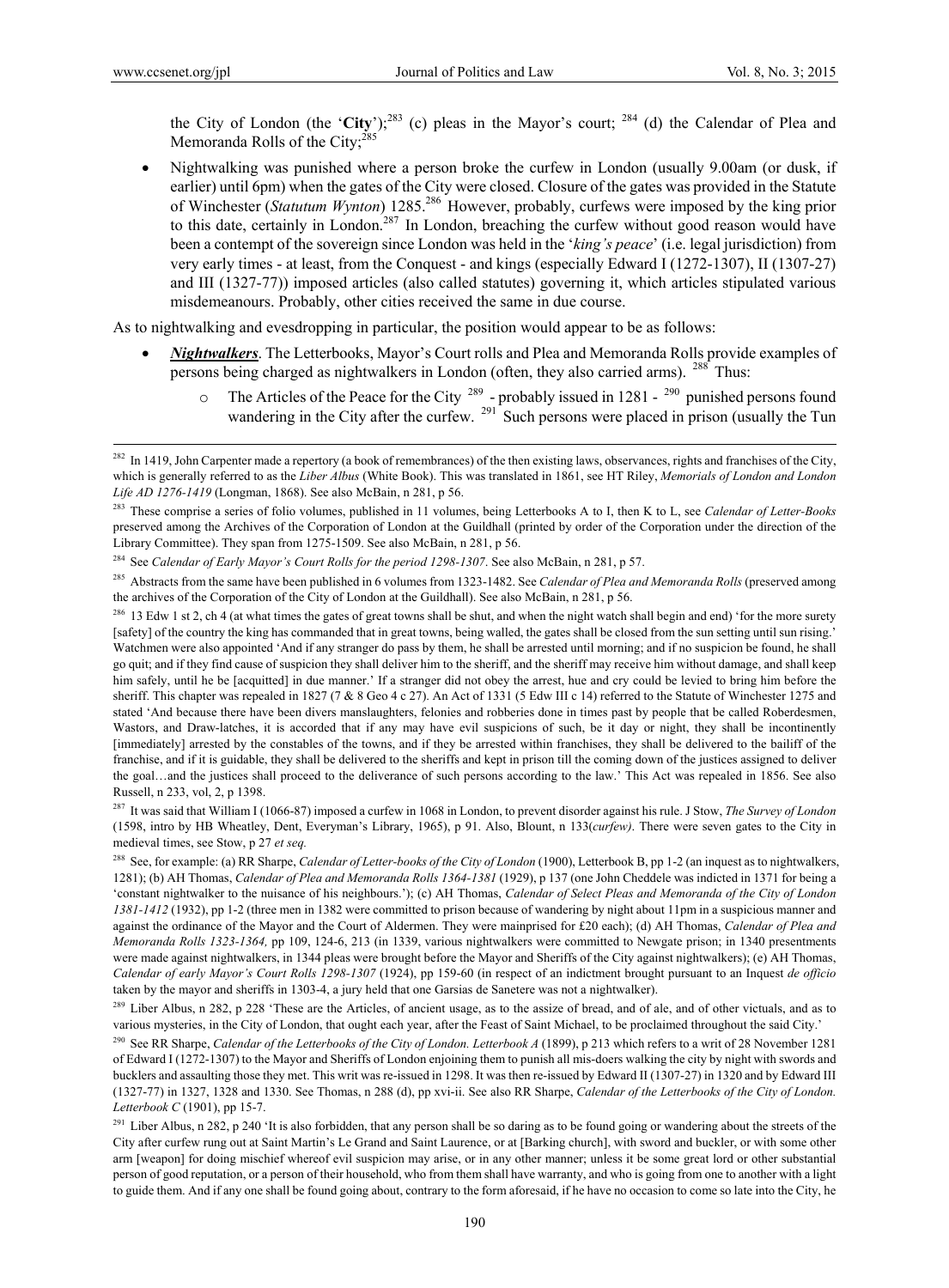or Newgate prison) and then brought before the Mayor's court to explain their conduct.<sup>292</sup> These Articles may have been the same as certain Statutes of the City of London (*Statuta Civitatis London*), thought to be issued c. 1285, which are in similar form (they were repealed in 1953);<sup>293</sup>

- $\circ$  Articles of Edward III (1327-77) for the City proclaimed on 12 June 1363<sup>294</sup> make similar provision against nightwalkers;<sup>295</sup>
- $\circ$  Where a nightwalker was arrested and fled, hue and cry could be raised to seize him (or her);<sup>296</sup>
- $\circ$  Nightwalkers were also often prostitutes  $^{297}$  or those resorting to brothels.<sup>298</sup> Prostitutes were forbidden to reside in the City pursuant to the Articles referred to above. If found in the City, they were punished by 40 days in prison.<sup>299</sup> They were also, often, paraded around the City at the back of dung cart (tumbrel) as well as pilloried.<sup>300</sup>

In conclusion, nightwalking *was* a misdemeanor. <sup>301</sup> So, too, for a prostitute to reside in the City. Doubtless, many nightwalkers were prostitutes, so they could be punished for either (or both) offences. However, the curfew in London must have ended - at the latest - by 1660, since the City gates were unhinged then.<sup>302</sup> Thus, after 1660, '*nightwalking*', as such (i.e. simply breaching the curfew), was

<sup>294</sup> Liber Albus, n 282, p 334. 'The king [Edward III] to the mayor and sheriffs of London, greeting. We send unto you, enclosed in these presents, certain Articles concerning our peace in the said City of London, by us and our Council ordained, the obligations of which we do hold greatly at heart; commanding you, and strictly enjoining that, immediately upon seeing these presents, you do cause all the Articles aforesaid publicly to be proclaimed in the City of London aforesaid, in such places as unto you shall seem expedient, and strictly to be observed; and that, in accordance with the tenor of the Articles aforesaid, you do cause all who shall contravene the same to be punished and chastised. And this, as you do love ourselves, and our honour, and the safety of the city aforesaid, and shall wish to preserve yourselves unharmed, you are in no manner to omit.' [12 June 1363].

<sup>295</sup> Ibid '[Of keeping the Peace] 'For keeping and maintaining the peace of his lordship the king in the City of London and the suburbs thereof, it is ordained by his lordship the king and his Council, with the assent of the mayor, aldermen and commonality of the City of London, in the manner following; that no one be so daring as to go wandering about within the said city, or in the suburbs, after the hour of curfew…unless he be a man known to be of good repute, or his servant, for some good cause, and that with a light;…And if any one shall be found wandering about, contrary to this Ordinance, he is to be forthwith taken and sent unto the prison of Newgate, there to remain until he shall have paid a fine unto the City for such contempt, and have found good surety for his behaviour.'

<sup>296</sup> Statute of Westminster 1275, ch 9 (see n 139). See also Coke, n 175, vol 3, p 117 'First, if a watchman does arrest a night walker, and he disobey and fly, the watchman may make hue and cry'.

<sup>297</sup> The reference were to female prostitutes. Male prostitutes would be punished for the crime of buggery - a felony meriting severe punishment.

<sup>298</sup> Walker, n 201 (nightwalker) 'Persons who go about in the night and often disturb the public peace. At common law, they might be taken into custody until the morning but the offence of being a common nightwalker was abolished in 1967. The word is used in some older statutes to denote a prostitute.'

<sup>299</sup> Liber Albus, n 282, p 247 (referring to the Articles of the time of Edward I, c 1281, see n 289).

<sup>300</sup> Ibid, p 395 (in the time of Richard II (1377-99). See also p 287 (Articles of the Wardmotes [i.e. courts leet in the City] of the time of Edward II (1307-27)) 'In the first place, that the peace of God and Holy Church, and the peace of his lordship the king, be strictly kept between clerks and laymen, rich and poor, in common…Item that no woman of lewd life, bawd, or common scold, be resident in the ward; but be forthwith removed by the Aldermen and driven out of the ward, or else be brought by the constables and bedel unto the Compter [sheriff's prison], there to remain in the manner provided in the Article as to the Peace….'. The wardmote, p 32 'is so called as being a meeting together by summons of all the inhabitants of a ward, in the presence of its head, the alderman, or else his deputy, for the correction of defaults, the removal of nuisances, and the promotion of the well-being of such ward.'

301 By 1445, it was being described as a City 'custom'. PE Jones, *Calendar of Plea and Memoranda Rolls 1437-1457* (1954) 'Return that by the *custom* of the City from time immemorial any person suspected of public adultery, rape, contumely, *nightwalking,* rebellion or disturbance of the peace ought to be and had been taken and detained in prison until he found sufficient security to await whatever the law and custom of the City should demand in case of conviction…' (*italics supplied*)

<sup>302</sup> It may also be noted that curfew was rung from Saint Martin's Le Grand (n 291) which church was demolished in 1548. Further, the curfew was imposed by: (a) a standing watch (constables patrolling their particular wards); and (b) a marching watch. The latter ended in the 1550's, see Stow, n 287, p 95. Thus, it is likely that the night curfew in London probably ended c.1550. By 1826, at least, nightwalking seems to have become an aspect of the Vagrancy Act 1824,s 4(persons wandering abroad, lodging in barns *etc*). See J Chitty, *A Practical Treatise on the* 

shall be taken by the keepers of the peace and put into the Tun which for such misdoers is assigned. And on the morrow, he shall be arrested and brought before the Mayor of the City and the Aldermen; and according as they shall find that such persons have offended and are thereunto accustomed, they shall be punished.'

<sup>&</sup>lt;sup>292</sup> The '*Tun*' was the propular name for the City prison on Cornhill. For the Mayor's court (abolished 1971) generally see GS McBain, *Liberties and Customs of the City of London - Are there any Left?* (2013) Int. Law Research, vol 2, no 1, p 11.

<sup>&</sup>lt;sup>293</sup> See Statutes of the Realm, vol 1, p 102 'These be the articles which our lord king [Edward III] doth command to be well kept in his City of London, for the keeping and maintenance of his peace...It is enjoined that no be so hardy to be found, going or wandering about the streets of the City…after the curfew tolled…with sword or buckler, or other arms for doing mischief, or whereof evil suspicion might arise; nor in any other manner.' Any so going were to be imprisoned and the next day brought before the Warden or the Mayor and the Aldermen 'and according as they shall find that he hath offended, and as the custom is, he shall be punished.'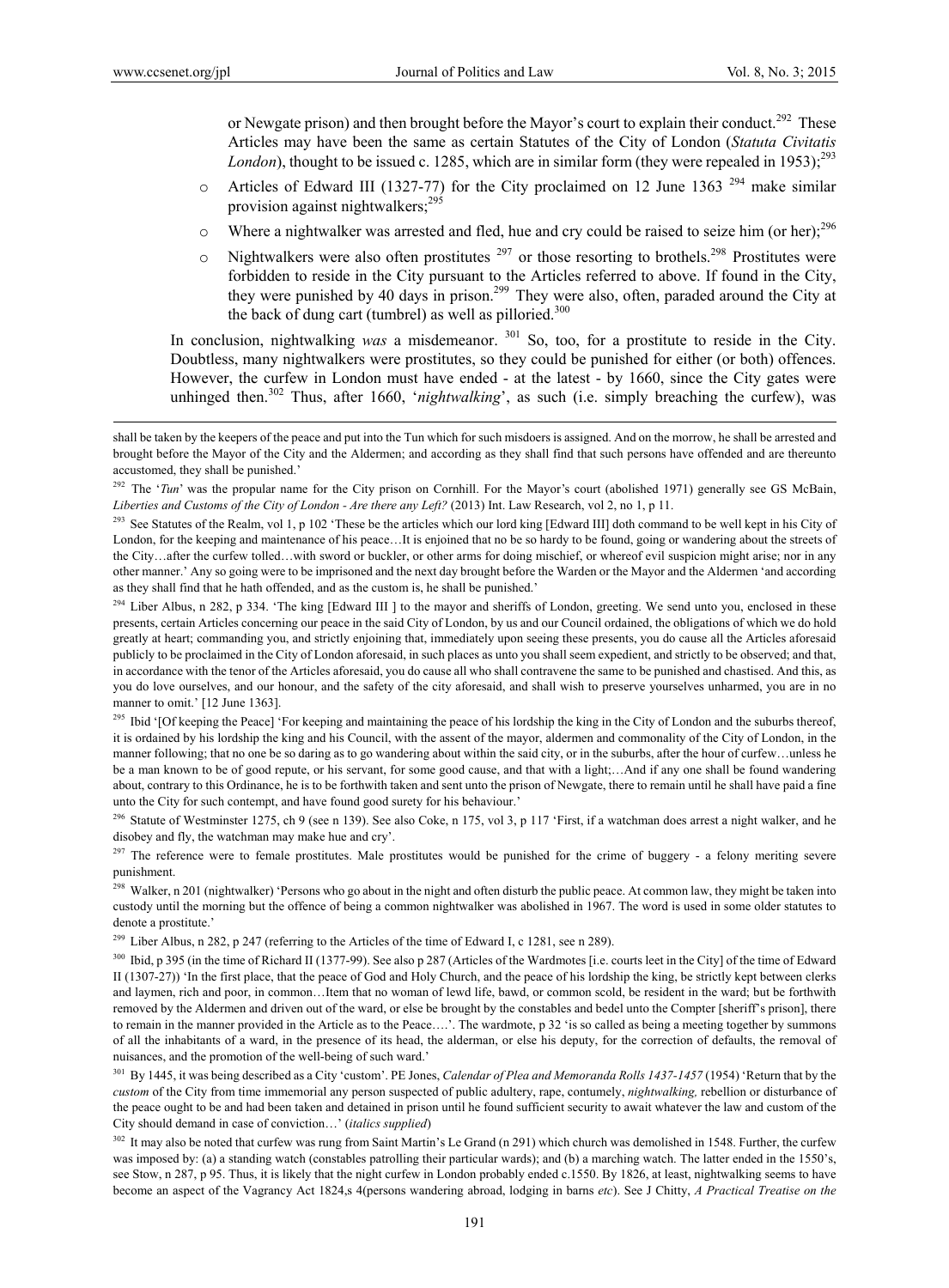probably no longer an offence in London (or other cities and towns when their curfews ended). Further, adultery and fornication were not treated as criminal matters (but matters for the ecclesiastical court) by the early 17th century.303 Thus, *post* 1660, it is likely that nightwalkers were charged with more specific offences (theft, robbery *etc*).

- *Evesdroppers.* The Oxford English dictionary suggests that the term '*evesdropping*' is a later medieval word; the first instance it cites being in 1489.<sup>304</sup> However, '*evesdropping*' may have been a vernacular reference to the crime of spreading false news or tales.<sup>305</sup>
	- The latter was an offence punishable pursuant to the Statute of Westminster the First 1275, chapter 34 306 this being an early form of slander. Although this statutory offence was generally taken to be that of slandering great men (*scandalum magnum)* it may also have applied in the case of slandering lesser persons as well.<sup>307</sup> Thus, '*evesdropping*' may have been a common term for '*spreading false new or tales*', something often connected with nightwalkers;<sup>308</sup>
	- o The Liber Albus and the Letterbooks of the City contain many instances were persons were punished for spreading false reports in the City as well as for slandering persons (especially the Mayor and Aldermen of the City);<sup>309</sup>
	- $\circ$  Evesdropping was said to have been an indictable offence  $310$  although it seems to have been more commonly punished as a misdemeanor in the court leet.<sup>311</sup> By 1843, Her Majesty's Commissioners on Criminal Law considered the offence obsolete;<sup>312</sup>

o If evesdropping was a vernacular reference to spreading false news, then it might - in later times - have merged into the generic offence of '*cheat*' - a romany cant expression for any form of deceit.<sup>313</sup> Cheat (apart from cheating the revenue) was abolished by the Theft Act 1968, s 2.

307 See generally, GS McBain , *Abolishing the Crime of Sedition: Part 1*, ALJ (August 2008) pp 550-1. Also, Fleta (c. 1290), SS, vol 72, p 106 'There are also certain grievous wrongs that entail prison at the king's pleasure, as in the case of fabricators of false rumours [*malorum rumorum*] whereby the peace [*pax*] may be destroyed.'

<sup>309</sup> See Riley, n 282, pp 430, 433, 454, 474, 476, 479, 493, 507, 576, 585, 592, 605, 630-3. Punishment was the pillory. It may be noted that the offence likely had, originally, a Biblical source, see Book of Exodus, ch 23, v 1 'Do not spread false reports.' Book of Leviticus, ch 19, v 16 'Do not go about spreading slander among your people.'

*Criminal Law* ( $2<sup>nd</sup>$  ed, 1826), vol 4 (precedents of practical forms), p 87 (indictment for night-walking) '[X] in the night, taken by the watch set by the constable of [ ] wandering abroad, and lodging in barns, out-houses, or in the open air.'

<sup>&</sup>lt;sup>303</sup> See e.g. Coke, n 175, vol 3 (published in 1641), p 205 'But now these offences belong to the ecclesiastical court'.

<sup>&</sup>lt;sup>304</sup> Oxford English Dictionary ('OED') (eavesdrop) 'To stand within the eavesdrop of a house, in order to listen to secrets; hence, to listen secretly to private conversation.' It cites 1489 Nottingham Borough Records III, 10 '*Juratores…dicunt…quod [X] est commune evys-dropper et vagator in noctibus* [the jury say that X is a common evesdropper and nightwalker]'.

<sup>&</sup>lt;sup>305</sup> It is understandable how the term came about. By law, houses could not be build closer than two feet to a person's boundary so that rain did not drop from the roof onto another's land. See also Liber Albus, n 282, p 286 (evesdrops, the water that drops from his house…falling upon the vacant land of his neighbour). Thus, the notion would be that of a person dripping scandal and lies (false tales) wherever they went. See also Gabbett, n 208, pp 319-20.

<sup>&</sup>lt;sup>306</sup> Statute of Westminster 1275, c 34 (rep 1887) 'it is commanded that from henceforth none be so hardy to tell or publish any false news or tales [*fause novele ou controveure*] whereby discord or [occasion] of discord or slander may grow between the king and his people.'

<sup>308</sup> See e.g. Harding, n 73, p 95 citing Putnam, n 178, p 239 'Inquiry for the lord King [in 1474] whether Robert Morefeld…is a common nightwalker through the windowed courtyards to listen to the counsels and secrets of his neighbours beneath their windows…A true bill.'

<sup>&</sup>lt;sup>310</sup> G Jacob, *A New Law Dictionary* (7<sup>th</sup> ed, 1756)(*definition of evesdropper*). Evesdroppers, are such persons as stand under the eves or walls of windows of a house, by night or by day, to harken after news, and carry it to others, and thereby cause strife and contention in the neighbourhood, Terms de Ley 317. They are called evil members of the commonwealth; and by the Statute of Westm. 1 c 33 [should be a reference to c 34, see n 306] they may be punished, either in the court leet by way of presentment and fine; or in the quarter sessions [abolished 1948] by indictment, and binding to good behaviour. Kitch 11..' The latter is a reference to J Kitchin, *Jurisdictions or the Lawful Authority of Courts Leet etc* (see e.g. 2<sup>nd</sup> ed, 1653), p 20 (*item for the court leet*)'if any eaves-droppers which stand under the walls or windows, by night or day to hear tales and to carry them to others, to make strife and debate among their neighbours.' See also *Termes de la Ley* (1641 ed) 'Evesdroppers are such as stand under walls or windows…to hear news.' Also, Blount, *Glossographia* (1674) 'Eaves-dropper (*subauscultor*). One that harkens at windows, or eaves of houses, to hear the discourse of others.' See also Sheppard in 1654), n 150, p 48 'The evesdropper, he that does harken under windows, and the like, to hear and then tell news to breed debate between neighbours.' (spelling modernized).

<sup>&</sup>lt;sup>311</sup> Williams, n 253, p 718 stated that evesdroppers were punished in the leet or sheriff's tourn, citing a prosecution in 1391, mis-citing SS, vol 5, p70 (*Leet Jurisdiction in Norwich*). W Greenwood, *The Authority, Jurisdiction and Method of keeping County Courts, Courts Leet and Courts Baron* (printed by E & R Nutt & R Gosling, 1730), p 298 (*charge of the leet*). 'You shall enquire of eves-droppers, such as stand under walls or windows, by night or day, to hear news, and to carry it to others, to make strife and debate amongst their neighbours, these are evil members of the commonwealth, and here inquirable.' Also, 'such offenders are punishable according to the discretion of the jury.' 312 See n 262.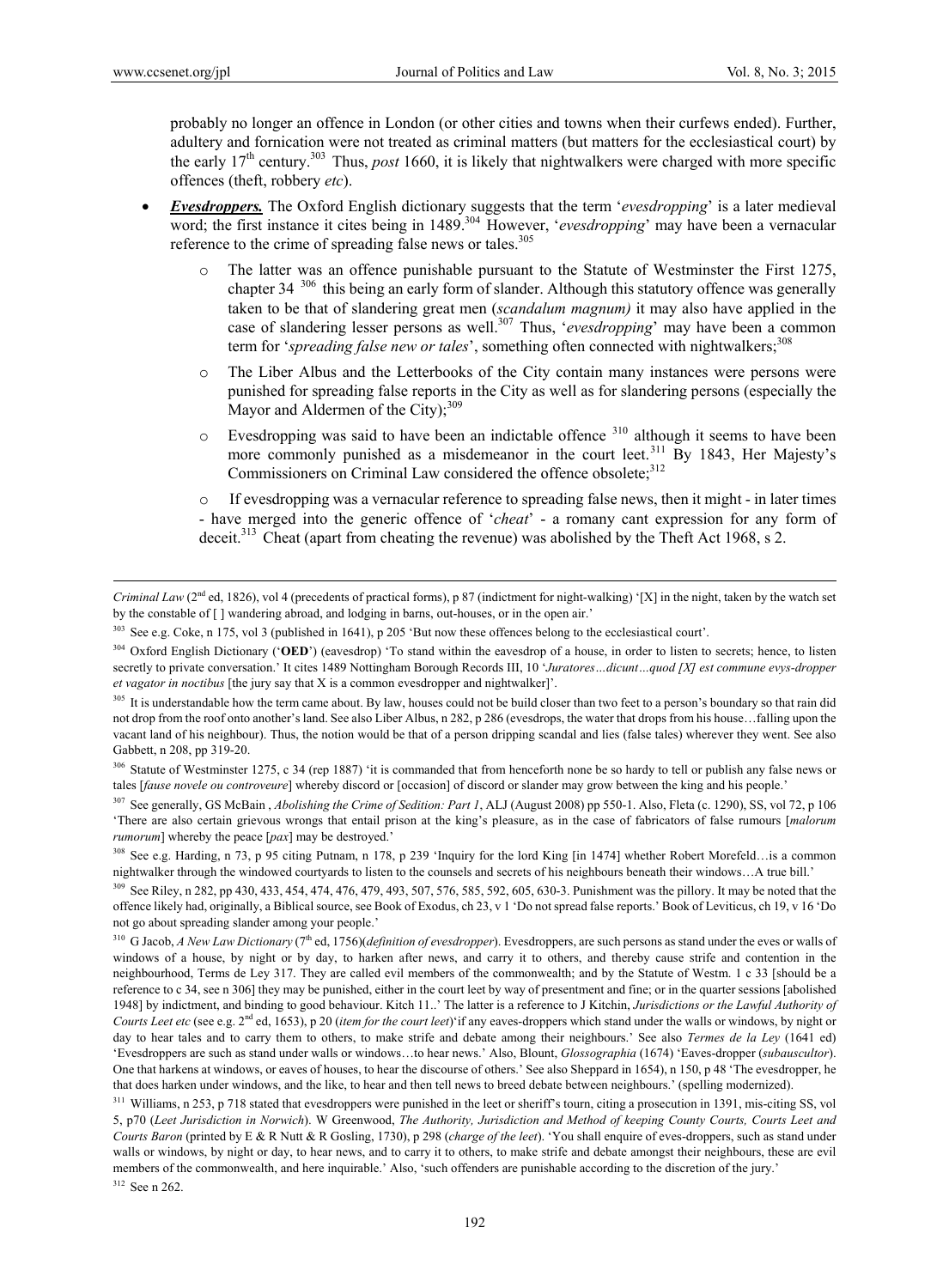In conclusion, Goddard CJ was wrong in that a person *could be* prosecuted for the misdemeanor of being a nightwalker or evesdropper. However, these offences were effectively obsolete by 1948 (when Goddard CJ gave judgment) since:

- curfews in London (and one imagines in most other cities and towns) had ended by 1660;
- the Statute of Westminster 1285, chapter 4 (which provided for the closing of the gates to great towns in the night time) was repealed in 1827;
- hue and cry was likely obsolete by the time of the introduction of modern policing in 1829;
- the sheriff's tourn was abolished in 1887;
- $\bullet$  there must have been very few courts leet operating, even by the early  $19<sup>th</sup>$  century, to enforce any provision on nightwalking or evesdropping;
- night walking seems to have derived from royal writ (or, possibly, proclamations) in the reigns of Edward I-III. These, writs/proclamations (presumably) lapsed through desuetude and lack of renewal;
- evesdropping possibly derived from the Statute of Westminster the First 1275, c 34 which chapter (section) was repealed in 1887.

Thus, in practice, misdemeanours such as nightwalking and evesdropping were spent by the early Victorian age. As a result, convicting people, thereafter, on the basis of them was rather dubious.

### **(e) Conclusion - Williams & Goddard CJ**

One would agree with Williams that the JPA 1361 - which does not make any act a crime as such -  $314$  entitles JP's to bind over for good behaviour persons who have committed (or threaten to commit) a criminal offence, but not otherwise, and that Goddard CJ was wrong (if he so believed). That said, Williams provided few examples of this. Further, most of these examples would now be covered by the law on harassment.

### **16. Russell (1964), Smith & Hogan (1965), Kenny (1966)**

Neither the last edition of Russell, in 1964 (edited by Turner),<sup>315</sup> nor Smith and Hogan - in the first edition of their Criminal Law in 1965 316 - considered '*peace*', or BOTP, in any detail. Kenny (in the last edition, in 1966, edited by Turner) stated:

Strangely enough what constitutes a 'breach of the peace' has not been authoritatively laid down. But, as it seems to mean a '*breach of the Queen's peace'*, it should include every crime…317

One would agree with Turner that BOTP should include every crime. However, Brownlie, *Law of Public Order*  and National Security (1981) <sup>318</sup> stated as to BOTP (much of his commentary was with regard to specific instances of it in the context of arrest without warrant *etc*, which is dealt with in **21**):

The concept of a [BOTP] derives from the early days of the common law. Then the courts relied on notions which, though technical in one aspect, corresponded to lay concepts and common sense. The generic terms trespass, transgression and misdemeanour included a variety of indictable [BOTP]. The modern taste is for precise definition and for the principle '*nulla poena sine lege.'…* 319 Rather oddly it

<sup>&</sup>lt;sup>313</sup> Russell (writing in 1964), n 233, vol 2, p 1159 'It is said to be a misdemeanor to fabricate and publish false news, likely to produce any public detriment. It cites Hale, n 198, p 132. See also McBain, n 281.

<sup>&</sup>lt;sup>314</sup> Goddard CJ in *R v County of London Quarter Sessions Appeals C-ee* (1948), see n 274, p 673 'In my opinion the Act of Edward 3 [i.e. 1361 Act] does not create any offence at all.' Also, (1948) 64 LQR, p 313 (*case note*) 'The [1361 Act] does not create such an offence as 'blemishing the peace', but is solely of a precautionary nature.' See also *Laporte* (see n 339), p 124 *per* Bingham CJ 'A [BOTP] is not, as such, a criminal offence, but forms an application to bind over.'

<sup>315</sup> See n 233(1964 ed), pp 660-2 (*re* arrest without warrant. This is considered in **22**.

<sup>&</sup>lt;sup>316</sup> JC Smith & B Hogan, *Criminal Law* (1st ed, 1965). See p 279 where they noted that 'A [BOTP] includes a riot, an affray, or an assault or battery committed by P upon D or another. Members of an unlawful assembly may be arrested where it is reasonably suspected that there will be a [BOTP].'

<sup>&</sup>lt;sup>317</sup> Kenny, n 120, p 578. Kenny also noted that 'It has been held in Scotland that a person who peered into lighted windows after nightfall had properly been found guilty of a [BOTP].' Kenny cited *Raffaelli v Heatly* (1949) SLT 284. Also, 'In another Scottish case, *Young v Heatley* [1959] Crim LR 438 'grossly improper remarks' made by the deputy headmaster of a technical school at private interviews with students aged 16 and 17 were held to be criminal breaches of the peace.' For BOTP under Scots law, see MGA Christie, *Breach of the Peace* (1990).

<sup>&</sup>lt;sup>318</sup> Brownlie, *Law of Public Order and National Security* (1<sup>st</sup> ed, 1968, 3<sup>rd</sup> ed 2012). I cite the second edition edited by Supperstone in 1981.

<sup>&</sup>lt;sup>319</sup> He continued, p 1 'A number of nominate offences in modern law have grown out of the broad concepts of wrongdoing and the lack of precision in definition characteristic of the earlier law. Common assault, challenge to fight, affray, riot, rout, unlawful assembly and sedition are examples of such offences.'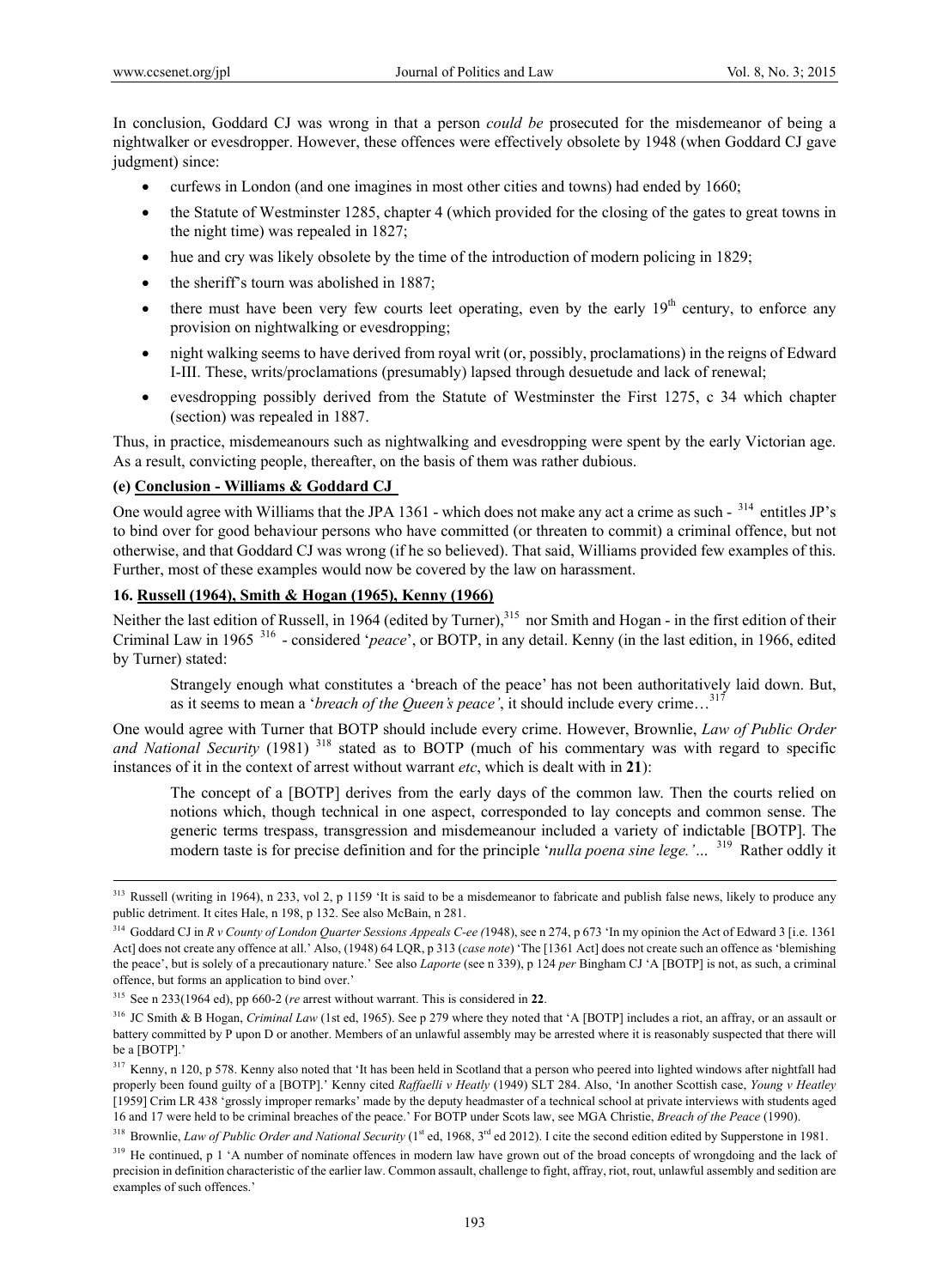may seem, the creation of a [BOTP] is probably not a substantive crime.<sup>320</sup> Certainly a case for treating it as a generic crime could readily be established.<sup>321</sup> Indeed, [BOTP] is an offence in the criminal law of Scotland. Problems of definition exist. Yet they are of no greater magnitude than those attending notions employed in byelaws and the Public Order Act 1936. However, at the present time minor [BOTP] are often dealt with by binding over to keep the peace. And reliance is placed on those various nominate offences and more especially on byelaws and on s 5 of the Public Order Act 1936.

Professor Glanville Williams has remarked on the '*surprising lack of authoritative definition of what one would suppose to be a fundamental concept in criminal law*.' Whether or not [BOTP] is a substantive offence at common law outside Scotland, it is a concept relied upon in a large number of contexts. These include the definition of offences (under s 5 of the Public Order Act, byelaws and unlawful assembly) the law relating to binding-over and the law of arrest. An attempt will be made to indicate the significant elements in the concept. Yet the definition may vary according to the functional context. Nevertheless, there is at least a presumption that the concept is unitary. Further, there is no clear evidence of functional diversity, as there is, for example, in the case of the concept of possession. However, a source of confusion is the historical development of the concept. This includes its relation to broad notions of wrongdoing. In the thirteenth and fourteenth centuries it was used as a device to justify the exercise of jurisdiction by the royal courts over a variety of causes. In this connection the concept suffered considerable dilution. The allegation in a writ of a [BOTP] was not traversable. A [BOTP] is, at least for the purposes of the law of arrest, the use of threat of criminal force against the body of another, wherever the event occurs. Glanville Williams considers the general meaning of the concept to be an act involving danger to the person. He doubts whether the English courts would include in it a threat of criminal force against the land or chattels of another.

The concept has a related yet somewhat distinct branch dealing with instances of public violence, being acts '*in terrorem populi'*. The offence of affray constitutes an autonomous development of this notion. It is also prominent in the early sources of unlawful assembly and riot. Going armed in public is not itself a [BOTP]. However, the circumstances may create a reasonable apprehension of danger on the part of others. The nature of this public apprehension of danger is not easy to define.<sup>322</sup> On the other hand, the degree of disturbance which might result from disorderly conduct, abusive language, excessive noise and so on, will not necessarily constitute a [BOTP]. It should only do so if there is a reasonable cause for apprehending a threat or use of force. Disorder which is superficial or self-contained contains no real danger to others. In *Wooding v Oxley*, Bosanquet J held that disturbance by noise at a meeting, by cries of 'Hear, Hear', and interjections, would not be a [BOTP].<sup>323</sup> However, in a number of cases courts have tended to extend the concept to cover any form of disturbance in the presence of a large gathering of people.<sup>324</sup> In exercising their preventative jurisdiction to bind over the courts may have produced a specialised version of [BOTP].325 (*wording divided for ease of reference*)

*In conclusion, Turner stated that BOTP meant 'breach of the Queen's peace'. 326 And, that it should include every crime. This reflects the prior history of the offence. Brownlie referred to the Public Order Act, s 5, now repealed and to a more restricted definition of BOTP in the context of arrest and binding over, which is considered in 21.* 

<sup>320</sup> Brownlie referred to the 1954 article by Williams (see **15(a)**) and stated: 'However the decision he cites to support a firm statement that [BOTP] is not in itself an offence (*Davies v Griffiths* [1937] 2 AE 671) does not support this proposition. The information concerned did not disclose a [BOTP] and on the facts alleged in the information the justices only had a power to bind the appellant over to keep the peace and perhaps to find sureties. [BOTP] is not such an offence in Australia, Canada, India or New Zealand.'

<sup>&</sup>lt;sup>321</sup> Brownlie cited SS, vol 74, p 6 (a 1308 case where a person was obliged to find mainprise for being a 'common obstructor of the peace' (*communis impeditor pacis*)). Also 'Cf. the generic offences of conspiracy to corrupt public morals and public mischief.' It may be noted that both conspiracy to corrupt public morals and public mischief are regarded as dubious/obsolete crimes today.

<sup>322</sup> Brownlie referred to the Scots case of *Ferguson v Carnochan* (1899) 2 White 278 at 281 *per* Lord Justice-Clerk MacDonald where it was said '[BOTP] consists in such acts as will reasonably produce alarm in the minds of the lieges – not necessarily alarm in the sense of personal fear, but such alarm as causes them to believe that what is being done causes or will cause real disturbance to the community and the breaking up of the peace of the neighbourhood.'

<sup>323 (1839) 9</sup> C & P 1 (173 ER 716).

<sup>324</sup> Brownlie cited a Scots case, *Whitchurch v Millar* (1895) 23 R (Ct of Sess) 1.

<sup>325</sup> Brownlie, n 318, pp 1-3.

<sup>326</sup> He may have been slightly hesitant given William's view on *Grant v Moser* (see **15(a)**). However, William's was making a technical point *re* pleading.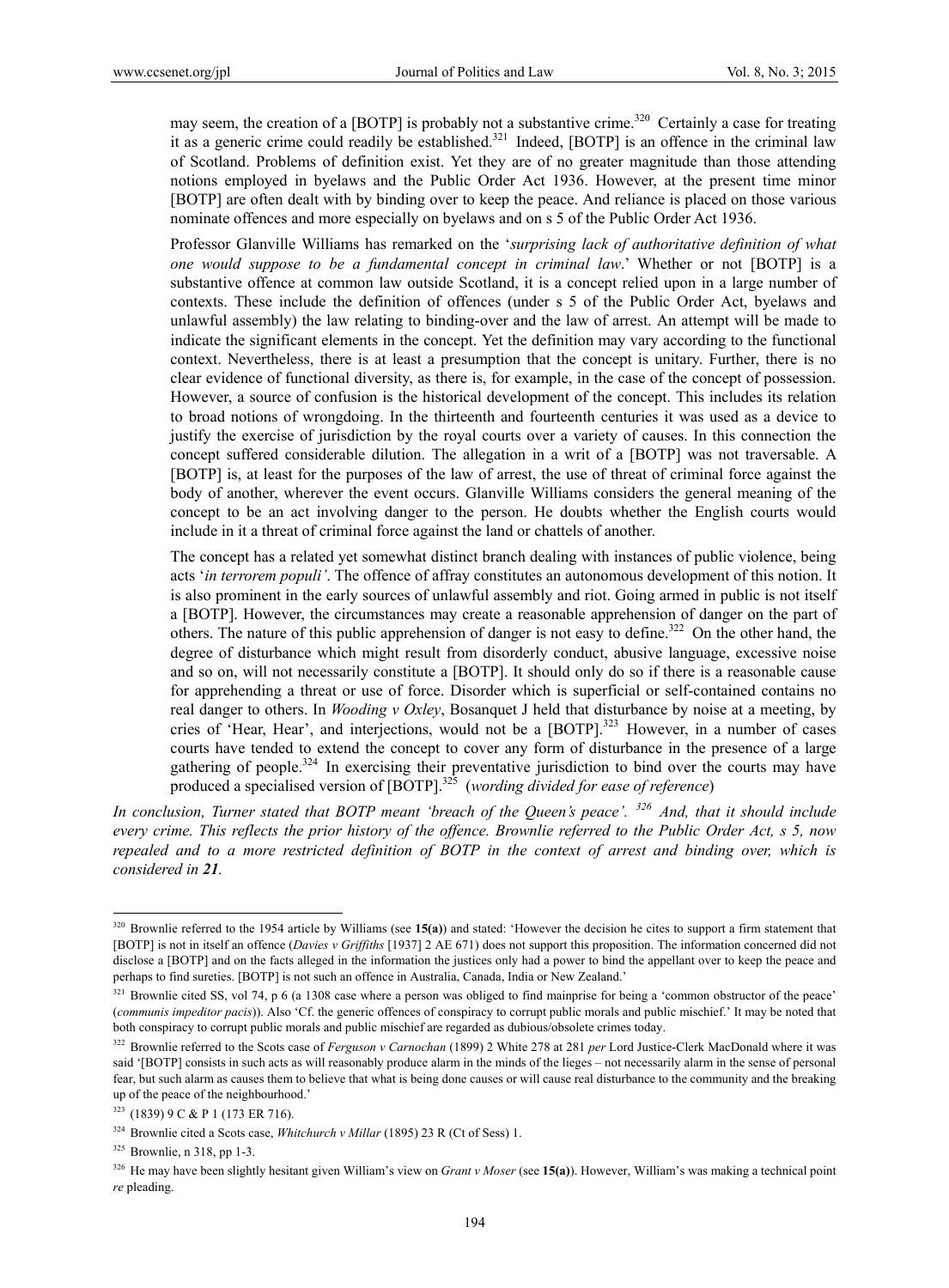### **17. Administration of Justice Act 1977 & Howell (1981)**

The Administration of Justice Act 1977 (the '**1977 Act'**) made an important change in relation to the analysis of the meaning of BOTP.

- By the time of Henry I (1100-35) the king's '*peace*' had extended, in geographical terms, throughout the realm (see **5(b)**). However, there still existed a separate '*peace*' in legal terms, since local courts such as courts leet and the sheriff's county court - administered their '*peace*';
- By 1240, Bracton was asserting that such courts were also administering the '*king's peace*' since they were franchised by the Crown (see **7(b)**); something which prevailed long before Bracton but which had not been emphasised. By 1535, the palatine courts were administering the '*king's peace'* in name as well as juridical reality (see **9**);
- Under the 1977 Act, s 23 and Schedule 4, a mass of local courts ceased to operate including courts leet (also called law days and views of frankpledge) and the sheriff's county court.  $327$

This was useful since - from 1977 - there are now no criminal courts other than the king's courts. And all these are administering the king's peace (the criminal law). Also, in the case of *Howell* (1981),<sup>328</sup> when reviewing the law on BOTP, Watkins LJ stated:

The public expects a policeman not only to apprehend the criminal but to do his best *to prevent the commission of crime, to keep the peace in other words*. 329 (*italics supplied*)

*In conclusion, by 1977, courts leet and other courts which once administered their own 'peace' ceased to operate judicially. Further, in Howell (1981), the court treated 'the peace' and upholding the criminal law as one and the same.* 

### **18**. **Carter & Harrison (1991), Thornton (2010)**

These texts mainly dealt with BOTP in the context of arrest without warrant *etc*. which are discussed in **21**.

#### **(a) Carter & Harrison**

Carter and Harrison, in *Offences of Violence* (1991) <sup>330</sup> did not analyse '*peace*' or BOTP in any detail, besides stating that:

A '*breach of the peace'* is an act done (or threatened to be done) which actually harms a person or his property in his presence, or puts someone in fear of such harm being done.<sup>331</sup> A [BOTP] is not to be regarded as synonymous with a '*disturbance*'.332

They also noted that a constable was under a duty to take reasonable steps to end a BOTP taking place (or to prevent a BOTP which he reasonably believed was about to take place).<sup>333</sup>

# **(b) Thornton**

Thornton *et al*, in *The Law of Public Order and Protest* (2010),<sup>334</sup> stated:

The classic definition of [BOTP] was given by the Court of Appeal by Watkins LJ in  $R v$  Howell:  $335$ 

 $\overline{a}$ 

332 Carter & Harrison, n 330, p 3. They cited *Parkin v Norman* [1982] 3 WLR 523.

<sup>327</sup> Administration of Justice Act 1977, s 23. Other courts such as courts of *pie poudre* (piepowder) courts, courts of the staple, courts of the clerks of the market and hundred courts (all of which had minor criminal jurisdiction) also ceased to operate as well as certain specific courts (see Sch 4, pt 2) - all of which courts were long obsolete before 1977. As for the courts listed in Sch 4, pt 3, they, also, should be abolished (many do not now exist and none now perform judicial functions, as such).

<sup>328</sup> *R v Howell* (1981) 73 Cr App R 31.

<sup>329</sup> Ibid, p 36.

<sup>330</sup> P Carter & R Harrison, *Offences of Violence* (1991).

<sup>&</sup>lt;sup>331</sup> Carter & Harrison cited *Howell* (see n 328). They also noted that: 'A [BOTP] can take place on private premises, and a constable is entitled to arrest without warrant anyone whom he reasonably believes is or is about to become involved in a [BOTP] on private premises.'

<sup>&</sup>lt;sup>333</sup> Ibid, pp 1-3. They cited *Albert v Lavin* [1981] 74 Cr App R 150 (constable sought to prevent a person queue jumping) in which Lord Diplock stated, at p152 'every citizen in whose presence a [BOTP] is being, or reasonably appears to be about to be, committed, has the right to take reasonable steps to make the person who is breaking or threatening to break the peace refrain from doing so; and those reasonable steps in appropriate cases will include detaining him against his will. At common law this is not only the right of every citizen, it is also his duty, although, except in the case of a citizen who is a constable, it is a duty of imperfect obligation.' They also cited *Joyce v Hertfordshire Constabulary* (1984) 80 Cr App R 298 (constable used force to restrain a football match spectator who was struggling with another officer). See also *Charles McLachlan* [1985] IRLR 76 (BOTP can take place on private premises). See also p 22 (referring to the Police and Criminal Evidence Act 1984 ('**PACE**'), s 17(5)).

<sup>&</sup>lt;sup>334</sup> Thornton *et al, The Law of Public Order and Protest* (1<sup>st</sup> ed, 2010).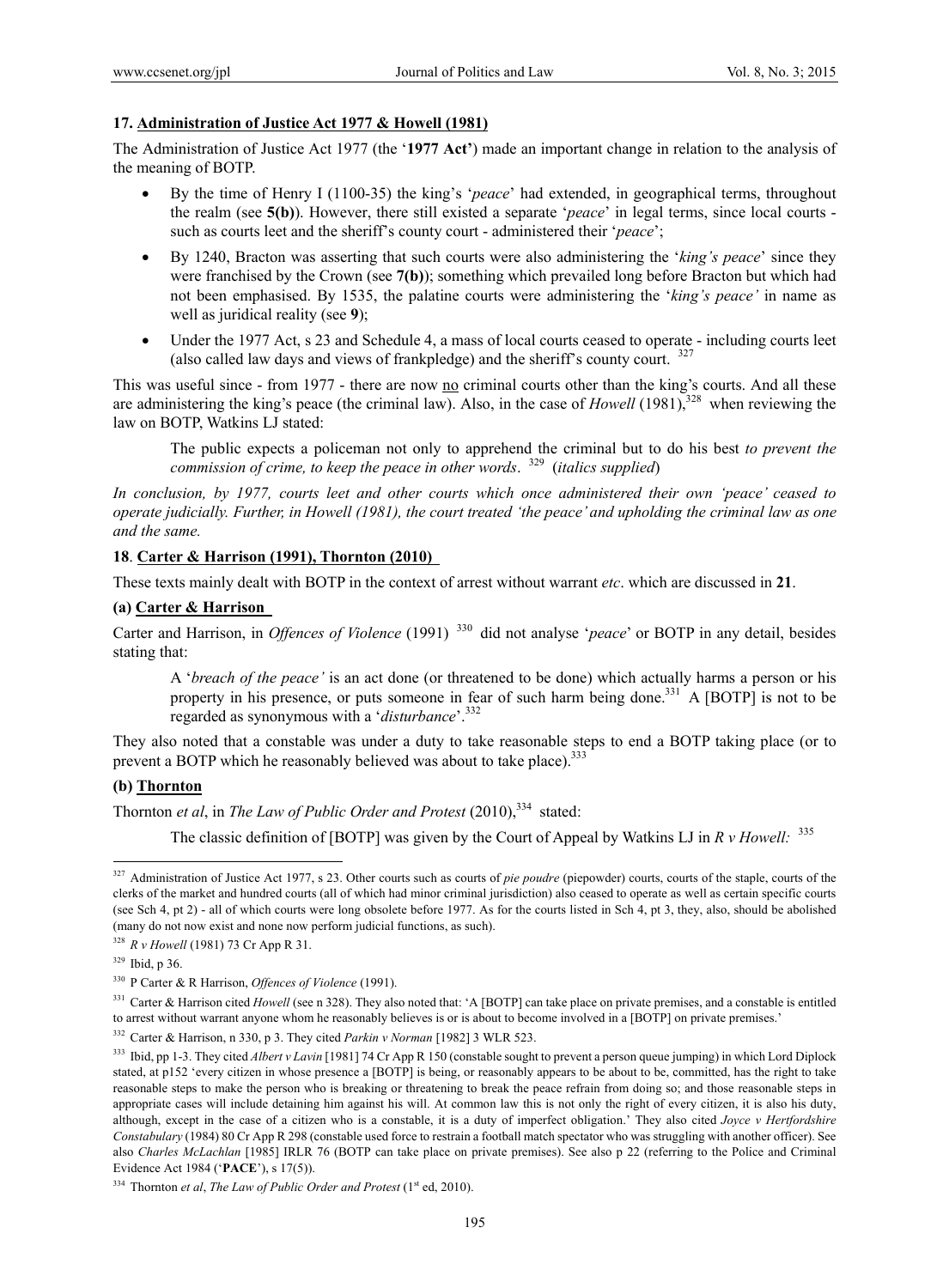'We are emboldened to say that there is a [BOTP] whenever harm is actually done or likely to be done to a person or in his presence to his property or a person is in fear of being so harmed through an assault, an affray, a riot, unlawful assembly or other disturbance.'

This imposes a higher threshold than the hitherto conflicting authority set by the Court of Appeal in *R v Chief Constable of Devon and Cornwall, ex parte Central Electricity Generating Board*<sup>336</sup> in which Lord Denning said that

'There is a [BOTP] whenever a person who is lawfully carrying out his work is unlawfully and physically prevented by another from doing it.<sup>337</sup>

The Howell definition has since been approved both by the European Court of Human Rights (in *Steel v UK*)  $338$  and by the House of Lords in *R* (on the application of Laporte) v Chief Constable of *Gloucestershire Constabulary*, <sup>339</sup> Lord Bingham<sup>340</sup> emphasizing that in *Howell* 

'The court concluded that the essence of the concept was to be found in violence or threatened violence.'

A person also commits a [BOTP] if his actions provoke violence in others, provided violence is the natural consequence of the person's behaviour.<sup>341</sup> Failing to acknowledge that others cannot, in some circumstances, reasonably be expected to put up with disruptive activities would be to ignore 'the infirmity of human temper.'342 (*quotations indented for ease of reference*)

Thornton also noted that, in *Laporte* (2007), Lord Carswell identified 3 classes of cases into which most - if not all - BOTP fitted:

- a person committing (or about to commit) a BOTP;  $343$
- acts likely to provoke others into committing a BOTP; $^{344}$
- where a counter-demonstration was likely to provoke a BOTP.<sup>345</sup>

When deciding who was responsible for a BOTP, the courts examined the reasonableness of the actions of both sides and the rights (particularly any European Convention rights) they might be exercising.<sup>346</sup> Thornton noted:

A [BOTP] is not a criminal offence, except in Scotland at common law, but it is a concept which may lead to police action… It is an '*offence*', in a different context; under Article 5(1)(c) [of the Human Rights Convention] in cases where the courts have examined the procedural rights of a person who has

<sup>340</sup> Ibid, para 27, with the agreement of Lord Brown at para 113. Thornton also noted *Percy v DPP* [1995] 1 WLR 1382 (entering a military base, binding over under the Magistrates' Courts Act 1980, s 115) *per* Collins J at p 1392 'The conduct in question itself does not have to be disorderly or a breach of the criminal law. It is sufficient if its natural consequence would, if persisted in, be to provoke others to violence, and so some actual danger to the peace is established.'

341 Thornton cited *Steel* (see n 338), paras 27 & 55 approving Collins J in *Percy v DPP* (see n 340).

<sup>342</sup> Thornton , n 334, p 255. Thornton cited Channel J in *Wise v Dunning* [1902] 1 KB 167, 179 (a case of binding over).

<sup>344</sup> Ibid. 'The second category... concerns people whose acts are lawful and peaceful in themselves but are likely to provoke others into committing a [BOTP].' Lord Carswell cited, as examples, *Humphries v Connor* (1864) 17 ICLR 1 and *Wise v Dunning* (see n 342)(where the natural consequence of sectarian acts, words and emblems in the sight of opponents would have been to cause a violent response).

<sup>345</sup> Ibid. 'In the third class of case the actions are not necessarily provocative *per se*, but a counter-demonstration is arranged, of such a nature that the confluence of demonstrations is likely to lead to a [BOTP].' Lord Carswell cited *O'Kelly v Harvey* (1883) 10 LR Ir 287 & (1884-5) 14 LR Ir 105. See also *Handyside v UK* (1979-80) 1 EHRR 737, para 49 and *Redmond-Bate v DPP* [2000] HRLR 249, paras 20 & 21 (Christian fundamentalists preaching on cathedral steps).

<sup>346</sup> Ibid. Thornton cited Simon Brown LJ in *Nicol and Selvanayagam v DPP* (1996) 160 JP 155, 163 where he stated: 'the court would surely not find a [BOTP by a defendant] proved if any violence likely to have been provoked on the part of others would be not merely unlawful but wholly unreasonable - as, of course, it would be if the defendant's conduct was not merely lawful but such as in no material way interfered with the other's rights. *A fortiori*, if the defendant was merely exercising his own basic rights, whether of assembly, demonstration or free speech.' (animal rights campaigners sought to disrupt a fishing competition by throwing sticks at the competitors' fishing lines. Held unreasonable and had committed a BOTP).

<sup>&</sup>lt;sup>335</sup> See n 328.

<sup>&</sup>lt;sup>336</sup> [1982] OB 458.

<sup>337</sup> Ibid, p 471.

<sup>338 (1999) 28</sup> EHRR 603, paras 25-9 & 55.

<sup>&</sup>lt;sup>339</sup> [2007] 2 AC 105.

<sup>&</sup>lt;sup>343</sup> Ibid, p 256 'In the first class, which one might regard as the most direct…the person…is himself committing or about to commit a [BOTP].' Lord Carswell cited, as an example, *Moss v McLachlan* (1985) 149 JP 167 (striking miners stopped from travelling to confront working miners at a pit).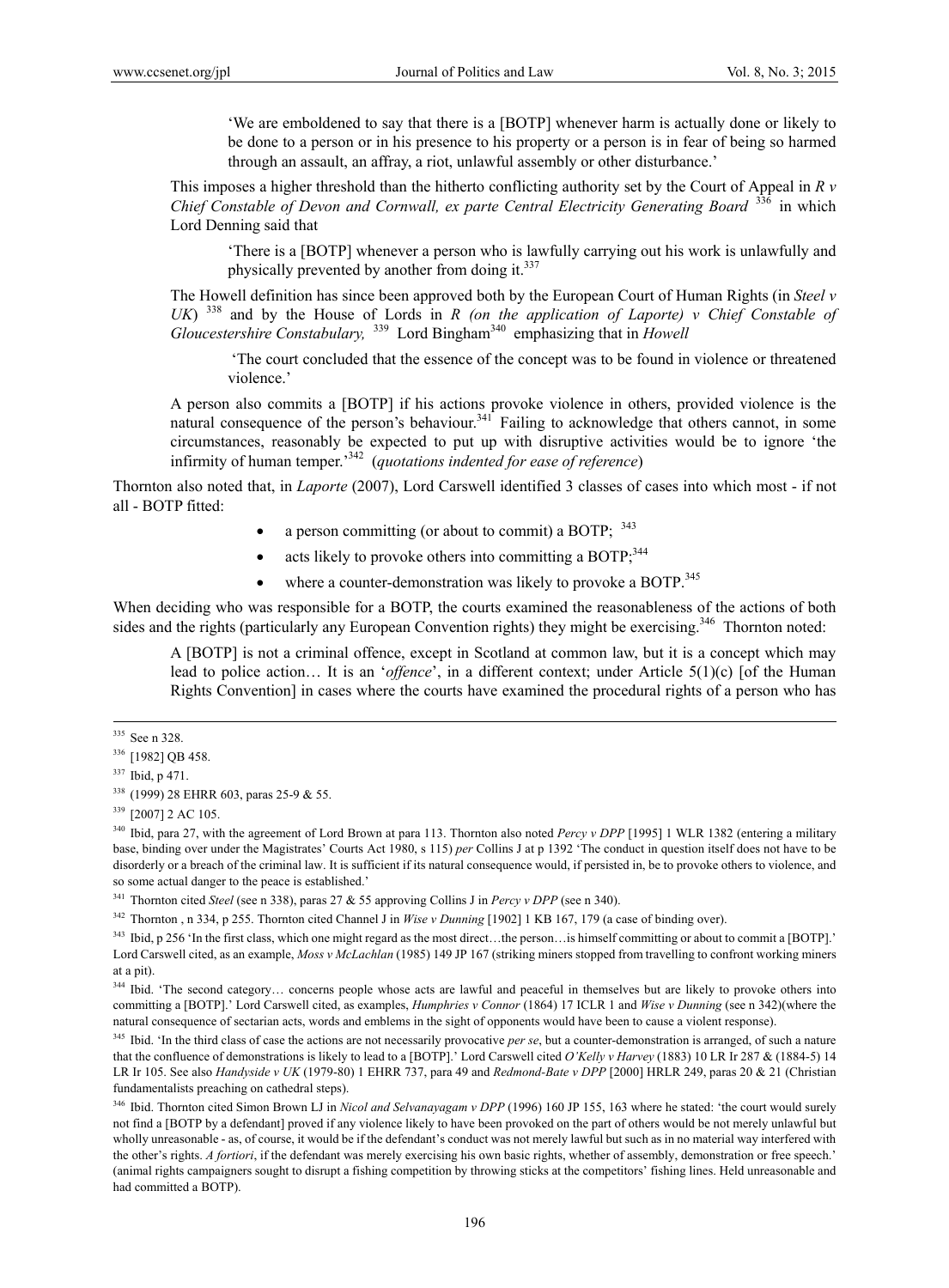$\overline{a}$ 

been arrested and detained by the police and then appears in court at risk of being committed to prison.<sup>347</sup> Powers to deal with a [BOTP], which are expressly preserved by the Public Order Act 1986 (see s 40(4)), are independent of procedures for dealing with criminal offences. PACE, its Codes, and the Bail Act 1976 do not apply. However, the courts do carefully examine the content and scope of the criminal law when interpreting equivalent [BOTP] powers in order to ensure that police powers and citizens' rights under the two regimes are broadly compatible. They have not, however, yet determined whether the ingredients of an actual (as opposed to an apprehended), [BOTP] must also amount to the commission of an identifiable criminal offence. <sup>348</sup>

*In conclusion, Thornton (like previous writers) indicated that BOTP was not a criminal offence, per se.* 

### **19. Summary – Breach of the Peace: 1066 - 2010**

The historical development of the legal concepts of '*peace*', and BOTP, *post* Blackstone (1765-9)<sup>349</sup> seem to be uncontroversial.

- *Rationale*. In Germanic and Anglo-Saxon law, acts likely to give rise to a blood feud (that is, to private revenge) were suppressed - in order to enable '*peace*' (the absence of public strife) to be maintained. By the time of Blackstone, the jurisprudential logic was that the public had delegated to the Crown (the king) the task of enforcing the criminal law (the '*king's peace'*). This logic still prevails - although a modernist would probably say that Parliament (whose representatives reflect the will of the general public) has delegated to the Crown (through its representatives, such as judges, JP's constables *etc*) the enforcement of the criminal law;
- *Geographical Reach*. By 1977, courts leet and sheriff's county courts as well as some remain corporation courts - all ceased to operate. Thus, all criminal courts, *post* 1977, are the '*king's courts'*, administering the ' $king's peace'$  (i.e. the criminal law); $350$
- *Pleas of the Crown*. By the time of Blackstone (1765-9)<sup>351</sup> all crimes were categorised into: (a) treasons (being exacerbated felonies);<sup>352</sup> (b) felonies;<sup>353</sup> (c) misdemeanours. Later, misdemeanours - as well as offences - <sup>354</sup>became offences of summary jurisdiction.<sup>355</sup> The categorisation of: treasons, felonies and misdemeanours was abolished in  $1967$ <sup>356</sup> - not least, since it had long been wholly

<sup>347</sup> Thornton referred to powers of arrest (dealt with at p 262 *et seq* in his work) and ch 9 (punishment, appeals, and restrictive orders). Also to *Laporte* (see n 339), Lord Bingham at para 28, Lord Brown at para 111, Lord Mance at para 137. Also to: *Steel* (see n 338), paras 46-50, Dyson LJ in the Court of Appeal in *Williamson v CC of West Midlands* [2004] 1 WLR 14 at para 9, *R v County of London Quarter Sessions Appeals C-ee*, *ex p Metropolitan Police Commissioner* [1948] 1 KB 670, 673 & 676 and to Lord Bingham in *Customs & Excise Commissioners v City of London Magistrates' Court* [2000] 1 WLR 2020, 2025.

<sup>348</sup> Thornton referred to Lord Mance in *Laporte* (see n 339), para 137.

<sup>349</sup> For a summary as to Germanic and Anglo-Saxon times, see **4** and for a summary from thence, up to Blackstone, see **12.** 

<sup>&</sup>lt;sup>350</sup> The only court still operating which is outside the usual court system is the Verderer's court of the New Forest. However, this is treated as a magistrates' court. See **Appendix B**.

<sup>&</sup>lt;sup>351</sup> Blackstone, n 151, vol 4, p 5 (he, himself, categorized treasons as an aspect of felony and, thus, tended to refer to felonies and misdemeanours only).

<sup>&</sup>lt;sup>352</sup> Disney, n 236, p 2 'Treasons are sometimes classed by themselves as crimes of an even higher order than felonies, but treasons are all felonies, though, of course, all felonies are not treasons.'

<sup>353</sup> J Paterson, C*ommentaries on the Liberty of the Subject and the Laws of England relating to the Security of the Person* (Macmillan & Co, 1877), vol 1, p 180 'Felony originally meant judgment of life and members…'

<sup>&</sup>lt;sup>354</sup> Disney, n 236, p 1 'Acts which the law considers to be public wrongs and, therefore, requites with punishment are crimes, and are either felonies, or misdemeanors, or comparatively trivial acts which do not amount to a felony or misdemeanor and which are commonly called offences.' Ibid, p 2 'There are a vast number of acts or omissions which are punishable by summary process before justices of the peace, but which are of a comparatively trivial nature. They are not commonly called '*crimes*' but '*offences'*, and though the word '*offence*' does of course in its widest sense include every kind of crime, it was not unusual to restrict it to these lesser acts, which do not amount either to felony or misdemeanor.'

<sup>&</sup>lt;sup>355</sup> Allen (writing in 1953), n 103, p 33 'We have now reached the point at which we can say that the criminal law of the realm is well grounded upon the king's peace, and to pursue the story father is needless for our present purposes…The vast number of contraventions, belong the degree of pleas of Crown, which had been the concern of subordinate tribunals like the sheriff's tourn and the court leet, fell into the category of misdemeanors and were to become in the course of time, by a host of statutes, 'offences of summary jurisdiction'; this was, and is, another facet of the king's peace…'

<sup>&</sup>lt;sup>356</sup> Criminal Law Act 1967, s 1(1) 'All distinctions between felony and misdemeanor are hereby abolished. (2) Subject to the provisions of this Act, on all matters on which a distinction has previously been made between felony and misdemeanor, including mode of trial, the law and practice in relation to all offences cognizable under the law of England and Wales (including piracy) shall be the law and practice applicable at the commencement of this Act in relation to a misdemeanor.'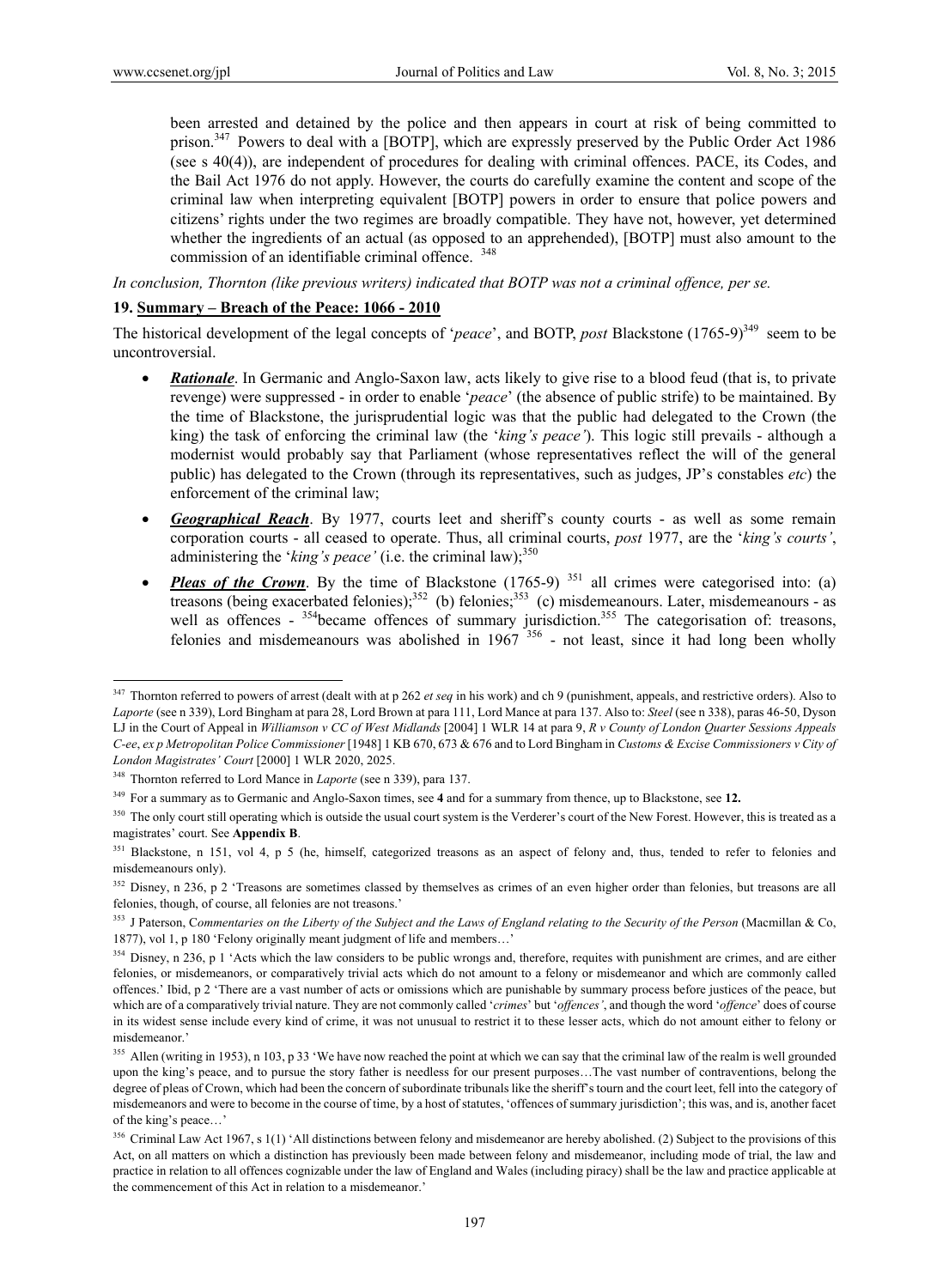confused and anomalous.<sup>357</sup> Today, there are only crimes (i.e. public wrongs subject to criminal sanction) and - although the word '*offence*' is sometimes used to describe more minor crimes - they are still crimes.<sup>358</sup> Further, the term '*pleas of the crown*' is obsolete since it is, now, no more than a synonym for all crimes;

- *Other Peaces*. Today, there is only the '*Queen's peace*' those of courts leet, the sheriff's county court *etc* having gone. Further, the '*Queen's peace'* is simply a synonym for the criminal law since the expressions '*peace*', '*the Queen's peace'*, '*public peace'*, and '*the criminal law*' are the same;
- *Frankpledge & Hue and Cry*. These are now redundant. Indeed, Blackstone indicated that frankpledge was redundant in his time (see **12(d)**) and hue and cry is preserved only in the extent to which a British subject is obliged to assist a constable in respect of acts committed (or threatened) in BOTP.<sup>359</sup>

Thus, today, the '*Queen's peace*', in general, is a reference to the criminal law and a BOTP to the commission of *any* crime (though, as discussed in 20, BOTP has been limited in certain contexts, such as arrest *etc*).<sup>360</sup> Given this, is asserted that references to BOTP in legislation and in the common law should be modernised, to make them more intelligible to everyone. Prior to considering this, two possible bones of contention which have arisen in the course of the long history of the '*peace'* are considered:

### **(a) Was BOTP ever a crime in itself ?**

It is asserted that BOTP was never in English law, *per se*, a crime, even though it might be one in Scots law.<sup>361</sup> This may be readily proved:

- *Germanic & Anglo-Saxon law.* These laws were very rudimentary. Acts likely to give rise to a blood feud were punished and the tariffs record what they were (homicide, rape, theft, battery *etc*) since they required the payment of compensation to the victim (*bot*) - as well as a fee (*wite*) to the king, for his assistance in punishing them. However, none of these tariffs record a BOTP as such being an act subject to compensation. Instead, BOTP was a generic reference to such acts;
- *Legal Writers*. English legal writers from Glanvill to Archbold today have never suggested that BOTP was, *per se*, a crime under English law.<sup>362</sup> The nearest any legal writer has suggested this is, perhaps, Brownlie.<sup>363</sup> Further, if BOTP had been a crime in itself, it would have had to have been categorised as a treason, felony or misdemeanour. Yet it has never been so categorised. Finally, no criminal legislation has ever stated that a BOTP, *per se*, is a crime - nor the punishment applicable thereto.

In short, BOTP never was a crime in itself.<sup>364</sup> Further, there is no need to make it so. In modern times, there are a vast array of crimes under English law (great and small) and they have a high degree of specificity. A separate crime of BOTP would be amorphous and capable of almost infinite extent. There would seem to be absolutely no

<sup>&</sup>lt;sup>357</sup> EW Cox, *Principles of Punishment* (1877), p 6 'It is not difficult to conceive of an abstract distinction between felonies and misdemeanours. But the distinctions established by our criminal law are utterly without reason. It would perplex the ablest of our jurists and criminal lawyers to discover even an approach to a principle by which an offence, from its own nature, has been placed in one category or in the other.' As early as 1877, Cox (one of the last sarjeants-at law), was arguing for the abolition of the '*absurd*' distinction between felony and misdemeanor. Ibid, p 67.

<sup>&</sup>lt;sup>358</sup> See n 354. Given this, it would be much better if all criminal legislation used the shorter word '*crime*' which is readily understood by everyone (lawyers and laymen).

<sup>&</sup>lt;sup>359</sup> The last reference to '*hue and cry*' appears to have been in the Sheriff's Act 1887. However, with the development of the modern police force in 1829, it must have been very rare after then. It only ever applied to British male subjects over 12.

<sup>&</sup>lt;sup>360</sup> As to why 'BOTP' was not changed to refer to a 'breach of the criminal law', it is to be remembered that the latter expression is new and that, until Victorian times, reference was made to the 'pleas of the Crown' (which expression is obsolete today since all criminal pleas are those of the Crown). Milsom, n 135, p 404 noted 'until the nineteenth century information about what we call the criminal law was to be sought in books entitled 'pleas of the crown.''

<sup>361</sup> See n 317.

<sup>&</sup>lt;sup>362</sup> Nor did the: (i) draft Criminal Code (Digest) of 1843, see n 262, vol 4, in particular, pp 63-4 (offences against the public peace), (ii)  $5^{th}$ *Report of the Criminal Law Commissioners* (1840), vol 3, p 524 (offences against the public peace); (iii) draft Criminal Code of 1878, see *Report of the Royal Commission appointed to consider the Law relating to Indictable Offences* (C-2345, 1879), vol 6, part VI (unlawful assemblies, riots, breaches of the peace).

<sup>&</sup>lt;sup>363</sup> See n 320. However, no coherent analysis of the need, or consequence, of this was provided by Brownlie. Further, the analysis of Williams in 1954 (see **15(c)**) in respect of acts not crimes (or threatened crimes) which individuals were being bound over under the JPA 1361, indicates that such are now adequately covered by the law on harassment or not at all (e.g. transvestism), the latter on the basis they are not sufficiently reprehensible to merit the sanction of the criminal law.

<sup>&</sup>lt;sup>364</sup> Archbold, n 234, para 29-60 notes that 'A [BOTP] is not an offence for the purposes of the detention provisions in section 34 of the PACE Act 1984.' It cites *Williamson* (see 347) and *Addison v CC of the West Midlands Police* [2004] 1 WLR 29.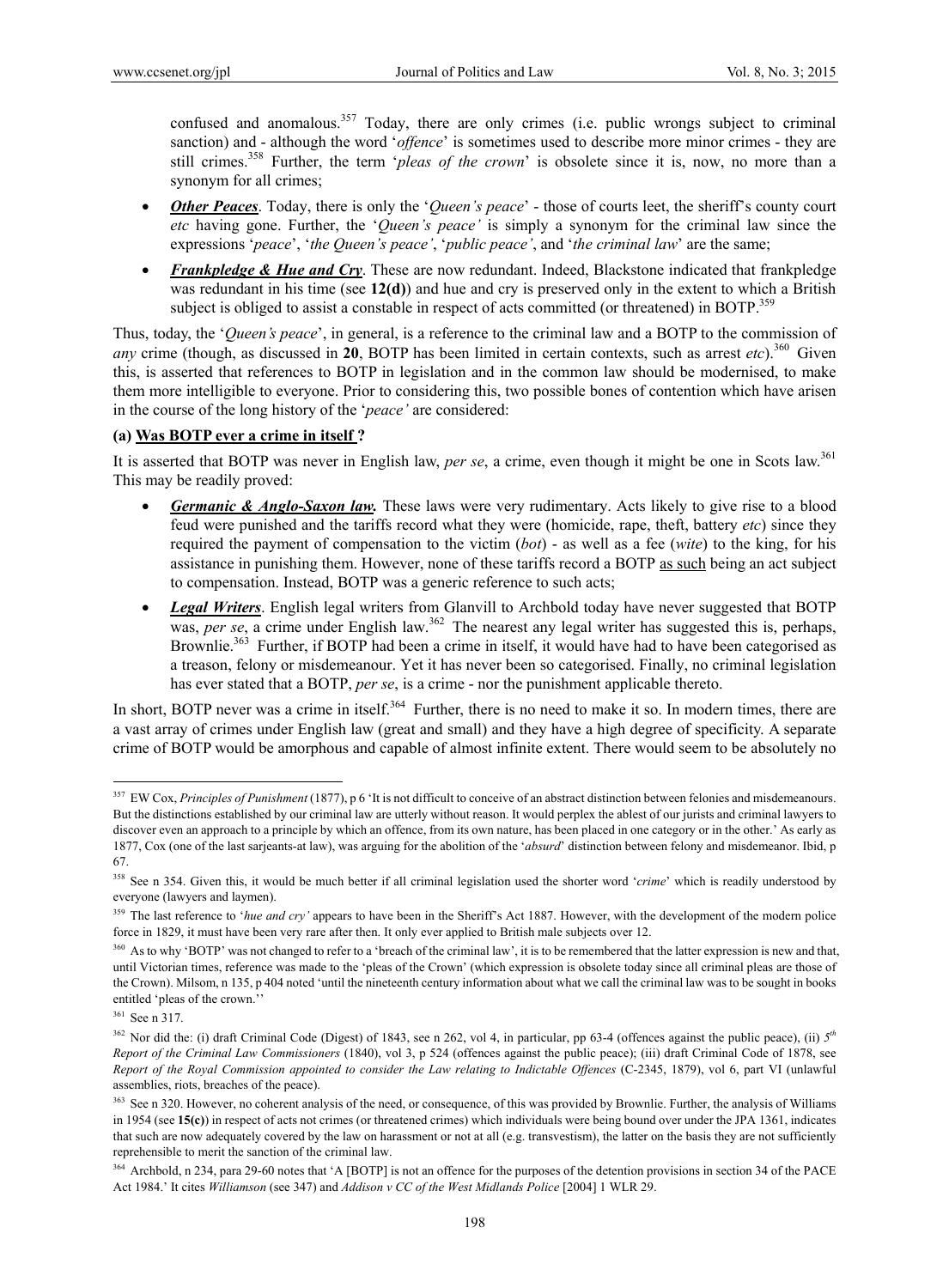need for it, either, since Parliament can easily pass legislation to treat as a new crime, conduct it regards sufficiently reprehensible to merit such.

# **(b) What does BOTP include?**

It is asserted that BOTP refers to *any* breach of the criminal law. However, legal writers (and caselaw) when analysing BOTP in the context of:

- arrest without warrant;
- binding over;
- the obligation of a citizen to assist a constable, when requested

have suggested that BOTP - in these instances - should be restricted to crimes of public disturbance or violence. This was not so in olden times, when, for example, citizens had an extensive power of arrest. <sup>365</sup> However, as Watkins LJ pointed out in *Howell* (1981), these older cases on BOTP are of little assistance in modern times and any limitation, today, should be viewed in the context of the '*public interest*'.366 One would agree. Thus, the starting point for any analysis of such should be *Howell* (1981).

*In conclusion, given that the 'peace', 'Queen's peace' and 'public peace' mean the same as a reference to the criminal law in modern times, BOTP should be a reference to any breach of the criminal law - something which is readily understandable by laymen as well as lawyers. However - since BOTP is also referred to in specific contexts (such as arrest without warrant) replacing BOTP in these contexts is now considered.* 

#### **20. Archbold (2014)**

 $\overline{a}$ 

### **(a) Arrest without a Warrant**

In respect of a BOTP <sup>367</sup> Archbold states, as to arrest without a warrant:

There is a common law power of arrest vested in both the police and ordinary citizens where

(a) a [BOTP] is committed in the presence of the person making the arrest, or

(b) the arrestor reasonably believes a [BOTP] will be committed in the immediate future by the person arrested - although he has not yet committed any [BOTP]; or

(c) where a [BOTP] has been committed and it is reasonably believed a renewal of it is threatened. 368

Archbold then considers issues relating to:

- the belief of the arrestor; 369
- reasonable steps to stop a BOTP occurring; $370$

<sup>365</sup> e.g. Liber Albus, n 282, p 33, a proclamation of 1363 for the City of London stated, in its terms (*Articles*): Every man of standing in the said city, Alderman and commoner, who is of good repute, *have power, in the absence of the officers, to arrest felons and misdoers,* and to bring them unto the houses of the sheriffs, that so due punishment may be inflicted upon such misdoers.' (*italics supplied*). See also Liber Albus, n 282, p 273 which cites the oath of those under frankpledge in the City of London in the time of Henry V (1413-22) 'You shall swear, that you shall be good and true unto the king of England and to his heirs, kings, and the *king's peace* you shall keep; and unto the officers of the City you shall be obedient, and at all times that shall be needful, you shall be ready to help the officers in *arresting misdoers, and those disobedient to the king's peace*, as well denizens as strangers.' (*italics supplied*)

<sup>&</sup>lt;sup>366</sup> *Howell* (n 328), pp 36-7 'The older cases are of considerable interest but they are not a sure guide to what the term is understood to mean today, since keeping the peace in this country in the latter half of the twentieth century presents formidable problems which bear upon the evolving process of the development of this branch of the common law.'

<sup>&</sup>lt;sup>367</sup> Archbold, n 234, para 29-60 notes that 'Section 40(4) of the Public Order Act 1986 provides that nothing therein affects the common law powers in England and Wales to deal with or prevent a [BOTP].'

<sup>368</sup> Archbold, n 234, cites *Howell* (see n 328).

<sup>&</sup>lt;sup>369</sup> *viz*. 'In the instances where the power is exercised in the belief that a [BOTP] is imminent, it must be established that it is not only an honest albeit mistaken belief, but a belief which is founded on reasonable grounds [cites *Foulkes v CC of the Merseyside Police* [1998] 3 AE 705]. The test of reasonableness is objective in the sense that it is for the court to decide whether, in light of what the constable knew and perceived at the time, it was satisfied that it was reasonable to fear an imminent [BOTP]; and the reasonableness of the belief was, therefore, to be evaluated without the qualification of hindsight [cites *Redmond Bate,* see n 345]. Allowance must be made for circumstances in which a constable has to make a spur of the moment, decision in an emergency [cites *G v Superintendent of the Police, Stroud* (1986) 86 Cr App R 92]. Where, however, only a threat to the peace came from the response of others to a public speech which may have been irritating, contentious, eccentric, heretical and/or provocative (provided that it did not intend to provoke violence), there would be no basis for arresting the speaker; the law extends tolerance to opinion of every kind and expects it in conduct of those who dis-agree, even strongly, with what they hear [cites *Redmond-Bate*, see n 345].

<sup>&</sup>lt;sup>370</sup> 'Every citizen (whether a policeman or not) in whose presence a [BOTP] is being, or reasonably appears to be, committed has the right to take reasonable steps to make the person who is breaking or threatening to break the peace refrain from doing so; and these reasonable steps in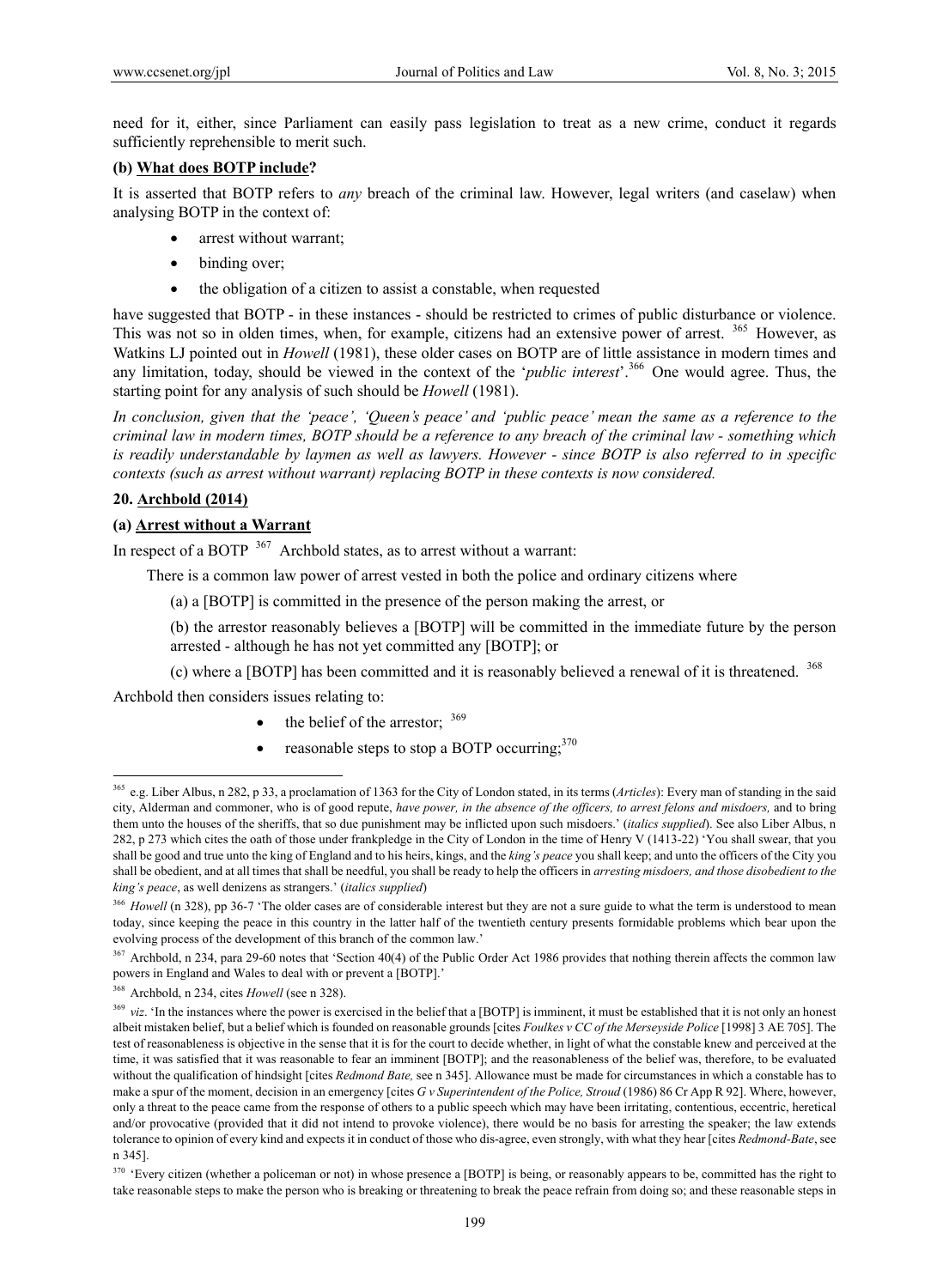- a BOTP on private premises;  $371$
- $\bullet$  the power to prevent a further BOTP;  $372$
- when the power arises to prevent a BOTP; $^{373}$
- evidence of a BOTP.<sup>374</sup>

As to what is a BOTP for the purposes of an arrest without warrant, Archbold states:

In *Howell*…it was held that there is a [BOTP] whenever harm is actually done or likely to be done to a person or in his presence to his property or a person is in fear of being so harmed through an assault, an affray, a riot, unlawful assembly or other disturbance. Agitated or excited behaviour, not involving any injury or threat of injury, nor any verbal threat, is not capable of amounting to a  $[BOTP]$ <sup>375</sup>

And in *Hawkes v DPP* (2006)  $376$  it was held that whilst language and an abusive and aggressive manner might justify an arrest on the ground of an apprehended [BOTP], there had to be an incident of violence for an arrest to be justified on the ground that an actual [BOTP] had taken place; verbal abuse plus a refusal to get out a police car did not amount to such an incident.377 (*wording divided for ease of reference*)

### **(b) Entry on Premises**

The PACE Act 1984, s 17 provides that a constable may enter, and search, any premises for the purpose of:

- (i) executing a warrant in certain circumstances;  $378$  or
- (ii) arresting a person for an indictable offence or an offence under certain enactments; or
- (iii) re-capturing a person under certain circumstances; or
- (iv) saving life (or limb) or preventing serious damage to property.

Section 17 (5) provides that - subject to s 17(6) - all common law rules under which a constable had a power to enter premises without a warrant are abolished. Section 17 (6) provides that this does not affect:

any power of entry to deal with or prevent a  $[BOTP]^{379}$ 

376 1 Archbold News 3, QBD (Newman J).

377 Archbold, n 234 , para 29-60.

379 Archbold, n 234, para 15-108.

appropriate cases will include detaining him against his will short of arresting him [cites *Albert v Lavin,* see n 333]. It followed, therefore, that an assailant's honestly mistaken belief that the person detaining him was not a police officer was immaterial to the issue of guilt upon a charge of assault on a police officer in the execution of his duty [cites *Joyce,* see n 333].

<sup>&</sup>lt;sup>371</sup> 'In *McConnell v CC of Greater Manchester Police* [1990]1 WLR 364, it was held that a [BOTP] could take place on private premises even though the disturbance was confined only to the persons immediately involved; the absence of third parties is legally irrelevant. *McConnell* was followed in *McQuade v CC of Hunberside Police* [2002] 1 WLR 1347. Police officers are entitled in the execution of their duty to prevent a [BOTP], to enter and remain on private premises, and this is so even where the person threatening the breach was threatening to commit it otherwise than on those premises; and officers would not have to wait for them to cross his boundary before being entitled to arrest him [cites *Addison,* see n 364].'

<sup>&</sup>lt;sup>372</sup>'In *CC of Cleveland Police v McGrogan* [2002] 1 FLR 707 it was held that: (i) where a person has been arrested for [BOTP], the power to detain to prevent a further [BOTP] is limited to circumstances where there is a real (rather than fanciful) apprehension based on all the circumstances that if released the arrestee will renew his [BOTP] within a short time; the officer making the decision for continued detention must have an honest belief that further detention is necessary to prevent a [BOTP], and there must be reasonable grounds for such belief; continued detention cannot be justified on the ground that sooner or later the arrestee, if released, if likely to breach the peace; (ii) the police practice of treating a person detained for [BOTP] as if the PACE Act 1984 applied is correct, involving as it does the need for regular review of the question whether continued detention is justified.'

<sup>&</sup>lt;sup>373</sup> 'In [*Laporte*, see n 339] it was held that whereas at common law every constable, and also every citizen enjoys the power, and is subject to a duty, to seek, by taking reasonable steps, to prevent, *inter alia*, any [BOTP] (i.e actual violence) which is about to occur [cites *Albert v Lavin,* see n 333], no power (or duty) will arise to take preventative action unless and until the constable (or citizen) reasonably apprehends that an actual [BOTP] is imminent (about to happen); and even when a [BOTP] is reasonably judged to be imminent, no more intrusive action should be taken than appears necessary to prevent it; the test was the same whether the intervention was by arrest or by action short of arrest, and there was nothing to support the proposition that action short of arrest may be taken when a [BOTP] was not so imminent as to justify an arrest.'

<sup>&</sup>lt;sup>374</sup> 'Where the lawfulness of a police officer's (or presumably, an ordinary citizen's) conduct depends upon the existence of a [BOTP], there need not be express evidence that there was a [BOTP] going on if the circumstances were such that this is self-evident [cites *Joyce,* see n 333 and *Nicol,* see n 346].

<sup>375</sup> Archbold cites *Jarrett v CC of West Midlands Police*, The Times 28 Feb 2003.

<sup>&</sup>lt;sup>378</sup> *viz* of executing (i) a warrant of arrest issued in connection with or arising out of criminal proceedings; (ii) a warrant of commitment issued under the Magistrates' Courts Act 1980, s 76.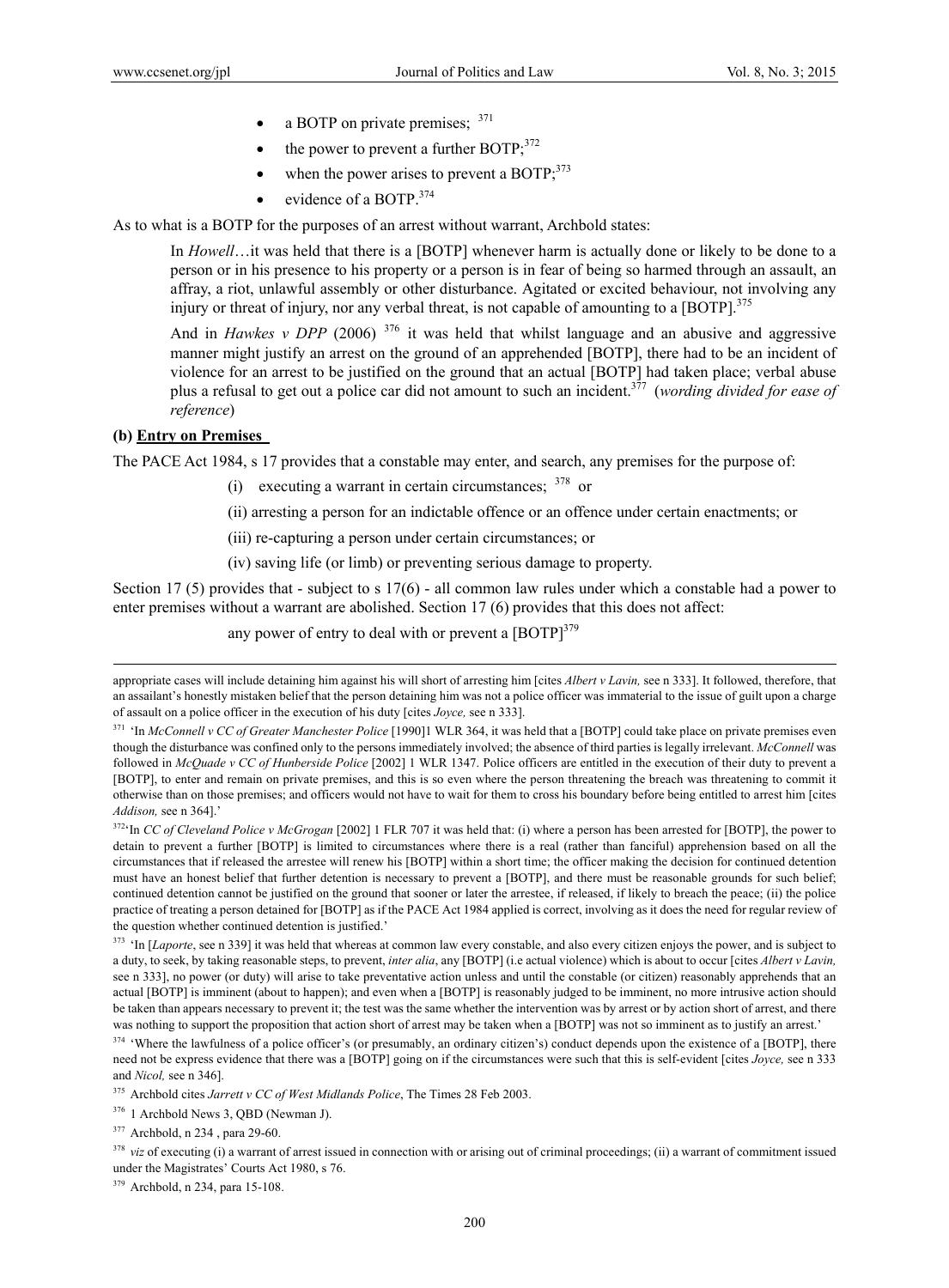#### **(c) Refusing to Assist a Constable**

Archbold states:

Refusing to aid and assist a constable in the execution of his duty, in order to preserve the peace, is an indictable misdemeanour at common law. In order to support such indictment, it must be proved that the constable saw a [BOTP] committed; that there was a reasonable necessity for calling upon the defendant for his assistance; and when duly called on to do so, the defendant, without any physical impossibility or lawful excuse, refused to do so. $380$ 

### **(d) Obligations of a Constable**

Archbold states:

It is part of the obligations and duties of a police constable to take all steps which appear to him necessary for keeping the peace, for preventing crime, or for protecting property from criminal injury.<sup>381</sup>

Archbold then notes that there is no exhaustive definition of the powers and obligations of the police, but they are at least three and further include the duty to detect crime and bring an offender to justice. <sup>382</sup> Archbold then considers a [BOTP] in the context of the following:

- **Entry on Land.** Archbold notes that a constable (as with any other member of the public) has implied leave and licence from a householder to enter land and approach the door of a house for the purpose of making inquiries. If requested to leave by the occupier, the lapse of a reasonable time must be deemed necessary to enable him to leave.<sup>383</sup> Where a constable is off private premises, it is his duty to enter such premises to prevent a [BOTP] <sup>384</sup> and there is no obligation on a constable who is a trespasser to nullify his unlawful act by leaving the land before taking steps to prevent a [BOTP] which he reasonably anticipates is about to occur on the land:<sup>385</sup>
- **Restraining (or Removing) a Person**. In respect of the duty of a constable to prevent [BOTP] which he reasonably apprehends, Archbold cites various cases (see also **Appendix D**).386 A police officer is not acting in the execution of his duty if he:
	- attempts to prevent a [BOTP] by trying to restrain a person who is using force to prevent an unlawful search by another officer;  $387$
	- o restrains someone in the mistaken belief that he has been lawfully arrested by another officer. 388

Archbold also cites *R v CC of Devon and Cornwall, ex p Central Electricity Generating Board* (1982). <sup>389</sup> which held that there must be either a [BOTP] - or a reasonable cause for suspecting there is a real and imminent risk of one occurring - before the police were bound to assist in the removal of protestors

<sup>&</sup>lt;sup>380</sup> Ibid, para 19-277.

<sup>381</sup> Archbold, n 234, para 19-269.

<sup>382</sup> Archbold refers to *Rice v Connolly* [1966] 2 QB 414 per Parker CJ. See also *R v Waterfield & Lynn* [1964] 1 QB 164 at 170 and *Coffin v Smith* (1980) 71 Cr App R 221. Archbold also notes that 'Stemming from the constable's duty to give adequate protection to all persons and their property, is his duty to control traffic on public roads (a constable has the right to disobey a traffic regulation or direct another to do so if acting in the execution of his duty to protect life and property).' Archbold refers to *Johnson v Phillips* [1975] 3 AE 682.

<sup>&</sup>lt;sup>383</sup> Archbold n 234, para 270 refers to *Robson v Hallett* [1967] 2 QB 939.

<sup>384</sup> Archbold refers to *Kay v Hibbert* [1977] Crim LR 226 and *R v Lamb* [1990] Crim LR 58.

<sup>385</sup> Ibid, para 19-270.

<sup>386</sup> Archbold cites *Duncan v Jones* [1936] 1 KB 218, *Thomas v Sawkins* [1935] 2 KB 249, *McGowan c CC of Kingston-upon-Hull* [1968] Crim LR 34, *King v Hodges* [1974] Crim lR 424 and *Moss v McLachlan* (see n 343). Archbold then considers acts which might take a constable out of the execution of his duty.

<sup>387</sup> Archbold, n 234, para 19-272 cites *McBean v Parker* [1983] Crim LR 339.

<sup>&</sup>lt;sup>388</sup> Archbold cites *Kerr v DPP* [1995] Crim LR 394. Archbold continues, para 19-272 'And where a police officer makes an unlawful arrest, and other officer who goes to assist him will also be acting outside the execution of his duty: and if a third party seeks to intervene to prevent such an unlawful arrest, arrest of that third party by the officer not immediately involved in the unlawful arrest could not be justified on the ground of it being necessary to prevent a [BOTP] where the third party had used no more force than was reasonable and had not directed his conduct against anyone other than the officers effecting the lawful arrest; intervention by such an officer to stop the third party from pursuing an attempt to prevent the unlawful arrest would take the officer outside the scope of his duty.' Archbold cites *Cumberbatch v CPS; Ali v DPP* (2009) 174 JP 149. Archbold then notes that a police officer is entitled to use force to restrain a person from leaving a police station (para 19-272) and in respect of requiring a vehicle to stop (ibid). Also, in respect of citizens under a duty to assist a police officer (ibid).

<sup>&</sup>lt;sup>389</sup> [1982] QB 458.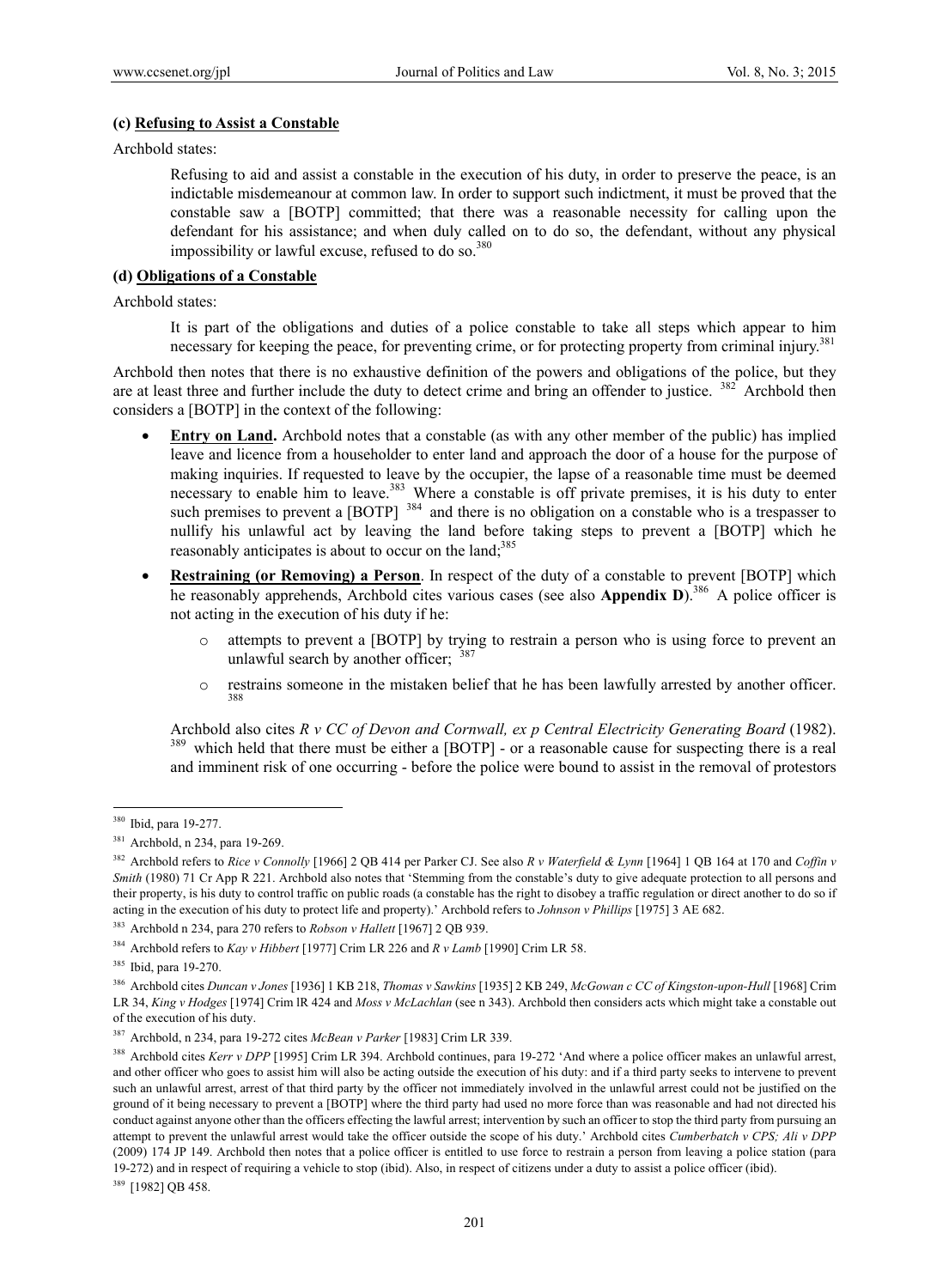from a site the Board had the right to eject them from.390

*If references to a BOTP in these instances (a)-(d) above, were removed - as being less intelligible than a reference to the criminal law - what should they be replaced by?* 

# **21. Replacing References to a BOTP – Constable's Basic Duty**

It is asserted that references to BOTP should be replaced with respect to the matters in **20**, in a way that is absolutely clear and intelligible both to constables and to those assisting them. After all, if a constable - or a citizen - does not know what legal powers they have, the result is likely to be confusion, as well as a failure to act to prevent crimes. These matters will now be considered in this section and sections **22-4.** As to the basic duty of a constable, Archbold states it is his duty to:

take all steps which appear to him necessary for keeping the peace, for preventing crime, *or for protecting property from criminal injury.* (*italics supplied*)

As to a statutory formulation of this:

- The wording in Archbold in italics is covered by the reference to '*preventing crime'.* Thus, it is superfluous;
- Similarly, since '*keeping the peace'* is the same as '*preventing crime'*, it is asserted that legislation should provide that it is the duty of a constable '**to do his best to prevent the commission of crime;**'
- Such wording which follows that of Watkins LJ in *Howell* (1981)<sup>391</sup> one would suggest, is more intelligible. Also, it is something that most members of the public (and, indeed, Parliament who represent them) would expect constables to do: to stop crimes being committed. Further, it is not just what might '*appear to him*' [i.e. the constable] necessary. It is (one would assert) a duty which should exist regardless of his own view. In short, the job of the police is to uphold the criminal law.

*In conclusion, this common law duty should be replaced by a statutory one. One which provides that it is the duty of a constable 'to do his best to prevent the commission of crime.'* 

#### **22. Replacing References to a BOTP – Constable: Arrest Without Warrant**

### **(a) Decision in Howell (1981)**

The reference to BOTP *generally* is now the same as a reference to the criminal law. However, in *Howell* (1981), Watkins LJ proposed a definition of BOTP in the context of making an arrest without a warrant:

*We are emboldened to say that there is a [BOTP] whenever harm is actually done or likely to be done to a person or in his presence to his property or a person is in fear of being so harmed through an assault, an affray, a riot, unlawful assembly or other disturbance*. <sup>392</sup>

A problem with the *Howell* definition it that it is nebulous in scope (e.g. what does '*other disturbance*' mean?) This is not helpful since it is vital that the police (and, even more so, citizens) know exactly when they have the power to arrest - and it should not be for court cases to have to retrospectively determine it. Watkins LJ considered that the '*public interest'* dictated that the police should have a fairly extensive power to prevent

<sup>&</sup>lt;sup>390</sup> Archbold, n 234, para 19-274 continues 'But, according toTempleman LJ, they would be entitled to assist at an earlier stage 'In addition to other powers possessed by the police, they are entitled to enter on private land at the invitation of the owner or…of any person who himself has a right to be on the land. The board are entitled to enter on the site and complete the survey and they are entitled to invite the police to enter on the site to assist the board to establish conditions under which the board will be able to complete the survey without the outbreak of violence taking place.' Lawton LJ did not go so far: he said that in the event the protestors did allow themselves to be removed without struggling or causing uproar the police would have no reason for taking action and should not do so.' Also, Archbold notes the right of a constable to use reasonable force when responding to a request under the Licensing Act 2003 (para 19-274).

<sup>&</sup>lt;sup>391</sup> See Watkins LJ in *Howell* (1981) 'The public expects a policeman not only to apprehend the criminal but *to do his best to prevent the commission of crime*, to keep the peace in other words.' (*italics supplied*). See also **17**. Also, *Humphries v Connor,* n 344, pp 8-9 per Fitzgerald J 'With respect to a constable, I agree that his primary duty is to preserve the peace; and he may for that purpose interfere, and in the case of an affray, arrest the wrongdoer; or, if a [BOTP] is imminent, may; if necessary, arrest those who are about to commit it, if it cannot otherwise be prevented.' See also *Thomas v Sawkins,* n 386, at p 254 *per* Hewart CJ 'the powers and duties of the police are directed, not to the interests of the police, but to the protection and welfare of the public.' Also, *R v CC of Devon and Cornwall,* n 336, at p 471A per Lord Denning 'It is to my mind within the authority of the police to intervene to prevent any criminal offence being committed in their presence, where the offender fails or refuses to give, or avoids giving, his name and address. Even though the [law] does not give a power of arrest, the law says that a police officer can do whatever is necessary by way of restraint to prevent a criminal offence being committed or continued.' See also *Rice v Connolly,*  n 382, per Parker CJ at p 419 and *Glasbrook Bros Ltd v Glamorgan CC* [1925] AC 270, 285 per Viscount Finlay 'There is no doubt that it is the duty of the police to give adequate protection to all persons and their property.'

<sup>392</sup> See n 328, p 37.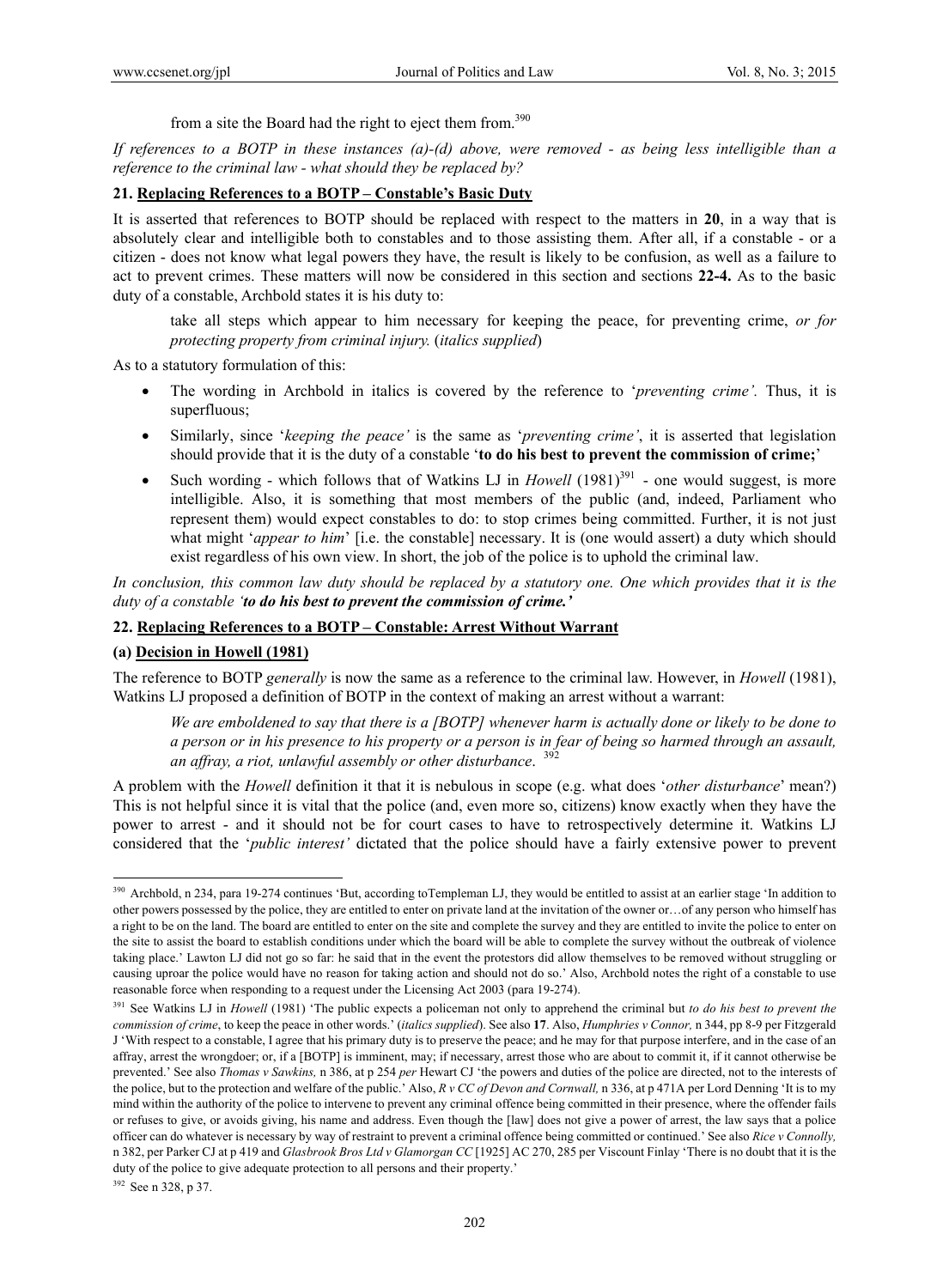BOTP.<sup>393</sup> One would agree - and this is reflected in the PACE, s 24 which makes statutory provision in respect of a constable's ability to arrest without a warrant.

### **(b) PACE 1984, s 24**

This section provides that:

(1) A constable may arrest without a warrant - (a) anyone who is about to commit an offence; (b) anyone who is in the act of committing an offence; (c) anyone whom he has reasonable grounds for suspecting to be about to commit an offence; (d) anyone whom he has reasonable grounds for suspecting to be committing an offence;

(2) If a constable has reasonable grounds for suspecting that an offence has been committed, he may arrest without a warrant anyone whom he has reasonable grounds to suspect of being guilty of it.

(3) If an offence has been committed, a constable may arrest without a warrant - (a) anyone who is guilty of the offence; (b) anyone whom he has reasonable grounds for suspecting to be guilty of it.

However, this power is limited.<sup>394</sup> It is also subject to certain preserved powers of arrest.<sup>395</sup> In conclusion, pursuant to s 24, a constable may arrest without warrant:

(a) a person who:

- has committed an offence (ss 3); or
- is about to commit one (ss 1); or
- is committing one (ss 1)

Or,

(b) a person a constable has *reasonable* grounds for *suspecting*:

- has committed an offence (ss 3) or
- is about to commit one (ss 1); or
- is committing one (ss 1)

Or,

 $\overline{a}$ 

(c) a person a constable has *reasonable* grounds for *suspecting:*

• has committed a (reasonably) suspected offence (ss 2).

Formulating s 24 in this way makes it more coherent. The question then is whether any common law power is necessary since it is covered by the above.

#### **(c) Comparison of Common Law & PACE 1984, s 24**

The common law gives a constable the power to arrest without warrant where (*underlining supplied*):

- (a) a [BOTP] is committed in the presence of the person making the arrest, or
- (b) the arrestor reasonably believes a [BOTP] will be committed in the immediate future by the person

<sup>&</sup>lt;sup>393</sup> Ibid, p 36 per Watkins LJ 'To deny him [a constable], therefore, the right to arrest a person who he reasonably believes is about to breach the peace would be to disable him from preventing that which might cause serious injury to someone or even to many people or to property. The common law, we believe, whilst recognizing that a wrongful arrest is a serious invasion of a person's liberty, provides the police with this power in the public interest.' See also citations in n 391.

<sup>&</sup>lt;sup>394</sup> Sub-section (4) provides 'But the power of summary arrest conferred by [ss (1)-(3)] is exercisable only if the constable has reasonable grounds for believing that for any of the reasons mentioned in [ss (5)] it is necessary to arrest the person in question.' Sub-section 5 provides: 'The reasons are (a) to enable the name of the person to be ascertained (in the case where the constable does not know, and cannot readily ascertain, the person's name, or has reasonable grounds for doubting whether a name given by the person as his name is his real name); (b) correspondingly as regard's the person's address; (c) to prevent the person in question (i) causing physical injury to himself or any other person; (ii) suffering physical injury; (iii) causing loss of or damage to property; (iv) committing an offence against public decency (subject to subsection (6)); or (v) causing an unlawful obstruction of the highway; (d) to protect a child or other vulnerable person from the person in question; (e) to allow the prompt and effective investigation of the offence or of the conduct of the person in question; (f) to prevent any prosecution for the offence from being hindered by the disappearance of the person in question.' Sub-section (6) provides '[ss 5(c)(iv] applies only where members of the public going about their normal business cannot reasonably be expected to avoid the person in question.'

<sup>395</sup> See Archbold, n 234, para 15-172. It refers to: (a) Emergency Powers Act 1920, s 2; (b) Prison Act 1952, s 49; (c) Visiting Forces Act 1952, s 13; (d) Children and Young Persons Act 1969, s 32; (e) Immigration Act 1971, s 24(2), sch 2, paras 17, 24 & 33 and Sch 3, para 7; (f) Bail Act 1976, s 7; (g) Reserve Forces Act 1980, sch 5; (h) Mental Health Act 1983, ss 18, 35(10), 36(8), 136(1) & 138; (h) Repatriation of Prisoners Act 1984, s 5(5).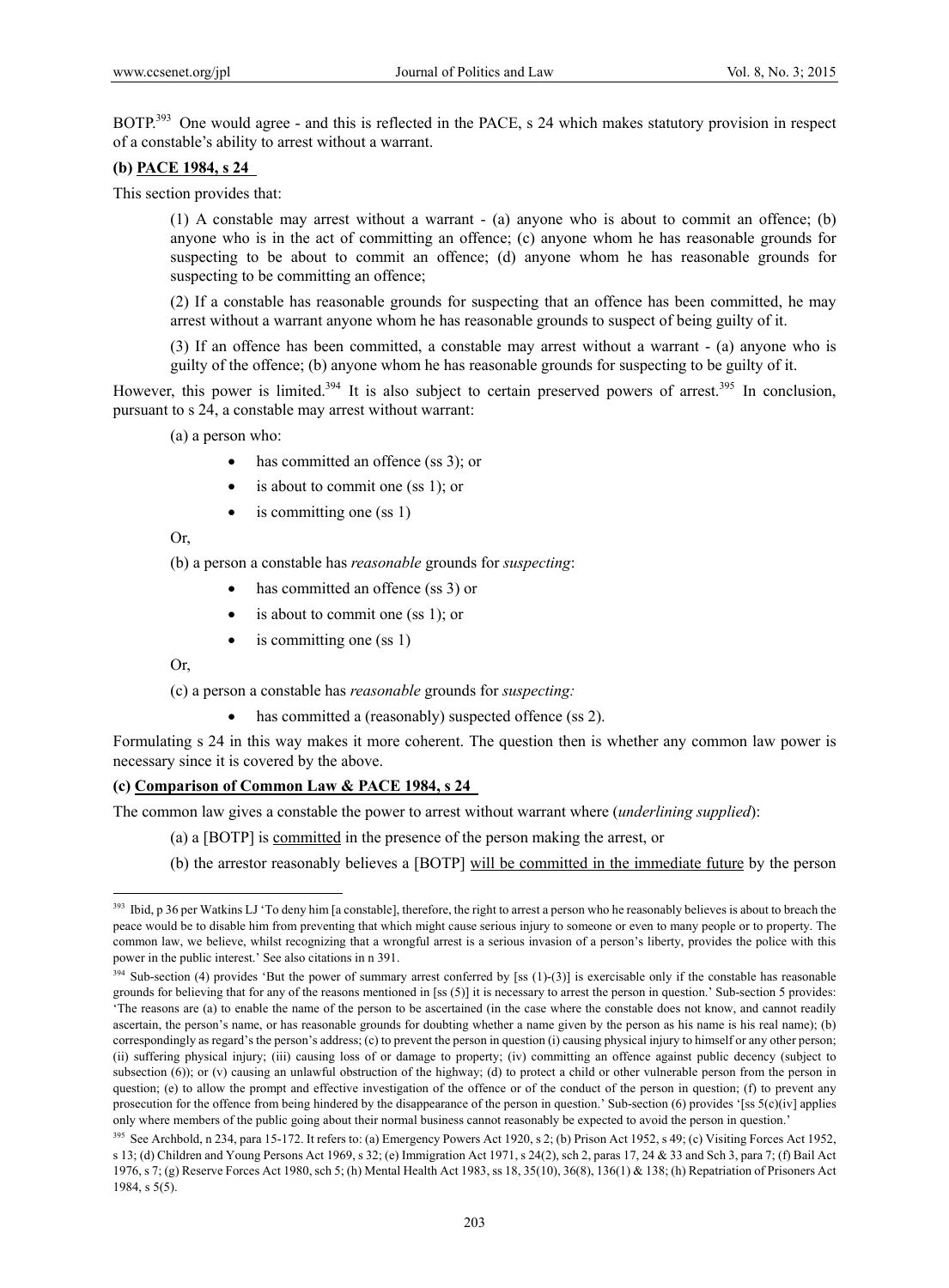arrested - although he has not yet committed any [BOTP]; or

(c) where a [BOTP] has been committed and it is reasonably believed a renewal of it is threatened.

Section 24 is wider than the common law power in that an '*offence'* covers any BOTP. Further:

- as to (a), s 24 is wider since a constable can arrest for an offence even if not committed in his '*presence*';
- as to (b), s 24 refers to a person a constable has '*reasonable grounds for suspecting*' is '*about to commit*' an offence (s 24(1)). The common law refers to one a constable '*reasonably believes will be committed in the immediate future*.' It is asserted '*reasonable grounds*' and '*reasonably believes*' is the same. And that, '*about to commit*' is the same as '*will be committed in the immediate future'*. Indeed, in both cases, the s 24 wording seems clearer;
- as to (c), s 24(3) refers to where an offence has been committed; the common law to one where a *'renewal'* is threatened. It is asserted that s 24 covers the latter since an offence has already been committed. Further, a '*renewal'*, in any case, falls within s 24(1), because a constable could assert he had reasonable grounds for suspecting an offence was '*about to be committed*' - renewal or not. In fact, even with the common law power (c) is not required, since (a) covers (c).

In conclusion, s 24 is wider than the common law power -covering any offence and not just a BOTP. Also, there is manifest duplication with (a) and (b) of the common law power. And, although the common law power of (c) is formulated rather differently (referring to a '*renewal*'), it is actually covered by s 24. Even if not, s 24 should be amended - rather than leave constables (and the courts) to struggle with two separate classifications of the power to arrest without warrant.

*In conclusion, the PACE Act 1984, s 24 should contain the only provisions on a constable's arrest without a warrant - in the interests of clarity. Thus, the common law power should be abolished. Further any preserved powers of arrest 396 should be inserted into s 24.* 

### **23. Replacing References to a BOTP – Constable: Power of Entry**

Archbold notes that a constable has authority to:

- enter private property to prevent a BOTP (and being a trespasser does not affect this) (see **20**);
- restrain/remove a person to prevent a BOTP.

As with arrest without warrant, both these common law powers refer to a BOTP and it would be anomalous (if not absurd) if a constable's power to arrest was *less* than that of restraint/removal. The problem, however, in the common law is that these latter two powers have not been dovetailed with that of an arrest without warrant. Nor, indeed, with each other. Thus, confusion reigns.

- **Restraint/Removal**. It is asserted that the power of restraint/removal should be the same as that of arrest since both are a form of detention - not least for the offence of '*false imprisonment*'. 397 Further, in practice, '*restraint'*, '*removal*' and '*arrest*' all have the same common purpose - to prevent people committing - or threatening to commit - crimes. The case of *R v CC of Devon and Cornwall, ex p Central Electricity Generating Board* (1982) 398 held that there must be either a BOTP - or a reasonable cause for suspecting there is a real and imminent risk of one occurring - before the police were bound to assist in the removal of protestors from a site the owner had the right to eject them from. If the same *scenario* occurred today, the police could arrest without warrant under the PACE Act 1984, s 24(3) since the protestors had committed an offence.<sup>399</sup> Thus, the police could as easily arrest, as restrain/remove them from the site. Indeed, for restraint/removal not to have the same pre-requisites as arrest without warrant is (it is asserted) simply to invite legal nuances and hair-splitting - as well as endless court cases;
- **Entering Private Property**. The police should have the power to stop crimes, including when they trespass on private property. However, to legally permit the police to enter private property without a

 $\overline{a}$ 396 See n 395.

<sup>397</sup> See McBain, n 106.

<sup>398</sup> See n 336.

<sup>&</sup>lt;sup>399</sup> Town and Country Planning Act 1971, s 281(2).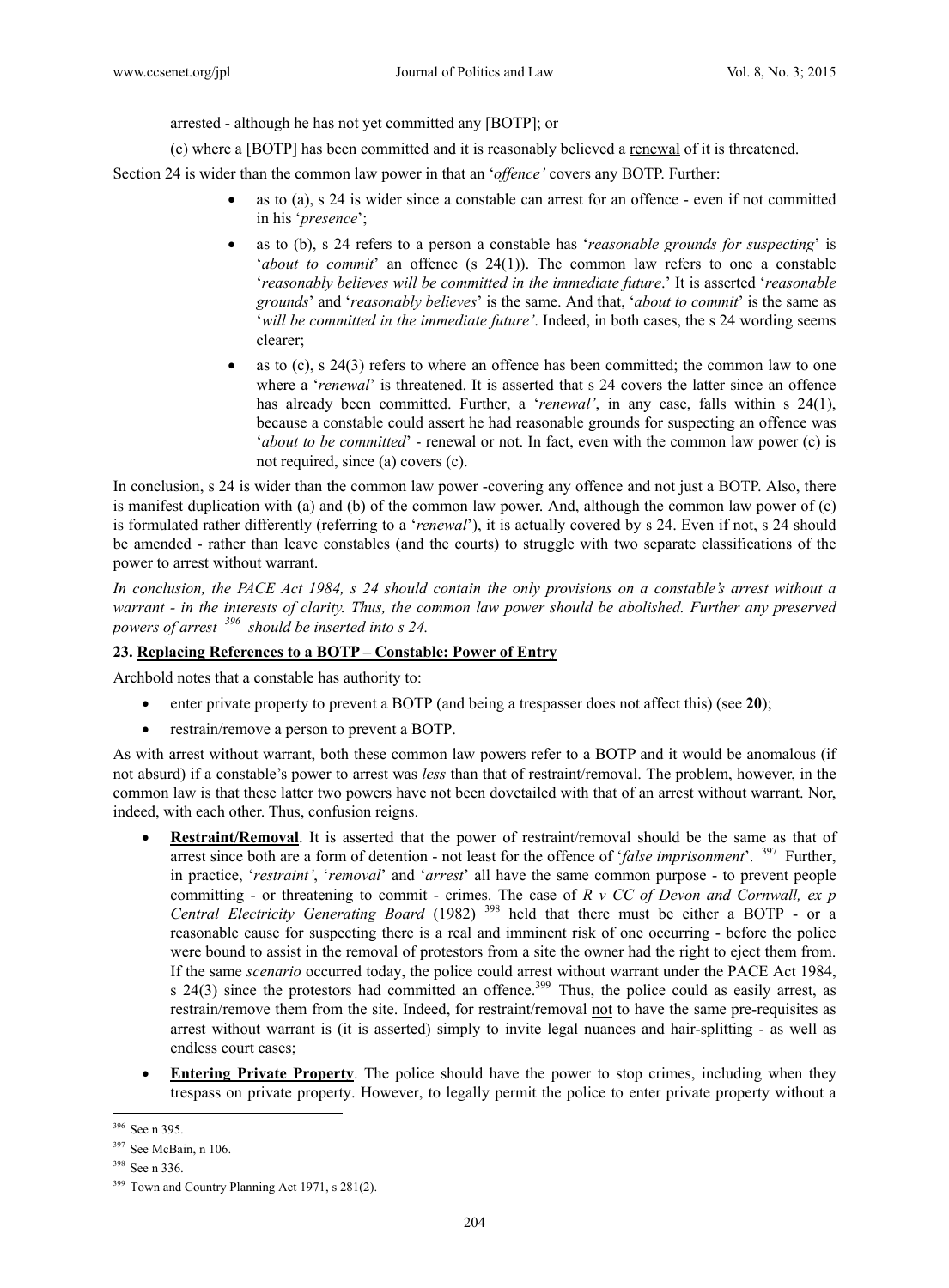warrant for every offence (even street offences) would seem unduly wide. It is asserted this, therefore, should be limited only to indictable offences. However, this is covered by the PACE Act 1984, s 17 and it is asserted that the latter is an adequate statement of the law such that an additional right to enter to '*deal with or prevent*' a BOTP, by virtue of a common law power, is not required, being already covered (and, if not, s 17 should simply be amended). $400$ 

*In conclusion, it is asserted that common law powers to restrain/remove should be abolished - and the PACE Act 1984, s 24 be amended to refer not just to arrest without warrant but also include the restraint/removal of a person. In the case of entering private premises, the common law power should now be abolished, s 17 being amended, if necessary.* 

#### **24. Replacing References to a BOTP – Citizen's Arrest & Assistance**

Two matters need to be considered:

#### **(a) Citizen's Arrest**

 $\overline{a}$ 

It is right, and proper, that citizens should help uphold the criminal law.

- **Frankpledge.** In medieval times, because there were very few constables (and many were ineffective) British subjects had extensive obligations *vis-à-vis* the maintenance of the '*king's peace'*. Under the system of frankpledge - which existed in Anglo-Saxon times and which continued into medieval times they swore to uphold the peace. And, they were under surety to ensure that the other members of the tithing (or *tenmentale* or ten families) to which they belonged, did the same;<sup>401</sup>
- **Hue & Cry**. Further, under the obligation of '*hue and cry*', all citizens were obliged to chase and catch those who broke the '*peace*'. This was especially so in the case of murder, theft, burglary, riots, unlawful assemblies, routs and affrays.

By the 19th century frankpledge and hue and cry were obsolete. Thus, the obligation of the citizen *vis-à-vis* catching criminals was uncertain. So, too, their independent power of arrest.

- In *Walters v WH Smith & Son Ltd* (1914),<sup>402</sup> Reading CJ held to justify an arrest a private citizen must show that the particular felony for which he arrested was, in fact, committed (in this case a citizen arrested another on suspicion he had stolen a book, which turned out to be inaccurate).
- It seems that Reading CJ thought that he was deciding this matter for the first time and it was a pity that the early law on the citizen's powers of arrest under hue and cry and - indeed - their obligations (and protections) were not cited to him.403

Be that as it may, today, there is a well-established - and well equipped - police force to handle matters in most instances and they usually are on the scene quickly. Further, citizens who '*have a go*' may often mis-understand the situation - or injure themselves or others.<sup>4</sup>

<sup>400</sup> The PACE Act 1984, s 17 (1)(b) enables entry by a constable for the purpose of '*arresting a person for an indictable offence*'. Thus, entry to arrest a person for having committed such an offence overlaps with that of the common law power to arrest where a person has committed a BOTP and the Act should now supercede the common law power which should be abolished. If necessary, however, s 17(1)(b) should be amended to also provide '*or to prevent an indictable offence being committed*.' which is presently provided in the common law power to 'prevent' a BOTP (see s 17(6)).

<sup>401</sup> Blount, n 133 (*freiburgh*) 'Every man in [the] kingdom was associated in a decennary, that is, in a company of ten families, who were pledged or bound to each other to keep the peace and observe the laws, and if any offence was done by one, the other nine were to answer it; that is, if the criminal fled from justice, they had thirty days allowed to apprehend him; if he was not taken in that time, then he who was the *friburgh* (that is the principal pledge) of the ten should take [in all 12 men] to purge themselves and their *friburgh* of the forfeiture and flight of the criminal…' (*tenmentale*) 'These ten men were bound for each other to preserve the *public peace*, and if either of them was guilty of a breach of the peace, the other nine were to make satisfaction, or to bring the criminal to justice.' (*italics supplied*)

<sup>402 [1914] 1</sup> KB 595. Also, (1914) 30 LQR, p 146. See also *R v Self* (1992) 95 Cr App R 42 (citizen's arrest under the PACE Act 1984, s 24. In this case the person whom citizen's sought to arrest had committed no offence. Therefore, he committed no assault on those who sought to arrest him).

<sup>&</sup>lt;sup>403</sup> Citizens who arrested an innocent man by hue and cry were protected since it was regarded as a fresh suit. To obtain redress the man had to discover the author of the false report. See McBain, n 106, fn 92; Coke, n 175, vol 3, pp 117-8 and Hale (*History*), n 198, vol 2, p77.

<sup>404</sup> See *R v CC of Devon and Cornwall,* n 336, p 473 per Lawton LJ 'There are many reasons why self-help should be discouraged.' These included (in his own judicial experience)'as soon as one person starts to, or makes to, lay hands on another, there is likely to be a [BOTP].'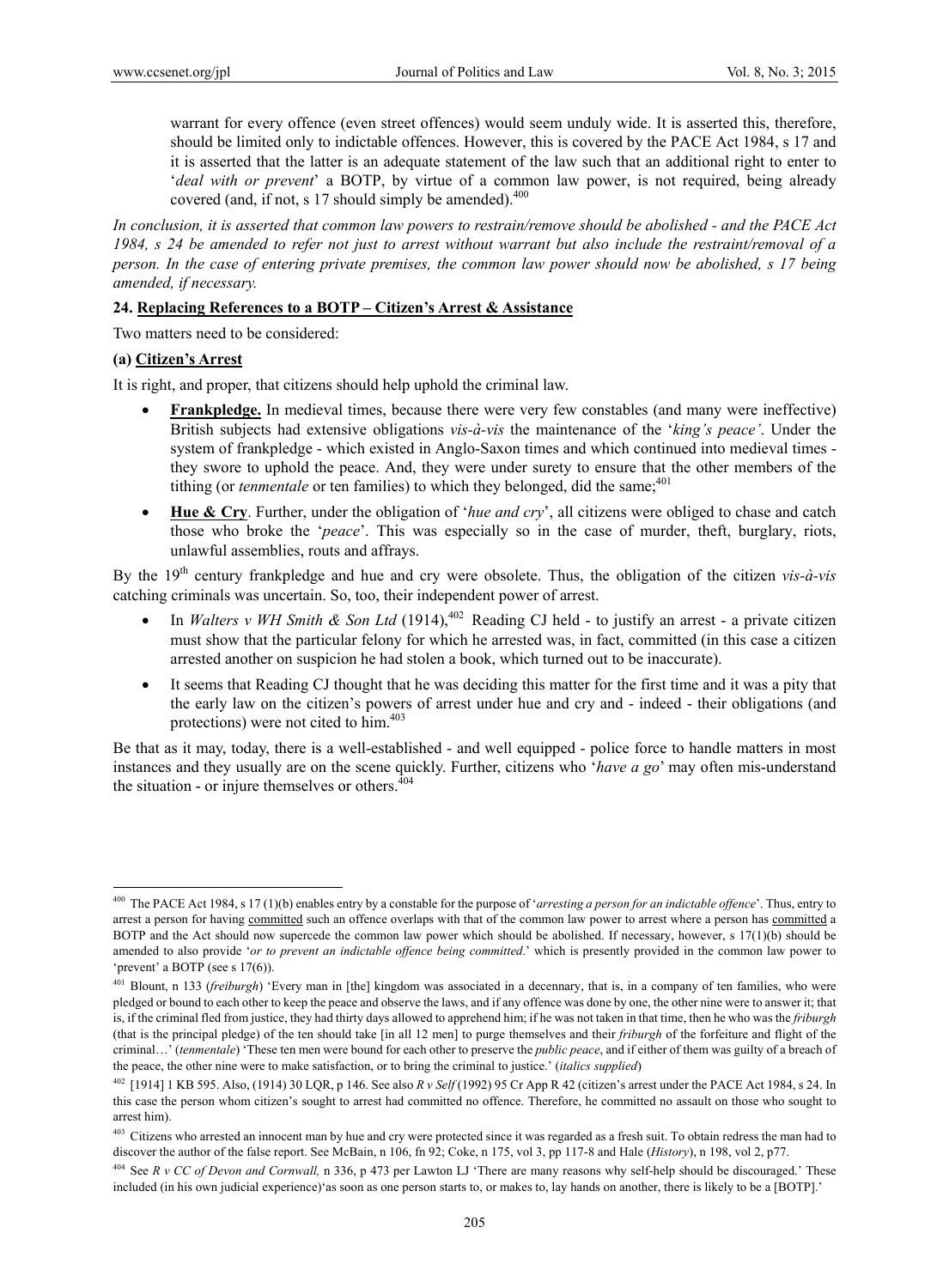- As it is, the PACE 1984, s 24A makes provision for any person arresting without warrant.<sup>405</sup> However, this power is limited; $406$
- Given this statutory power which covers any '*indictable offence' -* it is asserted there is no need for a wider power at common law;
- As it is, it would seem that, in general, the public only '*have a go*' in respect of offences such as theft, burglary, criminal damage and offences of violence (where another person is being attacked). These are adequately referred to in s 24A(4).

### **(b) Refusing to Assist a Constable**

Archbold notes that refusing to assist a constable in the execution of his duty to preserve the peace, is an indictable misdemeanour. A previous article has considered this crime and it has asserted that - in modern times this crime should be restricted to a refusal to assist with respect to certain crimes only.<sup>407</sup> Also, it should only apply to males aged between 16-60 who are physically capable of assisting and who do not otherwise have a lawful excuse.

*In conclusion, a citizen's common law power to arrest without warrant should be abolished since PACE, s 24A is sufficient. Also, the obligations of frankpledge and hue and cry, should be abolished. Further, the crime of refusing to assist a constable should be limited to certain (listed) crimes.* 

### **25. Replacing References to a BOTP**

*In conclusion, it is asserted that references to BOTP should be excised from the criminal laws since they are confusing. And, that the legal concepts of: (a) frankpledge and (b) hue and cry, should be abolished, being obsolete. Instead, the law in this area should be simplified and made more intelligible. Thus,* 

- *a constable should have a duty (enshrined in legislation) to '***to do his best to prevent the commission of crime***';*
- *the common law power of a constable to arrest without warrant should be abolished the matter being adequately covered by the PACE Act 1984, s 24 (or, if needs be, the latter amended to incorporate any additional common law power);*
- *the common law power of a citizen to arrest without warrant should be abolished the matter being adequately covered by the PACE Act 1984, s 24A;*
- *the common law powers of a constable to restrain and remove should be the same as under the PACE Act 1984, s 24 - with the latter amended to include it;*
- *the power of a constable to enter private property should be abolished the matter being adequately covered by the PACE Act 1984, s 174 (or, if needs be, the later amended to incorporate any additional common law power).*

### **26. Justice of the Peace Act 1361**

### **(a) Wording of Act**

 $\overline{a}$ 

As well as the instances considered in **21-4,** the concept of BOTP is dealt with in the JPA 1361(still extant). It provides:

*First, that in every county of England shall be assigned for the keeping of the peace, one lord, and with him three or four of the most worthy of the county, with some learned in law,* …

and they shall have power to restrain the offenders, rioters, and all other *barrators* and to pursue, arrest, take, and chastise them according to their trespass or offence; and to cause them to be imprisoned and

<sup>&</sup>lt;sup>405</sup> Section 24A(1) 'A person other than a constable may arrest without a warrant - (a) anyone who is in the act of committing an indictable offence; (b) anyone whom he has reasonable grounds for suspecting to be committing an indictable offence. (2) Where an indictable offence has been committed, a person other than a constable may arrest without a warrant - (a) anyone who is guilty of the offence; anyone whom he has reasonable grounds for suspecting to be guilty of it.'

<sup>&</sup>lt;sup>406</sup> Section 24A(3) provides 'But the power of summary arrest conferred by [ss (1) & (2)] is exercisable only if (a) the person making the arrest has reasonable grounds for believing that for any of the reasons mentioned in [ss (4)] it is necessary to arrest the person in question; and (b) it appears to the person making the arrest that it is not reasonably practicable for a constable to make it instead.' Sub-section (4) provides 'The reasons are to prevent the person in question – (a) causing physical injury to himself or any other person; (b) suffering physical injury; (c) causing loss of or damage to property; or (d) making off before a constable can assume responsibility for him.' Sub-section (5) provides 'This section does not apply in relation to an offence under Part 3 or 3A of the Public Order Act 1986.'

 $407$  See n 106. See also ns 370 (detention short of arrest) and 372 (detention).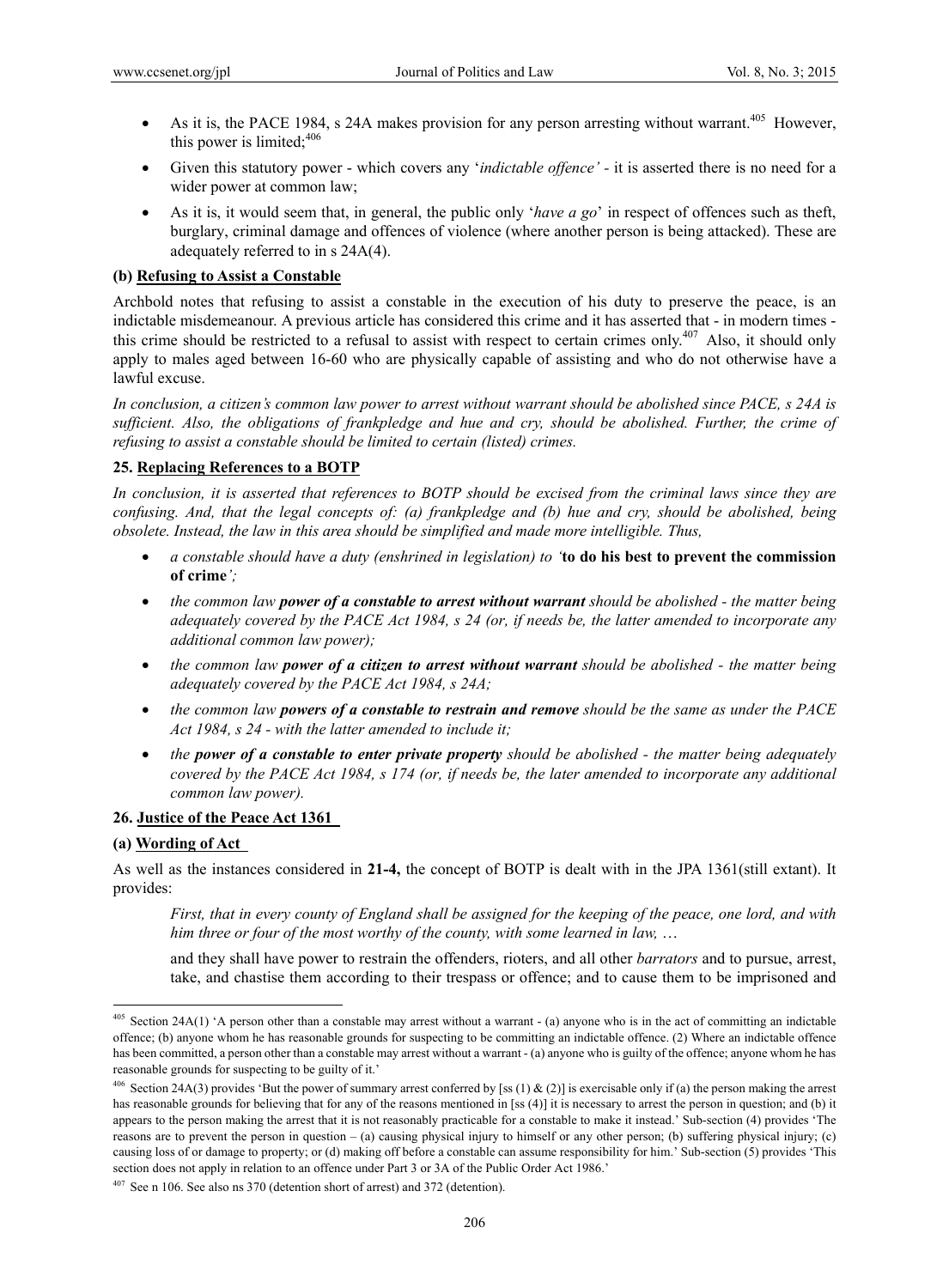duly punished according to the law and customs of the realm, and according to that which to them shall seem best to do by their discretions and good advertisement, …

and to take and arrest all those that they may have found by indictment, *or by suspicion*, and to put them in prison,

and to take all of them that be [not] of good fame, where they shall be found, sufficient surety and mainprise of their good behaviour towards the king and his people, and other duly to punish;

*to the intent that the people be not by such rioters or rebels troubled nor endangered, nor the peace blemished, nor merchants nor other[s] passing by the highways of the realm disturbed, nor put in the peril which may happen [alternative translation, put in fear by peril which might happen] of such offenders* (*wording divided for ease of reference, wording in italics obsolete)*.

This Act was almost certainly the result of disorders committed in England by English soldiers, returning from France after the treaty of *Bretigny*, many of whom became rogues and vagabonds.<sup>408</sup> Further, it does not satisfy modern modes of drafting being repetitious and somewhat rambling. A previous article has argued that this Act should now be repealed  $\frac{409}{9}$  since it is obsolete - given that, today, under more modern legislation:

- JP's are not limited to '*three or four*' for each county. Nor are some '*learned in law';*
- JP's no longer, themselves, '*restrain*', '*pursue*' '*arrest*' or '*take*' offenders by indictment or suspicion (the latter is also obsolete), leaving this to the police;
- The power of JP's to punish ('*chastise*', '*duly to punish'*, '*put…in prison'*) is provided for by the Magistrates' Courts Act 1980, as is their power to require recognizances and sureties (that is, to require the principal or a third party, to post a bond) for BOTP or good behaviour.

However, this Act has not been repealed to date since it is thought that it is the basis for JP's power to bind over for good behaviour (it has never been asserted it is the source of the power to bind over for BOTP since it has been accepted that JP's had this by way of commission prior to this Act).

### **(b) Binding over for Good Behaviour**

In a previous article, it has been asserted that:

- the proposition that the 1361 Act is the source of the power to bind over for good behaviour (*bon porte, good abearing*) is inaccurate since it is likely that such a power existed well before this Act (possibly, from 1281 or earlier) 410 by way of *commission*. 411 Thus, this power was not a wholly new device provided for in the Act;
- $\bullet$  in any case, the courts  $412$  have consistently maintained that whether or not the power to bind over for good behaviour is - or is not - derived from this Act is irrelevant - since it has been exercised for hundreds of years. Indeed, a commission of 1364 expressly contains such a power.<sup>413</sup>

Further, the Justice of the Peace Act 1968 ('**JPA 1968'**), s 1(7) provides:

It is hereby declared that any *court of record having a criminal jurisdiction* has, as ancillary to that jurisdiction the power to bind over to keep the peace and power to bind over to be of good behaviour, a

 $\overline{a}$ 

410 Ibid, p 12, n 85.

<sup>408</sup> GSMcBain, *Modernising English Criminal Law* (2010) Coventry LJ, vol 15, issue no 2, p 9. The treaty was signed on 25 May 1360 between Edward III (1327-77) and John II of France (1350-64). It was ratified on 24 October 1360 as the Treaty of Calais. See also J Bellamy, *Crime and Public Order in England in the later Middle Ages* (1973), p 6 (after the treaty of Bretigny) 'In 1362 there was great clamour about the committing of felonies and trespasses and the excesses of officials. There were reports of large numbers of vagabonds congregating in a warlike manner, as it was put, and living from ambush and pillage in Staffordshire, while felons were thought to be unusually thick on the ground in Devon.' Bellamy cites *William Salt Archeological Society*, xiv (1893), p 112 and the *Calendar of the Patent Rolls*, 1361-1364 (Record Commission), vol 12, pp 282, 396.

 $409$  Ibid.

<sup>&</sup>lt;sup>411</sup> For the revision Commission to JP's 1590 (with minor amendment), see Burn ( $1<sup>st</sup>$  ed, 1755), n 213, vol 2, p 69 'to cause to come before you, or any one of you, all those who to any one or more of our people concerning their bodies or the firing of their houses have used threats, to find sufficient security for the peace, or their good behaviour, towards us and our people; and if they shall refuse to find such security, then them in our prisons until they shall find such security to cause to be safely kept.'). See also Holdsworth, n 35, vol 1, p 670. For earlier ones, see Putnam, n 178.

<sup>412</sup> Ibid, p 13. See *Lansbury and Riley* [1914] 3 KB 229. Also, *Sheldon v Bromfield Justices* [1964] 573, 577 per Parker CJ 'It is well known that justices have power pursuant to their commission or pursuant to the [JPA 1361], to bind over all persons brought before them.' Also, *Ex p Metropolitan Police Commissioner*, n 274, p 675 per Goddard CJ.

<sup>413</sup> Ibid, p 12, n 88.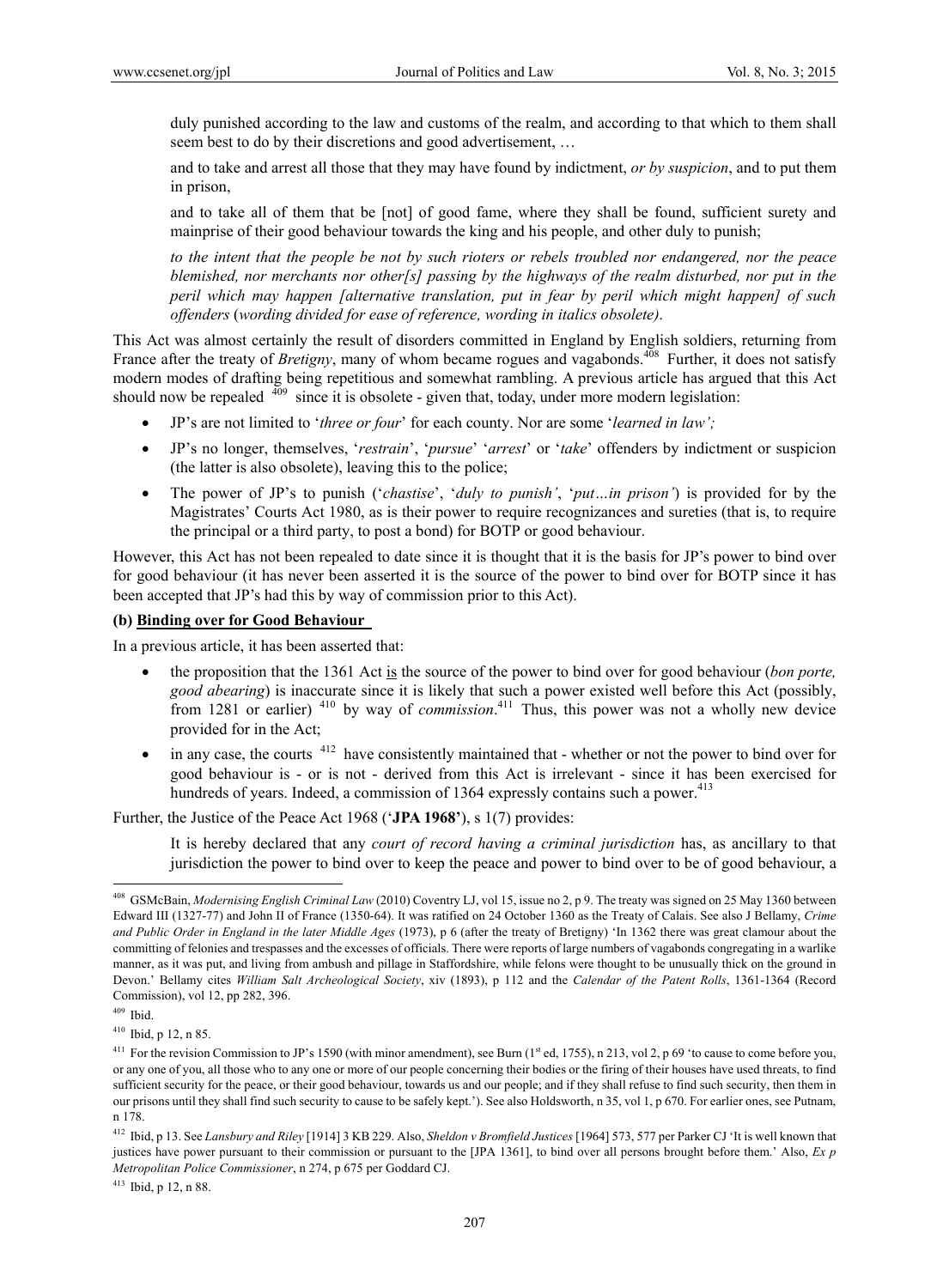$\overline{a}$ 

person who or whose case is before the court, by requiring him to enter into his own recognizances or to find sureties or both, and committing him to prison if he does not apply (*italics supplied*)

It is asserted that this section clearly supplants that in the JPA 1361 since it is irrefutable that JP's have (and exercise) a *criminal jurisdiction*. But are they a *court of record*? In times past, JP's performed a wide variety of functions, some civil as well as criminal (fixing carriage and innkeepers' rates for example). <sup>414</sup> However, it has been held for hundreds of years that, when JP's acted in a criminal capacity they were justices of record including in the case of taking a recognizance or surety for a BOTP or for good behaviour. Thus:

- **Court of Record**. In 1581, in his work on JP's (*Eirenarcha*), Lambard noted that JP's were judges of record. <sup>415</sup> So did Dalton in 1618 (repeated in all subsequent texts until the final edition in 1746).<sup>416</sup> So did Coke in his *Treatise of Bail and Mainprize,* 417 citing a Yearbook case in 1523.418 So did Pulton in 1609. <sup>419</sup> So did Burn in the first edition of his very popular work in 1755.<sup>420</sup> Indeed, it seems impossible to find any legal writer who finds otherwise;
- **Recognisance or Surety for BOTP and Good Behaviour**. Such a recognizance has always been a matter of record, since that is exactly what happened. The amount that would otherwise be forfeit to the

<sup>416</sup> Dalton, n 187, p 6 'Justices of peace are judges of record, appointed by the king to be justices within certain limits, for the conservation of the peace, and for the execution of divers things comprehended within their commission, and within divers statutes committed to their charge. Now first that the justices of peace are judges of record (yea that every justice of the peace by himself is a judge of record, and one upon whose sole report and testimony, the law reposes itself very much) appears more plainly, if you observe these things following...He may take a recognizance (for the peace *etc*) which is a matter of record, and which none can do but a judge of record.' Ibid, p 4 'They be called justices (of the peace) because they be judges of record, and withal to put them in mind (by their name) that they are to do justice…' Ibid, p 142 'the justice of peace he being a judge of record.' See also Fitzherbert, n 177,(1538 ed), fo 7 'he is a justice of record.'

417 W Hawkins, *Three Law Tracts* (Professional Books Ltd, 1982), p 290 'the opinion of the whole court in 18 H 8 16 where it is said, that a justice of peace is a judge of record, and therefore ought to proceed upon that thing which is judicially before him of record.'

418 See 14 Hen 8 pl 3 Vulgate folio 161-16b (1523), Seipp no 1523.003ss (119 SS 142-3) Common Pleas. False Imprisonment. Ibid 'it was likewise agreed by the whole court in that case, that a [JP] cannot make out a warrant to arrest any man of suspicion of felony, before he be therefore indicted; and yet it is there agreed, that he may make a warrant against one before any record thereof; and this does nothing impugn that which has been said, *exceptio probat regulam*, if the [JP] should stay the arresting of such persons as would break the peace before they were certified thereof by matter of record, the [BOTP] should never have been prevented: for before it be broken, there cannot any record be made thereof etc.' Seipp Index note ' Baker: In False Imprisonment, the defendant pleaded by way of justification that a [JP] had issued a warrant directing him to arrest the plaintiff for felony, which he did. The plaintiff asked how he should reply, his case being that the warrant was issued after the arrest and therefore void. Fitzherbert J. raised the point that a [JP] may not issue a warrant to arrest someone before he is indicted. The court held that, even if the justice could not issue such a warrant, it was a justification for the officer who executed it, since it was not for the officer to question its validity. Issue was joined, but there is no record of any trial.' David Seipp (a professor at Boston university) has put translations of most of the 22,000 Yearbook cases online in the form of an Index. See www.bu.edu/law/faculty/scholarship/yearbooks). <sup>419</sup> Pulton, n 185, p 17 '[JP's] before the reign of king Edward the third [1327-77] were called conservators of the peace, and sithence [since then] they have been termed justices of peace, because they be judges of record, or otherwise they be named commissioners of the peace, because they have and derive their authority by the king's commission.' The certificate of the release of a recognizance was also a matter of record. Ibid, p 21 ('that certificate being of record.').

 $420$  Burn, n 213, vol 2, p 66 'Justices of the peace are judges of record, appointed by the king to be justices within certain limits, for the conservation of the peace, and for the execution of divers things comprehended within their commission, and within divers statutes committed to their charge.'

<sup>414</sup> JA Sharpe, *Crime in early Modern England 1550-1750* (1984), p 28 'Almost from the office's inception, statutes were passed adding to its duties and powers, perhaps 300 of them between the mid fourteenth and late sixteenth centuries. Throughout the period under discussion, the [JP] played a vital role in both law enforcement and county administration in general. The solitary justice was empowered to conduct the preliminary examination of suspects and witnesses in cases of felony, take recognizances, commit suspected felons to prison, and bind over the unruly to be of good behaviour; he was to stop affrays, conserve rivers, and enquire into apprenticeships disputes and differences between master and servant; he could also take steps to suppress vagabonds, rogues, nightwalkers, nocturnal hunters in masks, and players of unlawful games; bind over soldiers who has sold their arms; equipment, or horses to appear at the sessions, or imprison them; he could deal in a similar fashion with those spreading false rumours; seize the goods of gypsies, search wax manufacturers for illicitly made candles, examine and bind over recusants, enquire into poaching cases, and have complaints about suits arising in the county courts referred to him; he could also, in times of dearth, supervise the sale of corn and the production of malt and, in the appropriate counties, control Thames watermen. Two or more justices acting together had yet wider powers. They could look into cases of embracery and maintenance, riots, and poor scholar begging for fees; their local government functions included fixing poor rates and supervising the repair of highways, and appointing overseers of cloth; they were empowered to take action against Jesuits and tax-evaders, take bail, grant alehouse licences, regulate the weights and measures used for tradesmen, and licence pedlars or players; they were also to determine paternity in bastardy cases, order maintenance payments, and assess robbery rates. These statutory powers were wide enough, but the justice also possessed extensive theoretical powers to hear and determine all forms of felony.' For a list in 1911, see GG Alexander, *The Administration of Justice in Criminal Matters in England and Wales* (1911), p 71. For circumstances where JP's were not acting as judges of record, and their pronouncements were not records, see Lambard, n 178, pp 297-8. 415 Lambard, n 178, p 3. 'Justices of the Peace be judges of record appointed by the Queen [Elizabeth I, 1558 -1603] to be justices within certain limits, for the conservation of the peace, and for the execution of sundry things comprehended in their commission, and in divers laws committed unto them.' Ibid, p 69 'the justices…are numbered among the judges of record'. Also, p 70 *et seq* (meaning of record).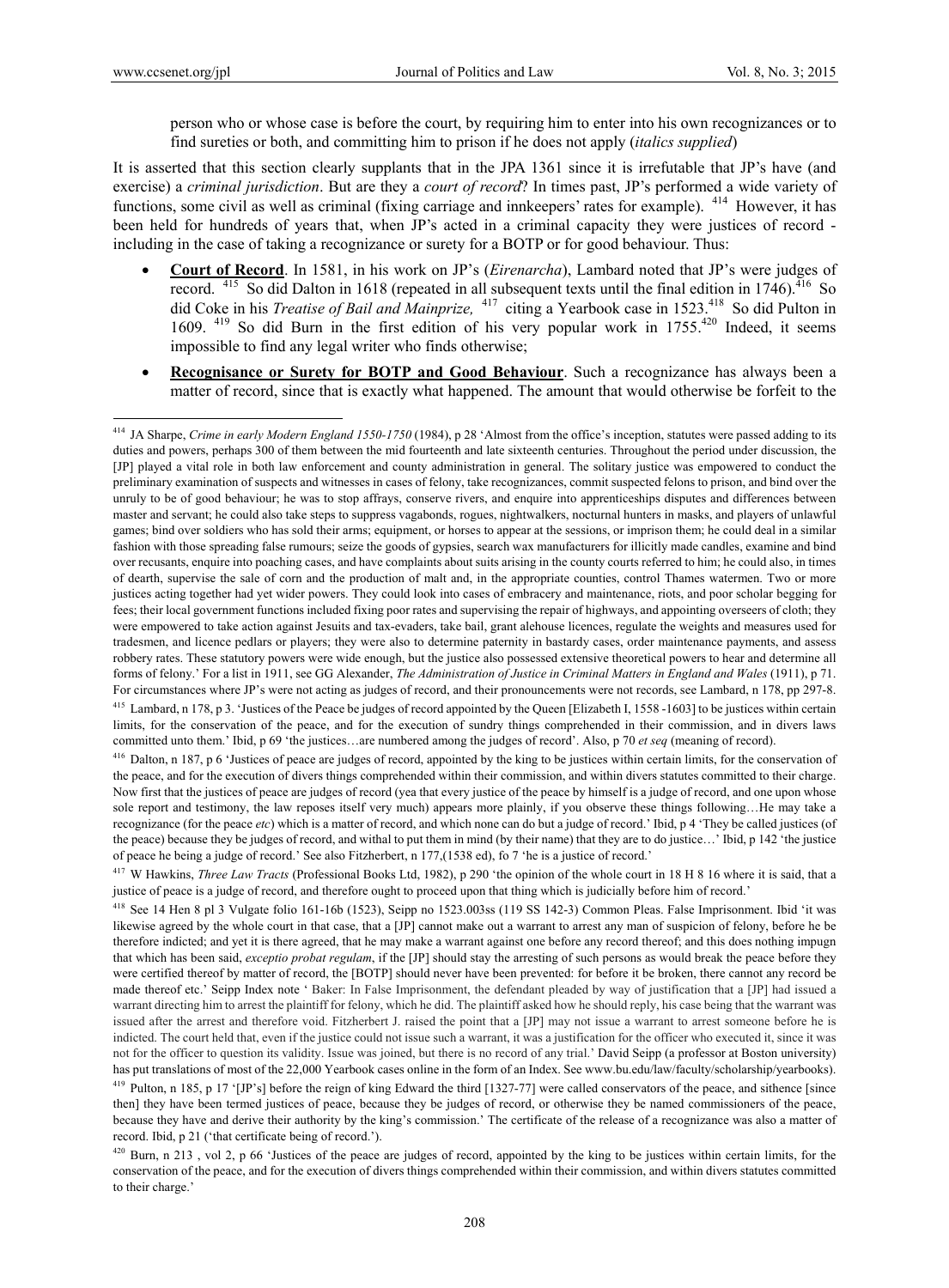$\overline{a}$ 

Crown for breach was recorded.<sup>421</sup> Lambard, in 1581, noted this  $422$  referring to a case in 1405.<sup>423</sup> So did, *inter alia*, Pulton in 1609<sup>424</sup> and Blackstone in 1769.<sup>425</sup>

In conclusion, there would seem to be no doubt that JP's comprise a court of record when exercising their criminal jurisdiction to bind over, whether for BOTP or good behaviour. Thus, the JPA 1968, s 1(7) supplants the 1361 Act in this respect. In conclusion, the latter Act should be repealed.

### **(c) Consequences of Repealing 1361 Act**

It is asserted that, if the 1361 Act *was* repealed, it would have no effect since all its content is obsolete anyway being covered by more recent legislation including the JPA 1968, s 1(7) in respect of binding over. However, repealing the 1361 Act would also remove a long standing '*canard*' with reference to the ability of JP's:

to take all of them that be [not] of good fame, where they shall be found, sufficient surety and mainprise.

In Anglo-Saxon times, the '*fame*' (reputation) of a person was important since it affected their legal status.

- Anglo-Saxon society was one where a person could be outside the law (an '*outlaw*'). Thus, they could be killed with impunity. Further, notorious persons - such as '*notorious prostitutes*' - could be driven from the land or killed; 426
- All men of '*ill repute and those who have been frequently accused*' were required to be placed under surety.427 In hundred (wapentake) courts, the twelve leading thegns and reeve '*shall arrest those men of*

<sup>421</sup> See generally SE Thorne, *Essays in English Legal History* (Hambledon Press, 1985), chapter on '*Notes on Courts of Record in England'*, pp 61-73 Also, p 243 *et seq*. See also *Groenvelt v Burwell* (1697) 1 Ld Raym 454 at p 467 *per* Lord Holt (a court of record can fine and imprison).

 $422$  Lambard, n 178, pp 72-3 every JP by himself 'is a judge of record...And he may take a recognizance for the peace, as appears 7 Hen 4 34 and common experience tells it, which none can do but a judge of record, because the acknowledging of the sum is to remain as a matter of record.' Ibid, p 83 'surety of the peace. An acknowledging of a bond to the prince [the sovereign] taken by a judge of record, for the keeping of the peace. And it is called surety of the word *securitas*, because the party that was in fear, is thereby the more quiet and secure.' Release of a surety of the peace is also a matter of record. Ibid, p 118. See also p 206 'The justice of the peace takes usually a recognizance, and is well warranted so to do, being made a judge of record...

<sup>423 7</sup> Hen 4 pl 22 fo 34a (1405), Seipp, n 404, no 1405.098.

<sup>424</sup> Pulton, n 185, p 21 (the certificate of the release of a recognizance was a matter of record, 'that certificate being of record.'). Ibid, p 13 'In an action of false imprisonment, the defendant justified, for that a [JP] directed a warrant unto him to arrest the plaintiff for felony, which he did. And it was holden that a [JP] cannot make a warrant to arrest a felon, unless he be indicted, for he is a judge of record, and he must have a record whereupon he doth award his process.' Ibid, p 18 'And if the party [subject to a recognizance not to breach the peace] make default, the same then there to be recorded: and the same recognizance with the record of that default shall be sent and certified into the chancery, kings bench, or into the exchequer.' See also Blount (in 1717), n 133 (*recognizance*) 'is a bond or obligation, testifying the recognizor to owe the recognize a sum of money, and is acknowledged in some court of record, or before some judge, master of chancery, justice of peace etc. Also, (*surety of peace*) '(*Securitas pacis,* so called, because the party that was in fear was thereby secured) is an acknowledging a bond to the prince, taken by a judge of competent record, for the keeping of the peace. This peace a [JP] may command, either as a minister, when he is willed to do so by a higher authority, or as a judge, when he does it of his own power, derived from his commission.'

<sup>&</sup>lt;sup>425</sup> Blackstone, n 151, vol 4 pp 249-50 'This security consists in being bound, with one or more sureties, in a recognizance or obligation to the king, entered on the record, and taken in some court or by some judicial officer; whereby the parties acknowledge themselves to be indebted to the Crown in the sum required; (for instance £100) with condition to be void and of none effect, if the party shall appear in court on such a day, and in the mean time shall keep the peace: either generally, towards the king, and all his liege people; or particularly also, with regard to the person who craves the security. Or, if it be for good behaviour, then on condition that he shall demean and behave himself well, (or be of good behaviour) either generally or specially, for the time therein limited, as for one or more years, or for life...Any justices of the peace, by virtue of their commission, or those who are ex officio conservators of the peace…may demand such security according to their own discretion: or it may be granted at the request of any subject, upon due cause shown…'

<sup>426</sup> Attenborough, n 59, p 109 (*Laws of Edmund & Guthrum*, see n 65) 'If wizards or sorcerers, perjurers or they who secretly compass death, or vile, polluted notorious [*aebere*] prostitutes be met with anywhere in the country, they shall be driven from the land and the nation shall be purified; otherwise they shall be utterly destroyed in the land.' Also, p 27 (Laws of Edgar, III, see n 65) "if anyone who has a bad reputation and is unworthy of public confidence fails to attend the court meetings three times, men shall be chosen from the meeting who shall ride to him, and he may then still find a surety, if he can. And if he cannot do so, they shall seize him as they can, either alive or dead, and they shall take all that he has, and shall pay to the accuser the unaugmented value of his goods; and the lord of the manor shall take half [of what remains], and the hundred half. And if anyone, either kinsman or stranger, refuses to ride [against him], he shall pay the king 120 shillings. And if the proved thief, or he who has discovered in treason against his lord, whatever refuge he seeks, shall never be able to spare his life, unless the king grant that it be spared.' See also, p 55 (anyone regarded with suspicion by the general public).

<sup>&</sup>lt;sup>427</sup> Robertson, n 59, p 15 (*Laws of Edmund, III*, see n 65) 'And every man shall act as surety for his men and for all those who are under his protection and on his estate. And all men of ill repute [*omnes infamati*] and those who have been frequently accused [*accusationibus ingravati*] shall be placed under surety.' Commoners frequently accused of theft who are at last found guilty by way of the ordeal or who are caught in the act, shall have their hand or foot cut off (*Laws of Ine*), p 49.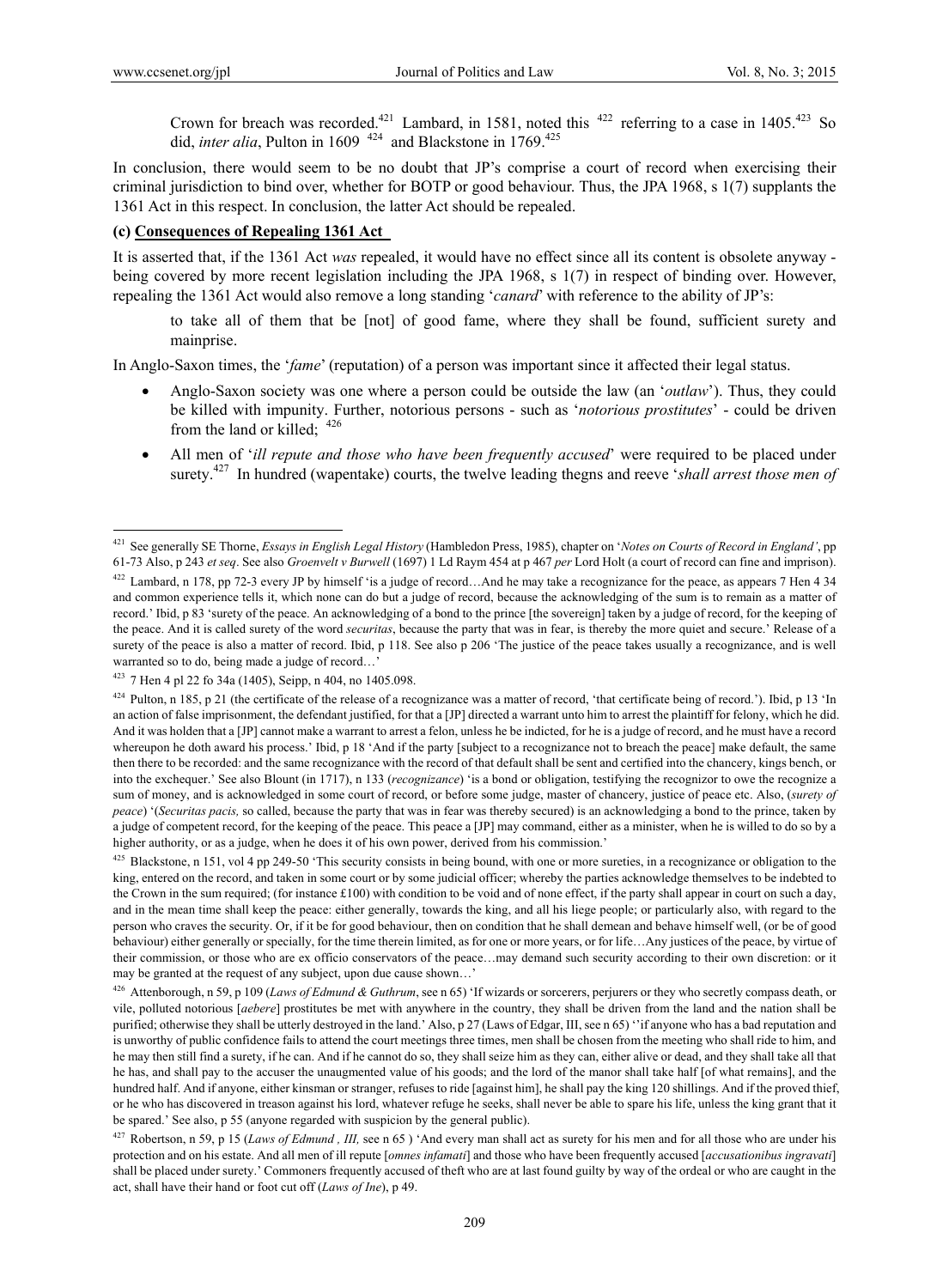*bad repute*' who were then required to provide surety.<sup>428</sup> This is understandable since all other persons would be in frankpledge and, as part of that, they provided surety (by subscribing to a common fund) to cover any BOTP by any person in their group. However, persons of ill fame were, *ipso facto*, outside frankpledge;

 In the time of king Canute (1016-35), every trustworthy man '*who has never earned a bad reputation and who has never failed either in oath or in ordeal*' could clear himself in the hundred court by a simple oath of exculpation. For an untrustworthy man (infamous man) it was much more difficult.<sup>429</sup>

Anglo-Saxon concepts of persons of '*good fame*' and '*not of good fame*' (*infamous*) continued into medieval law.<sup>430</sup> Thus, in the time of Edward I (1272-1307) the word of the sovereign alone (or Parliament) was sufficient to condemn a person of ill fame to death for treason.<sup>431</sup>

- As it is, with the decline in outlawry, ill fame tended to merge into the concept of the '*vagabond*', the landless man - one who was endlessly punished in statutes including the Vagrancy Act 1824 (still extent in part).  $432$  References to reputation are also encountered as late as Victorian legislation;  $433$
- In the context of the 1361 Act it is likely reference was to those 'not *of good fame*' 434 since this reflected the position under Anglo-Saxon - and early medieval - law. That is, infamous persons (those not in frankpledge) were required to provide surety against their (anticipated) future criminality. Confusion in the Act is caused by reference to the '*others [les autres] duly to punish'.* However, in the original Law French (Anglo-Norman) the meaning is clearer. Infamous persons were to provide surety but the '*others*' (i.e. those who had committed crimes ('offenders, rioters, and all other barrators…') as previously referred to in the Act), the JP's were '*duly to punish*'. Thus, the Act is intelligible - and in accordance with the law then prevailing - if the word '*not*' is included; 435
- As it is, the reference to '*fame*' in the Act today is wholly superfluous since the English common law no longer categorises persons into those of good fame (reputation) or not;
- Further, this categorisation is illogical anyway since there is no proof that just because a man has committed, for example, theft or murder once, it should be assumed he will do so again. And, the fact that a person has not committed a crime does not mean he will not do (or threaten to do) so.<sup>436</sup>

In short, reference to '*fame*' (or not) in the 1361 Act is obsolete and no longer required.

#### **(d) 1361 Act – BOTP & Good Behaviour**

 $\overline{a}$ 

If the 1361 Act is repealed, the 1968 Act, s 1(7) still makes reference to:

<sup>428</sup> Ibid, p 67. Also 'and every man of bad repute [*tithbynsigman*] shall go to the triple ordeal or pay fourfold [the value of the goods involved].' Also 'if anyone is accused of furnishing with food a man who has broken our lord's peace, he shall clear himself with three times twelve compurgators who shall be nominated by the reeve.'

<sup>&</sup>lt;sup>429</sup> Ibid, p 185 'for an untrustworthy man compurgators for the simple oath shall be selected within three hundreds, and for the for the triple oath throughout the district under the jurisdiction of the borough court; otherwise he shall go to the ordeal.' See also p 189 (thoroughly untrustworthy men), p 193 (concerning untrustworthy men).

<sup>430</sup> See *Laws of Henry I* (c.1113), n 42, pp 213-4 (concerning men of ill repute because of frequent accusations (*de homine infamato*). Also, persons of suspicious character (*suspectam personam*), Ibid, p 233

<sup>431</sup> Thus, *Mortimer* (in 1330) was condemned by Parliament on the basis of his notorious crimes (*ce qe notoire chose est et conue a touz*). In the reign of Edward I (1272-1307) various people were executed on the basis of the notoriety of their crimes. See GS McBain, *Abolishing 'High Crimes and Misdemeanours' and the Criminal Processes of Impeachment and Attainder* (2011) 85 ALJ, pp 815, n 36 & 818, n 66.

<sup>432</sup> This Act categorised vagrants as; (a) idle and disorderly persons; (b) rogues and vagabonds; and (c) incorrigible rogues.

<sup>433</sup> See e.g. Metropolitan Police Act 1839 (s 35, '*common prostitutes*' and '*persons of notoriously bad character'*). Also, equivalent sections in the Town Police Clauses Act 1847 (it extended the 1839 Act to towns outside the metropolitan police district).

<sup>434</sup> This was what Blackstone thought, n 151, vol 4, p 253. Cf. Williams, n 253, p 716, n 1 (he thought the word '*not*' was originally there, but had a different explanation as to why it was there. However, he did not discuss the early law, including Anglo-Saxon law). Many earlier texts also read the 1361 Act as including the word '*not*'. e.g. R Kilburn, *Office and Duty of a Justice of Peace* (8<sup>th</sup> ed, 1715)(good behaviour) 'Those who are of ill fame...may be required...to be of good behaviour; and upon refusal, may be committed.'

<sup>&</sup>lt;sup>435</sup> If '*not*' was included in the original wording of the Act, does this mean that JP's have consistently erred in binding over persons of good fame? The answer is '*yes*'. However, one would also argue that JP's were (and are) simply exercising common sense in that, the fact a person had an unblemished reputation (i.e. had committed no crime previously) did not mean, in the instant case, he had not - or threatened to do so (see e.g. *Lansbury,* n 256). In other words, the law must reflect prevailing customs and concepts and not those of some 650 or more years ago. See also *R (Rusbridger) v AG* [2003] UKHL 38, [2004] 1 AC 337, per Lord Walker, pp 377-8 'it is most undesirable that obsolete statutes should remain unrepealed. Quaint language and interesting historical associations are no justification for preserving obsolete statutes in a mummified state.'

<sup>&</sup>lt;sup>436</sup> It also militates against the purpose of the Rehabilitation of Offenders Act 1974.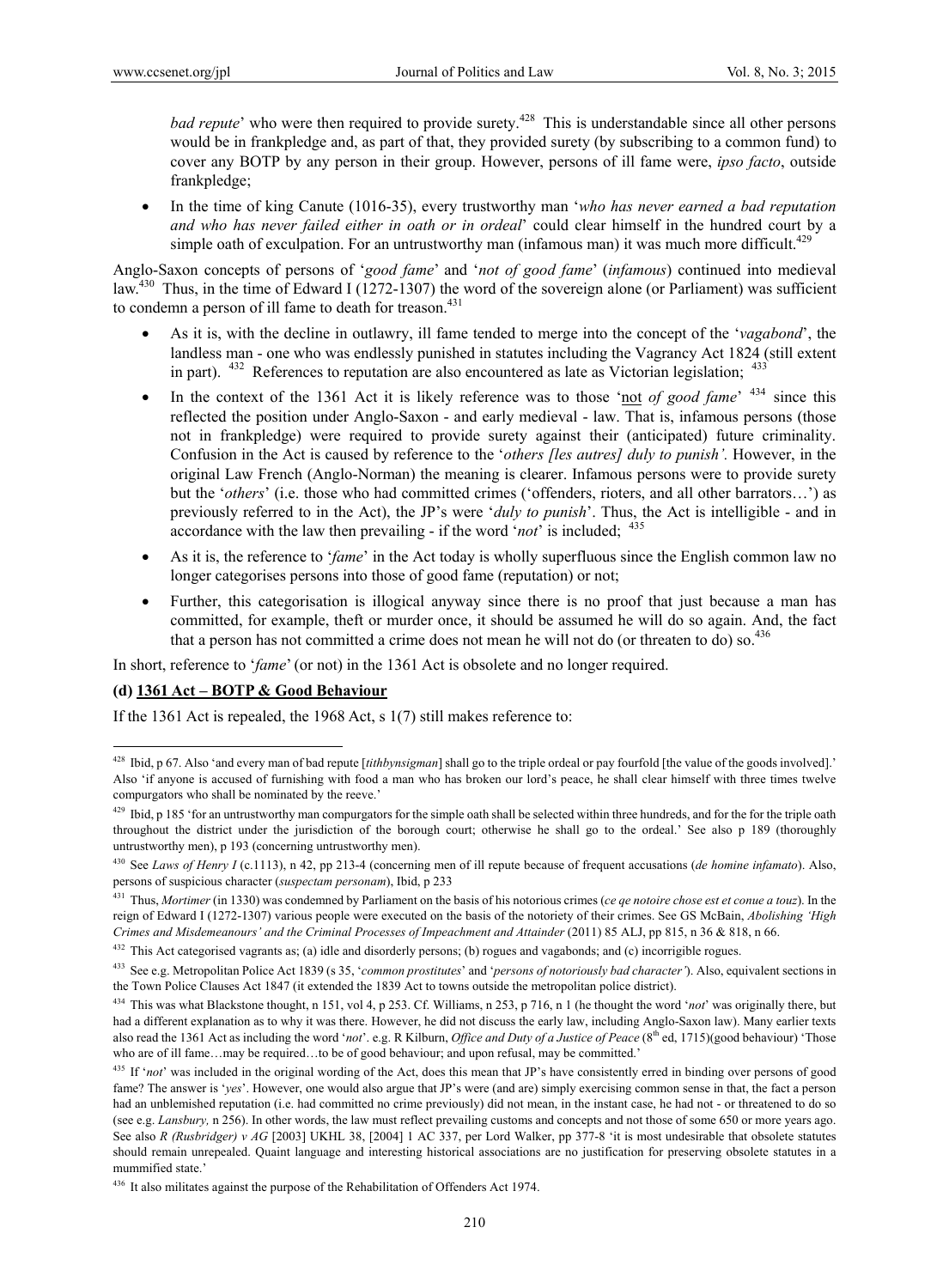the power to *bind over to keep the peace* and power to *bind over to be of good behaviour*, a person who or whose case is before the court, by requiring him to enter into his own recognizances or to find sureties or both, and committing him to prison if he does not apply. (*italics supplied*)

It is asserted that the bifurcation of the power to bind over into: (a) BOTP; and (b) good behaviour, is both confusing - since good behaviour (good abearing) was also linked to frankpledge - and no longer required since the cumulative effect of the two, is to enable JP's to bind over for any criminal (or threatened criminal) offence. In respect of this, the analysis of Williams is instructive:

### **(i) BOTP**

Williams thought that BOTP, for the purpose of the 1361 Act, '*involves some danger to the person*' or '*danger of personal violence*'. Thus:

the power to bind over to keep the peace depends upon evidence that the complainant was in danger of personal violence from another by reason of threats (express or implied from conduct), or of an actual assault, is shown by *R v Dunn* (1840). It was there held that continual pestering of a woman by a man was not enough.<sup>437</sup>

### **(ii) Good Behaviour**

However, Williams also noted that:

*R v Dunn* was concerned with binding over to keep the peace, and decided nothing with regard to the power to bind over to be of good behaviour. There is no doubt that this power is wider than and inclusive of the former, so that this power is wider than and inclusive of the former, so that the restrictions on the former power are apt to be illusory; they can so easily be circumvented by relying on the latter. Anyone can lay an information to have the offender bound over to be of good behaviour.

It is clear that a person may be bound over to be of good behaviour if he has *committed or threatened any criminal offence*, whether or not it involves any blemishing of the peace on his part, and whether or not the offence is otherwise within the jurisdiction of magistrates…*Lansbury v Riley* decided that a person who incited militant suffragettes to commit crimes (e.g. of malicious damage) could be bound over to be of good behaviour, although no one has been put in bodily fear. The case is well in line with others and contributed nothing new.438 (*italics supplied and wording divided for ease of reference*)

Williams hit the nub of the issue. Binding over for good behaviour can cover any criminal offence, whether committed or threatened. And it may be sought by any citizen. It would also seem wholly appropriate. After all, it is the primary job of all judges (including JP's) and the police to ensure that the criminal law is upheld and that *all* crimes are punished - whether serious or not – since the very fact that they are crimes is indicative that the acts leading to them detrimentally affect the public interest.

*In conclusion, the JPA 1968 should be amended to provide that JP's have the power to bind over a person for committing - or threatening to commit - a crime. This would also clarify that JP's have no such power when no crime is committed, threatened or incited.439The latter assists human rights.* 

### **27. Consolidating Legislation on Magistrates' Courts**

In order to help JP's it would be very useful to consolidate present legislation on magistrates' courts. Indeed, on all other courts. This could be achieved relatively simply if the following were done:

 **Obsolete Courts.** There are a number of obsolete courts which are no longer required. Their jurisdiction should be transferred to the magistrates' courts, county courts, or the High Court (see **Appendix B**);

<sup>437</sup> Williams, n 253, p 715. Today, '*continual pestering'* would likely comprise harassment.

<sup>438</sup> Ibid, pp 715-6. For *Lansbury*, see n 256..

<sup>&</sup>lt;sup>439</sup> See 15 (a). As noted, one is dubious whether JP's have often bound over persons who have not committed or threatened to commit a crime, or incited others to do so (and all the examples Williams provides would now be covered by harassment). See also the apt words of Dicey (cited by Williams, n 253, p 717) 'no man is punishable or can be lawfully made to suffer in body or goods except for a distinct breach of law established in the ordinary legal manner before the ordinary courts of the land.' The citation is from AV Dicey, *Introduction to the Study of the Law of the Constitution* ( $8<sup>th</sup>$  ed, 1885, re Liberty Fund Pub., 2010), p 110.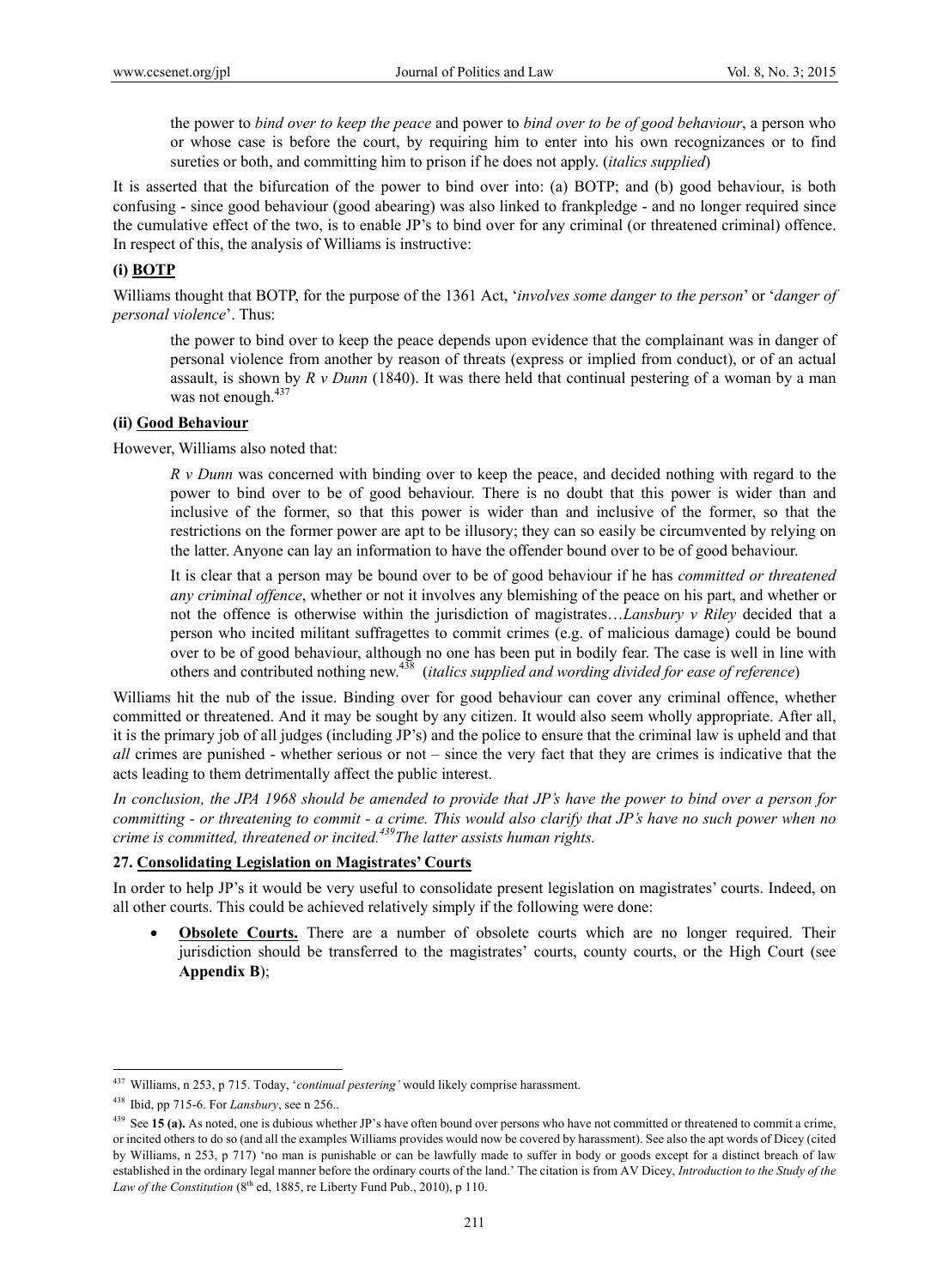- **Judicial Committee of the Privy Council ('JC')**. The JC hears few cases from British Overseas Territories (BOT) 440 now. This will further decline - not least, since a separate Caribbean court has been established. If provision is made for: (a) the Supreme Court to sit as the JC, as and when required; (b) the statutory jurisdiction of the JC to pass to the High Court and Court of Appeal; $441$  and (c) its rules to the dovetailed with those of the Supreme Court, then the antiquated legislation governing the JC can be repealed (see **Appendix D**) and legislation on all the courts can be consolidated into one Act, see **Appendix E**);
- **Court Martial Court of Appeal.** This handles few cases. It could usefully be merged with the Court of Appeal.442

If the above were undertaken, legislation on the magistrates' courts (and, indeed, all other courts) could then be placed into one Act (see **Appendix E**). This would be not only helpful to JP's, but to all lawyers, judges and interested parties.

*In conclusion, obsolete courts should be abolished and legislation on courts consolidated into one Act.* 

### **28. Professionalisation of JP's**

The Report of the *Royal Commission on Justices of the Peace 1946-48*<sup>443</sup> made various recommendations on the appointment and qualifications of JP's. However, it was a smaller report of Lord Merthyr which is of note, because (although dissentient), it proved to be correct on various matters.444 Two matters he referred to are of worth today.

### **(a) Lord Mayor of the City of London**

Lord Merthyr (in 1948) asserted that there should be no JP's *ex officio*. He stated, *inter alia:*

I agree that the chairman of the councils of counties and of urban and rural districts should cease to be justices *ex officio*. I however emphatically disagree that mayors of boroughs should be excepted from this recommendation…The case for retaining the mayor as a justice is based very largely on tradition. Tradition commands due respect; but it should never be allowed to retard progress. I think that local government and the administration of justice should be separated as far as possible, since a man may be excellently qualified for the former but have no aptitude for the latter.<sup>445</sup>

Today, mayors are not, *ex officio*, JP's. However, an anomaly still remains.

- The Lord Mayor of the City is still declared to be the chief magistrate of the City although this title never seems to have derived from any charter and he no longer sits as a JP;  $446$
- The Lord Mayor is also entitled (as are the aldermen and sheriffs) to sit as a judge of the Central Criminal Court.

However, the Lord Mayor does not presently sit *qua* judge. Further, it would not seem appropriate for him to so sit - not least since he does not have the relevant legal qualifications and his post as mayor, being of a '*political'* or '*quasi-political*' nature, could give rise to suggestions of bias.

*In conclusion, the title of 'chief magistrate' of the Lord Mayor of the City of London should be abolished. So too, any entitlement to sit as a judge (as well as that of any sheriff or alderman of the City).* 

### **(b) Stipendiary Magistrates**

Lord Merthyr (in 1948) asserted that professional JP's (stipendiary magistrates) should gradually replace their colleagues. Noting that Ireland (north and south) had only stipendiary magistrates and that the bulk of magisterial work in Scotland was performed by sheriffs (and their substitutes) $447$  he asserted that:

<sup>440</sup> See British Overseas Territories Act 2002 (British Virgin Islands, Cayman Islands, Falkland Islands, Gibraltar, Monserrat, Pitcairn Islands, South Georgia and Sandwich Islands, Base areas of Akrotiri and Dheklia in Cyprus, Turks and Caicos Islands, Anguilla, Bermuda, British Antarctic Territory, British Indian Ocean Territory).

<sup>441</sup> See GS McBain, *Modernising the English Court System - Time for a Gastric Band.* Journal of Politics and Law (2013), vol 6, no 3, pp 18-28.

 $442$  Ibid, pp 30-2.

<sup>443</sup> Cmnd 7463 (July 1948).

<sup>444</sup> He disapproved of JP's in Lancashire not being appointed by the Lord Chancellor.

<sup>445</sup> See n 4436, p 98.

<sup>446</sup> See GS McBain, *Liberties and Customs of the City of London - Are there any Left?* (2013) Int. Law Research, vol 2, no 1, p 21.

<sup>447</sup> See n 446, p 100 'Under the Summary Jurisdiction and Criminal Justice Act of the Northern Ireland Parliament passed in 1935, that country is, like Eire, covered entirely by stipendiary magistrates. I have no reason to think that administration of justice there is less efficient than in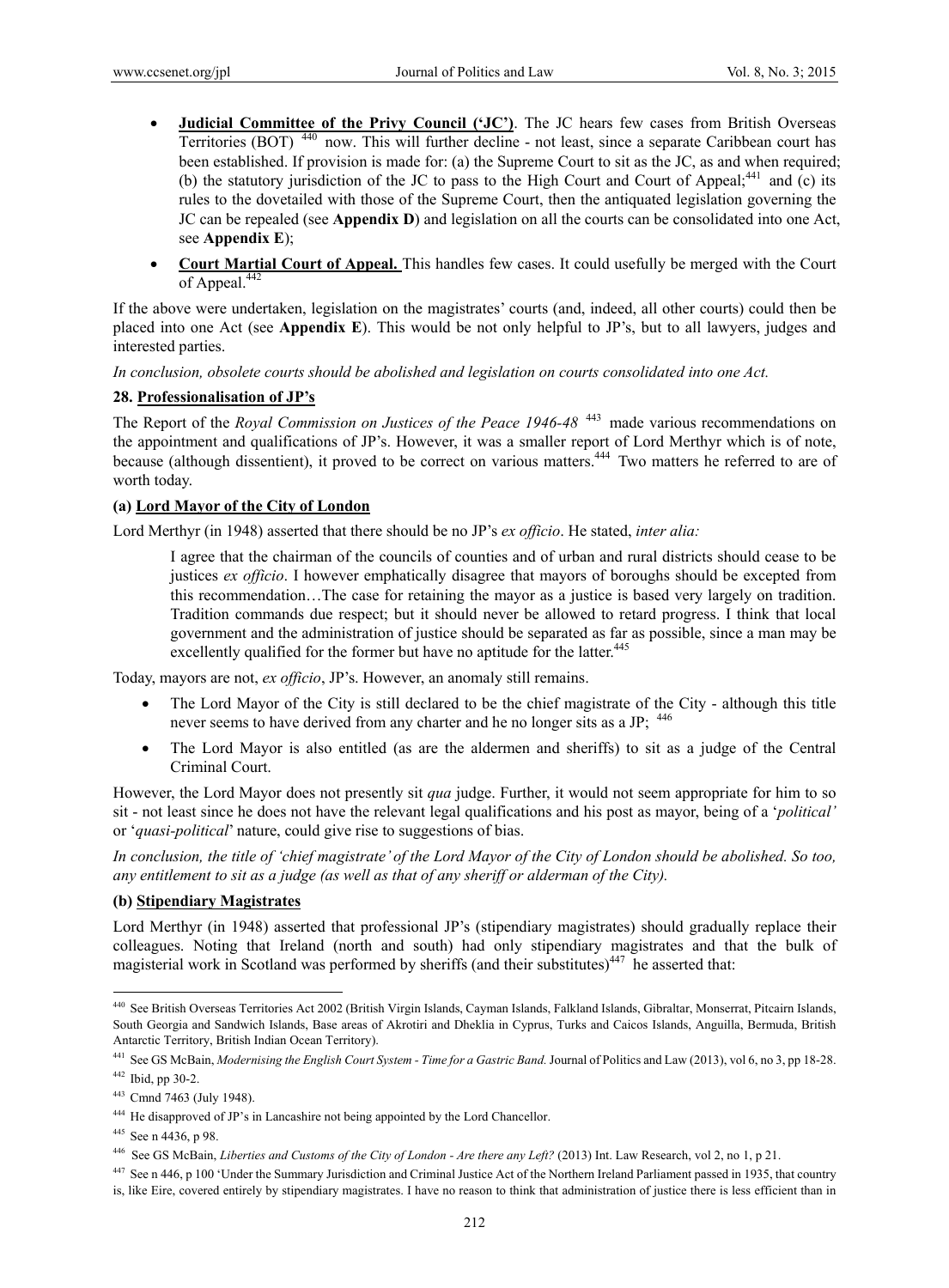I think it is merely a question of time before lay justices disappear. It is a question not of whether but of when they should be replaced by professionals…I do not think that the present system ought wholly or indefinitely to be continued. On the contrary I think that there should be a gradual transition from lay to professional magistrates, at least to the extent of a professional presiding over every court.<sup>448</sup>

*In conclusion, more stipendiary magistrates should be created and this should be an on-going process.* 

#### **29. Conclusion**

The law on '*peace'* and BOTP is antiquated and confused. It is ripe for modernisation. Thus, it is asserted that '*Peace*' is the same as '*the peace'*, the '*Queen's peace'* and the '*public peace'* and - by 1977 at the latest - all criminal courts were upholding that peace, which reference was the same as one to the criminal law. Further, BOTP means the same, generally, as a breach of the criminal law Given this, it is asserted that the law should be modernised as follows:

- **Frankpledge & Hue & Cry**. These common law obligations long obsolete should be abolished;
- **Justices of the Peace Act 1361**. This Act is spent including the right of JP's to bind over for good behaviour. It should be repealed since the Magistrates' Courts Act 1980 now covers all (non-obsolete) matters referred in the former;
- **Justice of the Peace Act 1968, s 1(7).** This section should be amended to exclude reference to binding over for '*BOTP'* and for '*good behaviour*'. Instead, to make it more intelligible in modern times, it should refer to a power to bind where a person: (a) has committed a crime; or (b) threatened to commit a crime; or (c) incited another to commit a crime; <sup>449</sup>
- **BOTP- Duty of Constable**. The common law duty of a constable to prevent '*breaches of the peace*' should be replaced by a statutory duty, requiring a constable to '*do his best to prevent the commission of crime*' (following Watkins LJ in *Howell*);
- **Citizen Arrest without Warrant**. This common law power should be abolished since the PACE 1984, s 24A now adequately covers matters;
- **Constable Arrest without Warrant**. This common law power should be abolished since the PACE 1984, s 24 now adequately covers matters (or should be slightly amended to do so). Further, this section should be amended to also cover where a constable does not arrest as such but '*restrains*', '*detains*' or '*removes'* a person, since these acts are often part of arrest or closely connected to it;
- **Constable Entering Private Premises.** This common law power should be abolished since the PACE 1984, s 17 adequately covers matters (or should be slightly amended to do so).

Also, the following should be undertaken (which can be separate to the above):

- **Criminal Legislation**. All criminal legislation should be consolidated into 4-5 Acts in order to help JP's with their work and to make the law more accessible and efficient;
- **Courts Legislation**. Legislation relating to magistrates' courts should be consolidated along with that relating to the other courts - into one Act (with obsolete courts being abolished and others merged). This, in order to make the court system more efficient and intelligible;
- **More Stipendiaries**. JP's should now be professional lawyers given the increasing complexity of criminal law and the need to ensure the greatest prospect of justice being secured;
- **Local Legislation**. Given that the Public Order Act 1936, s 5 (which referred to BOTP) has been repealed (in 1986) any local Acts which make reference to BOTP should also be repealed. They are unnecessary; the general law should govern.

England, and I have not heard of any difficulty in recruiting sufficient magistrates. It is true that in Scotland a small proportion of the work remains in the hands of lay justices. The bulk of it however is done by the sheriffs and substitute sheriffs, who are professionals comparable to metropolitan or stipendiary magistrates in England. I think that the Irish system could profitably be extended to England.' On Scotland see also pp 102-3.

<sup>448</sup> Ibid, pp 99-100.

<sup>449</sup> eg, something to the effect that the Justice of the Peace Act 1968, s 1 (7) is amended as follows: Any court of record having a criminal jurisdiction (*including a magistrates' court):* (a) has, ancillary to that jurisdiction, a power; (b) to require a person who (or whose case) is before the court ; (c) to provide a recognizance or one (or more) sureties or both; (d) and to commit him to prison, if he fails to comply. which power may only be exercised where that person has: (e) committed a crime; or (f) threatened to commit a crime; or (g) incited one (or more) persons to commit a crime; or (h) if the court reasonably believes there is a risk he will commit a crime in the immediate future.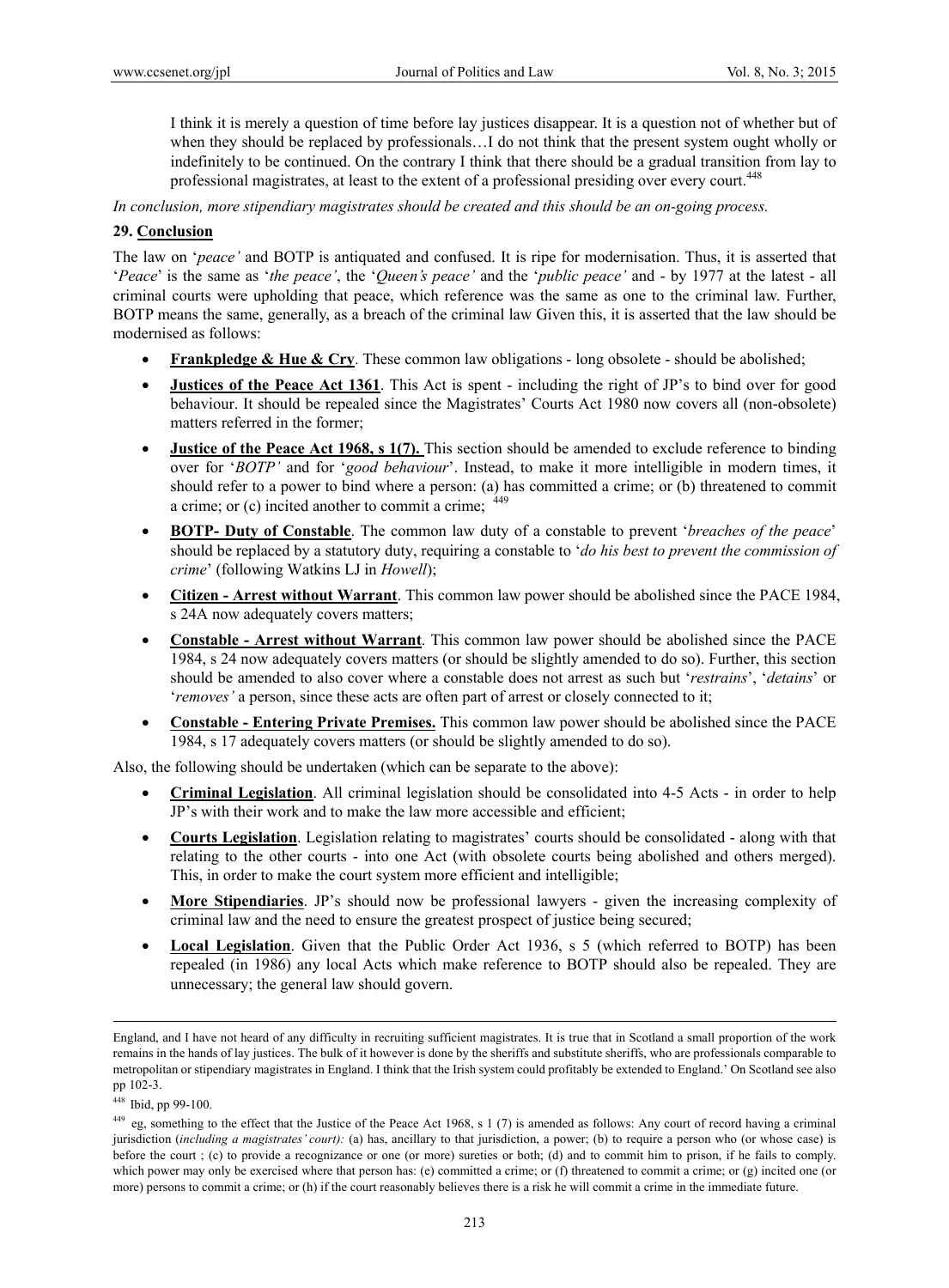# **Appendix A**

| CK Allen         | The Queen's Peace (Hamlyn Lectures, 1953).                                                                 |
|------------------|------------------------------------------------------------------------------------------------------------|
| Anon             | The Boke of Justices of the Peace $(1506)^{450}$                                                           |
| Anon             | The Practick Part of the Office of a Justice of the Peace (1682)                                           |
| JF Archbold      | The Justice of the Peace and Parish Officer $(1st$ ed 1840, last 1855)                                     |
| JF Archbold      | Jervis's Acts relating to the Duties of Justices of the Peace (1849)                                       |
| CA Beard         | The Office of Justice of the Peace in England in its Origin and Development (1967)                         |
| S Blackerby      | The Justice of the Peace his Companion (1 <sup>st</sup> ed 1711, last ed 1749)                             |
| E Bohun          | The Justice of the Peace (1693)                                                                            |
| J Bond           | A Complete Guide for Justices of the Peace (1692)                                                          |
| R Boyd           | Powers and Jurisdiction of HM's Justices of the Peace and Commissioners of                                 |
|                  | Supply (1787)                                                                                              |
| R Burn           | The Justice of the Peace and Parish Officer (1 <sup>st</sup> ed 1755, last ed 1869)                        |
| R Chamberlayne   | The Complete Justice (1681)                                                                                |
| M Dalton         | The Country Justice $(1st$ ed 1618, last ed 1747)                                                          |
| W Dickinson      | The Office and Duties of a Justice of Peace (1813)                                                         |
| W Eagle          | Magistrates' Pocket Companion (1839)                                                                       |
| A Fitzherbert    | L'Office et Auctoryte des Justyces de Peas (1 <sup>st</sup> ed 1538, rev and enlarged R                    |
|                  | Compton, $1584)^{451}$                                                                                     |
| W Fleetwood      | Office of a Justice of Peace (1658)                                                                        |
| JH Gleason       | Justices of the Peace in England 1558-1640 ( $1st$ ed, 1969)                                               |
| J Keble          | An Assistance to Justices (1683)                                                                           |
| R Kilburn        | Choice Presidents upon all Acts of Parliament relating to the Office and Duty                              |
|                  | of a Justice of the Peace $(1st$ ed, 1680, last ed $(8th$ ed), 1715)                                       |
| J Kitchin        | The Authority of all Justices of Peace (1580)                                                              |
| G Jacob          | The Modern Justice $(1st$ ed, 1716, last ed 1729)                                                          |
| W Lambard $(e)$  | Eirenarcha (1 <sup>st</sup> ed 1581, last ed 1619) <sup>452</sup>                                          |
| H L'Estrange     | Justices' Law (1770)                                                                                       |
| T Marow          | Lectures $(1503)^{453}$                                                                                    |
| W Nelson         | The Office and Authority of a Justice of the Peace (1 <sup>st</sup> ed, 1745)                              |
| GC Oke           | The Magisterial Synopsis ( $1st$ ed, 1848, last ed ( $14th$ ) 1893)                                        |
| <b>B</b> Osborne | Justices of the Peace 1361-1848 (1 <sup>st</sup> ed, 1960)                                                 |
| <b>BH</b> Putnam | Proceedings before the Justices of the Peace in the Fourteenth and Fifteenth Centuries (Ames               |
|                  | Foundation, 1938). <sup>454</sup>                                                                          |
| Royal Commission | Justices of the Peace 1946-8 (Cmnd, July 1948).                                                            |
| W Sheppard       | Sure Guide for his Majesties Justices of the Peace (1 <sup>st</sup> ed, 1649, last ed 1669)                |
|                  | Whole Office of the Country Justice of Peace (1 <sup>st</sup> ed, 1650, last ed (3 <sup>rd</sup> ) 1655-6) |
| T Skyrme         | History of the Justices of the Peace (3 vols, 1991)                                                        |
| J Stone          | The Practice of Petty Sesssions ( $1st$ ed 1836, last ed, 1882)                                            |
| S Stone          | The Justices' Pocket Manual ( $1st$ ed 1842, latest ed – current)                                          |

<sup>&</sup>lt;sup>450</sup> Reprinted by Professional Books (1972). For a list of treatises of the 15<sup>th</sup> and 16<sup>th</sup> century on JP's, see BH Putnam, *Oxford Studies in* Social and Legal History (1924), vol 7.<br><sup>451</sup> Both Fitzherbert and Crompton (ed) were reprinted by Professional Books (1972).<br><sup>452</sup> Eirenarcha (1581) reprinted by Law Book Exchange.<br><sup>453</sup> Contained in Putnam.<br><sup>454</sup> Putnam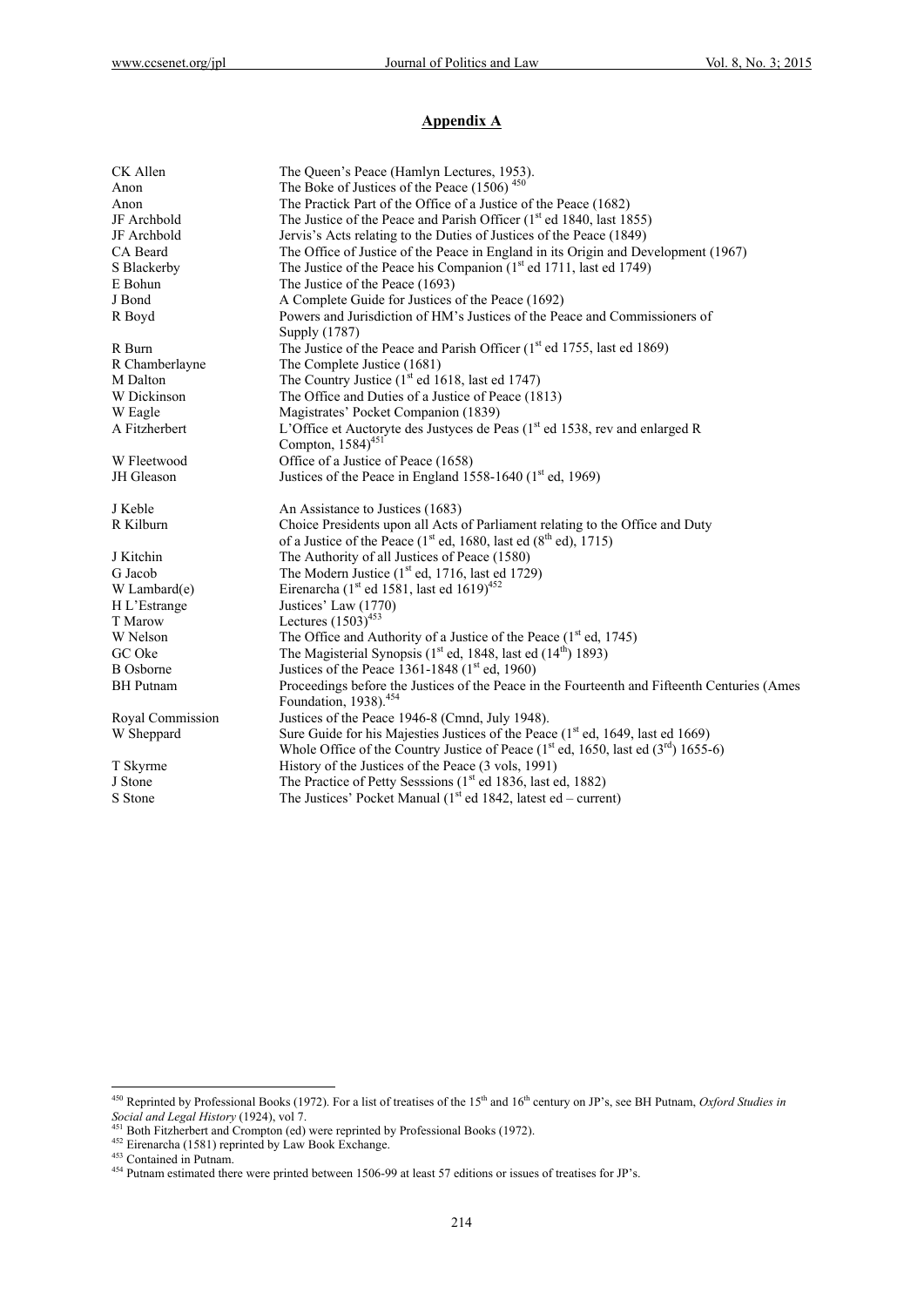# **Appendix B: Obsolete Courts**

#### **(a) Courts referred to in Administration of Justice Act 1977, s 23**

This Act, s 23 specifies a number of courts which - from 1977 - ceased to have any jurisdiction to hear, and determine, legal proceedings but which might continue to '*sit and transact such other business, if any, as was customary for it*' prior to the coming into force of the Act. The courts referred to comprise:

- courts baron (ie. manorial courts exercising civil jurisdiction);
- courts leet (ie. manorial courts exercising criminal jurisdiction);
- customary courts of the manor (ie. manorial courts exercising civil jurisdiction *re* copyholders); 455
- courts of *pie poudre* (piepowder)(ie. temporary courts at fairs and markets administering the law merchant);456
- courts of the staple (courts in designated towns which dealt with claims of merchants, especially foreign ones);<sup>457</sup>
- courts of clerks of the market (courts in fairs and markets which punished for false weights and measures);
- hundred courts (courts of hundreds, when shires were divided into the same, dealing with civil and criminal matters);
- law days (it signified a court leet or sheriff's tourn);
- views of frankpledge (where subjects, in groups of 10 households, agreed to be mutually responsible for each other);
- common law (or sheriffs') county courts as known before the passing of the County Courts Act 1846.

Section 23 also referred to various specific courts (sch 4, pts  $2 \& 3$ ), all of which fell within the above categories. It is asserted that all such courts should now be abolished (with any criminal jurisdiction they possess being transferred to the relevant magistrates' court and any civil jurisdiction to the county court) since, in practice, since 1977 they have not sat for any legal purposes and such '*customary purposes'* they now perform are simply ceremonial (including the estray court of Denbigh and court leet of the manor of Laxton). Further, such courts do not meet the requirements of the European Human Rights Convention, art 6 (see HRA 1998) which requires an '*independent and impartial tribunal*' established by law.

### **(b) Court of the Chamberlain of the City of London (City of London apprentices' court)**

This court determined disputes between masters and apprentices in the City of London (now, the Square Mile), with the chamberlain sitting as a judge and the comptroller (controller) as his deputy. It administered criminal punishment of apprentices and masters, concurrent with that of a magistrates' court. This court does not appear to have sat for, at least, 100 years and in 1894, a Royal Commission recommended its abolition. Further, this court would not meet the requirements of the European Human Rights Convention, art 6 (see above, the chamberlain of the City of London is not necessarily a lawyer).This court should be abolished (it would seem unnecessary for any jurisdiction to be transferred to the magistrates' court since it had concurrent jurisdiction with it anyway).

#### **(c) Court of the Duchy Chamber of Lancaster (Duchy of Lancaster chancery court)**

This was held before the Chancellor of the duchy (or his deputy) and had jurisdiction concerning equities relating to land held of the Queen in the duchy.<sup>458</sup> Its jurisdiction was concurrent with that of the courts of Exchequer and Chancery (now part of the High Court). This court has not sat since 1835. Further, this court would not meet the requirements of the European Human Rights Convention, art 6 (see above). This court should be abolished. It would seem unnecessary for any jurisdiction to be transferred to the High Court since it had concurrent jurisdiction with it anyway.

### **(d) High Court of Chivalry (Armorial court)**

This court last sat in 1954 (in the Royal Courts of Justice, with the LCJ acting as surrogate for the earl marshall (the Duke of Norfolk)) and, prior to that, in 1737. It seems now only to have jurisdiction *re* armorial matters. This court would not meet the requirements of the European Human Rights Convention, art 6 (see above) if the earl marshall were to sit as a judge. This court should be abolished (including any criminal jurisdiction), any civil jurisdiction being transferred to the High Court (Admiralty).

#### **(e) Cinque Ports Court of Admiralty (Cinque Ports admiralty court)**

This court last sat in 1914 (with the Cinque Ports Act 1821 providing for its jurisdiction to extend from Shore Beacon in Essex to Redcliffe in Sussex). Its marshall had his office merged with that of the admiralty judge of the Cinque Ports, an office usually held by a High Court admiralty judge (his full title is 'Judge Official and Commissary of the Court of

<sup>&</sup>lt;sup>455</sup> Copyhold was abolished in 1925.

<sup>&</sup>lt;sup>456</sup> The last piepowder court sat in 1898.<br><sup>456</sup> The towns where 'staple courts' were to be held were laid down in legislation, all of which has now been repealed.<br><sup>456</sup> For the historical position see Crabb, n 59, p 508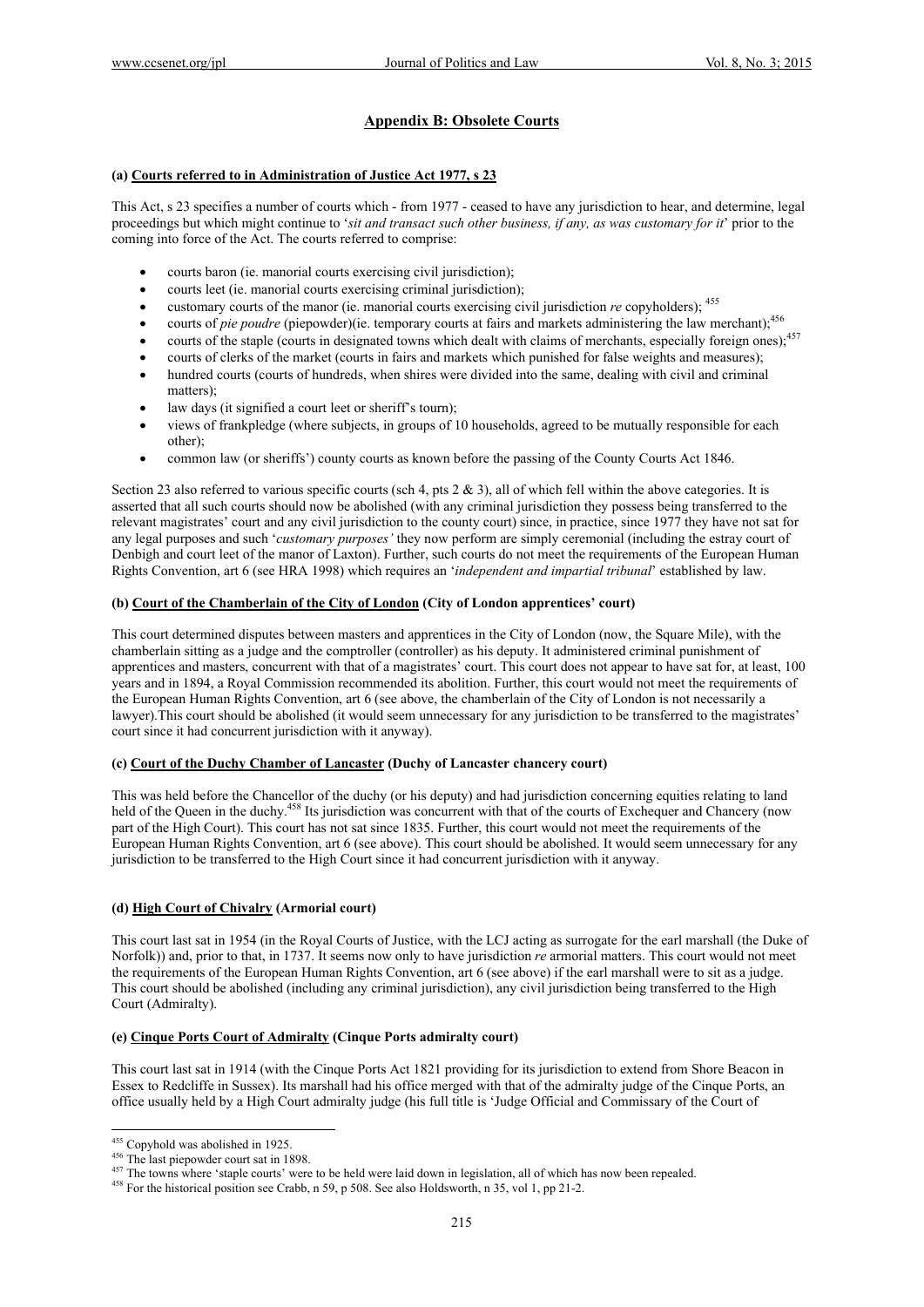Admiralty of the Cinque Ports'). This court should be abolished and the Cinque Ports Acts 1821<sup>459</sup> and 1855<sup>460</sup> repealed, with any salvage jurisdiction transferred to the High Court.

#### **(f) Courts of the Vice-Admirals of the Coast (Local admiralty court)**

The sea coast of England and Wales was divided into 19 districts - for each of which a Vice-Admiral of the coast could be appointed by letters patent, representing the Lord High Admiral. These courts had jurisdiction over all causes of merchants and mariners, happening on the sea or in foreign parts within the king's dominions. Also, of crimes within the above limits, and of all maritime causes where the common law could give no remedy. These courts were said, in 1884, to have fallen into desuetude within the last 100 years.461 These courts should be abolished, any jurisdiction being transferred to the High Court.

### **(g) Colonial Courts of Admiralty and Vice Admiralty (Colonial admiralty courts)**

The Colonial Courts of Admiralty Act 1890 provided for the establishment of the above in colonies - now the 14 British overseas territories.462 It is unclear whether any such exist. These courts should be abolished, with any jurisdiction (including prize jurisdiction) passing to the High Court in the case where any BOT does not otherwise have jurisdiction pursuant to an SI under the 1890 Act (there appear to be no SI's). Consideration should also be given to repealing the 1890 Act and simply providing that any civil court in a BOT shall have admiralty jurisdiction and, failing the presence of the latter, the High Court.

#### **(h) Court of the Lord High Steward (House of Lords, Impeachment court)**

This court (instituted in the reign of Henry IV (1399-1413)) handled impeachments when Parliament was not sitting (otherwise the Lord Chancellor sits). The last impeachment was in 1806, the last successful one was in 1746. This court is defunct, since it cannot now sit: the judges who sat in the House of Lords being its judges when Parliament was not otherwise sitting.463 Even if abolished, impeachments could still be heard with Lord Chancellor sitting.464 This court does not appear to have sat after the Glorious Revolution in 1688 (the few later being conducted when Parliament was sitting).

#### **(i) Court of Claims (Coronation claims court)**

This court handles claims to attend the coronation of a monarch. The nature, and proceedings, of this court has always been very uncertain (e.g.whether there is a right to appeal). The court that sat for Elizabeth II in 1952 comprised the Lord Chancellor, Earl Marshall (Duke of Norfolk, not a judge), Lord Clarendon (not a judge), Lord Jowitt, Lord Porter, Lord Goddard LCJ, Lord MacDermott (LCJ, Northern Ireland), Lord Cooper (Lord President, Court of Session) and Sir Francis Evershed (Master of the Rolls). Thus, this court may not satisfy the ECHR, art 6 (see above) in that it is purporting to determine an issue legally. It would seem appropriate (not least, to permit an appeal) for the jurisdiction of this court to pass to the High Court.

#### **(j) Courts of Attachment of the New Forest and Forest of Dean (Forest courts)**

These courts, also called 40 day courts, inquired into infractions of the forest law in respect of vert and venison in the New Forest and the Forest of Dean, but could not convict. However, forest law was abolished by the Wild Creatures and Forest Laws Act 1971. These courts should be abolished and any jurisdiction transferred to the relevant magistrates' court.

#### **(k) Courts of Verderers of the New Forest and Forest of Dean (Forest courts)**

These courts (also called courts of Swainmote or Swanimote) dealt with infractions of forest law. They are treated as a magistrates' court (New Forest Act 1877, s 33 and Forestry Act 1967, s 47). However, that of the *Forest of Dean* has not sat since 1902 and, given that the *New Forest* court also passes New Forest byelaws, it would seem to conflict with the ECHR, art 6. Jurisdiction of these courts should now pass to the relevant magistrates' court.

#### **(l) Barmote Courts of the High Peak & Wirksworth (Lead mining courts in Derbyshire)**

The Barmote Courts of the High Peak at Monyash (it covers the high peak) and of Wirksworth (it covers the low peak) exercise civil jurisdiction relating to lead mining rights pursuant to the High Peak Mining Customs and Mineral Courts Act

 <sup>459</sup> The Act provides for the Warden to appoint commissioners for salvage, who have power to determine salvage matters within the jurisdiction of the Cinque Ports (ss  $1-6$ ,  $12$ ). Since the Warden is now only a ceremonial post and would not so appoint (in the past the Warden was treated as a magistrate) these sections are no longer necessary. It is

<sup>&</sup>lt;sup>460</sup> The 1855 Act removed the privileged jurisdiction of the Cinque Ports  $re$  writs and judgments (s  $2$ , now spent), saving the Warden's jurisdiction in the 1821 Act (s 10). This Act is also unnecessary

<sup>&</sup>lt;sup>161</sup> By 4 & 5 Will IV c 36 (1835-6) & 7 Vict 2 (1844), all offences on the high seas and other places within the admiralty of England could

be tried in the Central Criminal Court or before ordinary judges of the land.<br>  $\frac{462}{2}$  The Act abolished any existing Vice-Admiralty courts (s 17). Also, it provides that, any court of law with civil jurisdiction in a

<sup>&</sup>lt;sup>463</sup> B O'Donnell, *Calvacade of Justice* (1951), p 151.<br><sup>464</sup> That said, the House of Lords (it is asserted) can no longer hear impeachments because it no longer has judges to advise them (see also EHCR, art 6).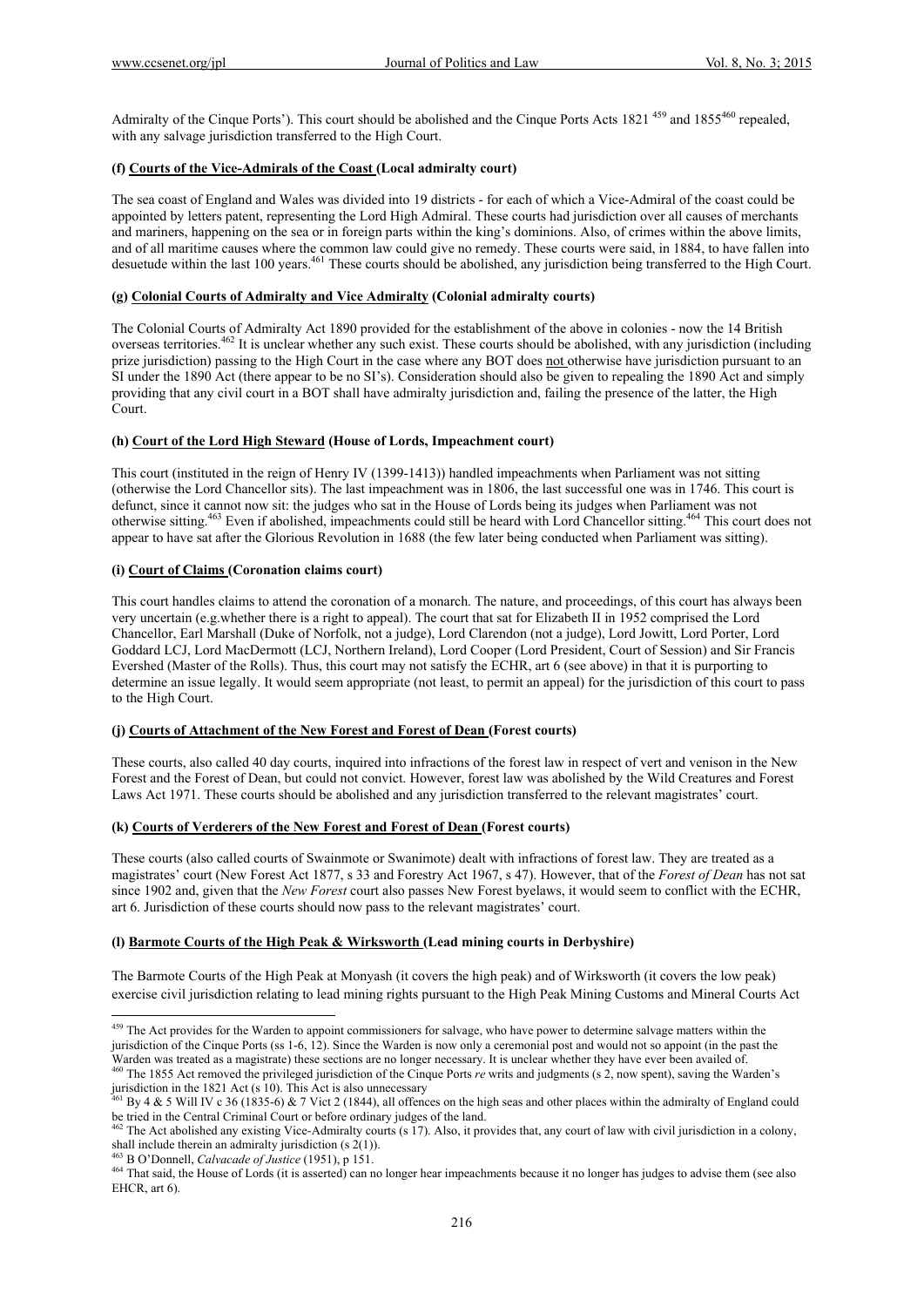1851 and the Derbyshire Mining Customs and Mineral Courts Act 1852 It is unclear when these courts last sat in other than a ceremonial capacity (the last lead mine in Derbyshire closed in 1939). Today, they meet (annually) in Wirksworth but only in a ceremonial capacity. This does not meet the requirements of the ECHR, art 6 (see above). These courts should be abolished and any jurisdiction transferred to the relevant county court.

#### **(m) Royal Court of Shepway & Court of Brotherhood and Guestling (Cinque Ports courts)**

The Royal Court of Shepway (presided over by the Warden of the Cinque Ports), existed by 1150. It exercised civil and criminal jurisdiction within the Cinque Ports (Dover, Sandwich, Romney, Hastings, Hythe) and, later, the two Ancient Towns (Winchlesea and Rye), effectively comprising a shire court. However, its work passed to the Lord Warden's court at Dover and the Royal Court of Shepway became defunct from the 16<sup>th</sup> century onwards, when its only business then was ceremonial - to meet to install a Warden. The Court of Brotherhood and Guestling (by the 17<sup>th</sup> century the courts of Brudhull and Guestling had combined) is unlikely to have been a legal court as such.<sup>465</sup> Rather, an assembly to celebrate special events. Any legal jurisdiction of these courts should be abolished, without prejudice to their assembling for ceremonial purposes, *viz* the election of a Warden.

### **(n) Vice Warden's Stannary Court (Devon and Cornwall mining courts)**

At least since 1201, steward's courts existed in the 8 mining districts of Devon and Cornwall (each district being known as a stannary). There was also a second stannary institution – the equitable jurisdiction of the Vice-Warden of the Stannaries. The Stannaries Act 1836 amalgamated the stannary courts into the Vice-Warden's court. The latter, becoming defunct by 1870 (it had with no business), the Stannaries Court (Abolition) Act 1896 abolished it - transferring jurisdiction to the county courts of Cornwall (which still hold this jurisdiction).<sup>466</sup> The 1836 (ss 4, 6-7), 1855 (s 1) and 1896 Acts (ss 1, 3-4) ) being spent, should be repealed.

#### **(o) House of Lords and Commons as Courts**

The House of Commons (HC) and House of Lords (HL) would, manifestly, appear unable to act as courts having regard to the ECHR, art 6 (see above) being comprised of politicians and lacking judges.

- The **HC** has long surrendered its judicial jurisdiction on petition whether *original or appellate* (it seems to have accepted this since 1399 and re-accepted it in 1621);
- The **HL** no longer exercises *appellate* jurisdiction (this has passed to the Supreme Court) and, since 1693, it has not heard original civil petitions;
- The HC and HL exercised criminal jurisdiction by way of *impeachment* (the HC acting as petitioner, the HL as the court). However, the last impeachment was in 1806 (last successful one was in 1746) and the process of impeachment, as well as being unnecessary, would not appear to satisfy the ECHR, art 6. Nor would the passing of Acts of Attainder or of Bills of Pains and Penalties, in which Parliament effectively acts in a judicial capacity (albeit without trial); in the first instance imposing the death penalty.
- The HL has jurisdiction in respect of *peerage* claims. However, the number of hereditary peers is now declining and new ones cannot enter the House.
- Both Houses try members for breach of their *privileges*, but have not imposed imprisonment or fines for a long time.

Legislation should provide that the HC and HL (whether acting singly or jointly) should no longer act as a court of law. $467$ 

<sup>465</sup> See also Holdsworth, n 35, vol 1, p 64.

<sup>&</sup>lt;sup>466</sup> See also R v East Powder Justices ex p Lampshire [1979] 2 AE 329 (the power contained in the Magistrates Act 1980, s 2 overrides any vestiges of stannary law in relation to matters which survived repeal by the 1896 Act). Also, *per* Robert Goff at p 335, any criminal jurisdiction of the stannary courts were abolished by the 1896 Act; it only transferred civil jurisdiction to the county court. 467 See McBain, n 417.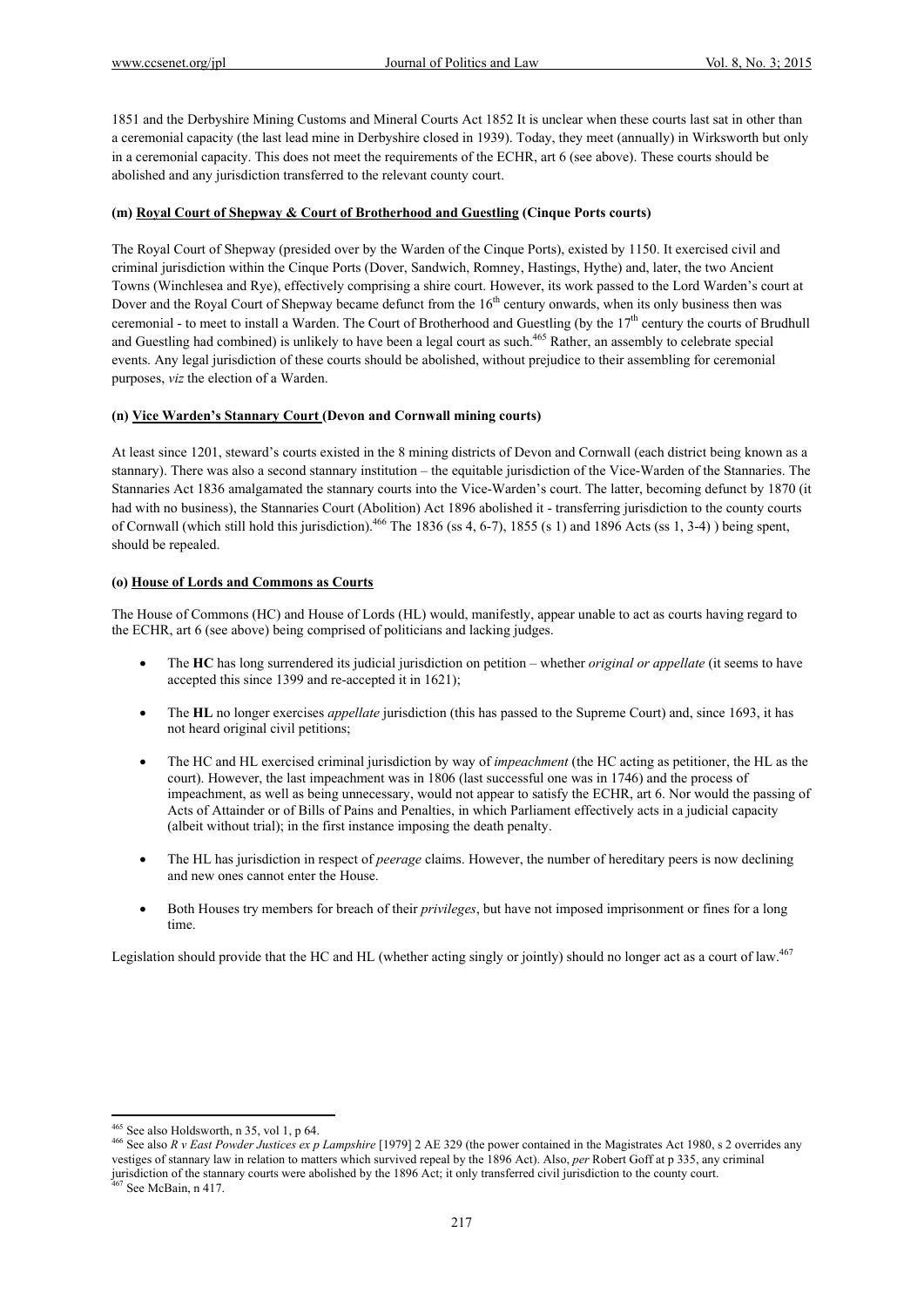# **Appendix C: Breach of the Peace - Cases**

| <b>Case</b>                                                                 | Year         | <b>Issue</b>                                                                                                                        |
|-----------------------------------------------------------------------------|--------------|-------------------------------------------------------------------------------------------------------------------------------------|
| Wise v Dunning                                                              | 1902468      | Binding over for good behaviour (public meeting).                                                                                   |
| Thomas v Sawkins                                                            | 1935469      | Right of constable to enter private premises (meeting open to<br>the public).                                                       |
| Duncan v Jones                                                              | 1936470      | Obstructiing police officer in execution of his duty<br>(public meeting in street).                                                 |
| R v County of London Sessions Appeals<br>C-ee ex p Metropolitan Police C-er | $1948^{471}$ | Binding over for good behaviour.                                                                                                    |
| Wilson v Skeock                                                             | $1949^{472}$ | Public Order Act 1936, s 5 (now repealed). Also, binding<br>over.                                                                   |
| Piddington v Bates                                                          | 1961473      | Obstructing a constable in the execution of his duty<br>(Prevention of Crimes Act 1885, s 2). Picketing.<br>Anticipation of BOTP.   |
| R v Waterfield & Lynn                                                       | $1964^{474}$ | Assaulting constable in execution of his duty (OPA 1861,<br>s 38).                                                                  |
| Rice v Connolly                                                             | 1966475      | Obstructing constable in execution of his duty (Police Act)<br>1964, s $51(3)$ .                                                    |
| Robson v Hallett                                                            | $1967^{476}$ | Police officers entering private premises. Assaulting<br>constables in the execution of their duty (Police Act 1964, s<br>$51(1)$ . |
| McGowan v CC of Kingston-upon-Hull                                          | 1968477      | Wilfuly obstructing constable in execution of his duty (Police<br>Act 1964, $s$ 51(1).                                              |
| King v Hodges                                                               | 1974478      | Assaulting constable in execution of his duty (Police Act)<br>1964, $s$ 51(1)). Belief that BOTP about to take place.               |
| Johnson v Phillips                                                          | 1975479      | Obstructing a constable in the execution of his duty<br>(Police Act 1964, $s 51(3)$ ). Refused traffic direction.                   |
| Kay v Hibbert                                                               | 1977480      | Assaulting constable in execution of his duty (Police Act)<br>1964, s $51(1)$ ).                                                    |
| Albert v Lavin                                                              | 1982481      | Assaulting constable in execution of his duty (Police Act)<br>$1964$ , s $51(1)$ )                                                  |
| Howell                                                                      | 1981482      | Power of arrest for BOTP. Definition of BOTP.                                                                                       |
| Parkin v Norman                                                             | 1982483      | Public Order Act 1936, s 5 (repealed).                                                                                              |
| R v CC of Devon and Cornwall, ex p<br>Central Electricity Generating Board  | 1982484      | Town and Country Planning Act 1971, s 281(2). Powers<br>of police re trespassing protestors.                                        |

 468 [1902] 1 KB 167.<br>
469 [1935] 2 KB 249.<br>
470 [1936] 1 KB 218.<br>
471 [1948] 1 KB 670.<br>
472 113 JP 298.See also p 746.<br>
473 [1964] 1 WLR 162.<br>
474 [1964] 1 WLR 162.<br>
475 [1966] 2 QB 414.<br>
476 [1967] 2 QB 939.<br>
477 [1968]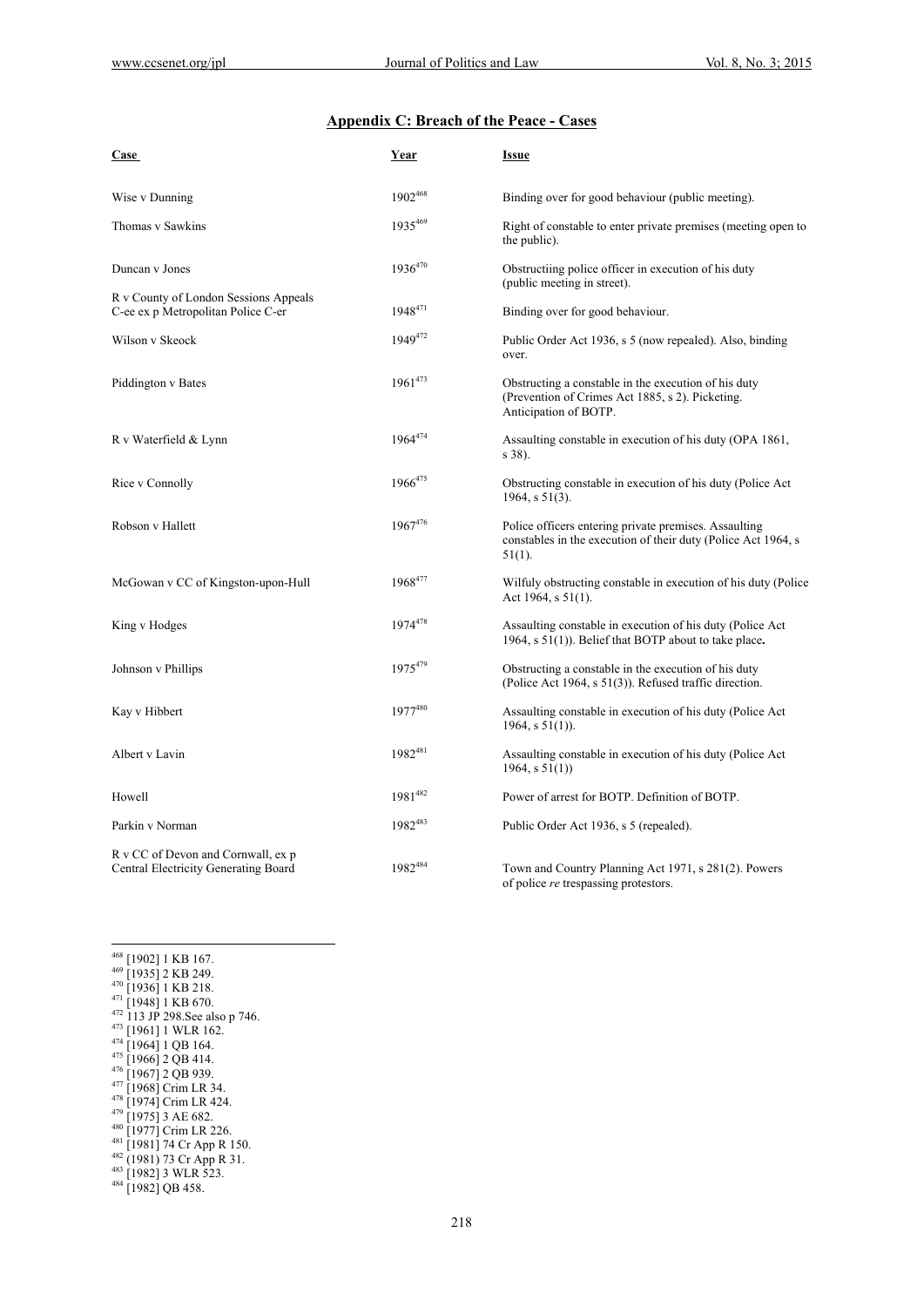| McBean v Parker                                     | 1983485      | Assaulting constable in execution of his duty (Police Act)<br>1964, $s 51(1)$ ).                                                                                                              |
|-----------------------------------------------------|--------------|-----------------------------------------------------------------------------------------------------------------------------------------------------------------------------------------------|
| Joyce v Hertfordshire Constabulary                  | 1985486      | Public Order Act 1936, s 5 (repealed).                                                                                                                                                        |
| Moss v McLachlan                                    | 1985487      | Striking miners stopped from travelling to confront<br>working miners at a pit. Whether BOTP committed.                                                                                       |
| McConnell v CC of Greater Manchester Police         | 1990488      | BOTP on private premises.                                                                                                                                                                     |
| R v Lamb                                            | 1990489      | Right of constable to enter private premises and remain to<br>prevent BOTP.                                                                                                                   |
| Kerr v DPP                                          | 1995490      | Assaulting constable in execution of his duty (Police Act)<br>1964, s $51(1)$ ).                                                                                                              |
| Nicol & Selvanayagam v DPP                          | 1996491      | Protestors sought to disrupt angling competition by<br>obstructing lines. Refused to be bound over Committed under<br>Magistrates' Courts act 1980, s 115.                                    |
| Foulkes v CC of the Merseyside Police               | 1998 492     | Arrest without warrant. Damages for false imprisonment and<br>wrongful arrest.                                                                                                                |
| Redmond-Bate v DPP                                  | $2000^{493}$ | Christian fundamentalist preaching on cathedral steps.<br>Refused to stop when asked by a constable. Whether<br>reasonable to fear imminent BOTP.                                             |
| McQuade v CC of Humberside Police                   | 2002494      | BOTP on private premises does not require disturbance to a<br>member of the public. McConnell (see above) explained.<br>Charged with obstructing a constable in the execution<br>of his duty. |
| CC of Cleveland Police v McGrogan                   | $2002^{495}$ | Claim for false imprisonment and unlawful arrest for<br>continued detention in a police station. Considered<br>power to detain to prevent a further BOTP.                                     |
| Jarrett v CC of West Midlands Police                | $2003^{496}$ | Arrest by a constable on the basis of a reasonable.<br>ground for suspecting that a non arrestable offence had<br>been committed. PACE Act 1984, s 25.                                        |
| R (Laporte) v CC of Gloucestershire<br>Constabulary | $2007^{497}$ | Coach prevented from reaching an air force base. Whether<br>police reasonably apprehended an imminent BOTP                                                                                    |
| Steel v UK                                          | 1999498      | BOTP an offence within meaning of art $5(1)(c)$ of<br>Human Rights Convention.                                                                                                                |
| Williamson v CC of West Midlands Pollice            | 2004499      | BOTP not an offence for the purposes of the PACE Act 1984.                                                                                                                                    |
| Addison v CC of the West Midlands Police            | $2004^{500}$ | Whether BOTP constituted an offence.                                                                                                                                                          |
| G v Chief Superintendent of the Police, Stroud      | $1986^{501}$ | Police Act 1936, s 5 (repealed)                                                                                                                                                               |
| Ali v DPP                                           | 2009502      | Assaulting a constable in the execution of his duty<br>(Police Act 1996, s 89).                                                                                                               |

- 
- <sup>485</sup> [1983] Crim LR 399, 484.<br><sup>486</sup> (1984) 80 Cr App R 298.<br><sup>487</sup> (1985) 149 JP 167. [1985] 1RLR 76.<br><sup>488</sup> [1990]1 WLR 364.<br><sup>490</sup> [1995] Crim LR 394.<br><sup>491</sup> [1995] Crim LR 394.<br><sup>491</sup> [1996] 160 JP 155.<br><sup>492</sup> [1998] 3 AE 70

- 
- 
- 
- 
- 
- 
- 
- 
- <sup>495</sup> [2002] 1 FLR 707<br><sup>496</sup> *The Times*, 28 Feb 2003. [2003] All ER (D) 203.<br><sup>497</sup> [2007] 2 AC 105.<br><sup>498</sup> (1999) 28 EHRR 603.<br><sup>498</sup> [2004] 1 WLR 14.<br><sup>500</sup> [2004] 1 WLR 29.<br><sup>501</sup> (1988) 86 Cr App R 92.<br><sup>502</sup> [2009] AE(D)
- 
- 
- 
- 
- 
-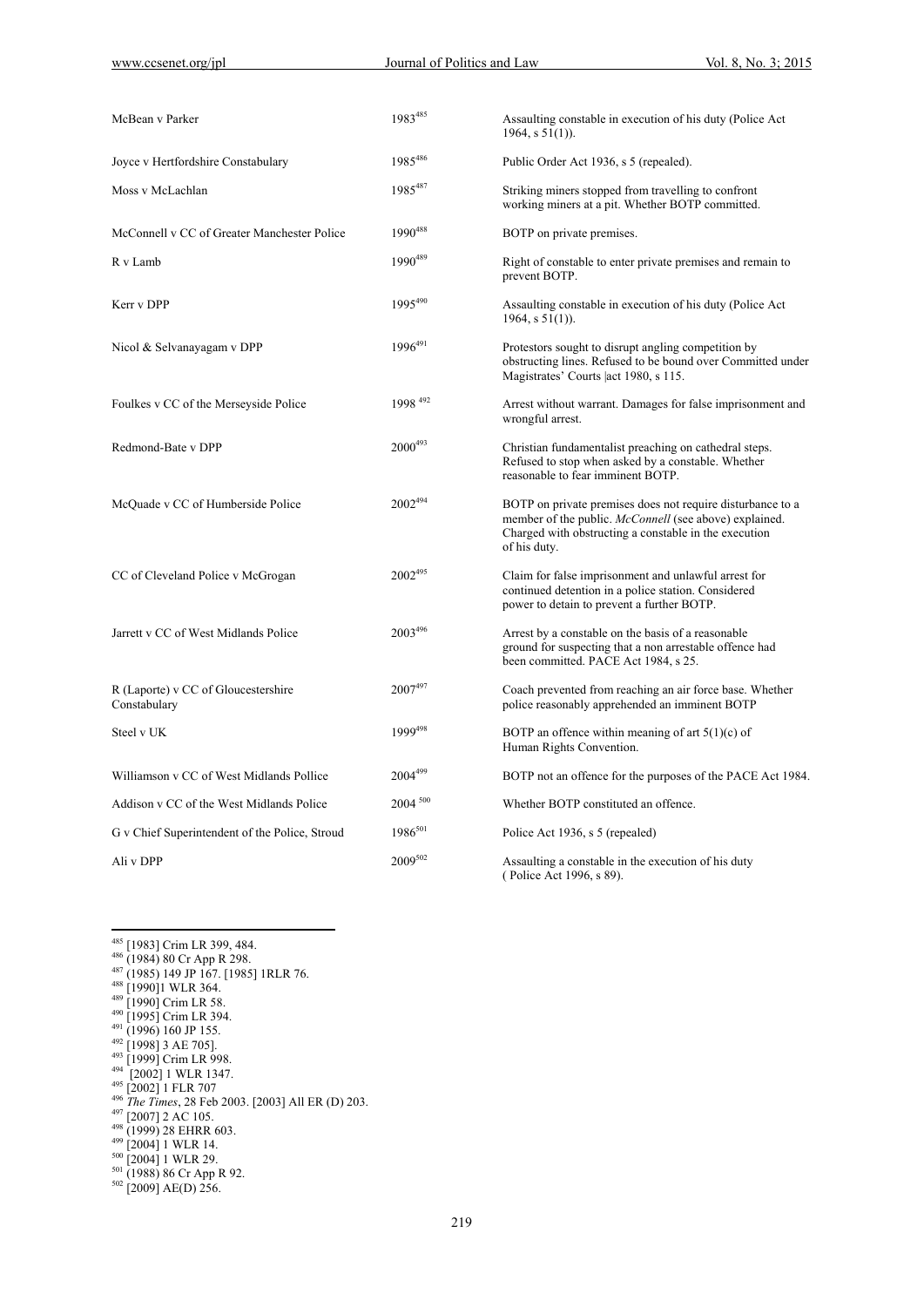## **Appendix D: JC**

#### **(a) Judicial Committee Act 1833**

- Judicial Committee of the Privy Council ('**JC**')(s 1)
- Appeals to the king in Council from sentence of any judge *etc* shall be referred to the JC to report thereon (s 3)
- His Majesty ('**HM**') may refer any other matter to the JC (s 4)
- *No report to be made unless with the concurrence of the majority of the JC present (s 5)*
- *Quorum of the JC (s 5A)*
- If HM directs the attendance of any JC member (s 6) [obsolete]
- *JC make take evidence viva voce or on written dispositions (s 7)*
- *JC may order witnesses to be examined (s 8)*
- *Witnesses to be examined on oath (s 9)*
- *JC may direct new trials of issues (s 13)*
- *Costs (s 15)*
- *Decrees of the JC to be enrolled (s 16)*
- *JC may refer matters to the registrar (s 17)*
- *Appointment of registrar (s 18)*
- *Attendance of witnesses etc may be compelled by sub-poena (s 19)*
- *Time for appeal (s 20)*
- *Decrees on appeals from abroad to be carried into effect as HM in Council shall direct (s 21)*
- *HM may make orders for regulating mode etc of appeals (s 24)*
- *Power of confirming decrees (s 28)*
- Saving as to treaties with foreign countries (s 31). [obsolete]

#### **(b) Judicial Committee Act 1843**

- *Power of the JC and the surrogates re ecclesiastical and admiralty court appeals (s 2)*
- *Who are surrogates and examiners of the JC in ecclesiastical and admiralty appeals (s 3)*
- *Manner of conducting appeals before the JC (s 5)*
- *Punishing contempts, compelling appearances, enforcing judgments in appeals (s 7)*
- *Inhibitions etc (s 9) [spent]*
- *Monitions for transmitting sums into the Admiralty court registry (s 10) [spent]*
- *Appeals from ecclesiastical courts may be referred to the JC by a general order in council (s 11)*
- *Costs (s 12 )*
- *Custody of records (s 14)*
- JC empowered to make rules (s 15)
- *Definition of terms (s 17)*

#### **(c) Judicial Committee Act 1844**

- Admission of appeals from a colonial court although not a court of appeal (s 1)
- *Appointment of a clerk (s 8)*
- *Hearing appeals (s 9)*
- *Copies of evidence (s 10)*
- *Rules (s 11)*
- *Neglect in compliance (s 12)*

#### **(d) Privy Council Registrar Act 1853**

- *Registrar may examine witnesses on oath (s 1)*
- *Person to act for registrar (s 2)*
- Saving of existing powers (s 3)

#### **(e) Judicial Committee Amendment Act 1895**

*Person being a colonial judges (s 1)* 

#### **(f) Appellate Jurisdiction Act 1908**

- *Resignation of JC members (s 4)*
- *Power to make order (s 5)*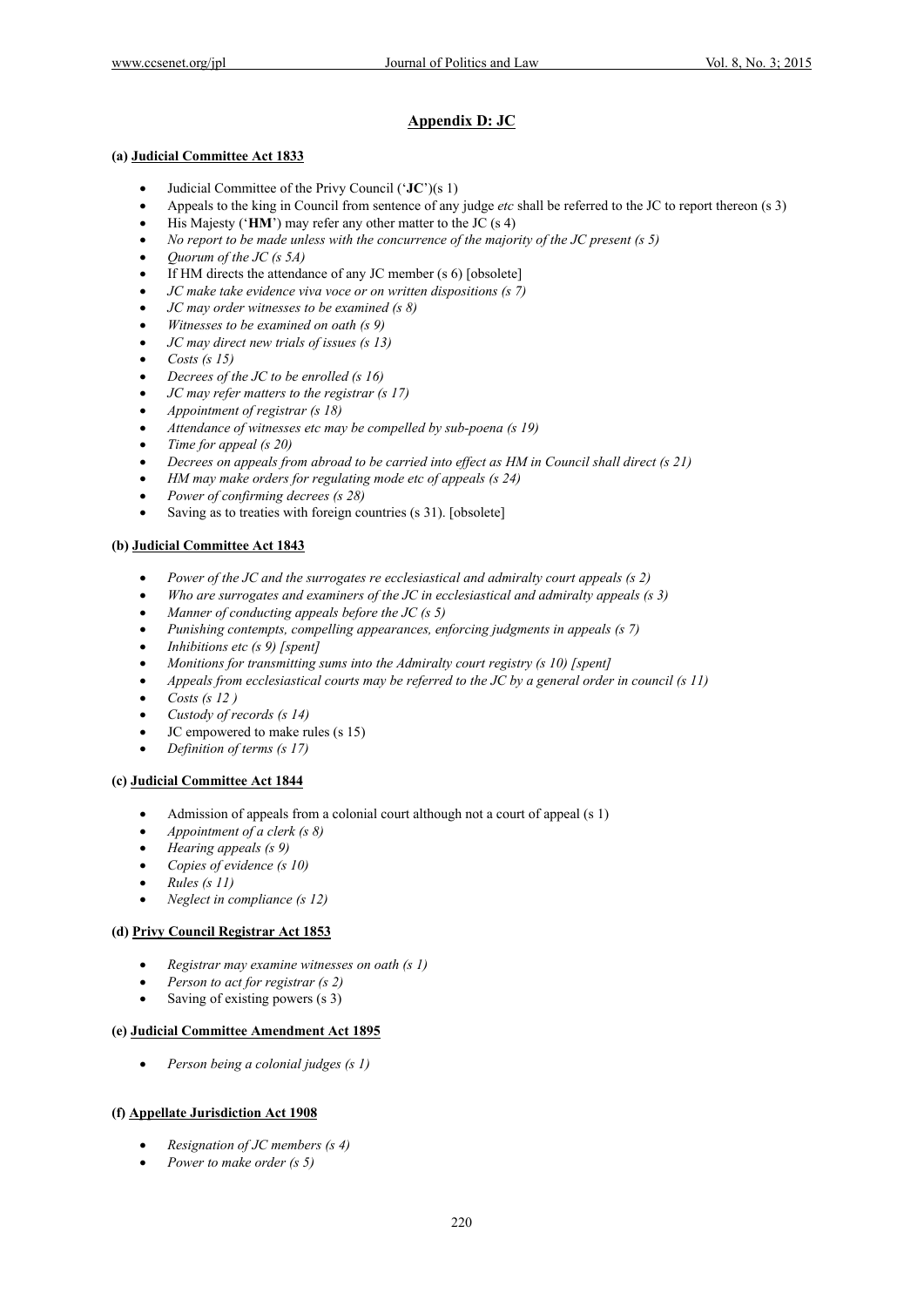### **(g) Judicial Committee Act 1915**

*Power of JC to sit in more than one division (s 1)* 

Notes:

1. If new legislation were to provide as described in **27**, the above antiquated provisions could be replaced.

2. Material in *italics* comprises rules which should be dovetailed with those of the Supreme Court.

3. If the Cinque Ports Court of Admiralty was abolished - and BOT admiralty as well as ecclesiastical appeals directed to the Court of Appeal - reference would no longer need to be made to admiralty and ecclesiastical appeals in any case.